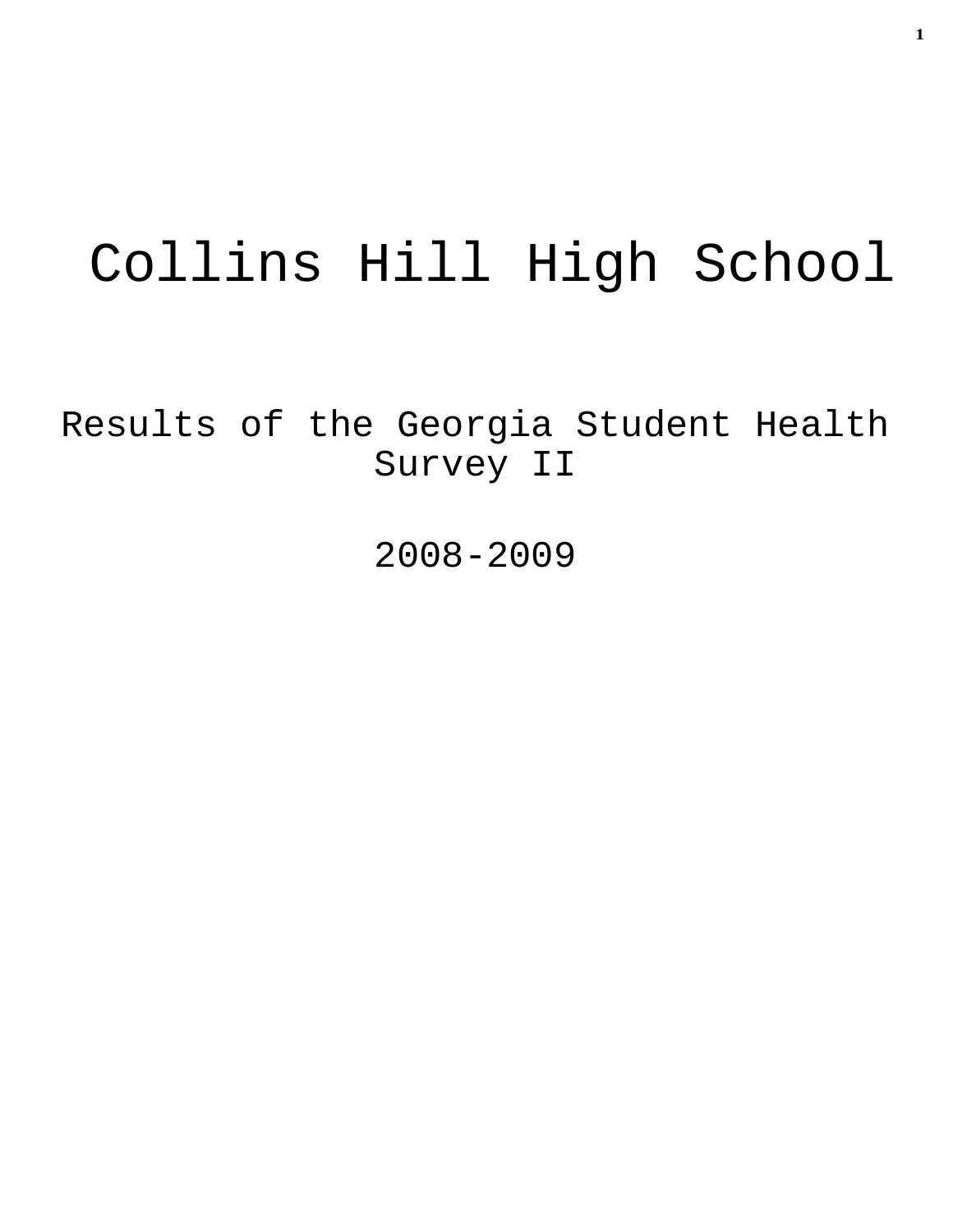# *Demographics* **2**

| Grade                    |     |  |  |
|--------------------------|-----|--|--|
| <b>Grade   Frequency</b> |     |  |  |
| 10                       | 157 |  |  |
| 12                       | 84  |  |  |

| <b>Frequency</b> | <b>Table of Gender by Grade</b> |              |             |              |  |
|------------------|---------------------------------|--------------|-------------|--------------|--|
| <b>Col Pct</b>   |                                 | Grade(Grade) |             |              |  |
|                  | Gender(Gender)                  | 10           | 12          | <b>Total</b> |  |
|                  | <b>Female</b>                   | 88<br>56.05  | 42<br>50.00 | 130          |  |
|                  | <b>Male</b>                     | 69<br>43.95  | 42<br>50.00 | 111          |  |
|                  | <b>Total</b>                    | 157          | 84          | 241          |  |

| Frequency<br>Col Pct |
|----------------------|

| <b>Table of Ethnicity by Grade</b> |              |             |              |  |  |
|------------------------------------|--------------|-------------|--------------|--|--|
|                                    | Grade(Grade) |             |              |  |  |
| <b>Ethnicity</b> (Ethnicity)       | 10           | 12          | <b>Total</b> |  |  |
| <b>Black</b>                       | 15<br>9.55   | 10<br>11.90 | 25           |  |  |
| <b>Hispanic</b>                    | 20<br>12.74  | 7<br>8.33   | 27           |  |  |
| <b>White</b>                       | 84<br>53.50  | 60<br>71.43 | 144          |  |  |
| <b>Asian</b>                       | 20<br>12.74  | 2<br>2.38   | 22           |  |  |
| <b>Other</b>                       | 18<br>11.46  | 5<br>5.95   | 23           |  |  |
| <b>Total</b>                       | 157          | 84          | 241          |  |  |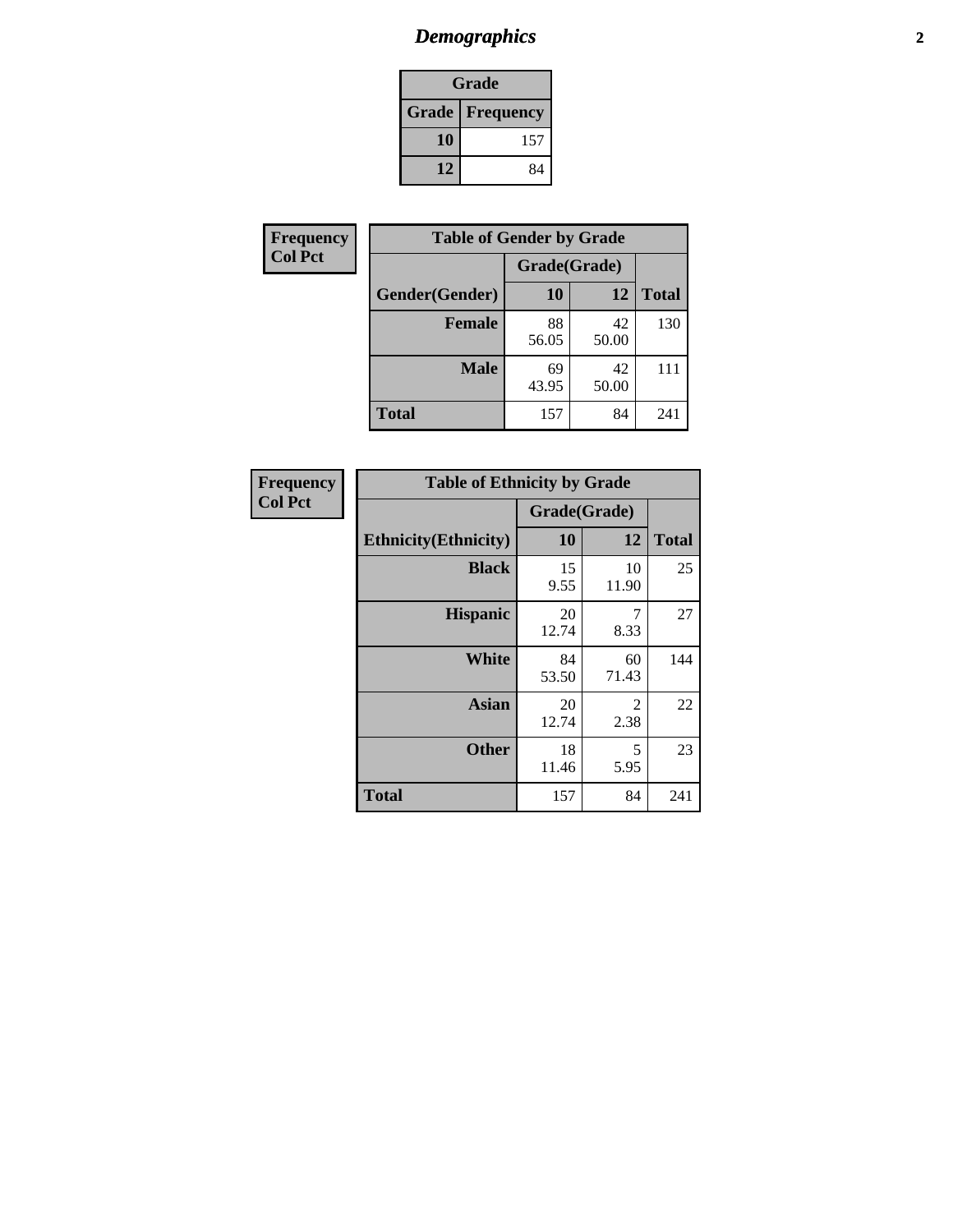#### *Title IV, Part A, Schedule A* **3** *Goal 1: Ensure that all schools are drug-free Baseline Data: Year 2008-2009 Prevalence of Drug Use*

| Frequency<br><b>Col Pct</b> | <b>Table of AlcoholAlt by Grade</b> |              |             |              |  |
|-----------------------------|-------------------------------------|--------------|-------------|--------------|--|
|                             | AlcoholAlt(Alcohol                  | Grade(Grade) |             |              |  |
|                             | use, past 30 days)                  | <b>10</b>    | 12          | <b>Total</b> |  |
|                             | Yes                                 | 38<br>24.20  | 19<br>22.62 | 57           |  |
|                             | N <sub>0</sub>                      | 119<br>75.80 | 65<br>77.38 | 184          |  |
|                             | Total                               | 157          | 84          | 241          |  |

| Frequency      | <b>Table of TobaccoAny by Grade</b> |              |             |              |  |
|----------------|-------------------------------------|--------------|-------------|--------------|--|
| <b>Col Pct</b> | <b>TobaccoAny(Tobacco</b>           | Grade(Grade) |             |              |  |
|                | use, past 30 days)                  | 10           | 12          | <b>Total</b> |  |
|                | Yes                                 | 18<br>11.46  | 11<br>13.10 | 29           |  |
|                | N <sub>0</sub>                      | 139<br>88.54 | 73<br>86.90 | 212          |  |
|                | <b>Total</b>                        | 157          | 84          | 241          |  |

| Frequency<br><b>Col Pct</b> | <b>Table of MarijuanaAlt by Grade</b>        |              |             |              |  |
|-----------------------------|----------------------------------------------|--------------|-------------|--------------|--|
|                             | MarijuanaAlt(Marijuana<br>use, past 30 days) | Grade(Grade) |             |              |  |
|                             |                                              | 10           | 12          | <b>Total</b> |  |
|                             | <b>Yes</b>                                   | 17<br>10.83  | 5<br>5.95   | 22           |  |
|                             | N <sub>0</sub>                               | 140<br>89.17 | 79<br>94.05 | 219          |  |
|                             | <b>Total</b>                                 | 157          | 84          | 241          |  |

| Frequency<br><b>Col Pct</b> | <b>Table of OtherDrugAny by Grade</b>  |              |             |              |  |
|-----------------------------|----------------------------------------|--------------|-------------|--------------|--|
|                             | <b>OtherDrugAny(Other</b><br>drug use, | Grade(Grade) |             |              |  |
|                             | past 30 days)                          | 10           | 12          | <b>Total</b> |  |
|                             | Yes                                    | 3.18         | 4<br>4.76   | 9            |  |
|                             | N <sub>0</sub>                         | 152<br>96.82 | 80<br>95.24 | 232          |  |
|                             | <b>Total</b>                           | 157          | 84          | 241          |  |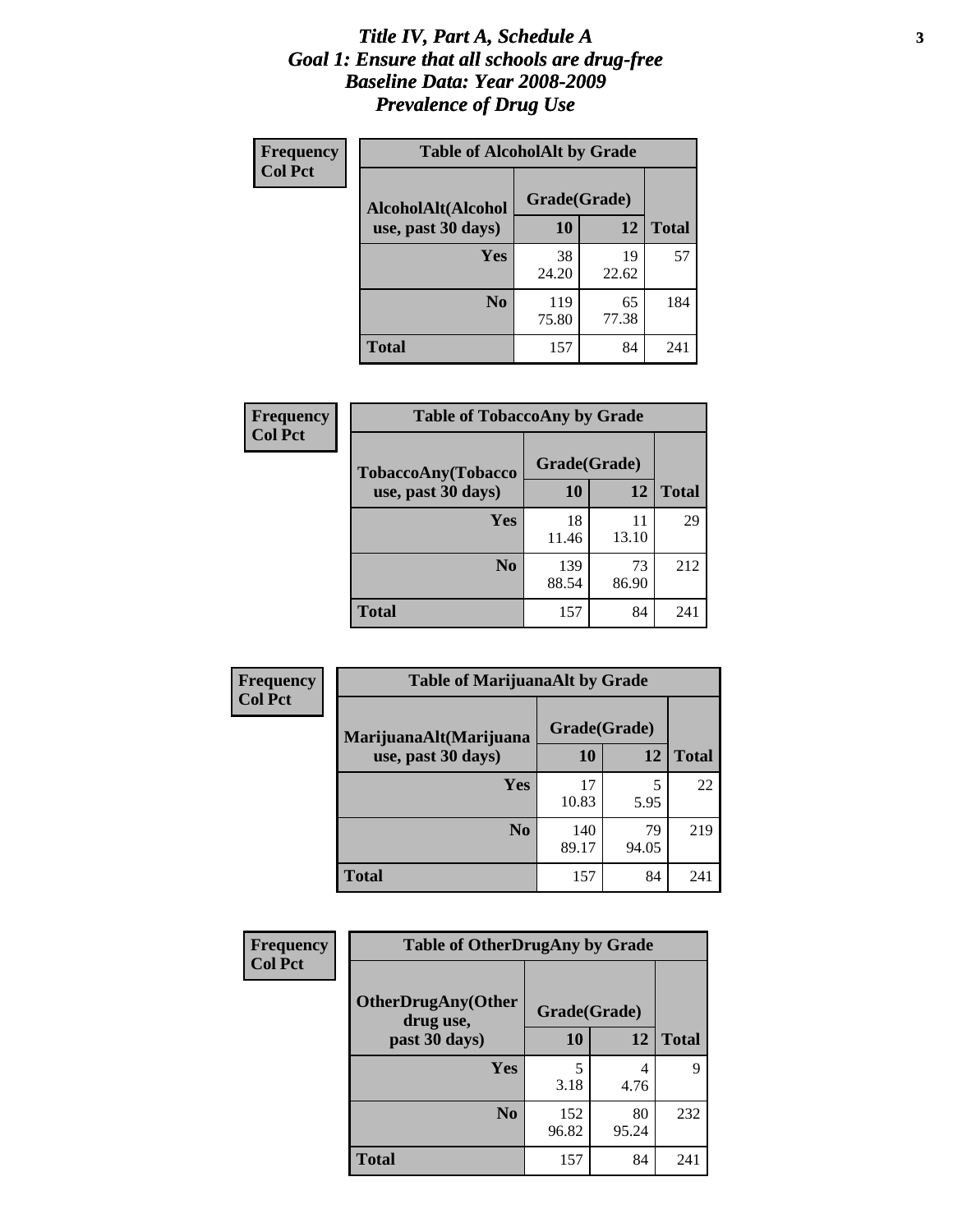#### *Average Age of Onset of Use* **4** *Results for "Average Age of Onset of Use" questions exclude students who said they did not use that substance*

| <b>Variable</b>       | Label                                                              | <b>Mean</b> |
|-----------------------|--------------------------------------------------------------------|-------------|
| Alcoholinit2          | I started using alcohol when I was                                 | 13.95       |
| Cigarettesinit2       | I started smoking tobacco when I was                               | 14.15       |
| Smokelessinit2        | I started chewing tobacco when I was                               | 13.83       |
| Marijuanainit2        | I started using marijuana when I was                               | 14.95       |
| Cocaineinit2          | I started using cocaine when I was                                 | 12.40       |
| Inhalantsinit2        | I started using inhalants when I was                               | 11.67       |
| Steroidsinit2         | I started using steroids when I was                                | 13.50       |
| Ecstasyinit2          | I started using ecstasy when I was                                 | 15.00       |
| Methinit <sub>2</sub> | I started using methamphetamines when I was                        | 13.75       |
| Hallucinogensinit2    | I started using hallucinogens when I was                           | 12.00       |
| Prescriptioninit2     | I started using prescription drugs not prescribed to me when I was | 13.62       |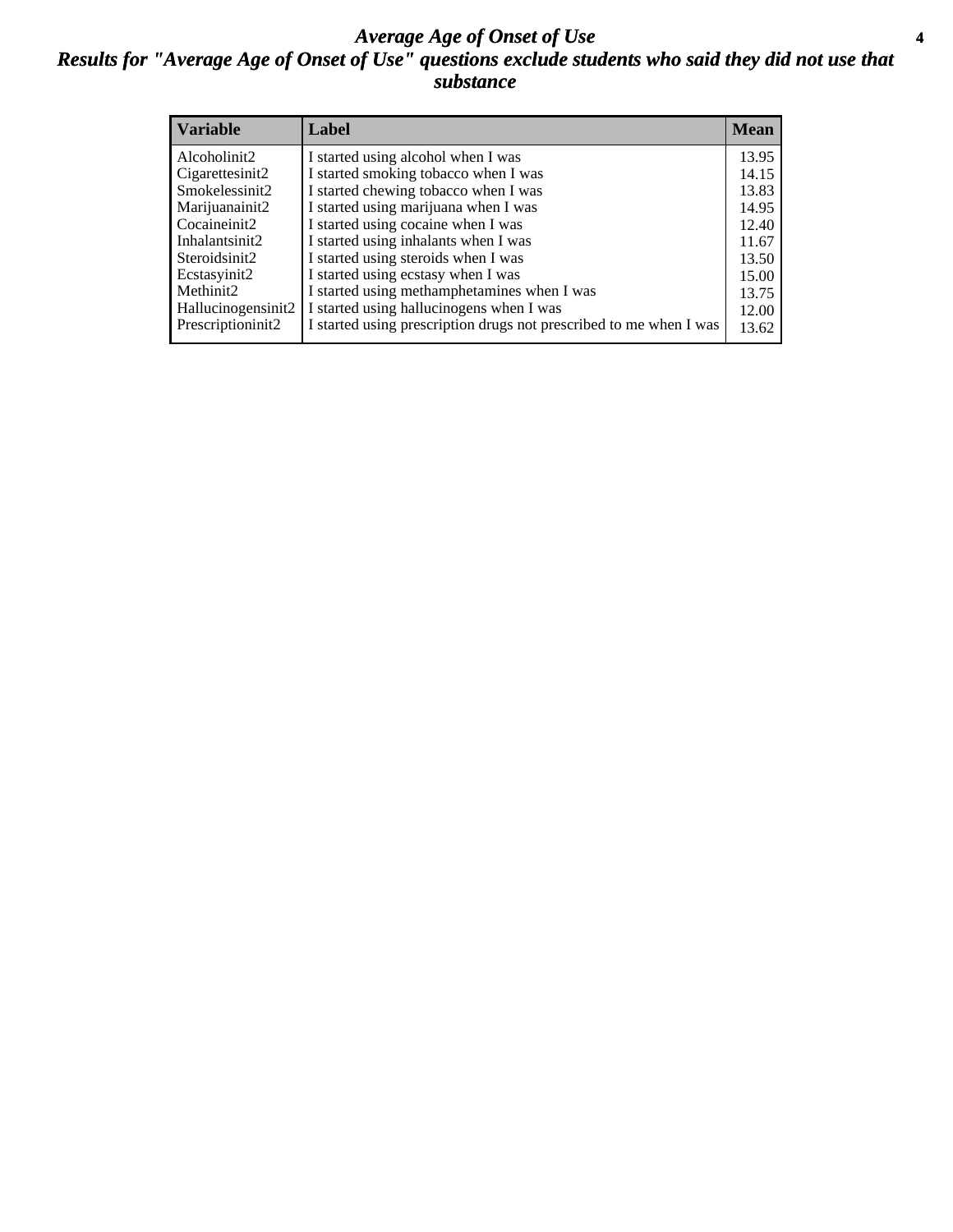# *Perception of Health Risk* **5**

| Frequency      | <b>Table of Alcoholharmdich by Grade</b> |              |             |              |
|----------------|------------------------------------------|--------------|-------------|--------------|
| <b>Col Pct</b> | Alcoholharmdich(I<br>think alcohol is    | Grade(Grade) |             |              |
|                | harmful)                                 | 10           | 12          | <b>Total</b> |
|                | Yes                                      | 131<br>83.44 | 65<br>77.38 | 196          |
|                | N <sub>0</sub>                           | 26<br>16.56  | 19<br>22.62 | 45           |
|                | <b>Total</b>                             | 157          | 84          | 241          |

| Frequency      | <b>Table of Tobaccoharmdich by Grade</b> |              |             |              |
|----------------|------------------------------------------|--------------|-------------|--------------|
| <b>Col Pct</b> | Tobaccoharmdich(I<br>think tobacco is    | Grade(Grade) |             |              |
|                | harmful)                                 | 10           | 12          | <b>Total</b> |
|                | Yes                                      | 151<br>96.18 | 78<br>92.86 | 229          |
|                | N <sub>0</sub>                           | 6<br>3.82    | 6<br>7.14   | 12           |
|                | <b>Total</b>                             | 157          | 84          | 241          |

| Frequency      | <b>Table of Marijuanaharmdich by Grade</b> |              |             |              |  |
|----------------|--------------------------------------------|--------------|-------------|--------------|--|
| <b>Col Pct</b> | Marijuanaharmdich(I<br>think marijuana is  | Grade(Grade) |             |              |  |
|                | harmful)                                   | 10           | 12          | <b>Total</b> |  |
|                | Yes                                        | 127<br>80.89 | 61<br>72.62 | 188          |  |
|                | N <sub>0</sub>                             | 30<br>19.11  | 23<br>27.38 | 53           |  |
|                | <b>Total</b>                               | 157          | 84          | 241          |  |

| Frequency      | <b>Table of Otherdrugharmdich by Grade</b>                   |              |             |              |  |  |  |  |
|----------------|--------------------------------------------------------------|--------------|-------------|--------------|--|--|--|--|
| <b>Col Pct</b> | Otherdrugharmdich(I<br>Grade(Grade)<br>think other drugs are |              |             |              |  |  |  |  |
|                | harmful)                                                     | 10           | 12          | <b>Total</b> |  |  |  |  |
|                | <b>Yes</b>                                                   | 152<br>96.82 | 78<br>92.86 | 230          |  |  |  |  |
|                | N <sub>0</sub>                                               | 3.18         | 6<br>7.14   | 11           |  |  |  |  |
|                | <b>Total</b>                                                 | 157          | 84          | 241          |  |  |  |  |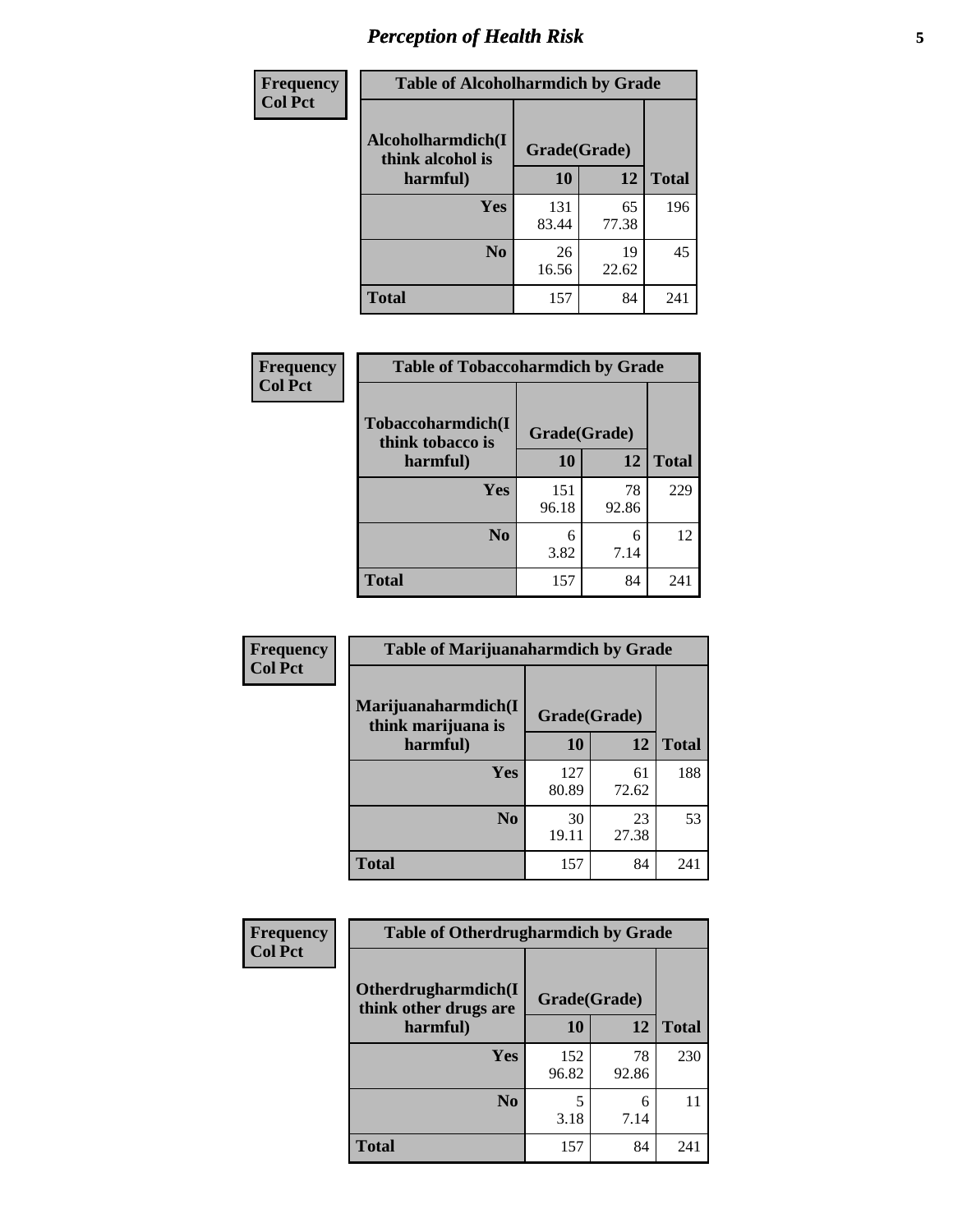# *Social Disapproval* **6**

| Frequency      | <b>Table of Alcoholpeerdich by Grade</b>                    |              |             |              |  |  |  |  |
|----------------|-------------------------------------------------------------|--------------|-------------|--------------|--|--|--|--|
| <b>Col Pct</b> | Alcoholpeerdich(My<br>friends would<br>disapprove if I used | Grade(Grade) |             |              |  |  |  |  |
|                | alcohol)                                                    | 10           | 12          | <b>Total</b> |  |  |  |  |
|                | <b>Yes</b>                                                  | 84<br>53.50  | 38<br>45.24 | 122          |  |  |  |  |
|                | N <sub>0</sub>                                              | 73<br>46.50  | 46<br>54.76 | 119          |  |  |  |  |
|                | <b>Total</b>                                                | 157          | 84          | 241          |  |  |  |  |

| <b>Frequency</b> |
|------------------|
| <b>Col Pct</b>   |

| <b>Table of Tobaccopeerdich by Grade</b>                            |              |             |              |  |  |  |  |
|---------------------------------------------------------------------|--------------|-------------|--------------|--|--|--|--|
| <b>Tobaccopeerdich</b> (My<br>friends would<br>disapprove if I used | Grade(Grade) |             |              |  |  |  |  |
| tobacco)                                                            | 10           | 12          | <b>Total</b> |  |  |  |  |
| Yes                                                                 | 112<br>71.34 | 54<br>64.29 | 166          |  |  |  |  |
| N <sub>0</sub>                                                      | 45<br>28.66  | 30<br>35.71 | 75           |  |  |  |  |
| <b>Total</b>                                                        | 157          | 84          | 241          |  |  |  |  |

| <b>Frequency</b> | <b>Table of Marijuanapeerdich by Grade</b>                    |              |             |              |  |  |  |  |
|------------------|---------------------------------------------------------------|--------------|-------------|--------------|--|--|--|--|
| <b>Col Pct</b>   | Marijuanapeerdich(My<br>friends would<br>disapprove if I used | Grade(Grade) |             |              |  |  |  |  |
|                  | marijuana)                                                    | 10           | 12          | <b>Total</b> |  |  |  |  |
|                  | <b>Yes</b>                                                    | 110<br>70.06 | 52<br>61.90 | 162          |  |  |  |  |
|                  | N <sub>0</sub>                                                | 47<br>29.94  | 32<br>38.10 | 79           |  |  |  |  |
|                  | <b>Total</b>                                                  | 157          | 84          | 241          |  |  |  |  |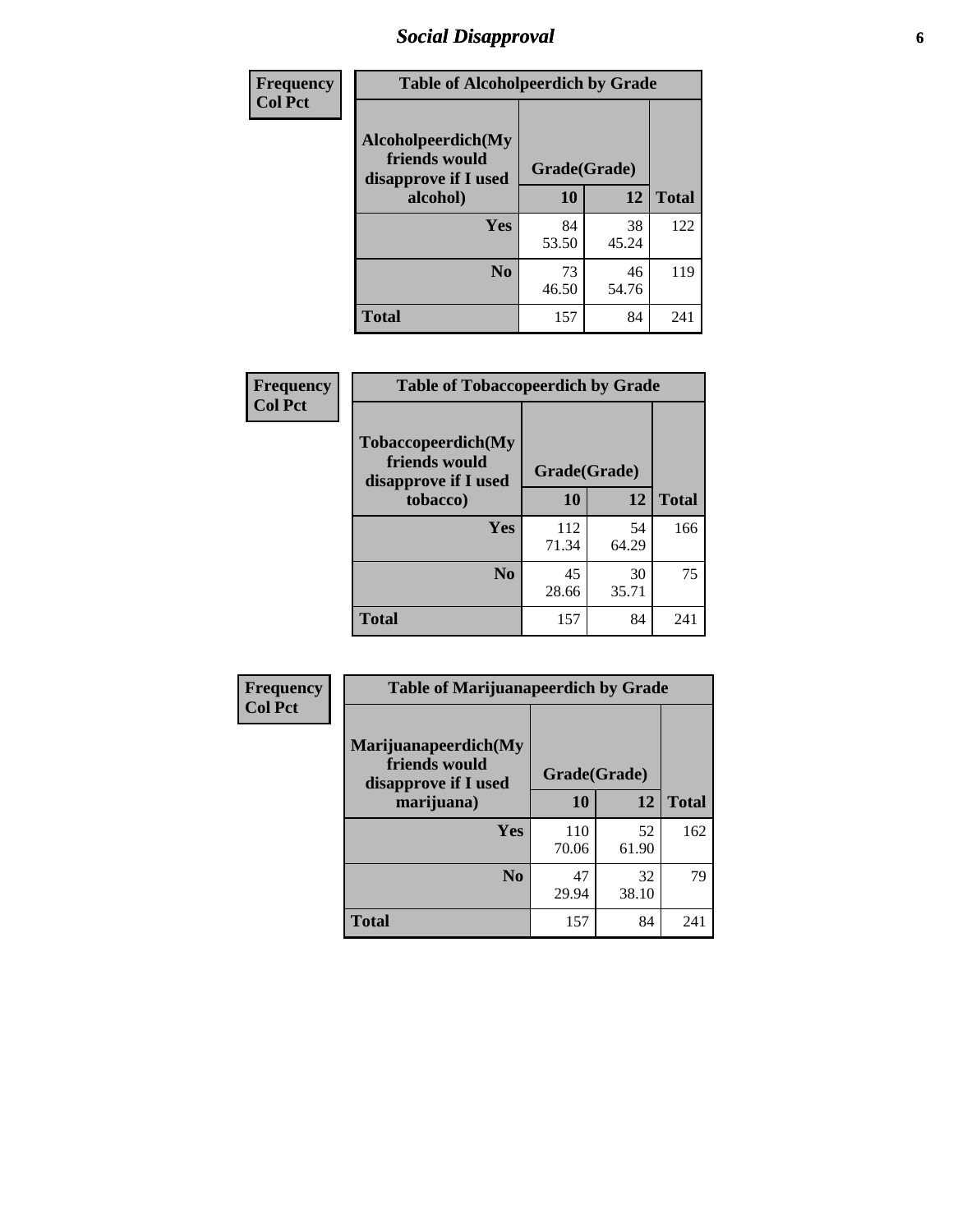# *Social Disapproval* **7**

| Frequency      | <b>Table of Otherdrugpeerdich by Grade</b>                    |              |             |              |  |  |  |  |
|----------------|---------------------------------------------------------------|--------------|-------------|--------------|--|--|--|--|
| <b>Col Pct</b> | Otherdrugpeerdich(My<br>friends would<br>disapprove if I used | Grade(Grade) |             |              |  |  |  |  |
|                | other drugs)                                                  | 10           | 12          | <b>Total</b> |  |  |  |  |
|                | Yes                                                           | 129<br>82.17 | 67<br>79.76 | 196          |  |  |  |  |
|                | N <sub>0</sub>                                                | 28<br>17.83  | 17<br>20.24 | 45           |  |  |  |  |
|                | <b>Total</b>                                                  | 157          | 84          | 241          |  |  |  |  |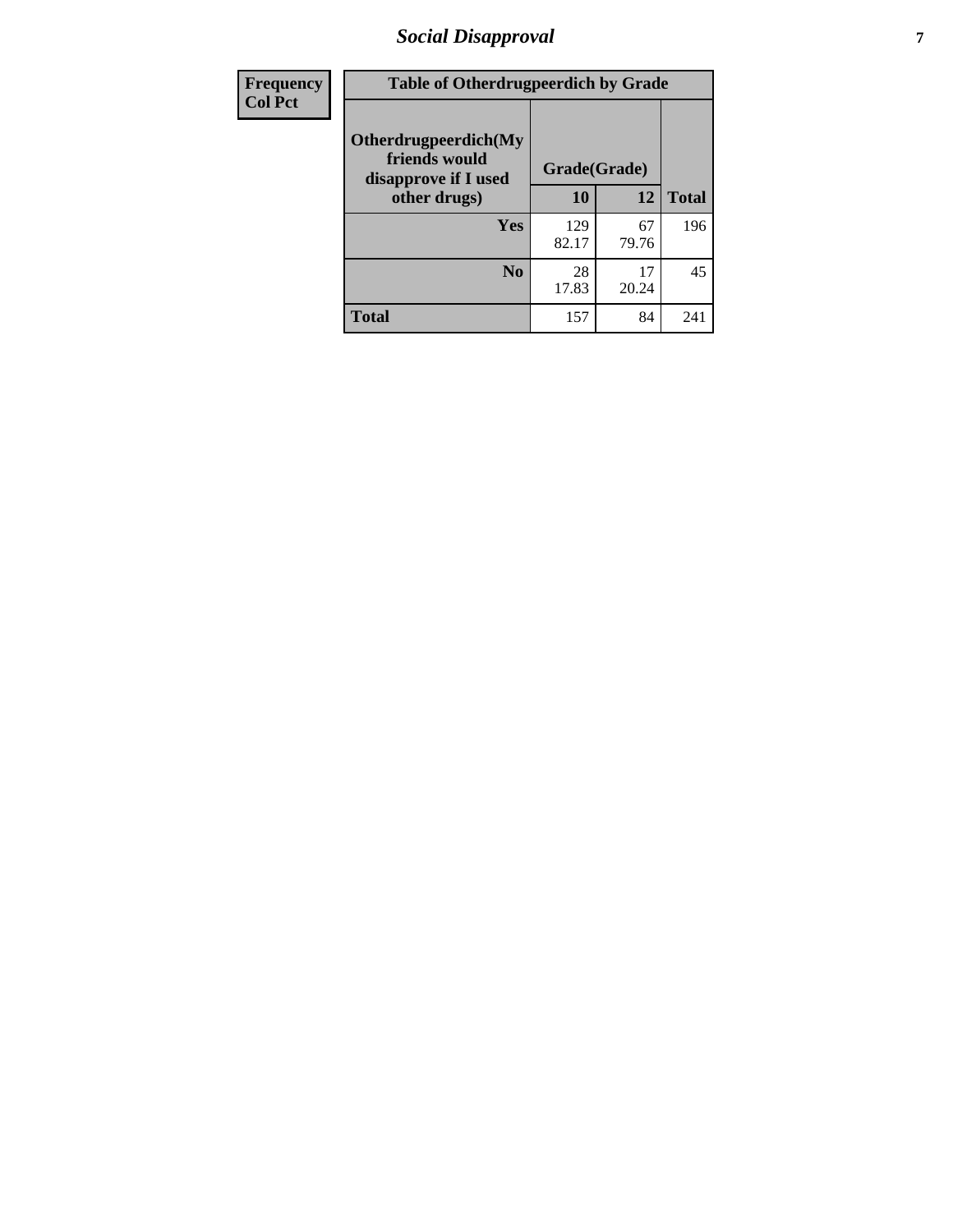#### Title IV, Part A, Schedule A **8** *Goal 2: To help ensure that all schools are safe and disciplined Baseline Data: Year 2008-2009 Student Involvement in Gang Activity*

| Frequency      | <b>Table of Gangself by Grade</b>                                                                 |                    |             |              |
|----------------|---------------------------------------------------------------------------------------------------|--------------------|-------------|--------------|
| <b>Col Pct</b> | Gangself(I<br>have<br>participated<br>in illegal<br>gang<br>activities in<br>the past 30<br>days) | Grade(Grade)<br>10 | 12          | <b>Total</b> |
|                | Yes                                                                                               | 5<br>3.18          | 3<br>3.57   | 8            |
|                | N <sub>0</sub>                                                                                    | 152<br>96.82       | 81<br>96.43 | 233          |
|                | <b>Total</b>                                                                                      | 157                | 84          | 241          |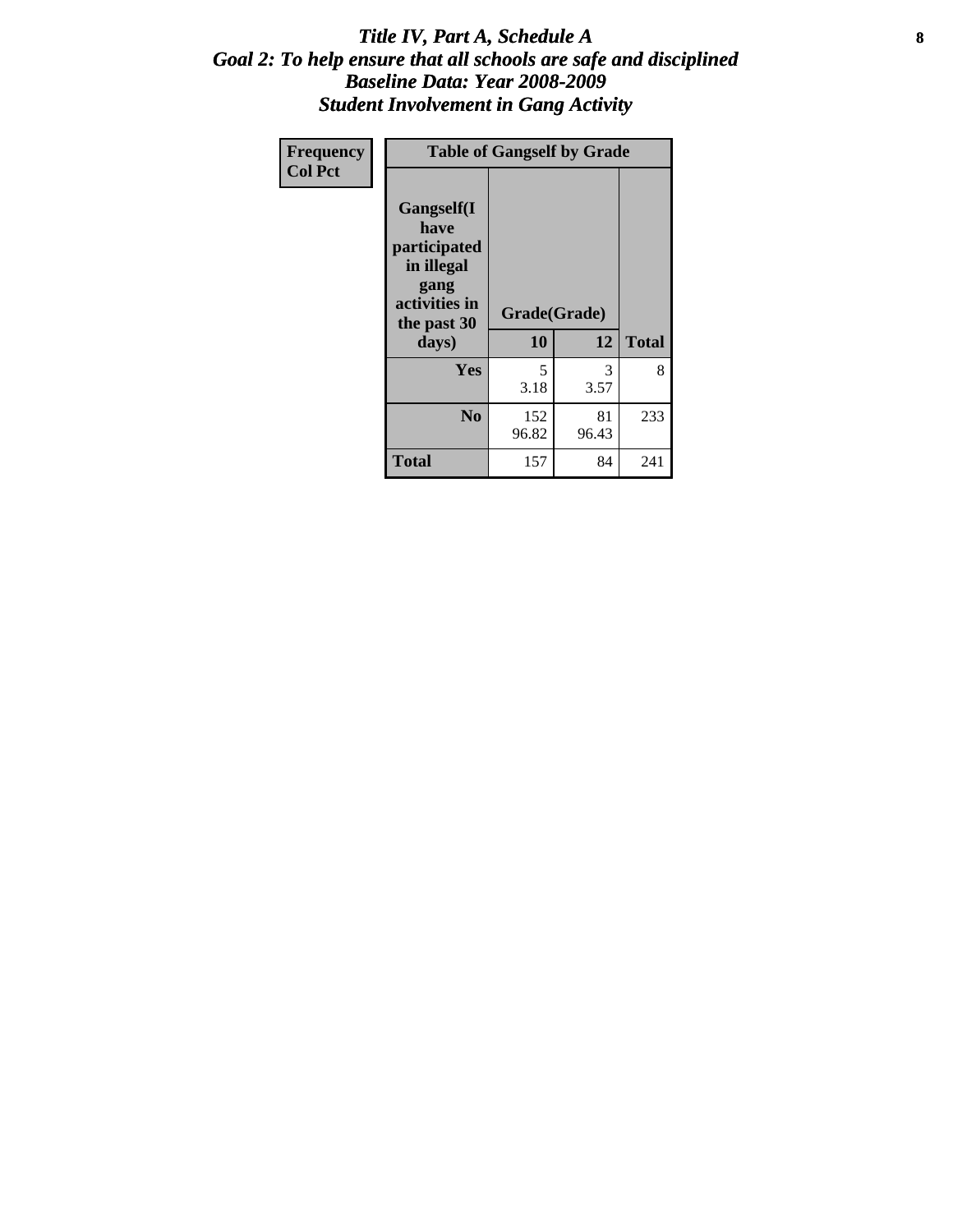# *Student Perception of School Safety* **9**

| <b>Frequency</b><br>Row Pct |
|-----------------------------|
|                             |

| <b>Table of Grade by Safeschool</b> |                                                                                                                    |             |             |            |     |  |  |
|-------------------------------------|--------------------------------------------------------------------------------------------------------------------|-------------|-------------|------------|-----|--|--|
|                                     | Safeschool (School is a place at which I feel<br>safe)                                                             |             |             |            |     |  |  |
| Grade(Grade)                        | Somewhat<br><b>Somewhat</b><br><b>Strongly</b><br><b>Strongly</b><br><b>Disagree</b><br>Agree<br>Disagree<br>Agree |             |             |            |     |  |  |
| 10                                  | 21<br>13.38                                                                                                        | 99<br>63.06 | 23<br>14.65 | 14<br>8.92 | 157 |  |  |
| 12                                  | 19<br>22.62                                                                                                        | 43<br>51.19 | 14<br>16.67 | 8<br>9.52  | 84  |  |  |
| <b>Total</b>                        | 40                                                                                                                 | 142         | 37          | 22         | 241 |  |  |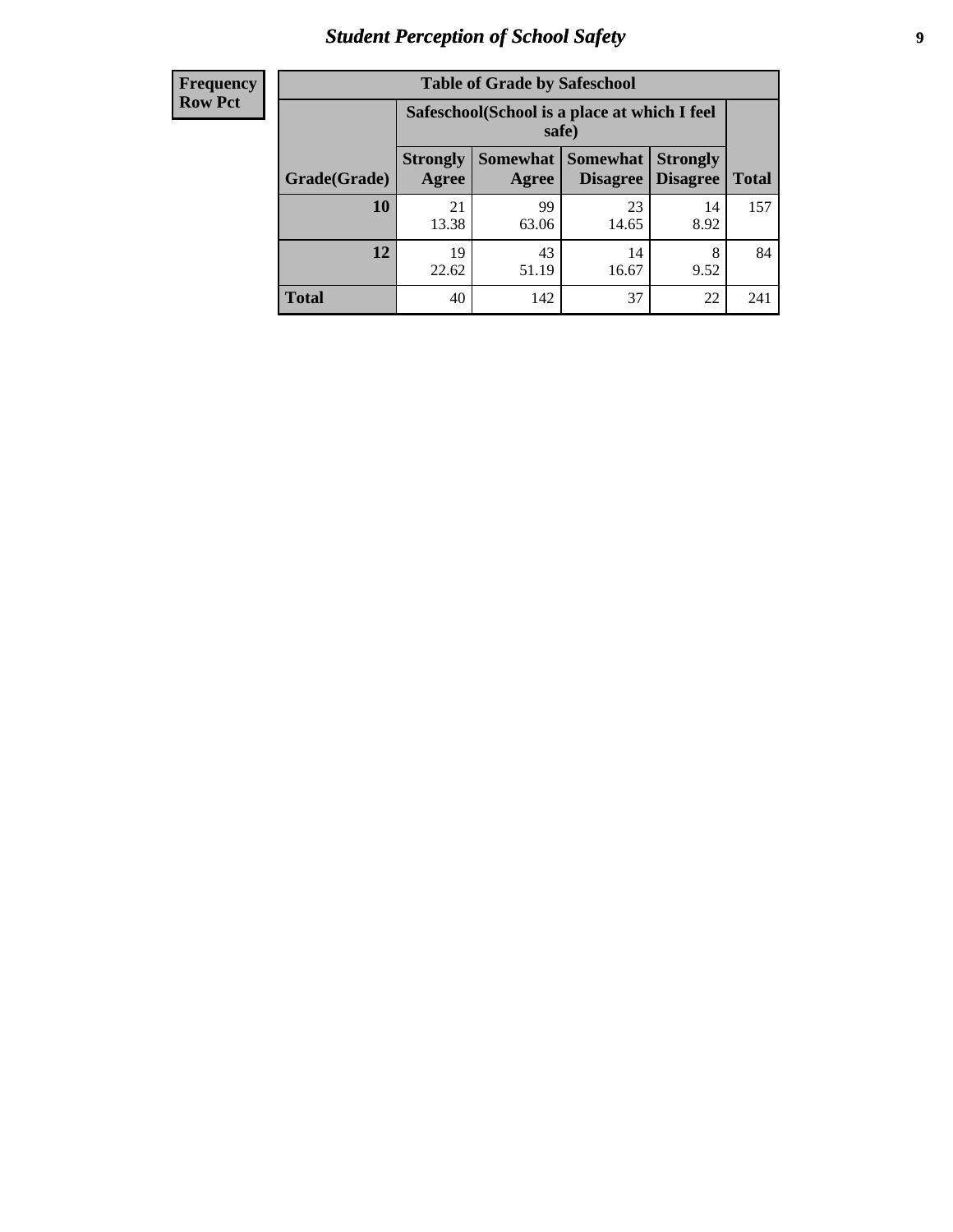### *Students Who Have Been Bullied* **10**

| <b>Frequency</b> |
|------------------|
| Row Pct          |

| <b>Table of Grade by Bullied</b> |                         |                                                                               |                              |                   |                        |                        |                        |              |
|----------------------------------|-------------------------|-------------------------------------------------------------------------------|------------------------------|-------------------|------------------------|------------------------|------------------------|--------------|
|                                  |                         | <b>Bullied</b> (I have been bullied by other<br>students in the past 30 days) |                              |                   |                        |                        |                        |              |
| Grade(Grade)                     | $\bf{0}$<br><b>Days</b> | 1 or<br>days                                                                  | 3 <sub>to</sub><br>5<br>days | 6 to<br>9<br>days | 10<br>to<br>19<br>days | 20<br>to<br>29<br>days | All<br>30<br>days      | <b>Total</b> |
| 10                               | 147<br>93.63            | 4<br>2.55                                                                     | 2<br>1.27                    | $\Omega$<br>0.00  | 2<br>1.27              | $\theta$<br>0.00       | $\mathfrak{D}$<br>1.27 | 157          |
| 12                               | 80<br>95.24             | 1.19                                                                          | 1.19                         | 1.19              | 0<br>0.00              | 1.19                   | $\theta$<br>0.00       | 84           |
| <b>Total</b>                     | 227                     | 5                                                                             | 3                            |                   | 2                      |                        | 2                      | 241          |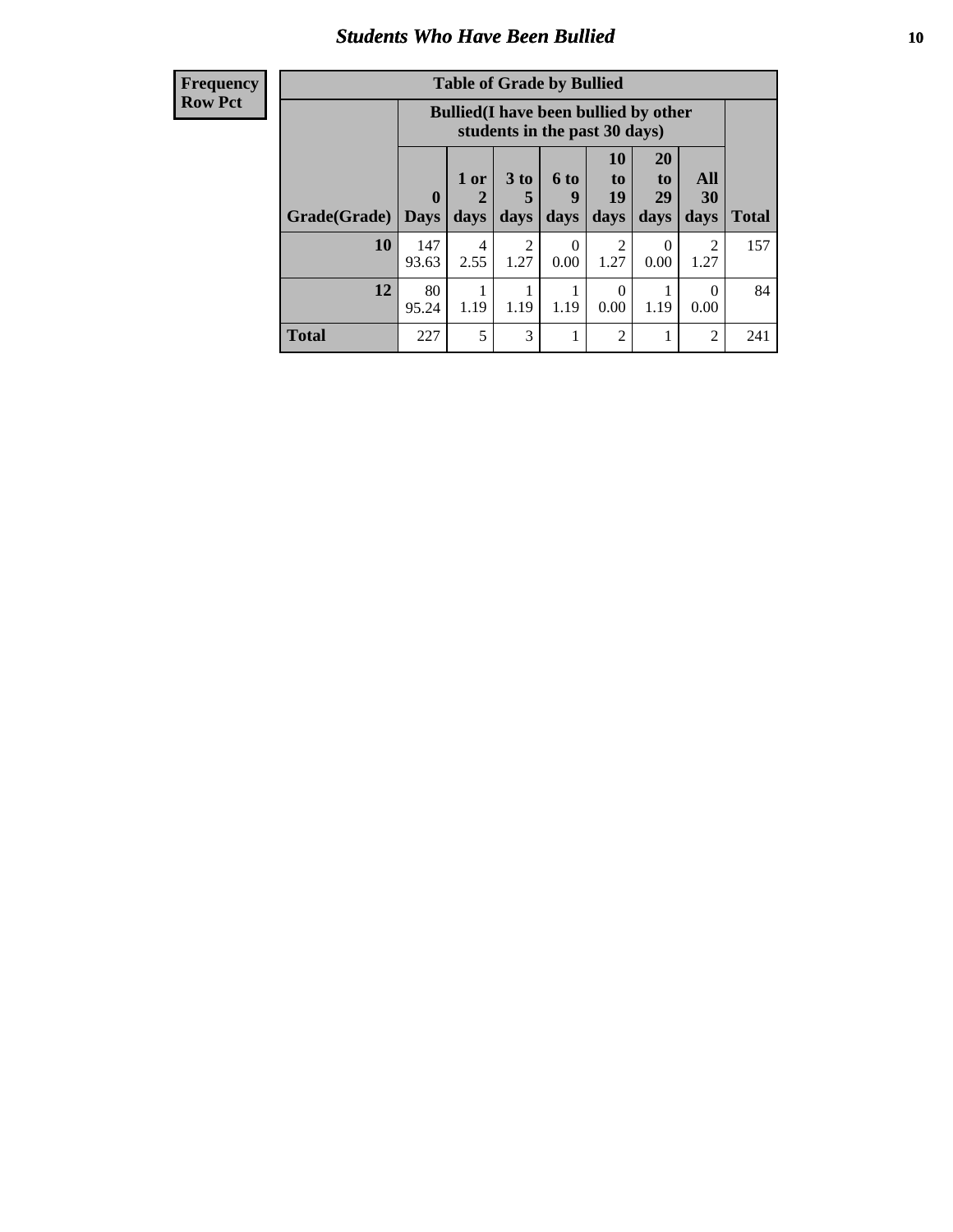### *School Climate* **11**

| Frequency      | <b>Table of SchoolClimate1 by Grade</b> |                    |             |              |  |  |
|----------------|-----------------------------------------|--------------------|-------------|--------------|--|--|
| <b>Col Pct</b> | SchoolClimate1(I<br>like school)        | Grade(Grade)<br>10 | 12          | <b>Total</b> |  |  |
|                | <b>Strongly Agree</b>                   | 15<br>9.55         | 13<br>15.48 | 28           |  |  |
|                | <b>Somewhat Agree</b>                   | 98<br>62.42        | 41<br>48.81 | 139          |  |  |
|                | <b>Somewhat Disagree</b>                | 37<br>23.57        | 21<br>25.00 | 58           |  |  |
|                | <b>Strongly Disagree</b>                | 7<br>4.46          | 9<br>10.71  | 16           |  |  |
|                | <b>Total</b>                            | 157                | 84          | 241          |  |  |

| Frequency |             |
|-----------|-------------|
| Col Pct   |             |
|           | <b>Scho</b> |

| <b>Table of SchoolClimate2 by Grade</b>           |             |                    |              |  |  |
|---------------------------------------------------|-------------|--------------------|--------------|--|--|
| SchoolClimate2(I<br>feel successful at<br>school) | 10          | Grade(Grade)<br>12 | <b>Total</b> |  |  |
| <b>Strongly Agree</b>                             | 34<br>21.66 | 19<br>22.62        | 53           |  |  |
| <b>Somewhat Agree</b>                             | 97<br>61.78 | 49<br>58.33        | 146          |  |  |
| <b>Somewhat Disagree</b>                          | 19<br>12.10 | 10<br>11.90        | 29           |  |  |
| <b>Strongly Disagree</b>                          | 4.46        | 6<br>7.14          | 13           |  |  |
| <b>Total</b>                                      | 157         | 84                 | 241          |  |  |

| Frequency      | <b>Table of SchoolClimate3 by Grade</b>                                      |                          |             |              |
|----------------|------------------------------------------------------------------------------|--------------------------|-------------|--------------|
| <b>Col Pct</b> | <b>SchoolClimate3(My</b><br>school has high<br>standards for<br>achievement) | Grade(Grade)<br>10<br>12 |             | <b>Total</b> |
|                | <b>Strongly Agree</b>                                                        | 60<br>38.22              | 34<br>40.48 | 94           |
|                | <b>Somewhat Agree</b>                                                        | 74<br>47.13              | 36<br>42.86 | 110          |
|                | <b>Somewhat Disagree</b>                                                     | 18<br>11.46              | 9<br>10.71  | 27           |
|                | <b>Strongly Disagree</b>                                                     | 5<br>3.18                | 5<br>5.95   | 10           |
|                | Total                                                                        | 157                      | 84          | 241          |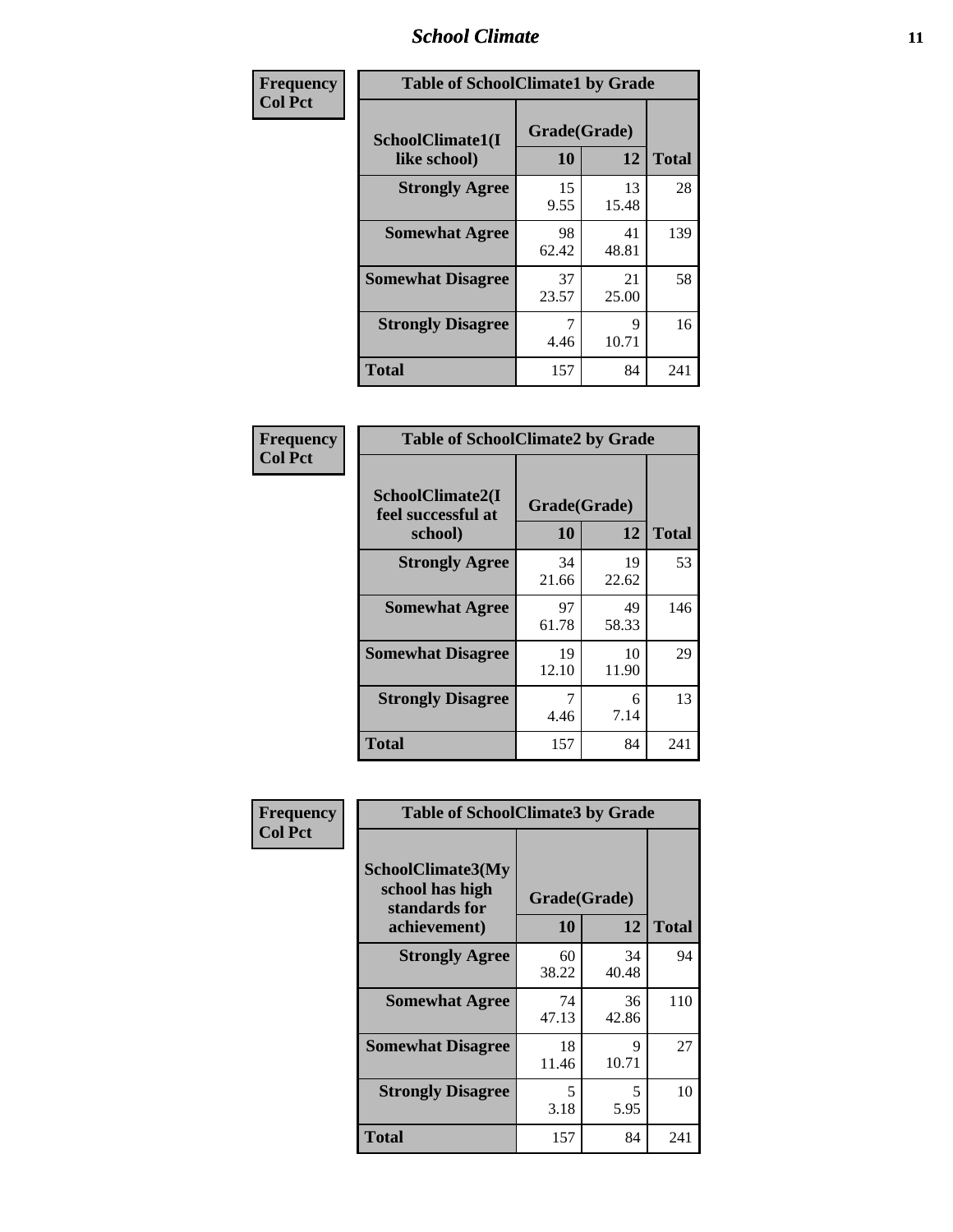### *School Climate* **12**

| Frequency      | <b>Table of SchoolClimate4 by Grade</b>                              |                    |             |              |
|----------------|----------------------------------------------------------------------|--------------------|-------------|--------------|
| <b>Col Pct</b> | <b>SchoolClimate4(My</b><br>school sets clear<br>rules for behavior) | Grade(Grade)<br>10 | 12          | <b>Total</b> |
|                | <b>Strongly Agree</b>                                                | 72<br>45.86        | 44<br>52.38 | 116          |
|                | <b>Somewhat Agree</b>                                                | 66<br>42.04        | 31<br>36.90 | 97           |
|                | <b>Somewhat Disagree</b>                                             | 15<br>9.55         | 5<br>5.95   | 20           |
|                | <b>Strongly Disagree</b>                                             | 4<br>2.55          | 4<br>4.76   | 8            |
|                | <b>Total</b>                                                         | 157                | 84          | 241          |

| <b>Table of SchoolClimate5 by Grade</b>                   |              |             |              |  |  |
|-----------------------------------------------------------|--------------|-------------|--------------|--|--|
| SchoolClimate5(I<br>know what to do in<br>an emergency at | Grade(Grade) |             |              |  |  |
| school)                                                   | 10           | 12          | <b>Total</b> |  |  |
| <b>Strongly Agree</b>                                     | 55<br>35.03  | 34<br>40.48 | 89           |  |  |
| <b>Somewhat Agree</b>                                     | 78<br>49.68  | 34<br>40.48 | 112          |  |  |
| <b>Somewhat Disagree</b>                                  | 20<br>12.74  | 10<br>11.90 | 30           |  |  |
| <b>Strongly Disagree</b>                                  | 4<br>2.55    | 6<br>7.14   | 10           |  |  |
| Total                                                     | 157          | 84          | 241          |  |  |

| Frequency      | <b>Table of SchoolClimate6 by Grade</b>                  |                    |             |              |
|----------------|----------------------------------------------------------|--------------------|-------------|--------------|
| <b>Col Pct</b> | <b>SchoolClimate6(Teachers</b><br>treat me with respect) | Grade(Grade)<br>10 | 12          | <b>Total</b> |
|                | <b>Strongly Agree</b>                                    | 35<br>22.29        | 17<br>20.24 | 52           |
|                | <b>Somewhat Agree</b>                                    | 82<br>52.23        | 53<br>63.10 | 135          |
|                | <b>Somewhat Disagree</b>                                 | 29<br>18.47        | 10<br>11.90 | 39           |
|                | <b>Strongly Disagree</b>                                 | 11<br>7.01         | 4<br>4.76   | 15           |
|                | <b>Total</b>                                             | 157                | 84          | 241          |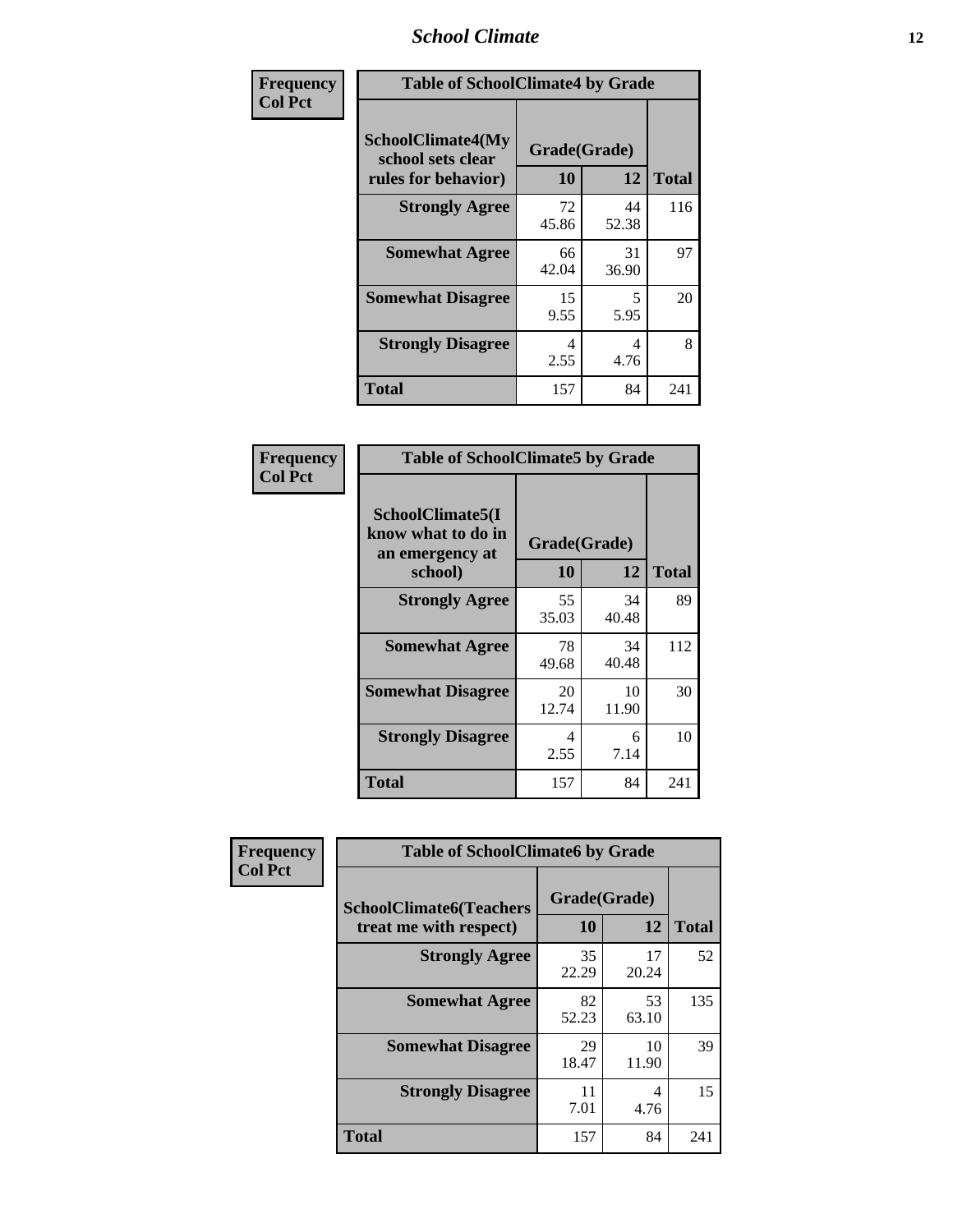### *School Climate* **13**

| Frequency      | <b>Table of SchoolClimate7 by Grade</b>                                       |                           |             |              |
|----------------|-------------------------------------------------------------------------------|---------------------------|-------------|--------------|
| <b>Col Pct</b> | <b>SchoolClimate7(Behaviors</b><br>in my class allow the<br>teacher to teach) | Grade(Grade)<br><b>10</b> | 12          | <b>Total</b> |
|                | <b>Strongly Agree</b>                                                         | 27<br>17.20               | 12<br>14.29 | 39           |
|                | <b>Somewhat Agree</b>                                                         | 90<br>57.32               | 50<br>59.52 | 140          |
|                | <b>Somewhat Disagree</b>                                                      | 31<br>19.75               | 17<br>20.24 | 48           |
|                | <b>Strongly Disagree</b>                                                      | $\mathbf Q$<br>5.73       | 5<br>5.95   | 14           |
|                | <b>Total</b>                                                                  | 157                       | 84          | 241          |

| Frequency      | <b>Table of SchoolClimate8 by Grade</b>                                 |              |             |              |
|----------------|-------------------------------------------------------------------------|--------------|-------------|--------------|
| <b>Col Pct</b> | <b>SchoolClimate8(Students</b><br>are frequently<br>recognized for good | Grade(Grade) |             |              |
|                | behavior)                                                               | 10           | 12          | <b>Total</b> |
|                | <b>Strongly Agree</b>                                                   | 19<br>12.10  | 9<br>10.71  | 28           |
|                | <b>Somewhat Agree</b>                                                   | 70<br>44.59  | 39<br>46.43 | 109          |
|                | <b>Somewhat Disagree</b>                                                | 55<br>35.03  | 27<br>32.14 | 82           |
|                | <b>Strongly Disagree</b>                                                | 13<br>8.28   | 9<br>10.71  | 22           |
|                | <b>Total</b>                                                            | 157          | 84          | 241          |

| Frequency      | <b>Table of SchoolClimate9 by Grade</b>                                           |                    |             |              |
|----------------|-----------------------------------------------------------------------------------|--------------------|-------------|--------------|
| <b>Col Pct</b> | SchoolClimate9(School<br>counselor would be<br>helpful if I needed<br>assistance) | Grade(Grade)<br>10 | 12          | <b>Total</b> |
|                | <b>Strongly Agree</b>                                                             | 66<br>42.04        | 36<br>42.86 | 102          |
|                | <b>Somewhat Agree</b>                                                             | 65<br>41.40        | 26<br>30.95 | 91           |
|                | <b>Somewhat Disagree</b>                                                          | 18<br>11.46        | 17<br>20.24 | 35           |
|                | <b>Strongly Disagree</b>                                                          | 8<br>5.10          | 5<br>5.95   | 13           |
|                | Total                                                                             | 157                | 84          | 241          |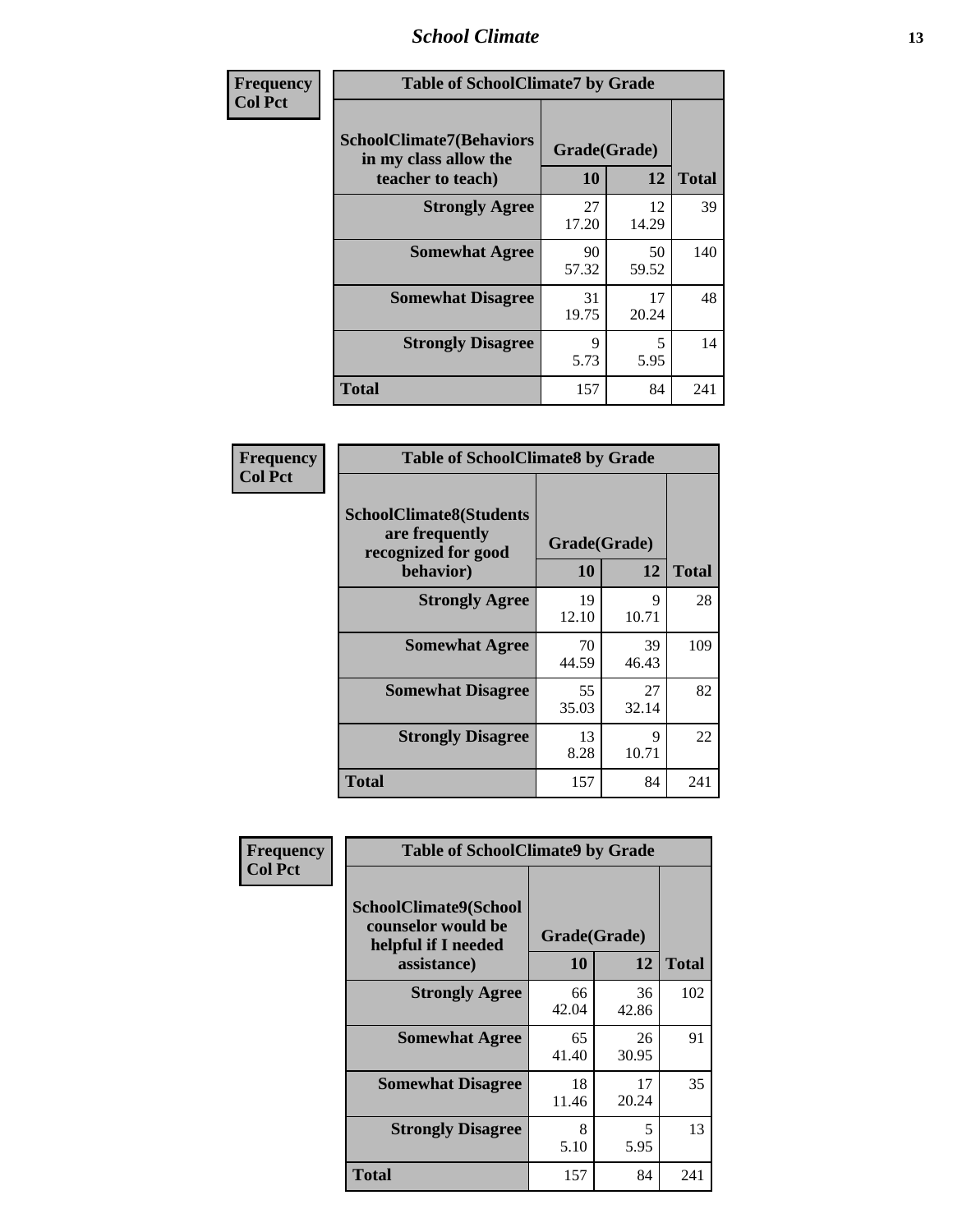### *Reasons for Dropping Out* **14**

| Frequency      | <b>Table of Dropoutreason by Grade</b>                                   |              |                    |              |
|----------------|--------------------------------------------------------------------------|--------------|--------------------|--------------|
| <b>Col Pct</b> | Dropoutreason(If<br>I dropped out the<br>reason would<br>most likely be) | 10           | Grade(Grade)<br>12 | <b>Total</b> |
|                | Won't Drop out                                                           | 104<br>66.24 | 50<br>59.52        | 154          |
|                | <b>Bored</b>                                                             | 28<br>17.83  | 17<br>20.24        | 45           |
|                | <b>Family Reasons</b>                                                    | 6<br>3.82    | 9<br>10.71         | 15           |
|                | <b>Being Bullied</b>                                                     | 3<br>1.91    | 0<br>0.00          | 3            |
|                | <b>Other</b>                                                             | 16<br>10.19  | 8<br>9.52          | 24           |
|                | <b>Total</b>                                                             | 157          | 84                 | 241          |

| Frequency<br><b>Col Pct</b> | <b>Table of Dropout by Grade</b>                                       |                    |              |     |  |
|-----------------------------|------------------------------------------------------------------------|--------------------|--------------|-----|--|
|                             | Dropout(I<br>have<br>thought<br>about<br>dropping<br>out of<br>school) | Grade(Grade)<br>10 | <b>Total</b> |     |  |
|                             |                                                                        |                    | 12           |     |  |
|                             | <b>Yes</b>                                                             | 38<br>24.20        | 17<br>20.24  | 55  |  |
|                             | N <sub>0</sub>                                                         | 119<br>75.80       | 67<br>79.76  | 186 |  |
|                             | <b>Total</b>                                                           | 157                | 84           | 241 |  |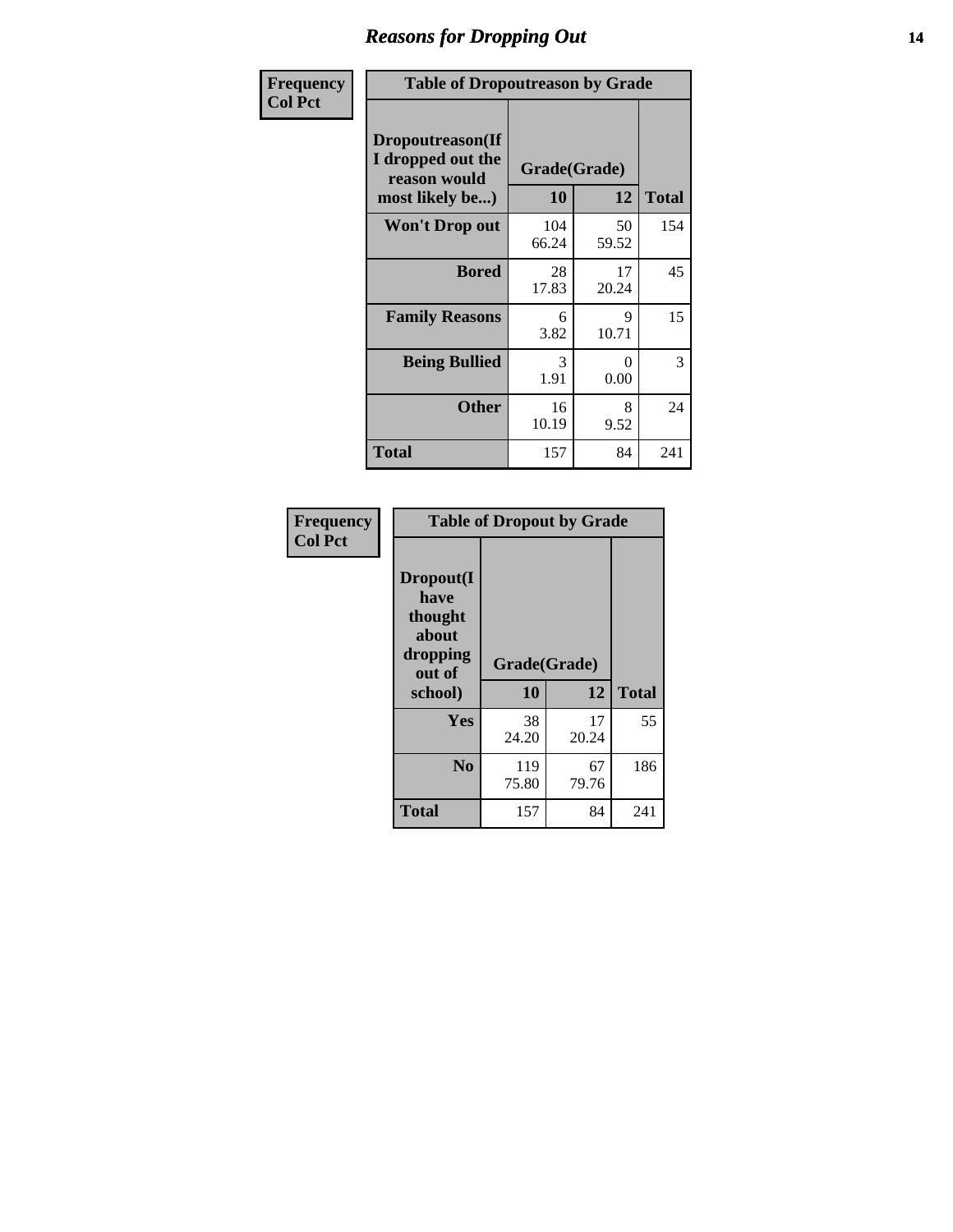*School Safety* **15**

| Frequency      |                                                                                                   | <b>Table of Gangself by Grade</b> |             |              |  |
|----------------|---------------------------------------------------------------------------------------------------|-----------------------------------|-------------|--------------|--|
| <b>Col Pct</b> | Gangself(I<br>have<br>participated<br>in illegal<br>gang<br>activities in<br>the past 30<br>days) | Grade(Grade)<br>10                | 12          | <b>Total</b> |  |
|                | Yes                                                                                               | 5<br>3.18                         | 3<br>3.57   | 8            |  |
|                | N <sub>0</sub>                                                                                    | 152<br>96.82                      | 81<br>96.43 | 233          |  |
|                | <b>Total</b>                                                                                      | 157                               | 84          | 241          |  |

| Frequency<br><b>Col Pct</b> | <b>Table of Gangpeers by Grade</b>                                                                                             |                    |             |              |  |  |  |  |  |  |
|-----------------------------|--------------------------------------------------------------------------------------------------------------------------------|--------------------|-------------|--------------|--|--|--|--|--|--|
|                             | <b>Gangpeers</b> (I<br>have friends<br>who have<br>participated<br>in illegal<br>gang<br>activities in<br>the past 30<br>days) | Grade(Grade)<br>10 | 12          | <b>Total</b> |  |  |  |  |  |  |
|                             | Yes                                                                                                                            | 34<br>21.66        | 10<br>11.90 | 44           |  |  |  |  |  |  |
|                             | N <sub>0</sub>                                                                                                                 | 123<br>78.34       | 74<br>88.10 | 197          |  |  |  |  |  |  |
|                             | <b>Total</b>                                                                                                                   | 157                | 84          | 241          |  |  |  |  |  |  |

| Frequency      | <b>Table of Pickedon by Grade</b>                                  |              |             |              |
|----------------|--------------------------------------------------------------------|--------------|-------------|--------------|
| <b>Col Pct</b> | <b>Pickedon(I have</b><br>been picked on or<br>teased at school in | Grade(Grade) |             |              |
|                | the past 30 days)                                                  | 10           | 12          | <b>Total</b> |
|                | <b>Strongly Agree</b>                                              | 8<br>5.10    | 3<br>3.57   | 11           |
|                | <b>Somewhat Agree</b>                                              | 18<br>11.46  | 18<br>21.43 | 36           |
|                | <b>Somewhat Disagree</b>                                           | 40<br>25.48  | 8<br>9.52   | 48           |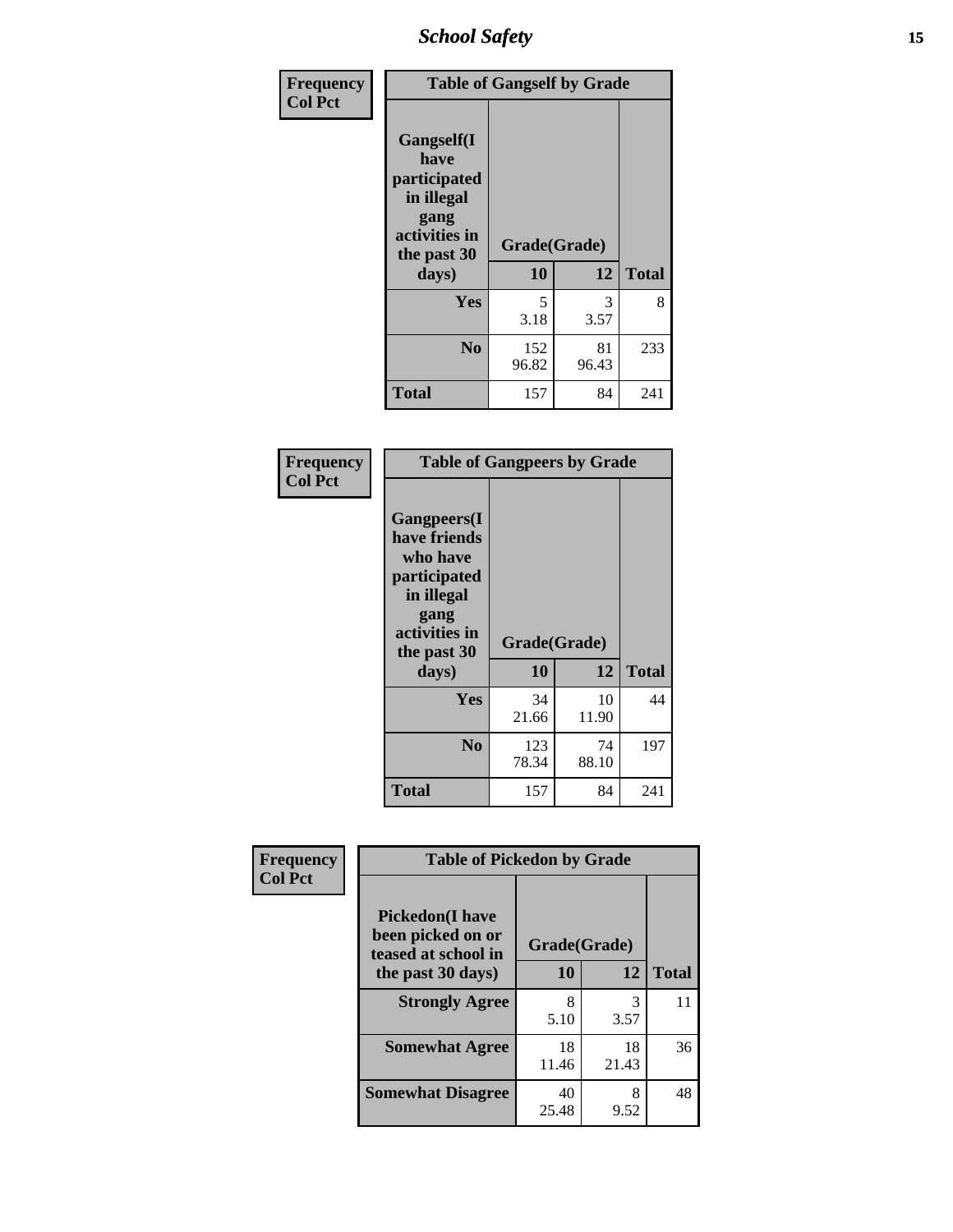# *School Safety* **16**

| <b>Frequency</b> | <b>Table of Pickedon by Grade</b>                                                        |                    |             |              |  |  |  |  |  |
|------------------|------------------------------------------------------------------------------------------|--------------------|-------------|--------------|--|--|--|--|--|
| <b>Col Pct</b>   | <b>Pickedon</b> (I have<br>been picked on or<br>teased at school in<br>the past 30 days) | Grade(Grade)<br>10 | 12          | <b>Total</b> |  |  |  |  |  |
|                  | <b>Strongly Disagree</b>                                                                 | 91<br>57.96        | 55<br>65.48 | 146          |  |  |  |  |  |
|                  | Total                                                                                    | 157                | 84          | 241          |  |  |  |  |  |

| Frequency      | <b>Table of Safeschool by Grade</b>                      |                    |              |     |  |  |  |  |  |
|----------------|----------------------------------------------------------|--------------------|--------------|-----|--|--|--|--|--|
| <b>Col Pct</b> | Safeschool(School<br>is a place at which I<br>feel safe) | Grade(Grade)<br>10 | <b>Total</b> |     |  |  |  |  |  |
|                | <b>Strongly Agree</b>                                    | 21<br>13.38        | 19<br>22.62  | 40  |  |  |  |  |  |
|                | <b>Somewhat Agree</b>                                    | 99<br>63.06        | 43<br>51.19  | 142 |  |  |  |  |  |
|                | <b>Somewhat Disagree</b>                                 | 23<br>14.65        | 14<br>16.67  | 37  |  |  |  |  |  |
|                | <b>Strongly Disagree</b>                                 | 14<br>8.92         | 8<br>9.52    | 22  |  |  |  |  |  |
|                | <b>Total</b>                                             | 157                | 84           | 241 |  |  |  |  |  |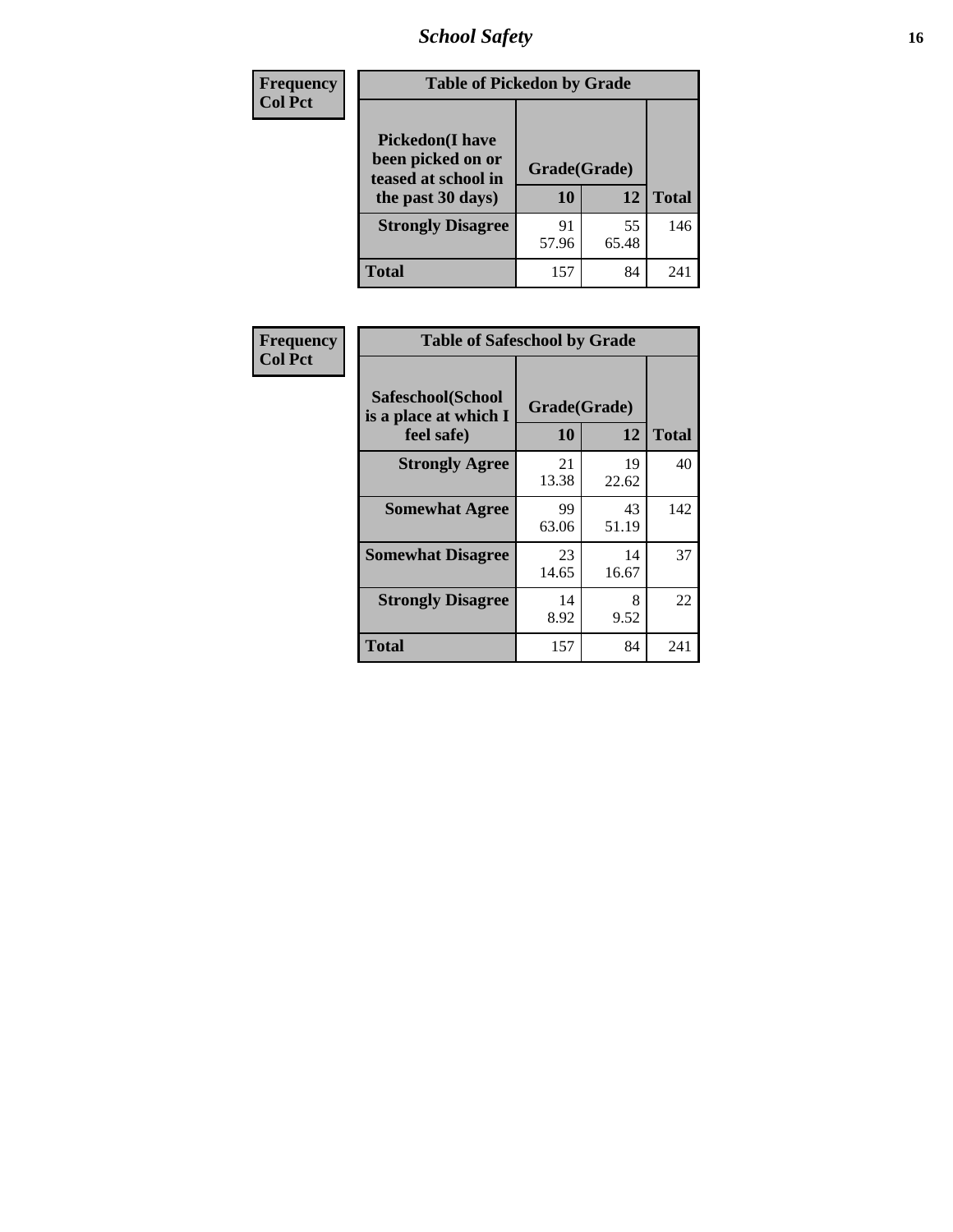*School Safety* **17**

| Frequency      |  |
|----------------|--|
| <b>Row Pct</b> |  |

| $\overline{V}$ | <b>Table of Grade by Bullied</b> |                             |                                                                               |              |                          |                               |                               |                                  |              |  |  |
|----------------|----------------------------------|-----------------------------|-------------------------------------------------------------------------------|--------------|--------------------------|-------------------------------|-------------------------------|----------------------------------|--------------|--|--|
|                |                                  |                             | <b>Bullied</b> (I have been bullied by other<br>students in the past 30 days) |              |                          |                               |                               |                                  |              |  |  |
|                | Grade(Grade)                     | $\mathbf{0}$<br><b>Days</b> | 1 or<br>$\mathbf{2}$<br>days                                                  | 3 to<br>days | <b>6 to</b><br>9<br>days | <b>10</b><br>to<br>19<br>days | <b>20</b><br>to<br>29<br>days | All<br><b>30</b><br>days         | <b>Total</b> |  |  |
|                | 10                               | 147<br>93.63                | 4<br>2.55                                                                     | 2<br>1.27    | 0<br>0.00                | 2<br>1.27                     | 0.00                          | $\overline{\mathcal{L}}$<br>1.27 | 157          |  |  |
|                | 12                               | 80<br>95.24                 | 1.19                                                                          | 1.19         | 1.19                     | 0<br>0.00                     | 1.19                          | 0<br>0.00                        | 84           |  |  |
|                | <b>Total</b>                     | 227                         | 5                                                                             | 3            |                          | $\overline{c}$                |                               | $\overline{2}$                   | 241          |  |  |

| <b>Frequency</b> | <b>Table of Grade by Bulliedothers</b> |              |                                               |           |                        |                       |           |              |  |  |
|------------------|----------------------------------------|--------------|-----------------------------------------------|-----------|------------------------|-----------------------|-----------|--------------|--|--|
| <b>Row Pct</b>   |                                        |              | <b>Bulliedothers</b> (I bullied others in the |           | past 30 days)          |                       |           |              |  |  |
|                  |                                        | $\mathbf{0}$ | 1 or                                          | 6 to<br>q | 10<br>to<br>19         | <b>20</b><br>to<br>29 | All<br>30 |              |  |  |
|                  | Grade(Grade)   Days                    |              | days                                          | days      | days                   | days                  | days      | <b>Total</b> |  |  |
|                  | 10                                     | 149<br>94.90 | 3<br>1.91                                     | 0.64      | $\mathfrak{D}$<br>1.27 | 0.64                  | 0.64      | 157          |  |  |
|                  | 12                                     | 82<br>97.62  | 1.19                                          | 0.00      | $\Omega$<br>0.00       | 1.19                  | 0<br>0.00 | 84           |  |  |
|                  | <b>Total</b>                           | 231          | $\overline{4}$                                |           | $\overline{2}$         | 2                     | 1         | 241          |  |  |

| Frequency      | <b>Table of Grade by Weaponschool</b> |                         |                                                                                 |                        |                   |              |  |  |  |
|----------------|---------------------------------------|-------------------------|---------------------------------------------------------------------------------|------------------------|-------------------|--------------|--|--|--|
| <b>Row Pct</b> |                                       |                         | <b>Weaponschool</b> (I<br>brought a weapon to<br>school in the past 30<br>days) |                        |                   |              |  |  |  |
|                | Grade(Grade)                          | $\bf{0}$<br><b>Days</b> | 1 or<br>2<br>days                                                               | 20<br>to<br>29<br>days | All<br>30<br>days | <b>Total</b> |  |  |  |
|                | 10                                    | 152<br>96.82            | 0.64                                                                            | 0.64                   | 3<br>1.91         | 157          |  |  |  |
|                | 12                                    | 82<br>97.62             | 1.19                                                                            | 1.19                   | $\Omega$<br>0.00  | 84           |  |  |  |
|                | <b>Total</b>                          | 234                     | $\mathfrak{D}$                                                                  | $\overline{2}$         | 3                 | 241          |  |  |  |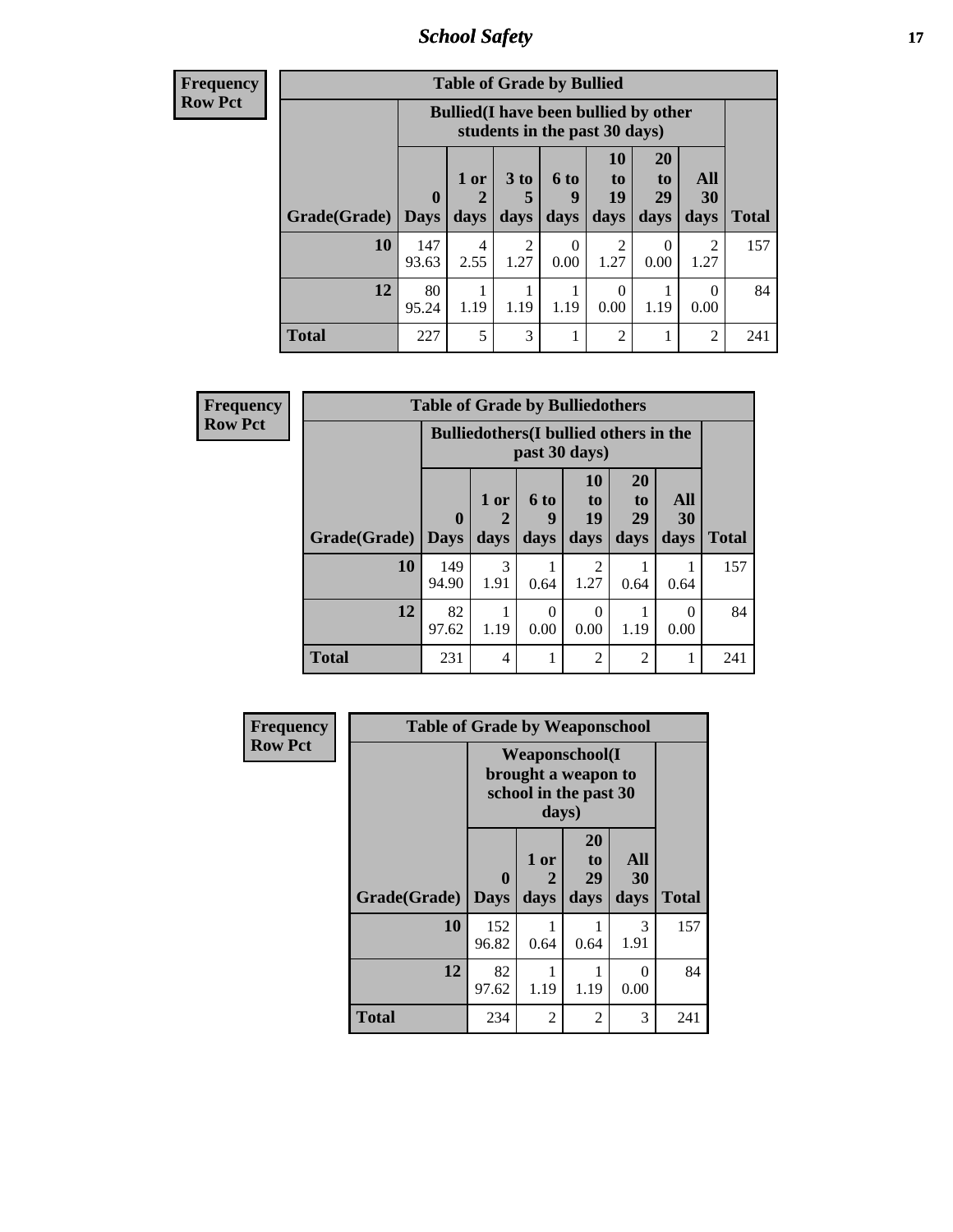*School Safety* **18**

| <b>Frequency</b> | <b>Table of Grade by Absentunsafe</b> |                  |                   |                                                                                  |                   |              |  |  |  |
|------------------|---------------------------------------|------------------|-------------------|----------------------------------------------------------------------------------|-------------------|--------------|--|--|--|
| <b>Row Pct</b>   |                                       |                  | 30 days)          | <b>Absentunsafe(I have</b><br>missed school because I<br>felt unsafe in the past |                   |              |  |  |  |
|                  | Grade(Grade)                          | 0<br><b>Days</b> | 1 or<br>2<br>days | 20<br>to<br>29<br>days                                                           | All<br>30<br>days | <b>Total</b> |  |  |  |
|                  | 10                                    | 154<br>98.09     | 0.64              | 0.64                                                                             | 1<br>0.64         | 157          |  |  |  |
|                  | 12                                    | 82<br>97.62      | 1.19              | 1.19                                                                             | $\Omega$<br>0.00  | 84           |  |  |  |
|                  | <b>Total</b>                          | 236              | $\mathfrak{D}$    | 2                                                                                | 1                 | 241          |  |  |  |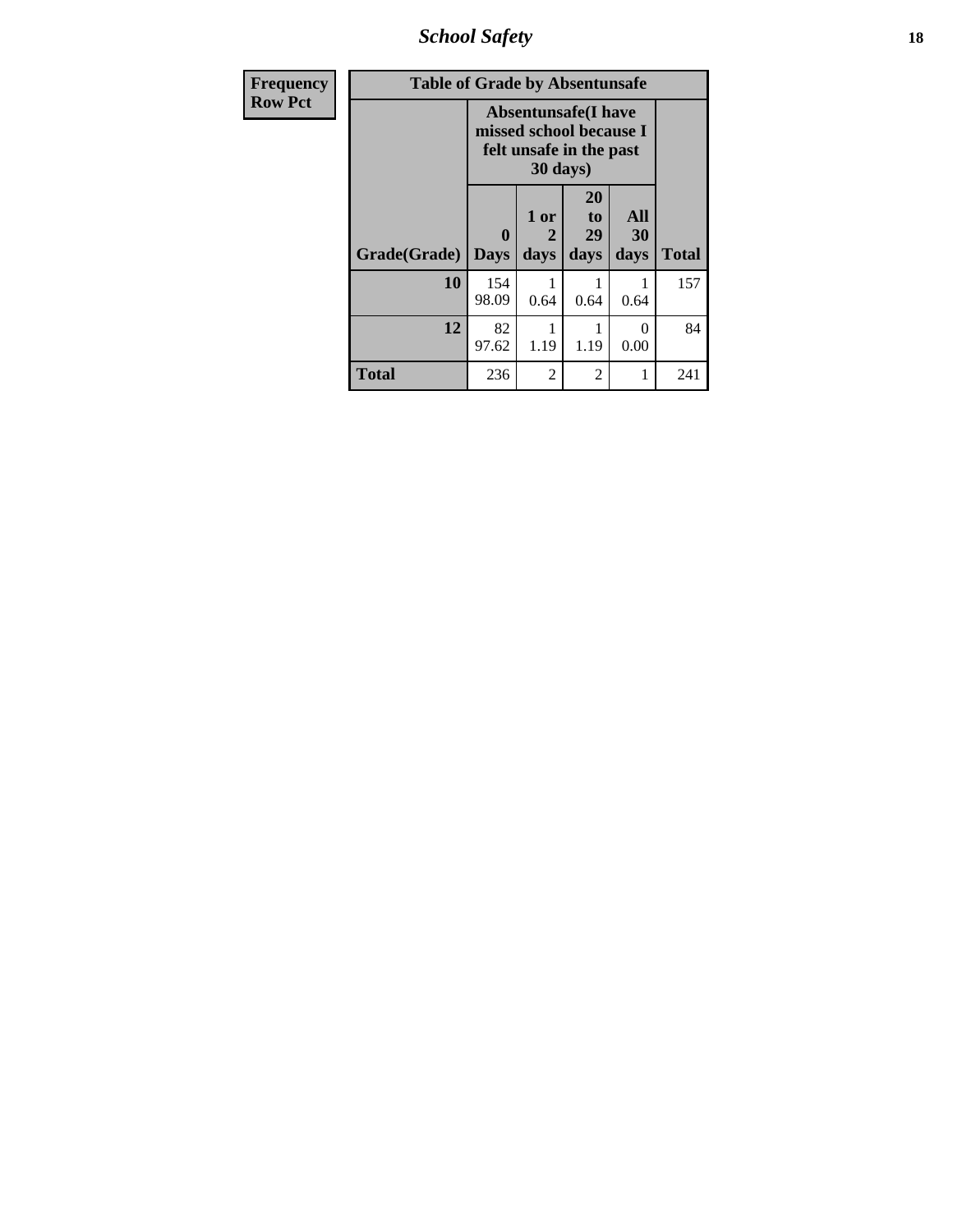# *Drug Use During Last 30 Days* **19**

#### **Frequency Row Pct**

| <b>Table of Grade by Alcohol</b>                                                                                                                                                        |              |                                     |           |           |           |      |           |     |  |
|-----------------------------------------------------------------------------------------------------------------------------------------------------------------------------------------|--------------|-------------------------------------|-----------|-----------|-----------|------|-----------|-----|--|
|                                                                                                                                                                                         |              | Alcohol (Alcohol use, past 30 days) |           |           |           |      |           |     |  |
| <b>Did</b><br>$10-19$<br>$6 - 9$<br>$20 - 29$<br>$3 - 5$<br>$1 - 2$<br><b>Every</b><br>not<br>Grade(Grade)<br>days<br>day<br><b>Total</b><br>days<br>days<br>days<br>days<br><b>use</b> |              |                                     |           |           |           |      |           |     |  |
| 10                                                                                                                                                                                      | 119<br>75.80 | 8<br>5.10                           | 9<br>5.73 | 5<br>3.18 | 3<br>1.91 | 4.46 | 6<br>3.82 | 157 |  |
| 12                                                                                                                                                                                      | 65<br>77.38  | 6<br>7.14                           | 4<br>4.76 | 4<br>4.76 | 2<br>2.38 | 1.19 | 2<br>2.38 | 84  |  |
| <b>Total</b>                                                                                                                                                                            | 184          | 14                                  | 13        | 9         | 5         | 8    | 8         | 241 |  |

#### **Frequency Row Pct**

| <b>Table of Grade by Cigarettes</b> |                                                                                                     |                                                                                                                                                                                                                           |                        |      |           |           |           |     |  |
|-------------------------------------|-----------------------------------------------------------------------------------------------------|---------------------------------------------------------------------------------------------------------------------------------------------------------------------------------------------------------------------------|------------------------|------|-----------|-----------|-----------|-----|--|
|                                     |                                                                                                     | <b>Cigarettes(Smoking tobacco use,</b><br>past 30 days)<br><b>Did</b><br>$10-19$<br>$6 - 9$<br>$20 - 29$<br>$3 - 5$<br>$1-2$<br>Every<br>not<br>days<br><b>Total</b><br>days<br>days<br>days<br>day<br>days<br><b>use</b> |                        |      |           |           |           |     |  |
| Grade(Grade)                        |                                                                                                     |                                                                                                                                                                                                                           |                        |      |           |           |           |     |  |
| 10                                  | 142<br>90.45                                                                                        | 4<br>2.55                                                                                                                                                                                                                 | $\overline{2}$<br>1.27 | 0.64 | 2<br>1.27 | 3<br>1.91 | 3<br>1.91 | 157 |  |
| 12                                  | 75<br>$\mathfrak{D}$<br>3<br>2<br>$\Omega$<br>2.38<br>89.29<br>3.57<br>1.19<br>2.38<br>0.00<br>1.19 |                                                                                                                                                                                                                           |                        |      |           |           |           |     |  |
| <b>Total</b>                        | 217                                                                                                 | 6                                                                                                                                                                                                                         | 5                      | 1    | 3         | 5         | 4         | 241 |  |

| Frequency      |              |                                                         | <b>Table of Grade by Smokeless</b> |                        |                |              |  |  |  |
|----------------|--------------|---------------------------------------------------------|------------------------------------|------------------------|----------------|--------------|--|--|--|
| <b>Row Pct</b> |              | <b>Smokeless</b> (Chewing<br>tobacco use, past 30 days) |                                    |                        |                |              |  |  |  |
|                | Grade(Grade) | Did<br>not<br><b>use</b>                                | $1 - 2$<br>days                    | $20 - 29$<br>days      | Every<br>day   | <b>Total</b> |  |  |  |
|                | 10           | 151<br>96.18                                            | 3<br>1.91                          | $\mathfrak{D}$<br>1.27 | 0.64           | 157          |  |  |  |
|                | 12           | 80<br>95.24                                             | $\mathbf{\Omega}$<br>0.00          | 3<br>3.57              | 1.19           | 84           |  |  |  |
|                | <b>Total</b> | 231                                                     | 3                                  | 5                      | $\overline{2}$ | 241          |  |  |  |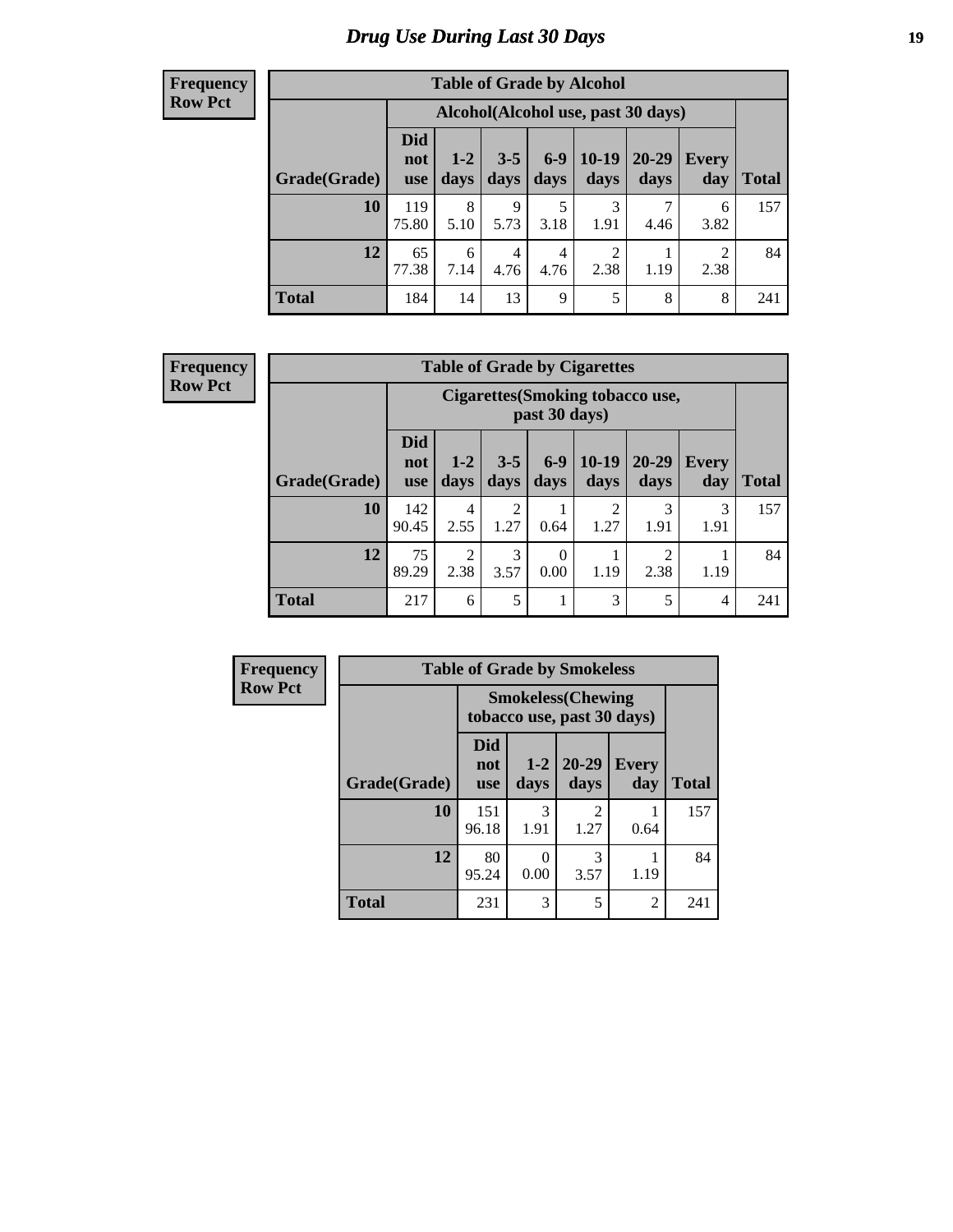#### **Frequency Row Pct**

| <b>Table of Grade by Marijuana</b> |                                 |                                                                                                                      |                        |                |                |                                         |           |     |  |  |
|------------------------------------|---------------------------------|----------------------------------------------------------------------------------------------------------------------|------------------------|----------------|----------------|-----------------------------------------|-----------|-----|--|--|
|                                    |                                 |                                                                                                                      |                        |                |                | Marijuana (Marijuana use, past 30 days) |           |     |  |  |
| Grade(Grade)                       | <b>Did</b><br>not<br><b>use</b> | $10-19$<br>$6-9$<br>$20 - 29$<br>$3 - 5$<br>$1 - 2$<br>Every<br>days<br>days<br>days<br>day<br>days<br>Total<br>days |                        |                |                |                                         |           |     |  |  |
| 10                                 | 140<br>89.17                    | 5<br>3.18                                                                                                            | $\overline{2}$<br>1.27 | 3<br>1.91      | 1.27           | 0.64                                    | 4<br>2.55 | 157 |  |  |
| 12                                 | 79<br>94.05                     | $\mathfrak{D}$<br>2<br>$\Omega$<br>0<br>0<br>1.19<br>2.38<br>2.38<br>0.00<br>0.00<br>0.00                            |                        |                |                |                                         |           |     |  |  |
| <b>Total</b>                       | 219                             | 5                                                                                                                    | 2                      | $\overline{4}$ | $\overline{4}$ | 3                                       | 4         | 241 |  |  |

| Frequency      | <b>Table of Grade by Cocaine</b> |                                 |                                               |                     |              |  |  |  |  |
|----------------|----------------------------------|---------------------------------|-----------------------------------------------|---------------------|--------------|--|--|--|--|
| <b>Row Pct</b> |                                  |                                 | <b>Cocaine</b> (Cocaine<br>use, past 30 days) |                     |              |  |  |  |  |
|                | Grade(Grade)                     | <b>Did</b><br>not<br><b>use</b> | $20 - 29$<br>days                             | <b>Every</b><br>day | <b>Total</b> |  |  |  |  |
|                | 10                               | 155<br>98.73                    | 0.64                                          | 0.64                | 157          |  |  |  |  |
|                | 12                               | 83<br>98.81                     | 1.19                                          | 0<br>0.00           | 84           |  |  |  |  |
|                | <b>Total</b>                     | 238                             | $\overline{c}$                                | 1                   | 241          |  |  |  |  |

| <b>Frequency</b> | <b>Table of Grade by Inhalants</b> |                                 |                                           |                   |                     |              |  |  |
|------------------|------------------------------------|---------------------------------|-------------------------------------------|-------------------|---------------------|--------------|--|--|
| <b>Row Pct</b>   |                                    |                                 | Inhalants (Inhalant use,<br>past 30 days) |                   |                     |              |  |  |
|                  | Grade(Grade)                       | <b>Did</b><br>not<br><b>use</b> | $10-19$<br>days                           | $20 - 29$<br>days | <b>Every</b><br>day | <b>Total</b> |  |  |
|                  | 10                                 | 154<br>98.09                    | 0.64                                      | 0.64              | 0.64                | 157          |  |  |
|                  | 12                                 | 83<br>98.81                     | 0<br>0.00                                 | 1.19              | $\Omega$<br>0.00    | 84           |  |  |
|                  | <b>Total</b>                       | 237                             | 1                                         | $\overline{2}$    |                     | 241          |  |  |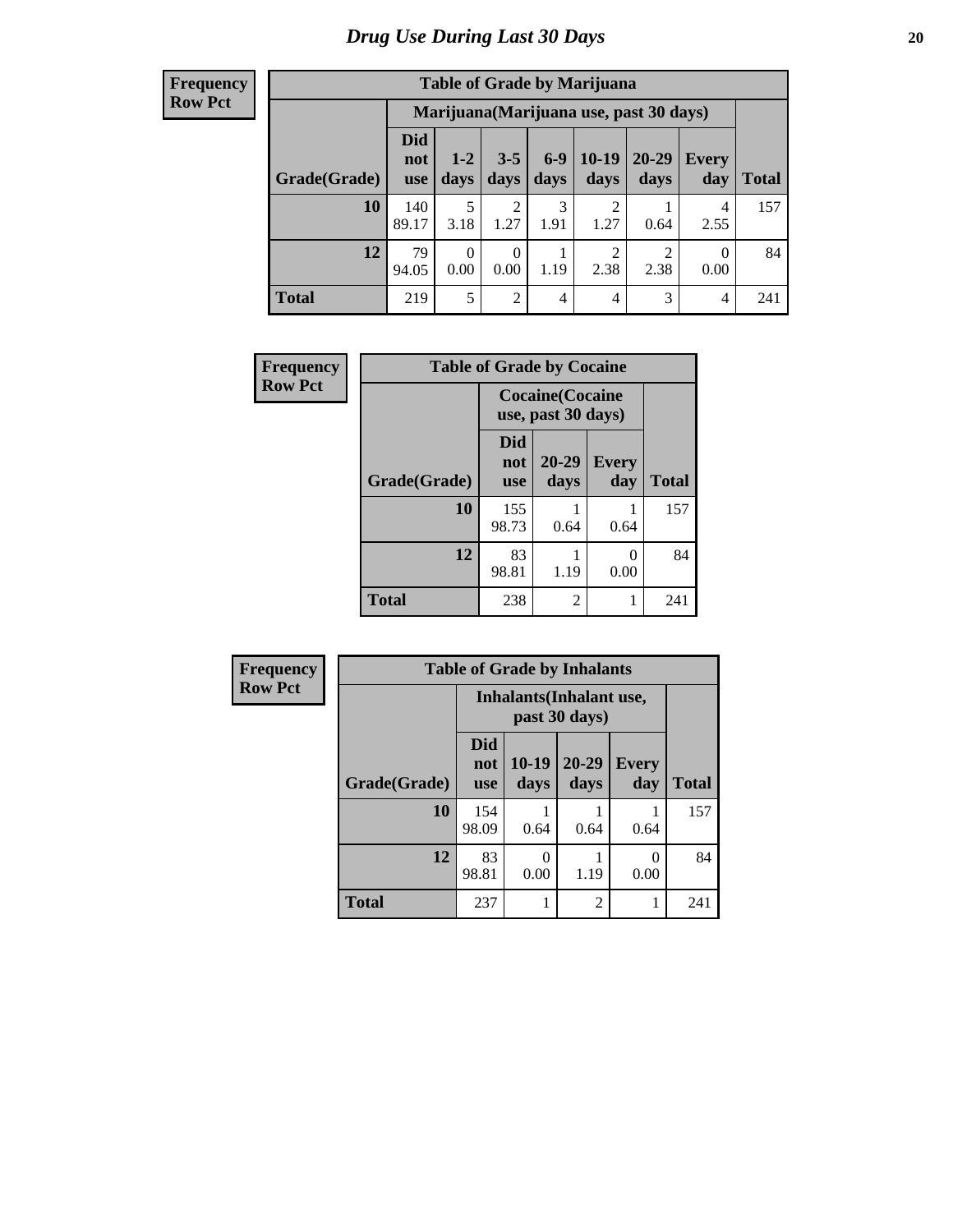# *Drug Use During Last 30 Days* **21**

| <b>Frequency</b> | <b>Table of Grade by Steroids</b> |                   |                                         |                   |                     |              |
|------------------|-----------------------------------|-------------------|-----------------------------------------|-------------------|---------------------|--------------|
| <b>Row Pct</b>   |                                   |                   | Steroids (Steroid use,<br>past 30 days) |                   |                     |              |
|                  | Grade(Grade)                      | Did<br>not<br>use | $1 - 2$<br>days                         | $20 - 29$<br>days | <b>Every</b><br>day | <b>Total</b> |
|                  | 10                                | 154<br>98.09      | 0.64                                    | 0.64              | 0.64                | 157          |
|                  | 12                                | 83<br>98.81       | 0<br>0.00                               | 1.19              | 0<br>0.00           | 84           |
|                  | <b>Total</b>                      | 237               |                                         | $\overline{2}$    | 1                   | 241          |

| <b>Frequency</b> | <b>Table of Grade by Ecstasy</b> |                                 |                 |                  |                       |                     |              |  |
|------------------|----------------------------------|---------------------------------|-----------------|------------------|-----------------------|---------------------|--------------|--|
| <b>Row Pct</b>   |                                  |                                 |                 | past 30 days)    | Ecstasy (Ecstasy use, |                     |              |  |
|                  | Grade(Grade)                     | <b>Did</b><br>not<br><b>use</b> | $1 - 2$<br>days | $10-19$<br>days  | $20 - 29$<br>days     | <b>Every</b><br>day | <b>Total</b> |  |
|                  | 10                               | 155<br>98.73                    | ∩<br>0.00       | $\theta$<br>0.00 | 0.64                  | 0.64                | 157          |  |
|                  | 12                               | 82<br>97.62                     | 1.19            | 1.19             | $\theta$<br>0.00      | $\Omega$<br>0.00    | 84           |  |
|                  | <b>Total</b>                     | 237                             |                 |                  | 1                     |                     | 241          |  |

| <b>Frequency</b> |              | <b>Table of Grade by Meth</b> |                                                    |                     |              |
|------------------|--------------|-------------------------------|----------------------------------------------------|---------------------|--------------|
| <b>Row Pct</b>   |              |                               | <b>Meth</b> (Methamphetamine<br>use, past 30 days) |                     |              |
|                  | Grade(Grade) | Did not<br><b>use</b>         | $10-19$<br>days                                    | <b>Every</b><br>day | <b>Total</b> |
|                  | 10           | 155<br>98.73                  | 0.64                                               | 0.64                | 157          |
|                  | 12           | 83<br>98.81                   | 1.19                                               | 0<br>0.00           | 84           |
|                  | <b>Total</b> | 238                           | $\overline{c}$                                     |                     | 241          |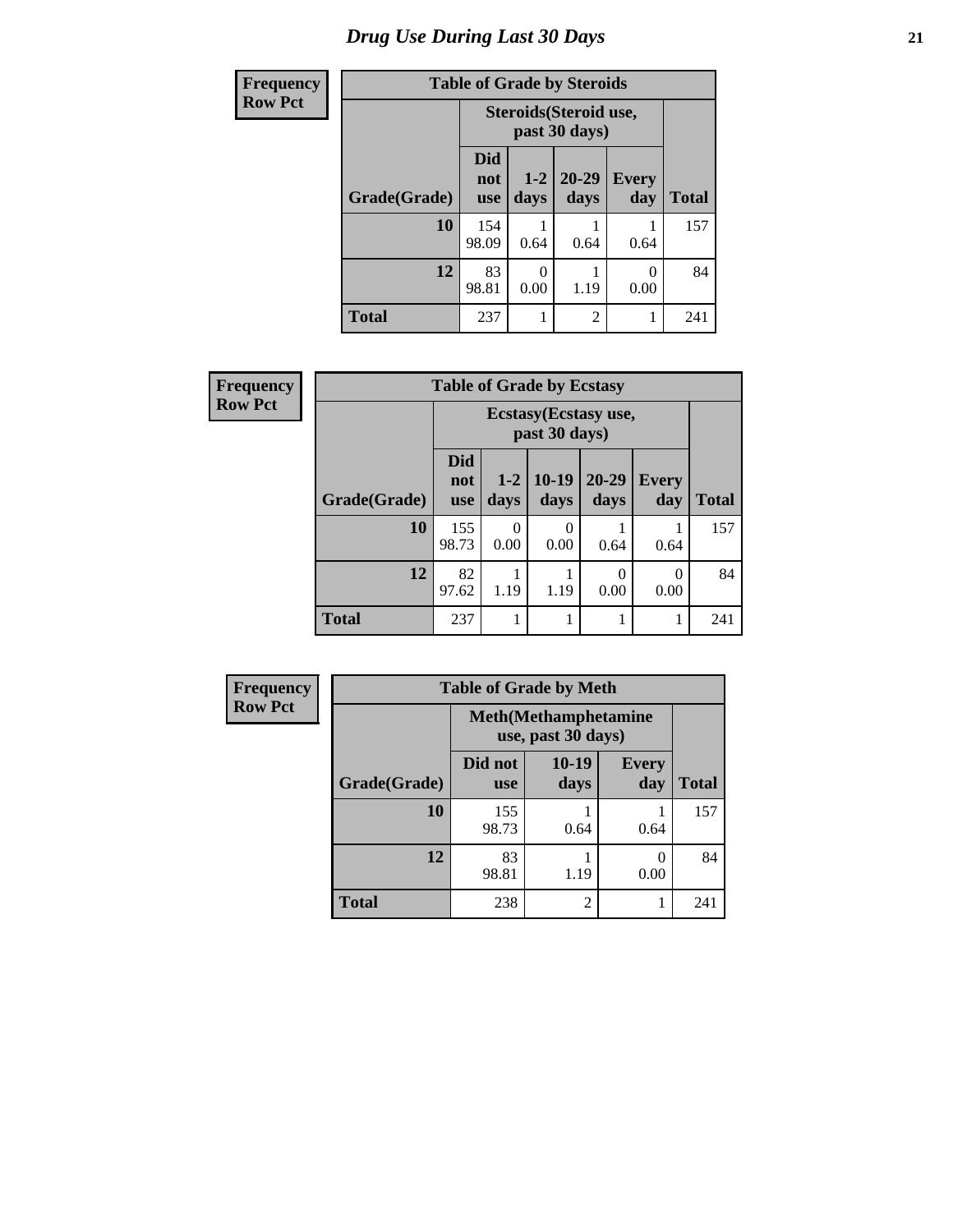# *Drug Use During Last 30 Days* **22**

| <b>Frequency</b> | <b>Table of Grade by Hallucinogens</b><br>Hallucinogens (Hallucinogen<br>use, past 30 days) |                       |                   |                     |              |  |
|------------------|---------------------------------------------------------------------------------------------|-----------------------|-------------------|---------------------|--------------|--|
| <b>Row Pct</b>   |                                                                                             |                       |                   |                     |              |  |
|                  | Grade(Grade)                                                                                | Did not<br><b>use</b> | $20 - 29$<br>days | <b>Every</b><br>day | <b>Total</b> |  |
|                  | 10                                                                                          | 155<br>98.73          | 0.64              | 0.64                | 157          |  |
|                  | 12                                                                                          | 83<br>98.81           | 1.19              | 0.00                | 84           |  |
|                  | <b>Total</b>                                                                                | 238                   | $\overline{2}$    |                     | 241          |  |

| <b>Frequency</b> |  |
|------------------|--|
| <b>Row Pct</b>   |  |

|              |                                 |                                                                                                                                |                  |           | <b>Table of Grade by Prescription</b> |           |      |     |  |
|--------------|---------------------------------|--------------------------------------------------------------------------------------------------------------------------------|------------------|-----------|---------------------------------------|-----------|------|-----|--|
|              |                                 | <b>Prescription</b> (Prescription drugs not<br>prescribed to me, past 30 days)                                                 |                  |           |                                       |           |      |     |  |
| Grade(Grade) | <b>Did</b><br>not<br><b>use</b> | $6-9$<br>$10-19$<br>20-29<br>$3 - 5$<br>$1 - 2$<br><b>Every</b><br>days<br><b>Total</b><br>days<br>days<br>days<br>day<br>days |                  |           |                                       |           |      |     |  |
| <b>10</b>    | 153<br>97.45                    | $\Omega$<br>0.00                                                                                                               | $\theta$<br>0.00 | 0<br>0.00 | 0.64                                  | 2<br>1.27 | 0.64 | 157 |  |
| 12           | 80<br>95.24                     | 0<br>0<br>1.19<br>1.19<br>1.19<br>1.19<br>0.00<br>0.00                                                                         |                  |           |                                       |           |      |     |  |
| <b>Total</b> | 233                             |                                                                                                                                |                  | 1         |                                       | 3         |      | 241 |  |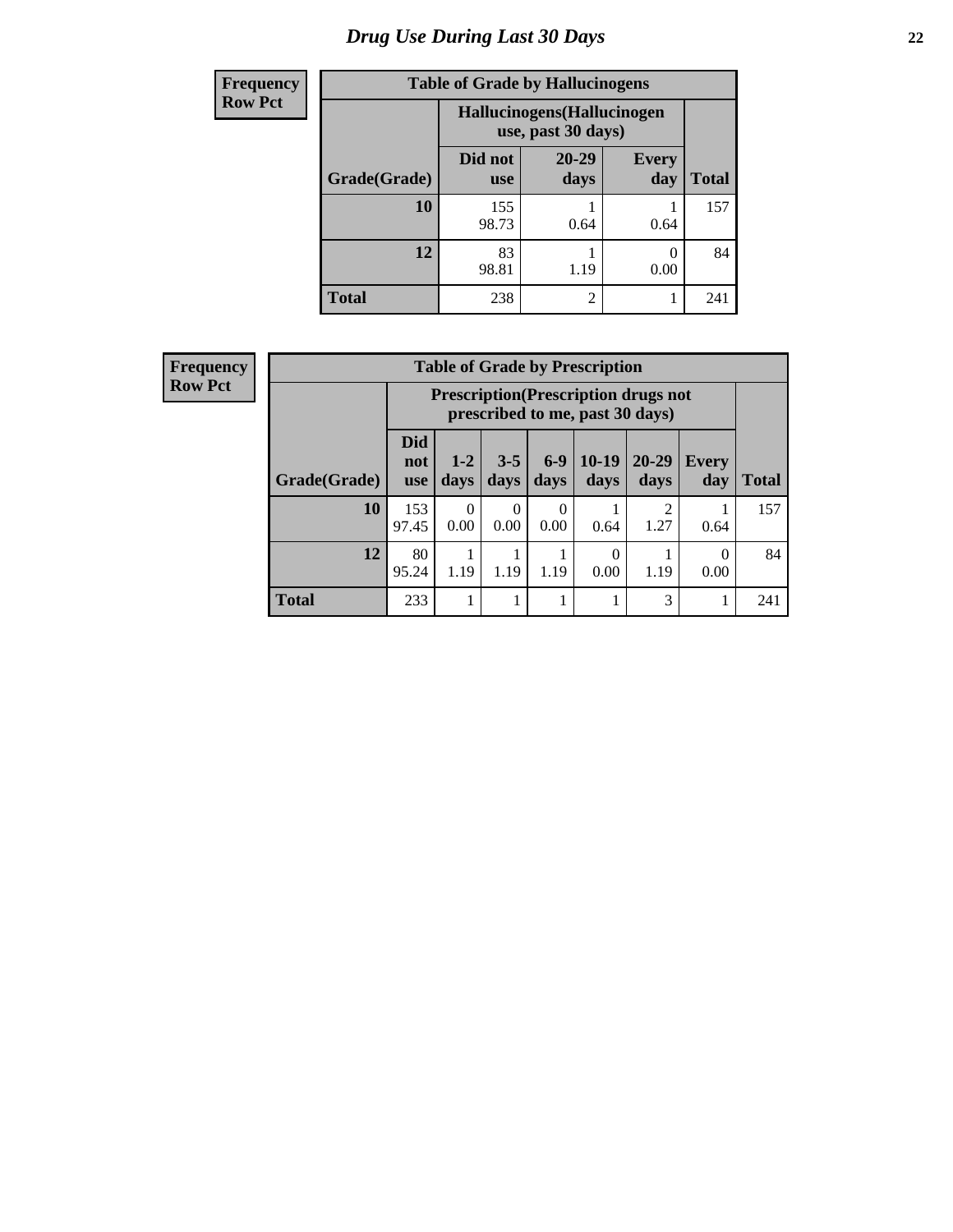| Frequency      | <b>Table of Alcoholease by Grade</b>              |                    |             |              |  |  |  |
|----------------|---------------------------------------------------|--------------------|-------------|--------------|--|--|--|
| <b>Col Pct</b> | <b>Alcoholease</b> (It is<br>easy to get alcohol) | Grade(Grade)<br>10 | 12          | <b>Total</b> |  |  |  |
|                | <b>Strongly Agree</b>                             | 58<br>36.94        | 36<br>42.86 | 94           |  |  |  |
|                | <b>Somewhat Agree</b>                             | 61<br>38.85        | 32<br>38.10 | 93           |  |  |  |
|                | <b>Somewhat Disagree</b>                          | 10<br>6.37         | 6<br>7.14   | 16           |  |  |  |
|                | <b>Strongly Disagree</b>                          | 28<br>17.83        | 10<br>11.90 | 38           |  |  |  |
|                | <b>Total</b>                                      | 157                | 84          | 241          |  |  |  |

| Frequency      |                                                          | <b>Table of Cigarettesease by Grade</b> |             |              |  |  |
|----------------|----------------------------------------------------------|-----------------------------------------|-------------|--------------|--|--|
| <b>Col Pct</b> | Cigarettesease (It is<br>easy to get smoking<br>tobacco) | Grade(Grade)<br>10                      | 12          | <b>Total</b> |  |  |
|                | <b>Strongly Agree</b>                                    | 53<br>33.76                             | 37<br>44.05 | 90           |  |  |
|                | <b>Somewhat Agree</b>                                    | 51<br>32.48                             | 25<br>29.76 | 76           |  |  |
|                | <b>Somewhat Disagree</b>                                 | 16<br>10.19                             | 11<br>13.10 | 27           |  |  |
|                | <b>Strongly Disagree</b>                                 | 37<br>23.57                             | 11<br>13.10 | 48           |  |  |
|                | Total                                                    | 157                                     | 84          | 241          |  |  |

| Frequency      | <b>Table of Smokelessease by Grade</b>                         |                    |             |              |
|----------------|----------------------------------------------------------------|--------------------|-------------|--------------|
| <b>Col Pct</b> | <b>Smokelessease</b> (It is<br>easy to get chewing<br>tobacco) | Grade(Grade)<br>10 | 12          | <b>Total</b> |
|                | <b>Strongly Agree</b>                                          | 34<br>21.66        | 39<br>46.43 | 73           |
|                | <b>Somewhat Agree</b>                                          | 46<br>29.30        | 16<br>19.05 | 62           |
|                | <b>Somewhat Disagree</b>                                       | 31<br>19.75        | 13<br>15.48 | 44           |
|                | <b>Strongly Disagree</b>                                       | 46<br>29.30        | 16<br>19.05 | 62           |
|                | Total                                                          | 157                | 84          | 241          |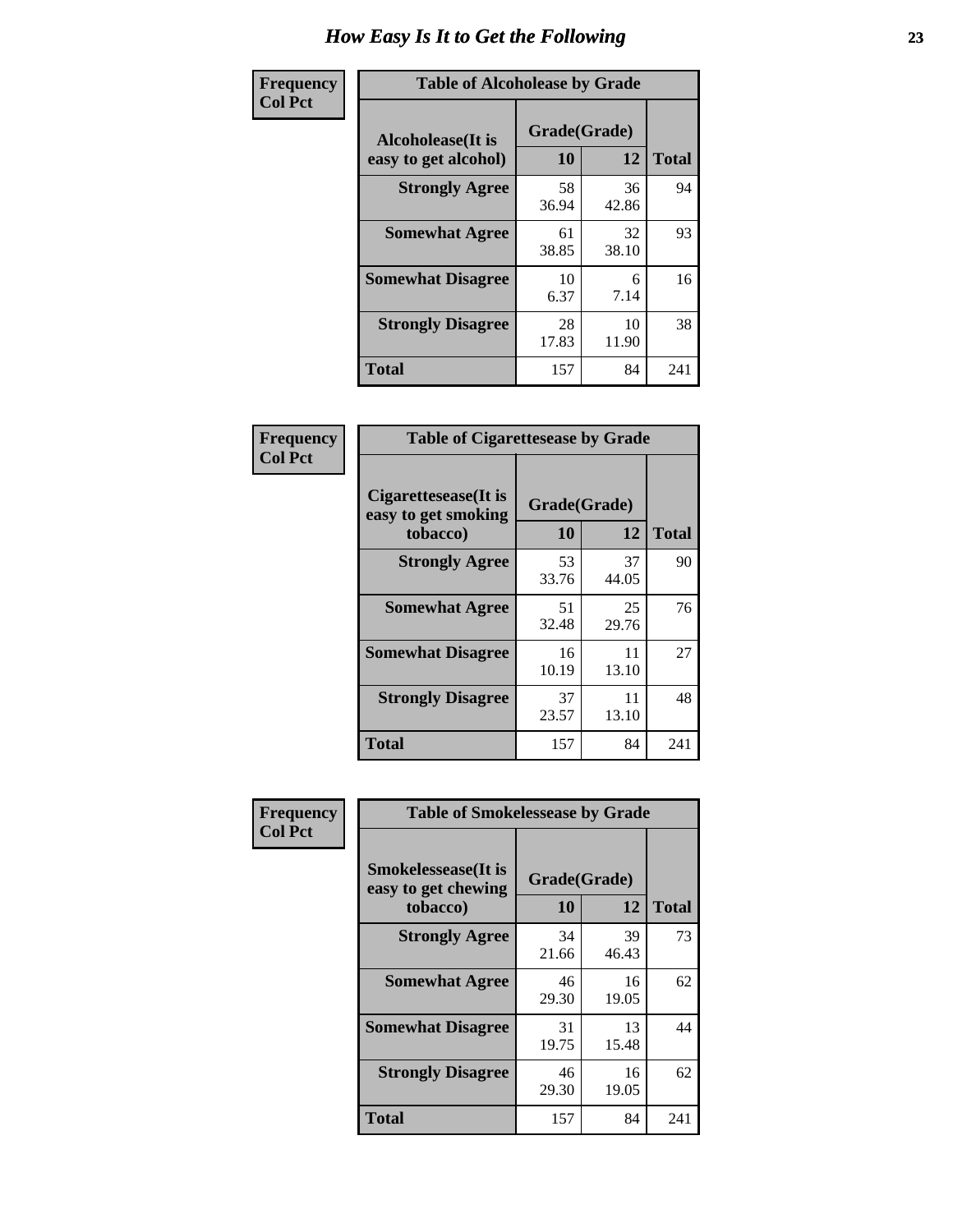| Frequency      | <b>Table of Marijuanaease by Grade</b>            |                           |             |              |  |  |  |  |  |
|----------------|---------------------------------------------------|---------------------------|-------------|--------------|--|--|--|--|--|
| <b>Col Pct</b> | Marijuanaease (It is<br>easy to get<br>marijuana) | Grade(Grade)<br><b>10</b> | 12          | <b>Total</b> |  |  |  |  |  |
|                | <b>Strongly Agree</b>                             | 53<br>33.76               | 34<br>40.48 | 87           |  |  |  |  |  |
|                | <b>Somewhat Agree</b>                             | 44<br>28.03               | 25<br>29.76 | 69           |  |  |  |  |  |
|                | <b>Somewhat Disagree</b>                          | 17<br>10.83               | 11<br>13.10 | 28           |  |  |  |  |  |
|                | <b>Strongly Disagree</b>                          | 43<br>27.39               | 14<br>16.67 | 57           |  |  |  |  |  |
|                | <b>Total</b>                                      | 157                       | 84          | 241          |  |  |  |  |  |

| <b>Table of Cocaineease by Grade</b> |             |             |              |  |  |  |  |  |  |
|--------------------------------------|-------------|-------------|--------------|--|--|--|--|--|--|
| <b>Cocaineease</b> (It is            |             |             |              |  |  |  |  |  |  |
| easy to get cocaine)                 | 10          | 12          | <b>Total</b> |  |  |  |  |  |  |
| <b>Strongly Agree</b>                | 20<br>12.74 | 9<br>10.71  | 29           |  |  |  |  |  |  |
| <b>Somewhat Agree</b>                | 39<br>24.84 | 24<br>28.57 | 63           |  |  |  |  |  |  |
| <b>Somewhat Disagree</b>             | 40<br>25.48 | 24<br>28.57 | 64           |  |  |  |  |  |  |
| <b>Strongly Disagree</b>             | 58<br>36.94 | 27<br>32.14 | 85           |  |  |  |  |  |  |
| <b>Total</b>                         | 157         | 84          | 241          |  |  |  |  |  |  |

| Frequency      | <b>Table of Inhalantsease by Grade</b>     |              |             |              |  |  |  |  |  |  |
|----------------|--------------------------------------------|--------------|-------------|--------------|--|--|--|--|--|--|
| <b>Col Pct</b> | <b>Inhalantsease</b> (It is<br>easy to get | Grade(Grade) |             |              |  |  |  |  |  |  |
|                | inhalants)                                 | 10           | 12          | <b>Total</b> |  |  |  |  |  |  |
|                | <b>Strongly Agree</b>                      | 52<br>33.12  | 30<br>35.71 | 82           |  |  |  |  |  |  |
|                | <b>Somewhat Agree</b>                      | 36<br>22.93  | 21<br>25.00 | 57           |  |  |  |  |  |  |
|                | <b>Somewhat Disagree</b>                   | 28<br>17.83  | 13<br>15.48 | 41           |  |  |  |  |  |  |
|                | <b>Strongly Disagree</b>                   | 41<br>26.11  | 20<br>23.81 | 61           |  |  |  |  |  |  |
|                | <b>Total</b>                               | 157          | 84          | 241          |  |  |  |  |  |  |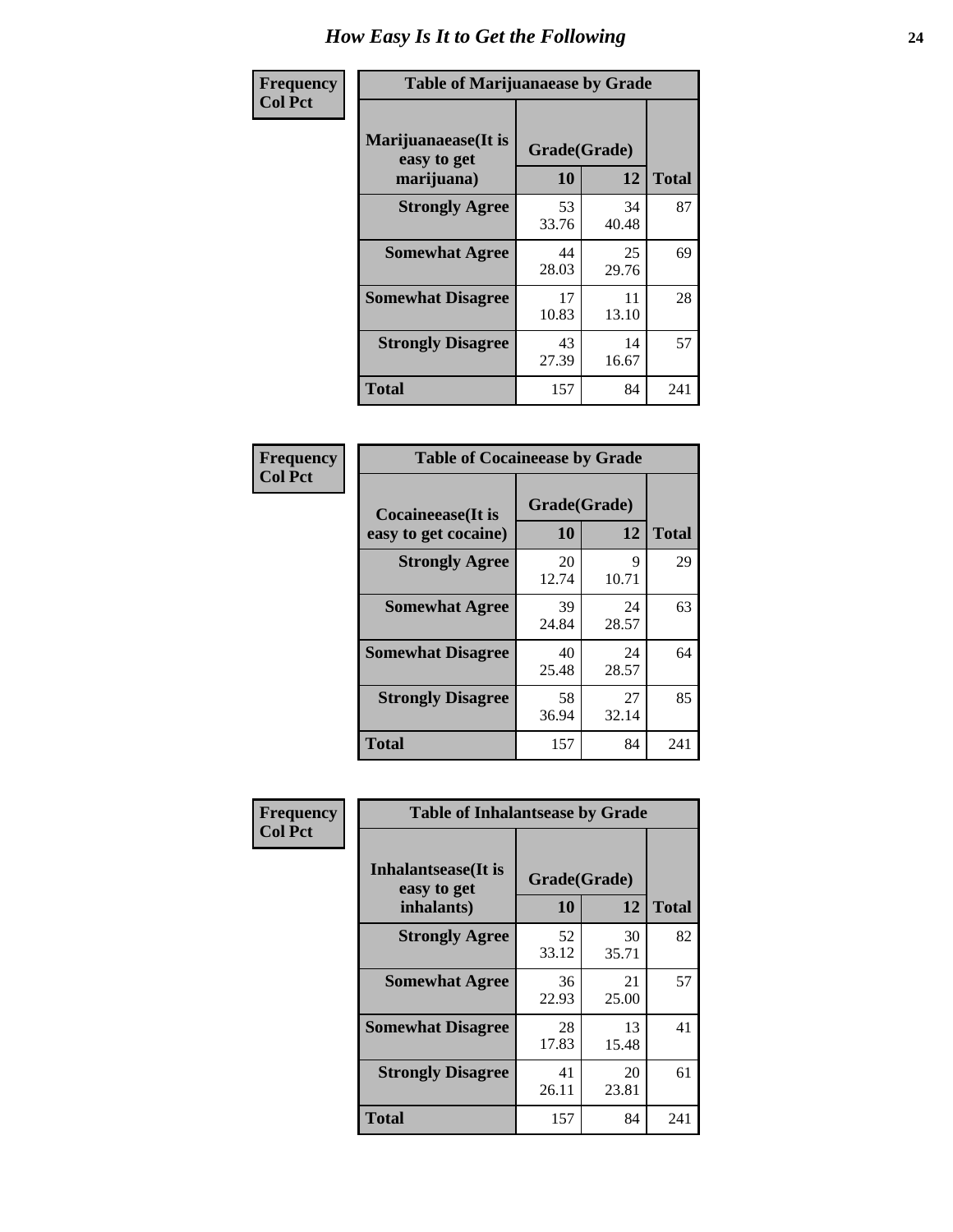| Frequency      | <b>Table of Steroidsease by Grade</b>               |                    |              |     |  |  |  |  |
|----------------|-----------------------------------------------------|--------------------|--------------|-----|--|--|--|--|
| <b>Col Pct</b> | <b>Steroidsease</b> (It is<br>easy to get steroids) | Grade(Grade)<br>10 | <b>Total</b> |     |  |  |  |  |
|                | <b>Strongly Agree</b>                               | 24<br>15.29        | 10<br>11.90  | 34  |  |  |  |  |
|                | <b>Somewhat Agree</b>                               | 31<br>19.75        | 24<br>28.57  | 55  |  |  |  |  |
|                | <b>Somewhat Disagree</b>                            | 44<br>28.03        | 22<br>26.19  | 66  |  |  |  |  |
|                | <b>Strongly Disagree</b>                            | 58<br>36.94        | 28<br>33.33  | 86  |  |  |  |  |
|                | <b>Total</b>                                        | 157                | 84           | 241 |  |  |  |  |

| Frequency      | <b>Table of Ecstasyease by Grade</b>              |                    |              |     |  |  |  |  |  |
|----------------|---------------------------------------------------|--------------------|--------------|-----|--|--|--|--|--|
| <b>Col Pct</b> | <b>Ecstasyease</b> (It is<br>easy to get ecstasy) | Grade(Grade)<br>10 | <b>Total</b> |     |  |  |  |  |  |
|                | <b>Strongly Agree</b>                             | 17<br>10.83        | 9<br>10.71   | 26  |  |  |  |  |  |
|                | <b>Somewhat Agree</b>                             | 43<br>27.39        | 25<br>29.76  | 68  |  |  |  |  |  |
|                | <b>Somewhat Disagree</b>                          | 39<br>24.84        | 21<br>25.00  | 60  |  |  |  |  |  |
|                | <b>Strongly Disagree</b>                          | 58<br>36.94        | 29<br>34.52  | 87  |  |  |  |  |  |
|                | <b>Total</b>                                      | 157                | 84           | 241 |  |  |  |  |  |

| Frequency      | <b>Table of Methease by Grade</b>                          |                    |             |              |  |  |  |  |  |  |
|----------------|------------------------------------------------------------|--------------------|-------------|--------------|--|--|--|--|--|--|
| <b>Col Pct</b> | <b>Methease</b> (It is easy<br>to get<br>methamphetamines) | Grade(Grade)<br>10 | 12          | <b>Total</b> |  |  |  |  |  |  |
|                | <b>Strongly Agree</b>                                      | 21<br>13.38        | 9<br>10.71  | 30           |  |  |  |  |  |  |
|                | <b>Somewhat Agree</b>                                      | 30<br>19.11        | 15<br>17.86 | 45           |  |  |  |  |  |  |
|                | <b>Somewhat Disagree</b>                                   | 42<br>26.75        | 28<br>33.33 | 70           |  |  |  |  |  |  |
|                | <b>Strongly Disagree</b>                                   | 64<br>40.76        | 32<br>38.10 | 96           |  |  |  |  |  |  |
|                | <b>Total</b>                                               | 157                | 84          | 241          |  |  |  |  |  |  |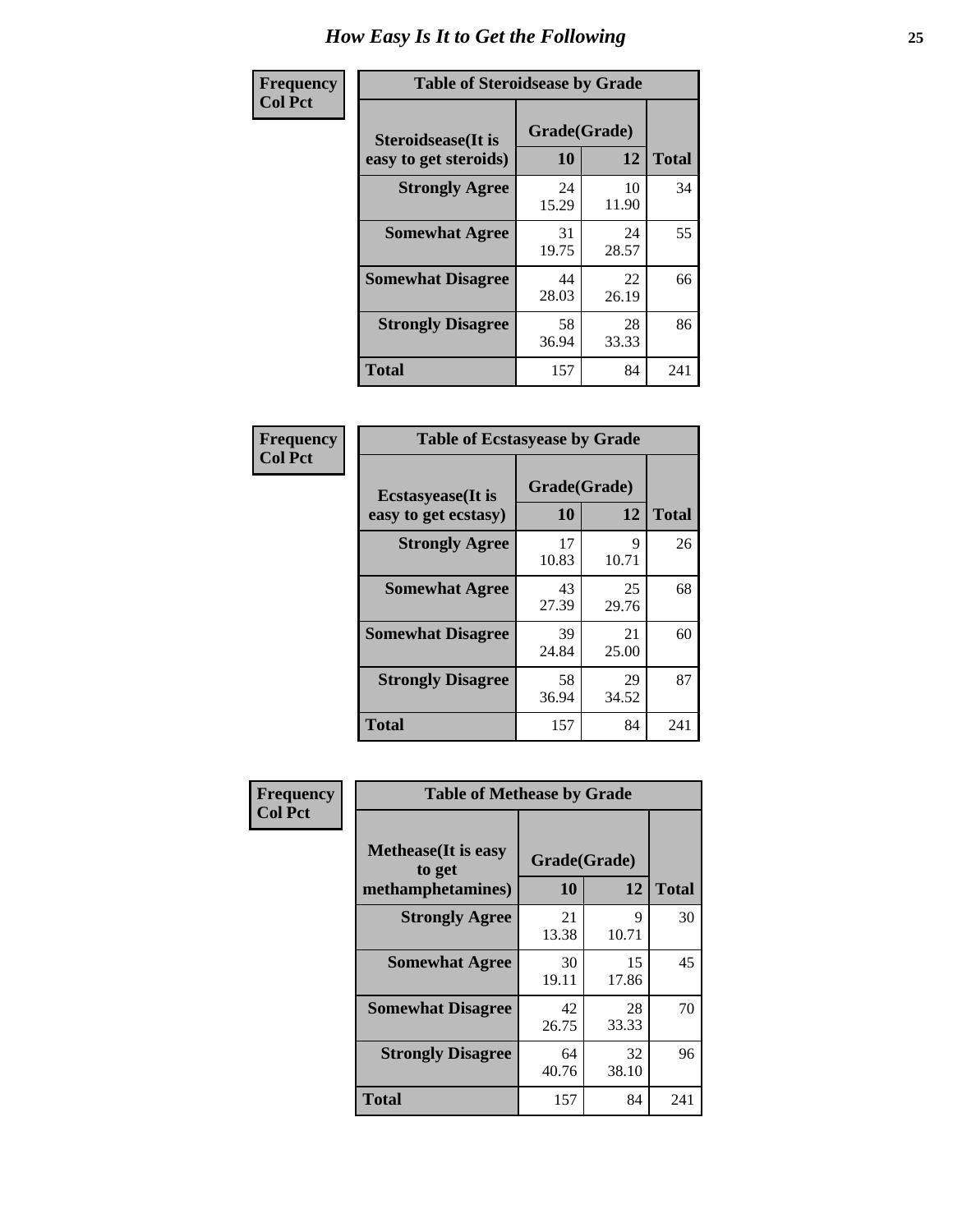| <b>Frequency</b> | <b>Table of Hallucinogensease by Grade</b>                |                    |             |              |  |  |  |  |
|------------------|-----------------------------------------------------------|--------------------|-------------|--------------|--|--|--|--|
| <b>Col Pct</b>   | Hallucinogensease(It)<br>is easy to get<br>hallucinogens) | Grade(Grade)<br>10 | 12          | <b>Total</b> |  |  |  |  |
|                  | <b>Strongly Agree</b>                                     | 19<br>12.10        | 10<br>11.90 | 29           |  |  |  |  |
|                  | <b>Somewhat Agree</b>                                     | 34<br>21.66        | 17<br>20.24 | 51           |  |  |  |  |
|                  | <b>Somewhat Disagree</b>                                  | 41<br>26.11        | 27<br>32.14 | 68           |  |  |  |  |
|                  | <b>Strongly Disagree</b>                                  | 63<br>40.13        | 30<br>35.71 | 93           |  |  |  |  |
|                  | <b>Total</b>                                              | 157                | 84          | 241          |  |  |  |  |

| Frequency<br>Col Pct |
|----------------------|
|                      |

| <b>Table of Prescriptionease by Grade</b>                                                |             |              |              |  |  |  |  |  |  |
|------------------------------------------------------------------------------------------|-------------|--------------|--------------|--|--|--|--|--|--|
| <b>Prescriptionease</b> (It<br>is easy to get<br>prescription drugs<br>not prescribed to |             | Grade(Grade) |              |  |  |  |  |  |  |
| me)                                                                                      | 10          | 12           | <b>Total</b> |  |  |  |  |  |  |
| <b>Strongly Agree</b>                                                                    | 50<br>31.85 | 31<br>36.90  | 81           |  |  |  |  |  |  |
| <b>Somewhat Agree</b>                                                                    | 48<br>30.57 | 19<br>22.62  | 67           |  |  |  |  |  |  |
| <b>Somewhat Disagree</b>                                                                 | 17<br>10.83 | 11<br>13.10  | 28           |  |  |  |  |  |  |
| <b>Strongly Disagree</b>                                                                 | 42<br>26.75 | 23<br>27.38  | 65           |  |  |  |  |  |  |
| <b>Total</b>                                                                             | 157         | 84           | 241          |  |  |  |  |  |  |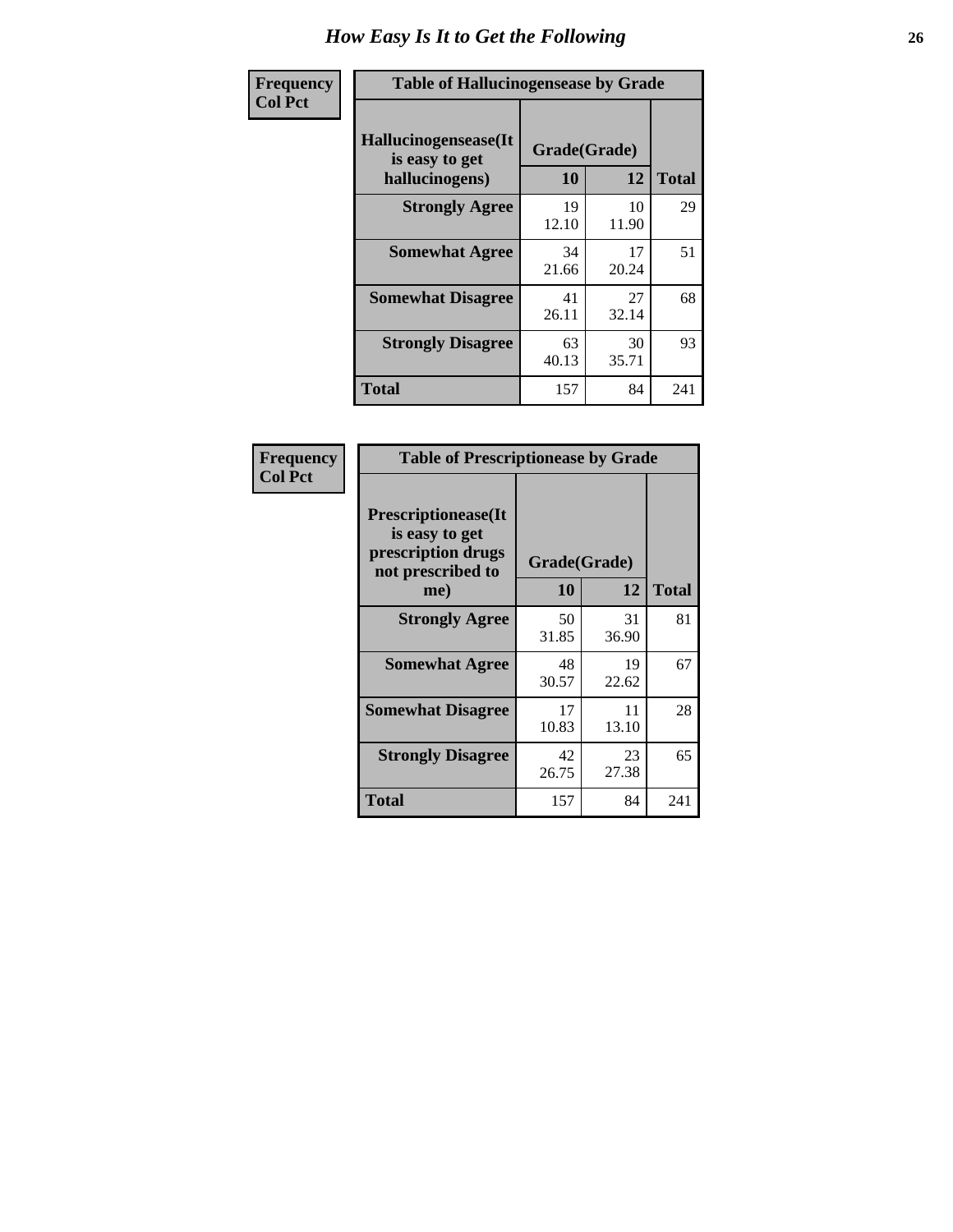### *Age at Onset of Use* **27** *Results for "Age at Onset of Use" questions exclude students who said they did not use that substance*

| <b>Frequency</b> | <b>Table of Grade by Alcoholinit</b>             |             |                |            |       |                           |             |            |                  |                  |               |  |  |
|------------------|--------------------------------------------------|-------------|----------------|------------|-------|---------------------------|-------------|------------|------------------|------------------|---------------|--|--|
| <b>Row Pct</b>   | Alcoholinit (I started using alcohol when I was) |             |                |            |       |                           |             |            |                  |                  |               |  |  |
|                  | Grade(Grade)   younger                           | <b>8 or</b> | <b>11</b>      | 12         | 13    | <b>14</b>                 | 15          | <b>16</b>  | 17               | <b>18 or</b>     | older   Total |  |  |
|                  | 10                                               | 2<br>4.35   | 2.17           | 5<br>10.87 | 10.87 | 18<br>39.13               | 14<br>30.43 | 2.17       | $\theta$<br>0.00 | $\theta$<br>0.00 | 46            |  |  |
|                  | 12                                               | 3<br>10.34  | 3.45           | ↑<br>6.90  | 3.45  | 5<br>17.24                | 6<br>20.69  | 4<br>13.79 | 6<br>20.69       | 3.45             | 29            |  |  |
|                  | <b>Total</b>                                     |             | $\overline{2}$ | 7          | 6     | 23                        | 20          | 5          | 6                |                  | 75            |  |  |
|                  |                                                  |             |                |            |       | Frequency Missing $= 166$ |             |            |                  |                  |               |  |  |

#### **Frequency Row Pct**

| <b>Table of Grade by Cigarettesinit</b> |                  |                                                       |                      |                  |           |                                |            |            |            |                       |              |
|-----------------------------------------|------------------|-------------------------------------------------------|----------------------|------------------|-----------|--------------------------------|------------|------------|------------|-----------------------|--------------|
|                                         |                  | Cigarettesinit (I started smoking tobacco when I was) |                      |                  |           |                                |            |            |            |                       |              |
| $ $ Grade(Grade) $ $                    | 8 or<br>younger  | 9                                                     | 11                   | <b>12</b>        | 13        | 14                             | 15         | <b>16</b>  | 17         | <b>18 or</b><br>older | <b>Total</b> |
| 10                                      | $\Omega$<br>0.00 | ◠<br>8.70                                             | $\Omega$<br>$0.00\,$ | 2<br>8.70        | ∍<br>8.70 | 9<br>39.13                     | 7<br>30.43 | 4.35       | 0.00       | $\Omega$<br>0.00      | 23           |
| 12                                      | 2<br>11.76       | 0.00                                                  | 5.88                 | $\theta$<br>0.00 | 5.88      | 5.88                           | 3<br>17.65 | 3<br>17.65 | 4<br>23.53 | ∍<br>11.76            | 17           |
| Total                                   | $\overline{2}$   | $\overline{c}$                                        |                      | 2                | 3         | 10                             | 10         | 4          | 4          | 2                     | 40           |
|                                         |                  |                                                       |                      |                  |           | <b>Frequency Missing = 201</b> |            |            |            |                       |              |

| Frequency      | <b>Table of Grade by Smokelessinit</b> |                                                         |                                |                  |                         |                  |                         |              |  |
|----------------|----------------------------------------|---------------------------------------------------------|--------------------------------|------------------|-------------------------|------------------|-------------------------|--------------|--|
| <b>Row Pct</b> |                                        | Smokelessinit (I started chewing tobacco<br>when I was) |                                |                  |                         |                  |                         |              |  |
|                | Grade(Grade)   younger                 | 8 or                                                    | 9                              | 14               | 15                      | <b>16</b>        | <b>17</b>               | <b>Total</b> |  |
|                | 10                                     | 25.00                                                   | 25.00                          | $\Omega$<br>0.00 | $\mathfrak{D}$<br>50.00 | $\Omega$<br>0.00 | 0<br>0.00               | 4            |  |
|                | 12                                     | 12.50                                                   | 0.00                           | 12.50            | 12.50                   | 3<br>37.50       | $\overline{2}$<br>25.00 | 8            |  |
|                | <b>Total</b>                           | $\overline{2}$                                          |                                |                  | 3                       | 3                | $\overline{2}$          | 12           |  |
|                |                                        |                                                         | <b>Frequency Missing = 229</b> |                  |                         |                  |                         |              |  |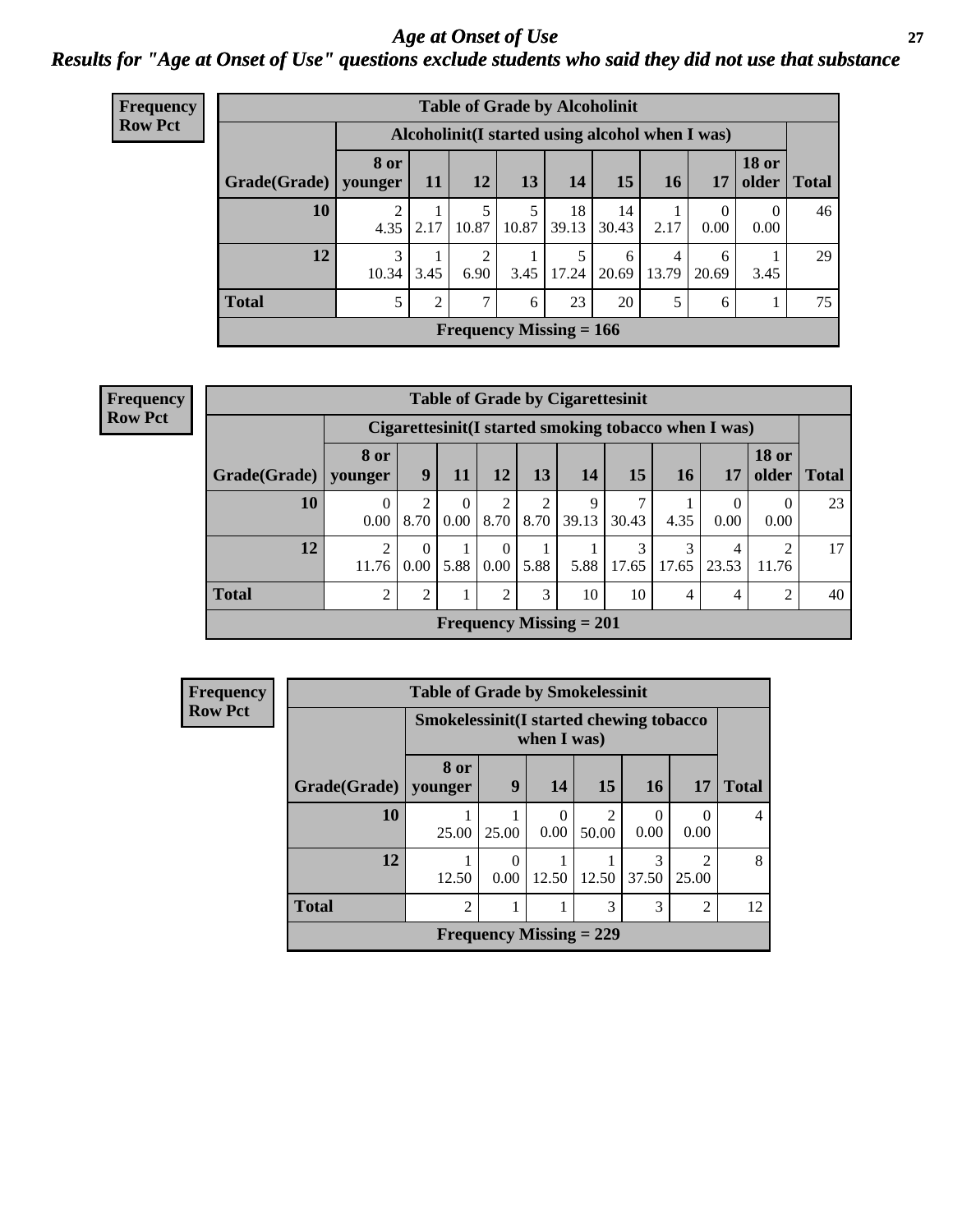#### *Age at Onset of Use* **28**

*Results for "Age at Onset of Use" questions exclude students who said they did not use that substance*

| Frequency      | <b>Table of Grade by Marijuanainit</b>              |                  |                  |                         |            |                                |            |            |                  |               |
|----------------|-----------------------------------------------------|------------------|------------------|-------------------------|------------|--------------------------------|------------|------------|------------------|---------------|
| <b>Row Pct</b> | Marijuanainit(I started using marijuana when I was) |                  |                  |                         |            |                                |            |            |                  |               |
|                | Grade(Grade)                                        | 8 or<br>younger  | <b>12</b>        | 13                      | 14         | 15                             | <b>16</b>  | 17         | <b>18 or</b>     | older   Total |
|                | 10                                                  | $\theta$<br>0.00 | $\theta$<br>0.00 | $\overline{2}$<br>10.00 | 7<br>35.00 | 9<br>45.00                     | 2<br>10.00 | 0<br>0.00  | $\Omega$<br>0.00 | 20            |
|                | 12                                                  | 4.55             | 4.55             | 4.55                    | 2<br>9.09  | 3<br>13.64                     | 8<br>36.36 | 5<br>22.73 | 4.55             | 22            |
|                | <b>Total</b>                                        |                  |                  | 3                       | 9          | 12                             | 10         | 5          |                  | 42            |
|                |                                                     |                  |                  |                         |            | <b>Frequency Missing = 199</b> |            |            |                  |               |

| <b>Frequency</b> | <b>Table of Grade by Cocaineinit</b> |                                                            |           |           |       |           |                             |  |
|------------------|--------------------------------------|------------------------------------------------------------|-----------|-----------|-------|-----------|-----------------------------|--|
| <b>Row Pct</b>   |                                      | <b>Cocaineinit</b> (I started using<br>cocaine when I was) |           |           |       |           |                             |  |
|                  | Grade(Grade)                         | 8 or<br>younger                                            | <b>11</b> | <b>12</b> | 15    | <b>16</b> | <b>Total</b>                |  |
|                  | 10                                   | 0<br>0.00                                                  | 0<br>0.00 | 50.00     | 50.00 | 0<br>0.00 | $\mathcal{D}_{\mathcal{L}}$ |  |
|                  | 12                                   | 33.33                                                      | 33.33     | 0.00      | 0.00  | 33.33     | $\mathcal{R}$               |  |
|                  | <b>Total</b>                         |                                                            | 1         |           |       |           |                             |  |
|                  |                                      | Frequency Missing $= 236$                                  |           |           |       |           |                             |  |

| <b>Frequency</b> |                        | <b>Table of Grade by Inhalantsinit</b>                  |           |                           |           |           |           |                |
|------------------|------------------------|---------------------------------------------------------|-----------|---------------------------|-----------|-----------|-----------|----------------|
| <b>Row Pct</b>   |                        | Inhalantsinit (I started using inhalants<br>when I was) |           |                           |           |           |           |                |
|                  | Grade(Grade)   younger | 8 or                                                    | 9         | 10                        | <b>12</b> | 15        | <b>16</b> | <b>Total</b>   |
|                  | 10                     | $\theta$<br>0.00                                        | 0<br>0.00 | $\Omega$<br>0.00          | 50.00     | 50.00     | 0.00      | $\mathfrak{D}$ |
|                  | 12                     | 25.00                                                   | 25.00     | 25.00                     | 0<br>0.00 | 0<br>0.00 | 25.00     | $\overline{4}$ |
|                  | <b>Total</b>           |                                                         |           |                           |           |           |           | 6              |
|                  |                        |                                                         |           | Frequency Missing $= 235$ |           |           |           |                |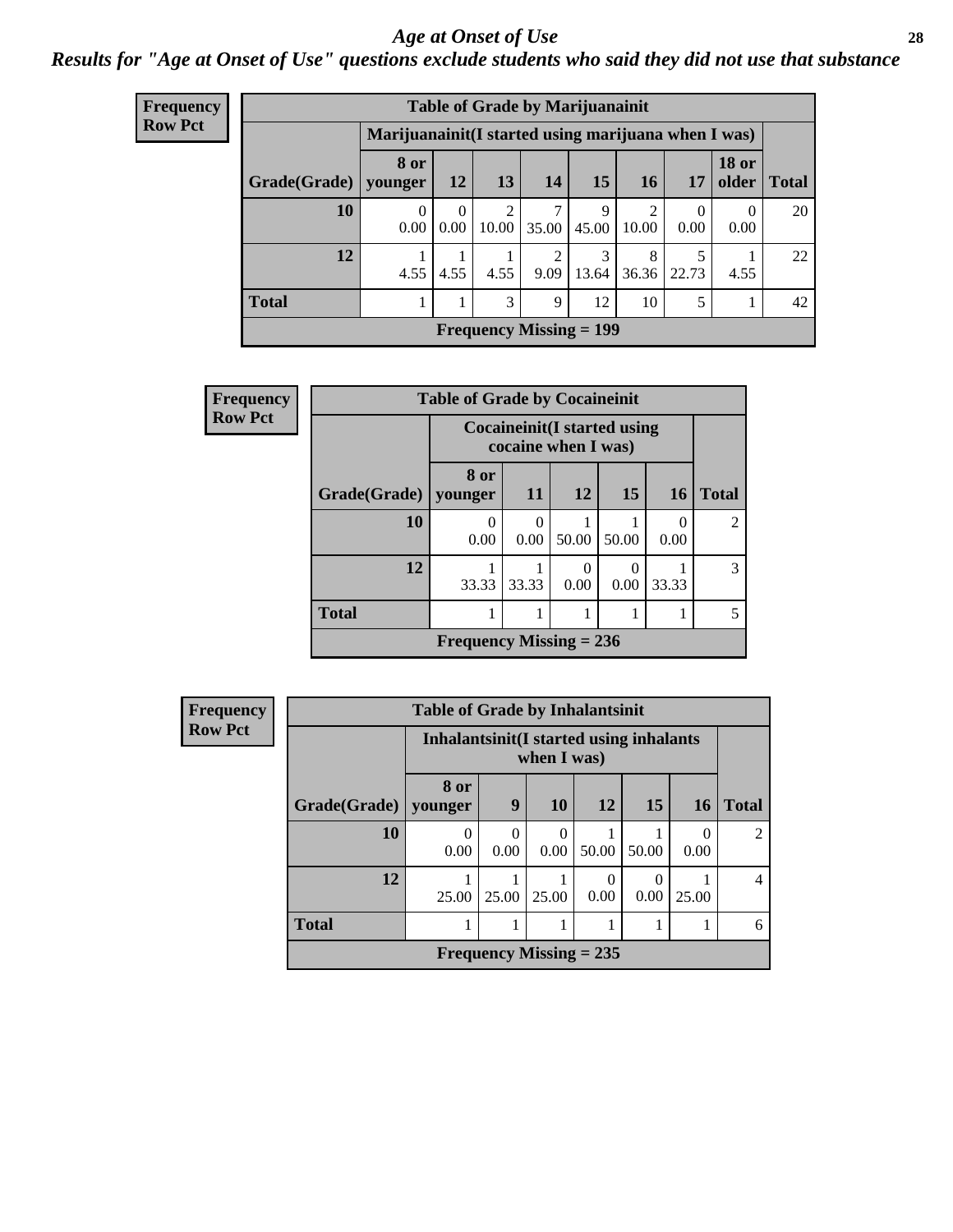#### *Age at Onset of Use* **29**

*Results for "Age at Onset of Use" questions exclude students who said they did not use that substance*

| <b>Frequency</b> | <b>Table of Grade by Steroidsinit</b> |                                                        |                |                           |                |  |  |
|------------------|---------------------------------------|--------------------------------------------------------|----------------|---------------------------|----------------|--|--|
| <b>Row Pct</b>   |                                       | <b>Steroidsinit(I started</b><br>using steroids when I | was)           |                           |                |  |  |
|                  | Grade(Grade)   younger                | 8 or                                                   | <b>15</b>      | 16                        | <b>Total</b>   |  |  |
|                  | 10                                    | 0.00                                                   | 50.00          | 50.00                     | $\overline{2}$ |  |  |
|                  | 12                                    | 50.00                                                  | 50.00          | $\mathbf{\Omega}$<br>0.00 | $\mathfrak{D}$ |  |  |
|                  | <b>Total</b>                          |                                                        | $\overline{2}$ |                           | 4              |  |  |
|                  |                                       | Frequency Missing $= 237$                              |                |                           |                |  |  |

| Frequency      | <b>Table of Grade by Ecstasyinit</b> |                                     |           |                     |                       |              |  |  |
|----------------|--------------------------------------|-------------------------------------|-----------|---------------------|-----------------------|--------------|--|--|
| <b>Row Pct</b> |                                      | <b>Ecstasyinit</b> (I started using |           | ecstasy when I was) |                       |              |  |  |
|                | Grade(Grade)                         | 8 or<br>younger                     | <b>15</b> | <b>16</b>           | <b>18 or</b><br>older | <b>Total</b> |  |  |
|                | 10                                   | 0.00                                | 0.00      | 0.00                | 100.00                |              |  |  |
|                | 12                                   | 25.00                               | 25.00     | 25.00               | 25.00                 | 4            |  |  |
|                | <b>Total</b>                         |                                     |           |                     | $\mathfrak{D}$        | 5            |  |  |
|                |                                      | <b>Frequency Missing = 236</b>      |           |                     |                       |              |  |  |

| <b>Frequency</b> |              | <b>Table of Grade by Methinit</b> |                                 |           |                |  |  |
|------------------|--------------|-----------------------------------|---------------------------------|-----------|----------------|--|--|
| <b>Row Pct</b>   |              | <b>Methinit</b> (I started using  | methamphetamines<br>when I was) |           |                |  |  |
|                  | Grade(Grade) | 8 or<br>younger                   | 15                              | 17        | <b>Total</b>   |  |  |
|                  | 10           | 0.00                              | 50.00                           | 50.00     | $\overline{c}$ |  |  |
|                  | 12           | 50.00                             | 50.00                           | 0<br>0.00 | $\mathfrak{D}$ |  |  |
|                  | <b>Total</b> |                                   | $\mathfrak{D}$                  |           | $\overline{4}$ |  |  |
|                  |              | Frequency Missing $= 237$         |                                 |           |                |  |  |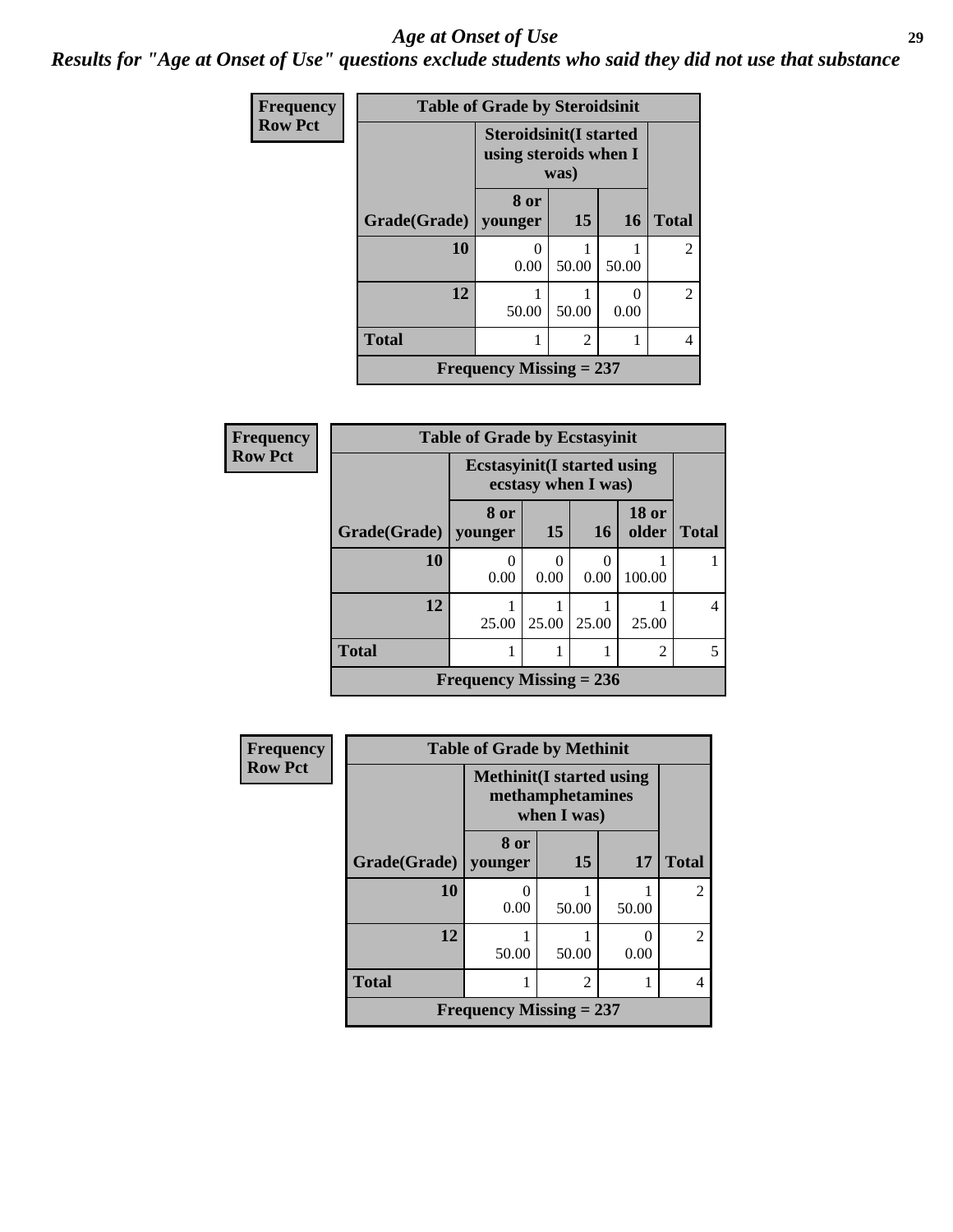#### Age at Onset of Use **30**

*Results for "Age at Onset of Use" questions exclude students who said they did not use that substance*

| Frequency      | <b>Table of Grade by Hallucinogensinit</b> |       |                                                                      |           |                |  |
|----------------|--------------------------------------------|-------|----------------------------------------------------------------------|-----------|----------------|--|
| <b>Row Pct</b> |                                            |       | Hallucinogensinit(I<br>started using<br>hallucinogens when I<br>was) |           |                |  |
|                | Grade(Grade)   younger                     | 8 or  | 12                                                                   | <b>16</b> | <b>Total</b>   |  |
|                | 10                                         | 0.00  | 100.00                                                               | 0<br>0.00 |                |  |
|                | 12                                         | 50.00 | 0<br>0.00                                                            | 50.00     | $\overline{2}$ |  |
|                | <b>Total</b>                               |       |                                                                      | 1         | 3              |  |
|                | <b>Frequency Missing = 238</b>             |       |                                                                      |           |                |  |

| Frequency      | <b>Table of Grade by Prescriptioninit</b> |                                         |           |                                      |                                         |                         |           |              |
|----------------|-------------------------------------------|-----------------------------------------|-----------|--------------------------------------|-----------------------------------------|-------------------------|-----------|--------------|
| <b>Row Pct</b> |                                           | prescription drugs not prescribed to me |           | when I was)                          | <b>Prescriptioninit(I started using</b> |                         |           |              |
|                | Grade(Grade)                              | 8 or<br>younger                         | 13        | 14                                   | 15                                      | <b>16</b>               | <b>17</b> | <b>Total</b> |
|                | 10                                        | 0.00                                    | 0<br>0.00 | $\mathcal{D}_{\mathcal{L}}$<br>40.00 | 20.00                                   | $\mathfrak{D}$<br>40.00 | 0<br>0.00 | 5            |
|                | 12                                        | ာ<br>25.00                              | 37.50     | 12.50                                | $\Omega$<br>0.00                        | 12.50                   | 12.50     | 8            |
|                | <b>Total</b>                              | $\overline{c}$                          | 3         | 3                                    |                                         | 3                       |           | 13           |
|                |                                           |                                         |           |                                      | Frequency Missing $= 228$               |                         |           |              |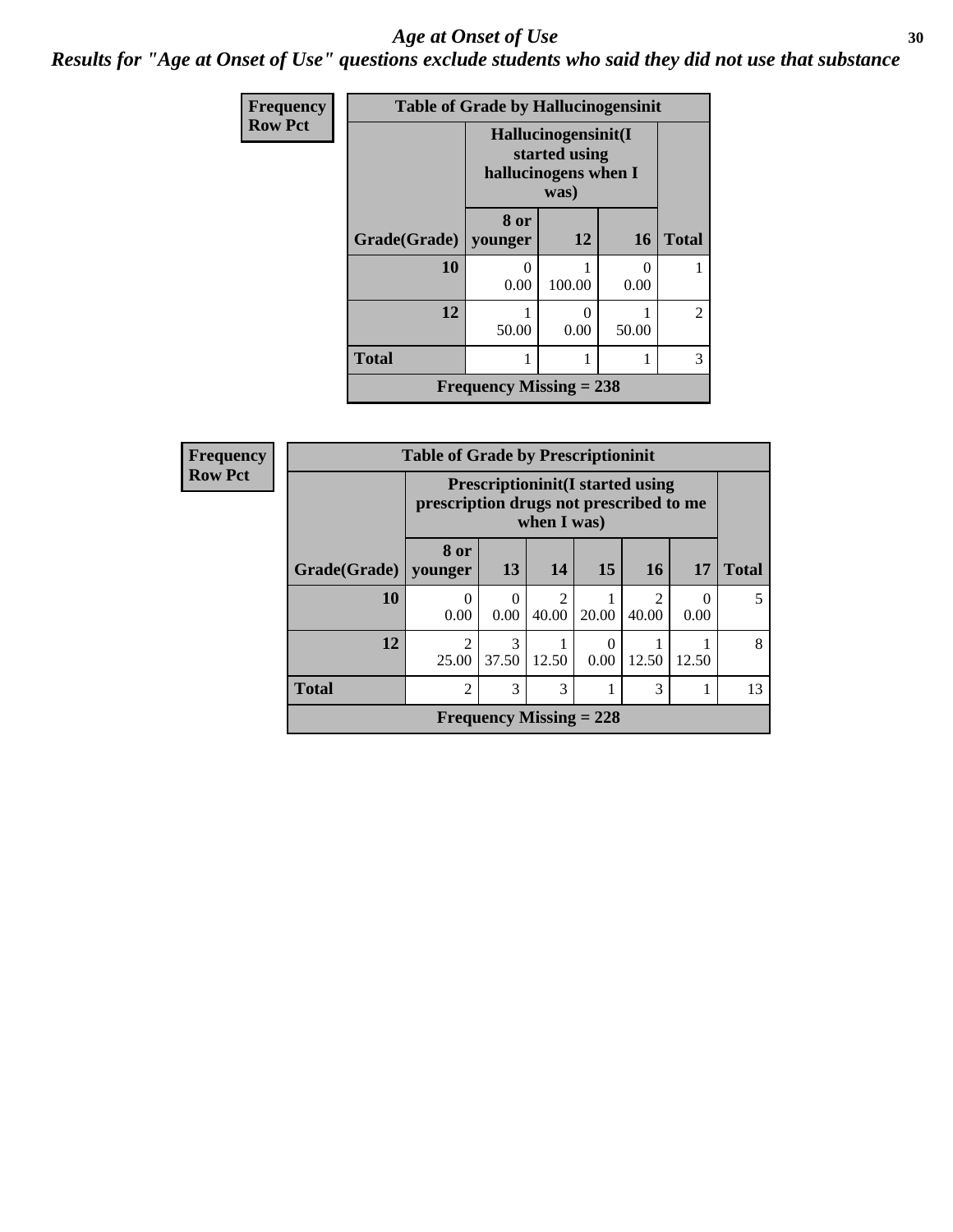| Frequency      | <b>Table of Alcoholharm by Grade</b>          |                    |             |              |  |  |
|----------------|-----------------------------------------------|--------------------|-------------|--------------|--|--|
| <b>Col Pct</b> | Alcoholharm(I<br>think alcohol is<br>harmful) | Grade(Grade)<br>10 | 12          | <b>Total</b> |  |  |
|                | <b>Strongly Agree</b>                         | 79<br>50.32        | 29<br>34.52 | 108          |  |  |
|                | <b>Somewhat Agree</b>                         | 52<br>33.12        | 36<br>42.86 | 88           |  |  |
|                | <b>Somewhat Disagree</b>                      | 15<br>9.55         | 10<br>11.90 | 25           |  |  |
|                | <b>Strongly Disagree</b>                      | 11<br>7.01         | 9<br>10.71  | 20           |  |  |
|                | <b>Total</b>                                  | 157                | 84          | 241          |  |  |

| <b>Table of Cigarettesharm by Grade</b>                  |                    |             |              |  |  |  |
|----------------------------------------------------------|--------------------|-------------|--------------|--|--|--|
| Cigarettesharm(I<br>think smoking<br>tobacco is harmful) | Grade(Grade)<br>10 | 12          | <b>Total</b> |  |  |  |
| <b>Strongly Agree</b>                                    | 121<br>77.07       | 67<br>79.76 | 188          |  |  |  |
| <b>Somewhat Agree</b>                                    | 25<br>15.92        | 10<br>11.90 | 35           |  |  |  |
| <b>Somewhat Disagree</b>                                 | 4<br>2.55          | 1.19        | 5            |  |  |  |
| <b>Strongly Disagree</b>                                 | 7<br>4.46          | 6<br>7.14   | 13           |  |  |  |
| <b>Total</b>                                             | 157                | 84          | 241          |  |  |  |

| Frequency      | <b>Table of Smokelessharm by Grade</b>                  |                        |             |              |
|----------------|---------------------------------------------------------|------------------------|-------------|--------------|
| <b>Col Pct</b> | Smokelessharm(I<br>think chewing<br>tobacco is harmful) | Grade(Grade)<br>10     | 12          | <b>Total</b> |
|                | <b>Strongly Agree</b>                                   | 123<br>78.34           | 62<br>73.81 | 185          |
|                | <b>Somewhat Agree</b>                                   | 26<br>16.56            | 12<br>14.29 | 38           |
|                | <b>Somewhat Disagree</b>                                | $\mathfrak{D}$<br>1.27 | 3<br>3.57   | 5            |
|                | <b>Strongly Disagree</b>                                | 6<br>3.82              | 7<br>8.33   | 13           |
|                | <b>Total</b>                                            | 157                    | 84          | 241          |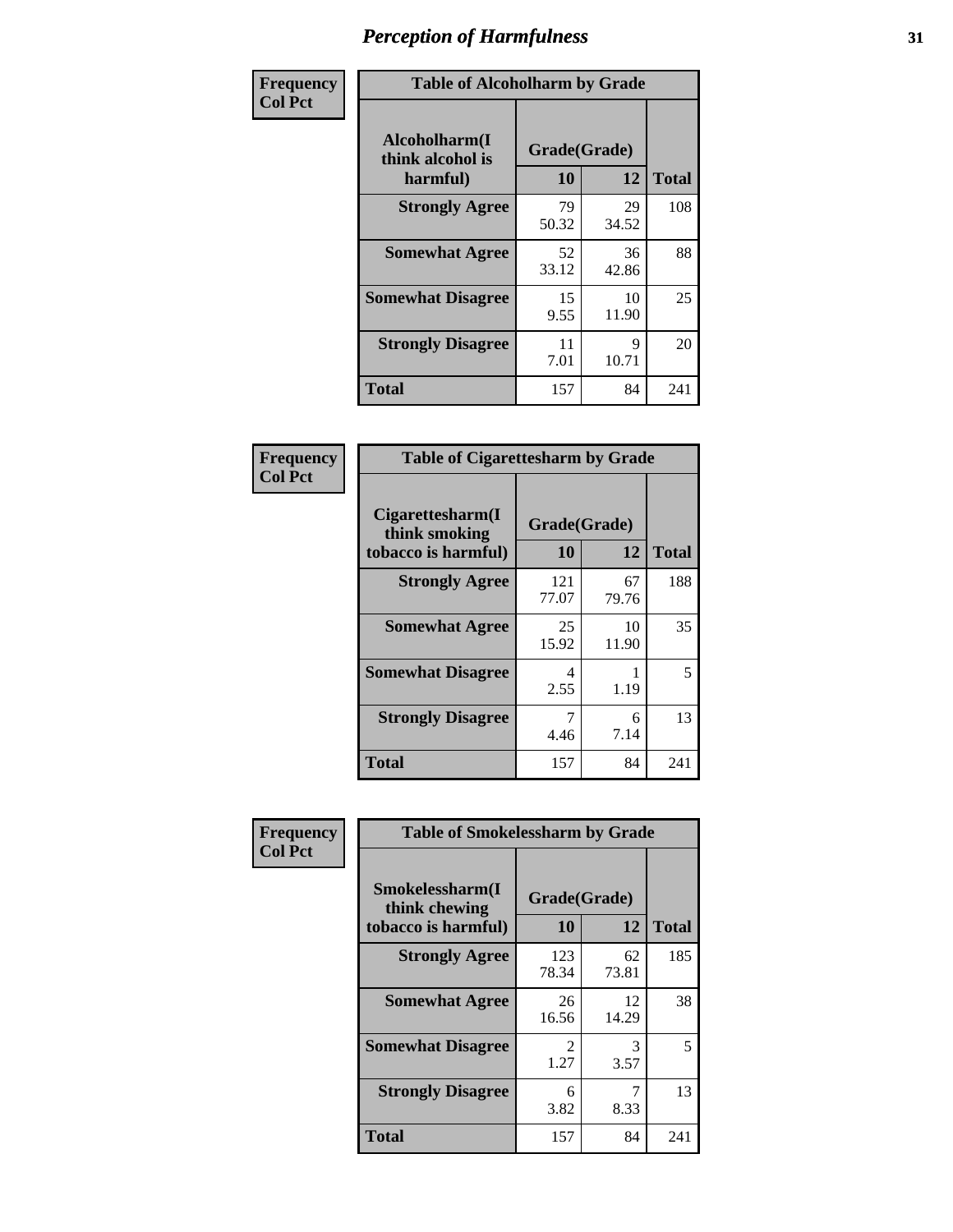| Frequency      | <b>Table of Marijuanaharm by Grade</b>            |                    |             |              |  |  |
|----------------|---------------------------------------------------|--------------------|-------------|--------------|--|--|
| <b>Col Pct</b> | Marijuanaharm(I<br>think marijuana is<br>harmful) | Grade(Grade)<br>10 | 12          | <b>Total</b> |  |  |
|                | <b>Strongly Agree</b>                             | 104<br>66.24       | 41<br>48.81 | 145          |  |  |
|                | <b>Somewhat Agree</b>                             | 23<br>14.65        | 20<br>23.81 | 43           |  |  |
|                | <b>Somewhat Disagree</b>                          | 15<br>9.55         | 10<br>11.90 | 25           |  |  |
|                | <b>Strongly Disagree</b>                          | 15<br>9.55         | 13<br>15.48 | 28           |  |  |
|                | <b>Total</b>                                      | 157                | 84          | 241          |  |  |

| <b>Table of Cocaineharm by Grade</b>          |                    |             |              |  |  |
|-----------------------------------------------|--------------------|-------------|--------------|--|--|
| Cocaineharm(I<br>think cocaine is<br>harmful) | Grade(Grade)<br>10 | 12          | <b>Total</b> |  |  |
| <b>Strongly Agree</b>                         | 134<br>85.35       | 71<br>84.52 | 205          |  |  |
| <b>Somewhat Agree</b>                         | 15<br>9.55         | 6<br>7.14   | 21           |  |  |
| <b>Somewhat Disagree</b>                      | 2<br>1.27          | 1.19        | 3            |  |  |
| <b>Strongly Disagree</b>                      | 6<br>3.82          | 6<br>7.14   | 12           |  |  |
| <b>Total</b>                                  | 157                | 84          | 241          |  |  |

| Frequency      | <b>Table of Inhalantsharm by Grade</b>             |                       |             |              |
|----------------|----------------------------------------------------|-----------------------|-------------|--------------|
| <b>Col Pct</b> | Inhalantsharm(I<br>think inhalants are<br>harmful) | Grade(Grade)<br>10    | 12          | <b>Total</b> |
|                | <b>Strongly Agree</b>                              | 136<br>86.62          | 66<br>78.57 | 202          |
|                | <b>Somewhat Agree</b>                              | 14<br>8.92            | 11<br>13.10 | 25           |
|                | <b>Somewhat Disagree</b>                           | $\mathcal{L}$<br>1.27 | 1.19        | 3            |
|                | <b>Strongly Disagree</b>                           | 5<br>3.18             | 6<br>7.14   | 11           |
|                | <b>Total</b>                                       | 157                   | 84          | 241          |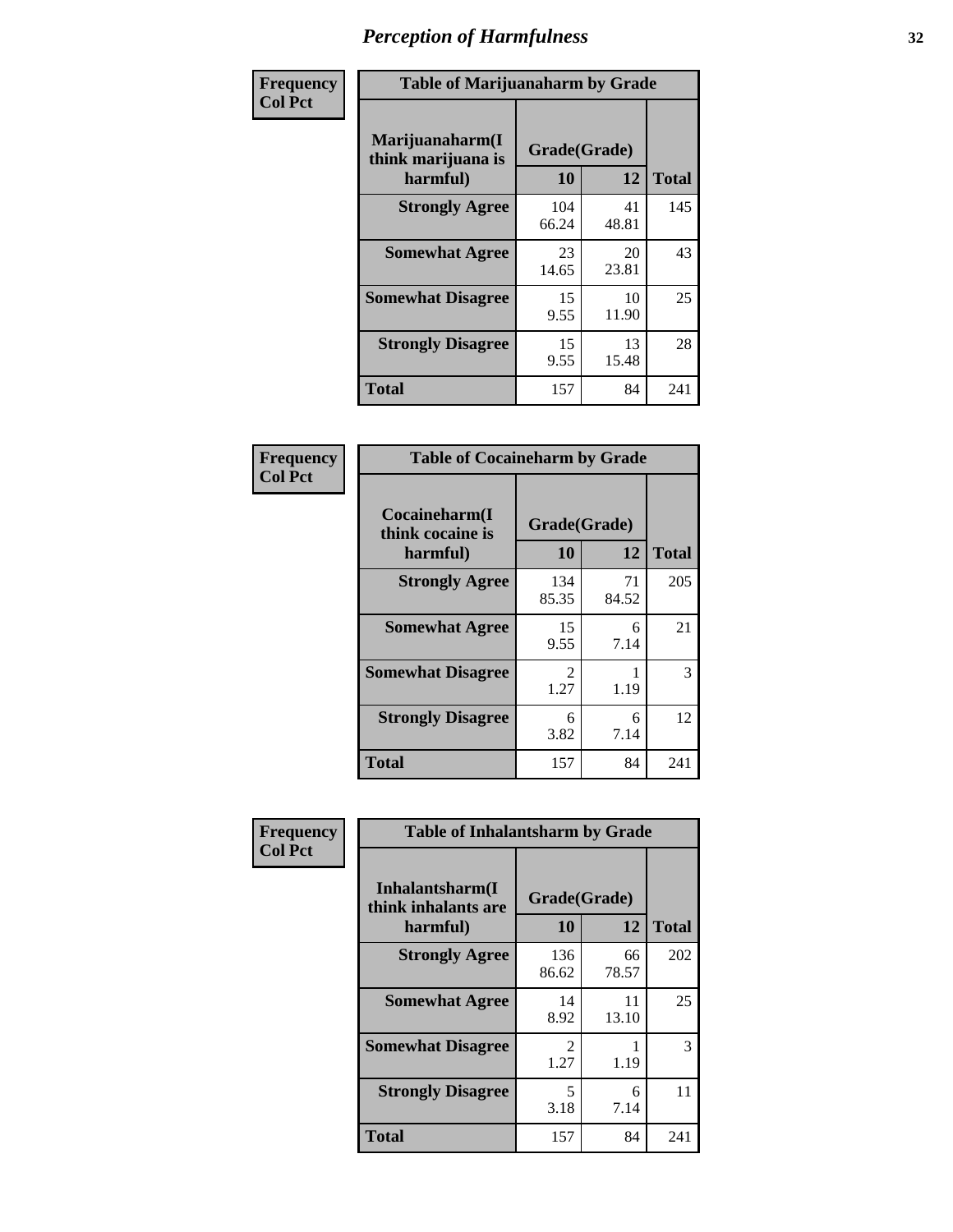| Frequency      | <b>Table of Steroidsharm by Grade</b>            |                    |                        |              |
|----------------|--------------------------------------------------|--------------------|------------------------|--------------|
| <b>Col Pct</b> | Steroidsharm(I<br>think steroids are<br>harmful) | Grade(Grade)<br>10 | 12                     | <b>Total</b> |
|                | <b>Strongly Agree</b>                            | 125<br>79.62       | 61<br>72.62            | 186          |
|                | <b>Somewhat Agree</b>                            | 18<br>11.46        | 14<br>16.67            | 32           |
|                | <b>Somewhat Disagree</b>                         | 4.46               | $\mathfrak{D}$<br>2.38 | 9            |
|                | <b>Strongly Disagree</b>                         | 4.46               | 7<br>8.33              | 14           |
|                | <b>Total</b>                                     | 157                | 84                     | 241          |

| <b>Table of Ecstasyharm by Grade</b>          |                    |              |     |  |  |  |
|-----------------------------------------------|--------------------|--------------|-----|--|--|--|
| Ecstasyharm(I<br>think ecstasy is<br>harmful) | Grade(Grade)<br>10 | <b>Total</b> |     |  |  |  |
| <b>Strongly Agree</b>                         | 132<br>84.08       | 65<br>77.38  | 197 |  |  |  |
| <b>Somewhat Agree</b>                         | 12<br>7.64         | 9<br>10.71   | 21  |  |  |  |
| <b>Somewhat Disagree</b>                      | 7<br>4.46          | 4<br>4.76    | 11  |  |  |  |
| <b>Strongly Disagree</b>                      | 6<br>3.82          | 6<br>7.14    | 12  |  |  |  |
| <b>Total</b>                                  | 157                | 84           | 241 |  |  |  |

| Frequency      | <b>Table of Methharm by Grade</b>                            |                           |             |              |  |
|----------------|--------------------------------------------------------------|---------------------------|-------------|--------------|--|
| <b>Col Pct</b> | <b>Methharm</b> (I think<br>methamphetamines<br>are harmful) | Grade(Grade)<br><b>10</b> | 12          | <b>Total</b> |  |
|                | <b>Strongly Agree</b>                                        | 139<br>88.54              | 72<br>85.71 | 211          |  |
|                | <b>Somewhat Agree</b>                                        | 10<br>6.37                | 6<br>7.14   | 16           |  |
|                | <b>Somewhat Disagree</b>                                     | $\mathfrak{D}$<br>1.27    | 0<br>0.00   | 2            |  |
|                | <b>Strongly Disagree</b>                                     | 6<br>3.82                 | 6<br>7.14   | 12           |  |
|                | <b>Total</b>                                                 | 157                       | 84          | 241          |  |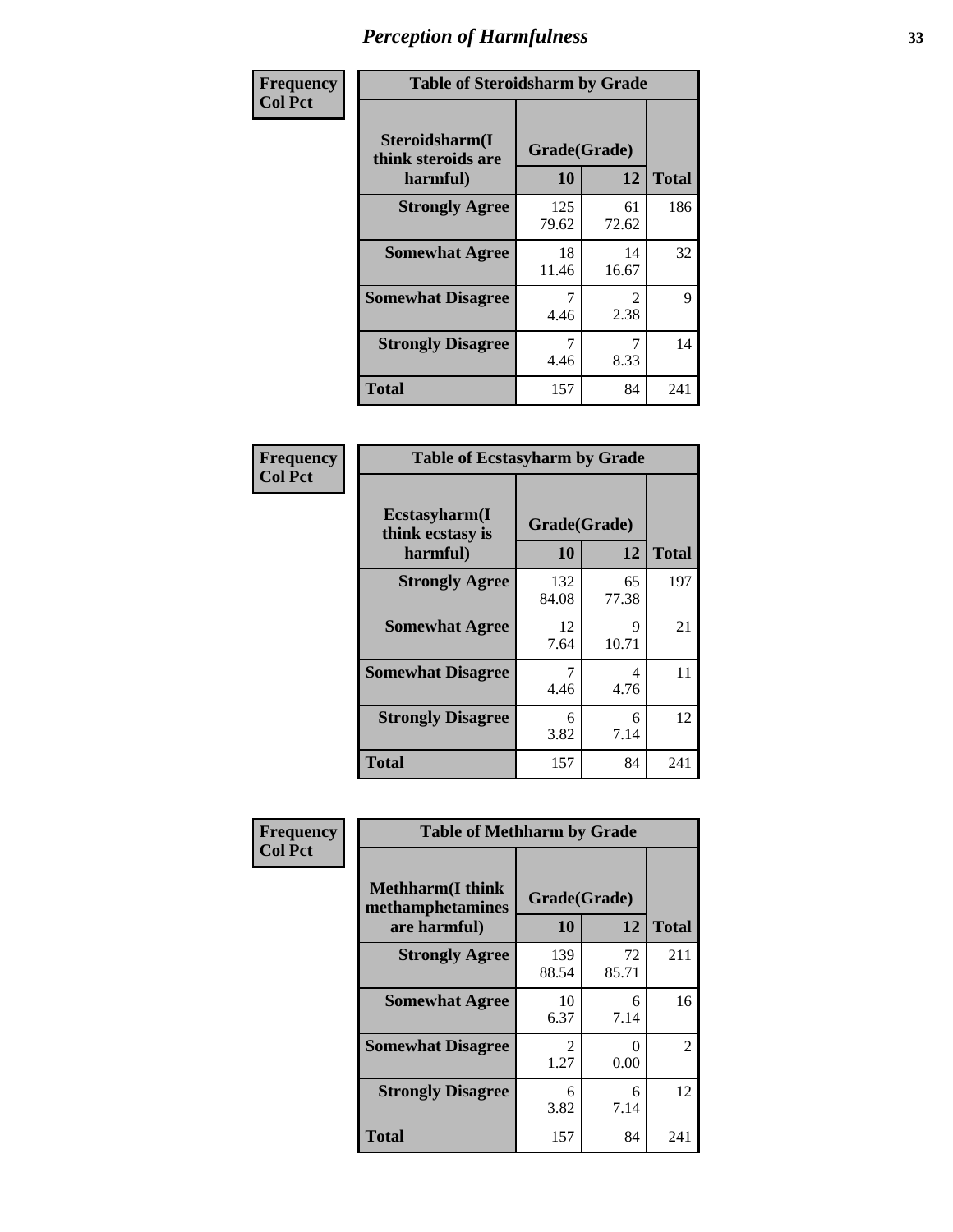| Frequency | <b>Table of Hallucinogensharm by Grade</b>                 |                    |             |              |
|-----------|------------------------------------------------------------|--------------------|-------------|--------------|
| Col Pct   | Hallucinogensharm(I<br>think hallucinogens<br>are harmful) | Grade(Grade)<br>10 | 12          | <b>Total</b> |
|           | <b>Strongly Agree</b>                                      | 132<br>84.08       | 68<br>80.95 | 200          |
|           | <b>Somewhat Agree</b>                                      | 15<br>9.55         | 8.33        | 22           |
|           | <b>Somewhat Disagree</b>                                   | 4<br>2.55          | 3<br>3.57   | 7            |
|           | <b>Strongly Disagree</b>                                   | 6<br>3.82          | 6<br>7.14   | 12           |
|           | <b>Total</b>                                               | 157                | 84          | 241          |

| <b>Table of Prescriptionharm by Grade</b>                                 |              |                        |              |  |  |
|---------------------------------------------------------------------------|--------------|------------------------|--------------|--|--|
| Prescriptionharm(I<br>think prescription<br>drugs not<br>prescribed to me |              | Grade(Grade)           |              |  |  |
| are harmful)                                                              | 10           | 12                     | <b>Total</b> |  |  |
| <b>Strongly Agree</b>                                                     | 119<br>75.80 | 61<br>72.62            | 180          |  |  |
| <b>Somewhat Agree</b>                                                     | 27<br>17.20  | 14<br>16.67            | 41           |  |  |
| <b>Somewhat Disagree</b>                                                  | 6<br>3.82    | $\mathfrak{D}$<br>2.38 | 8            |  |  |
| <b>Strongly Disagree</b>                                                  | 5<br>3.18    | 7<br>8.33              | 12           |  |  |
| <b>Total</b>                                                              | 157          | 84                     | 241          |  |  |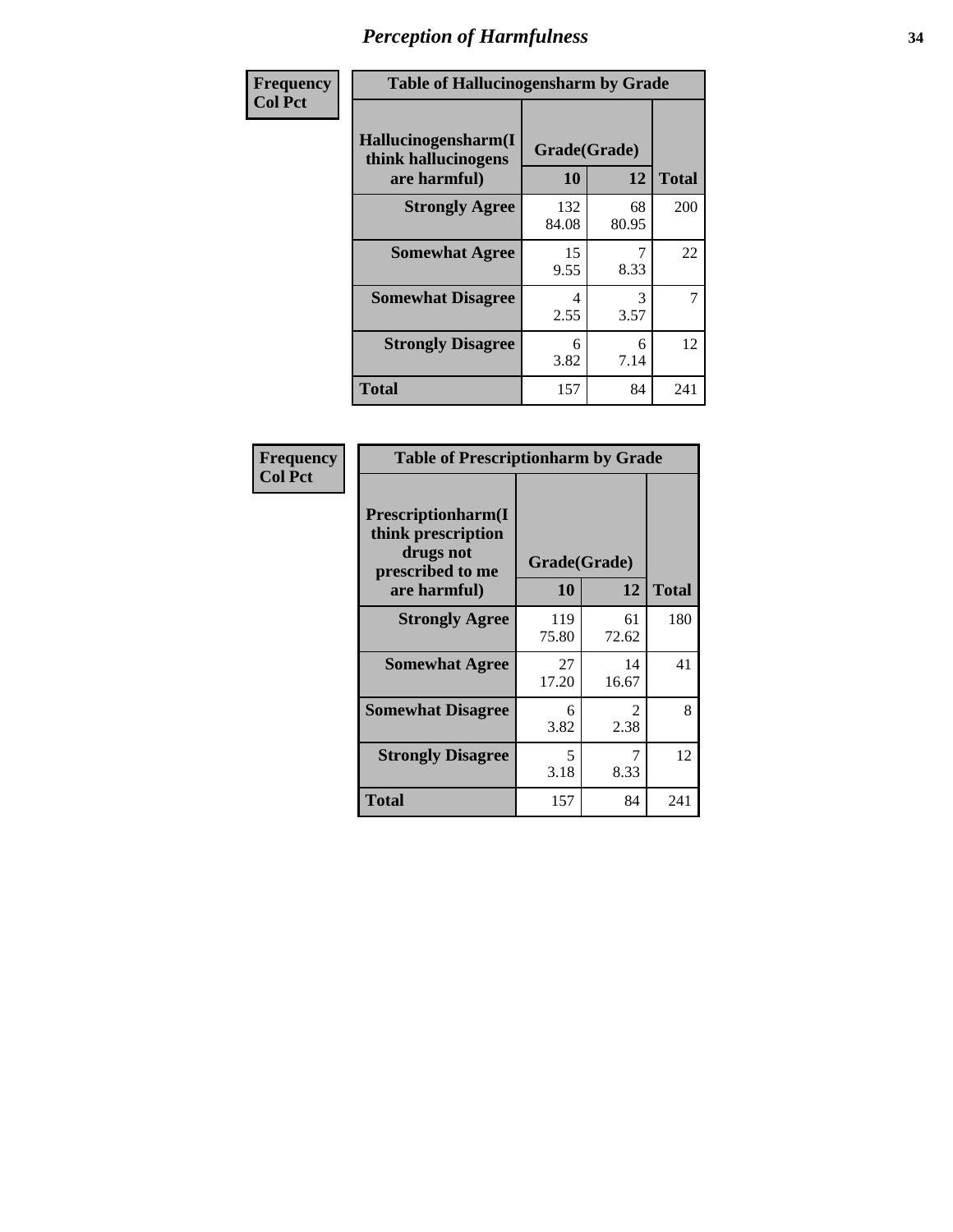# *Disapproval by Adults* **35**

| Frequency      | <b>Table of Alcoholadult by Grade</b>                                 |                    |             |              |  |
|----------------|-----------------------------------------------------------------------|--------------------|-------------|--------------|--|
| <b>Col Pct</b> | <b>Alcoholadult</b> (Adults<br>would disapprove if<br>I used alcohol) | Grade(Grade)<br>10 | 12          | <b>Total</b> |  |
|                | <b>Strongly Agree</b>                                                 | 101<br>64.33       | 41<br>48.81 | 142          |  |
|                | <b>Somewhat Agree</b>                                                 | 29<br>18.47        | 21<br>25.00 | 50           |  |
|                | <b>Somewhat Disagree</b>                                              | 18<br>11.46        | 12<br>14.29 | 30           |  |
|                | <b>Strongly Disagree</b>                                              | 9<br>5.73          | 10<br>11.90 | 19           |  |
|                | <b>Total</b>                                                          | 157                | 84          | 241          |  |

| <b>Table of Tobaccoadult by Grade</b>                         |                    |             |              |  |  |
|---------------------------------------------------------------|--------------------|-------------|--------------|--|--|
| Tobaccoadult(Adults<br>would disapprove if<br>I used tobacco) | Grade(Grade)<br>10 | 12          | <b>Total</b> |  |  |
| <b>Strongly Agree</b>                                         | 127<br>80.89       | 64<br>76.19 | 191          |  |  |
| <b>Somewhat Agree</b>                                         | 14<br>8.92         | 11<br>13.10 | 25           |  |  |
| <b>Somewhat Disagree</b>                                      | 9<br>5.73          | 3<br>3.57   | 12           |  |  |
| <b>Strongly Disagree</b>                                      | 7<br>4.46          | 6<br>7.14   | 13           |  |  |
| Total                                                         | 157                | 84          | 241          |  |  |

| Frequency      | <b>Table of Marijuanaadult by Grade</b>                           |                    |                        |              |  |
|----------------|-------------------------------------------------------------------|--------------------|------------------------|--------------|--|
| <b>Col Pct</b> | Marijuanaadult(Adults<br>would disapprove if I<br>used marijuana) | Grade(Grade)<br>10 | 12                     | <b>Total</b> |  |
|                | <b>Strongly Agree</b>                                             | 135<br>85.99       | 63<br>75.00            | 198          |  |
|                | <b>Somewhat Agree</b>                                             | 11<br>7.01         | 13<br>15.48            | 24           |  |
|                | <b>Somewhat Disagree</b>                                          | 4<br>2.55          | $\mathfrak{D}$<br>2.38 | 6            |  |
|                | <b>Strongly Disagree</b>                                          | 7<br>4.46          | 6<br>7.14              | 13           |  |
|                | <b>Total</b>                                                      | 157                | 84                     | 241          |  |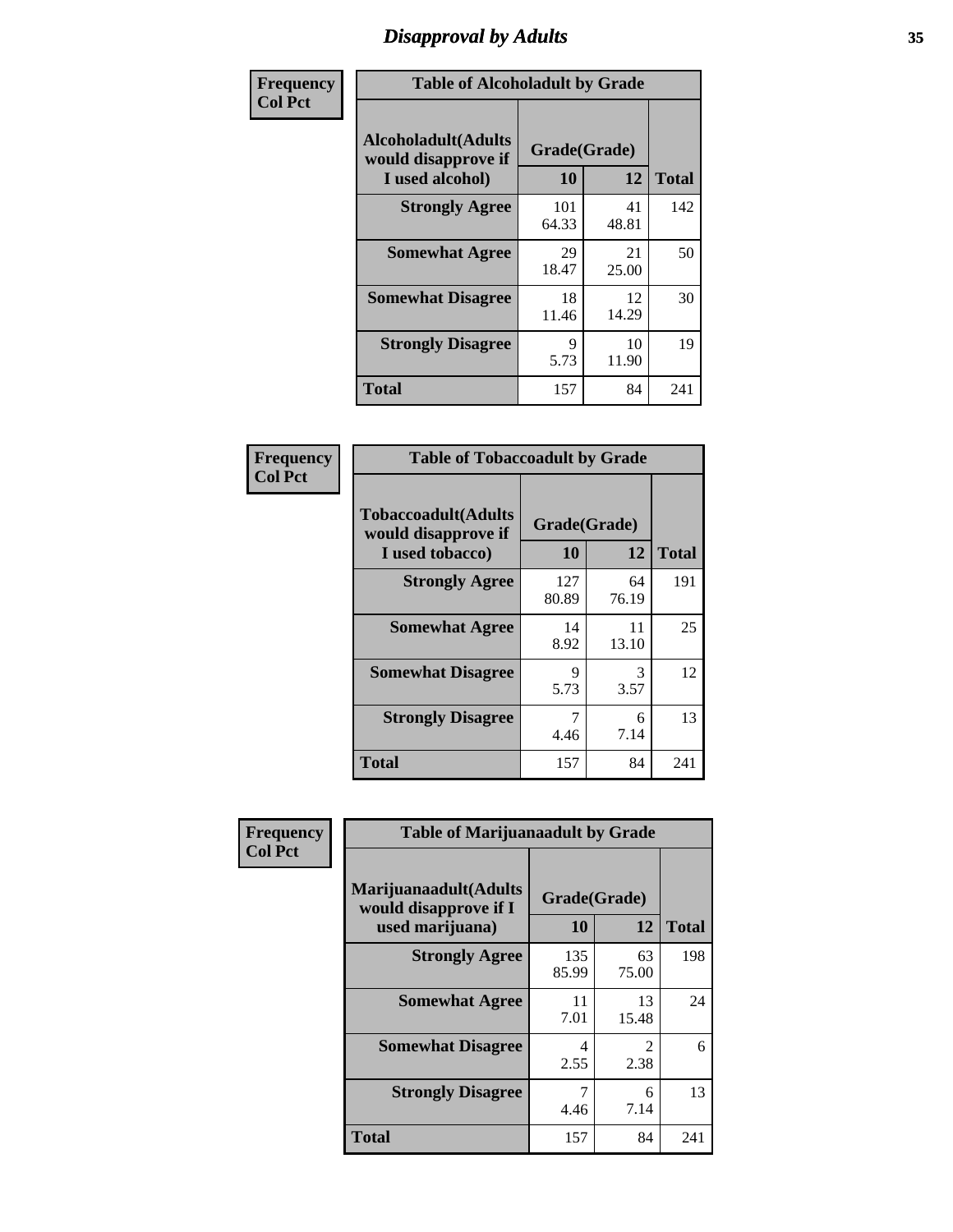# *Disapproval by Adults* **36**

| <b>Frequency</b> | <b>Table of Otherdrugadult by Grade</b>                                     |                    |             |              |
|------------------|-----------------------------------------------------------------------------|--------------------|-------------|--------------|
| <b>Col Pct</b>   | <b>Otherdrugadult</b> (Adults<br>would disapprove if I<br>used other drugs) | Grade(Grade)<br>10 | 12          | <b>Total</b> |
|                  | <b>Strongly Agree</b>                                                       | 142<br>90.45       | 76<br>90.48 | 218          |
|                  | <b>Somewhat Agree</b>                                                       | 6<br>3.82          | 4<br>4.76   | 10           |
|                  | <b>Somewhat Disagree</b>                                                    | 0.64               | 0<br>0.00   |              |
|                  | <b>Strongly Disagree</b>                                                    | 8<br>5.10          | 4<br>4.76   | 12           |
|                  | <b>Total</b>                                                                | 157                | 84          | 241          |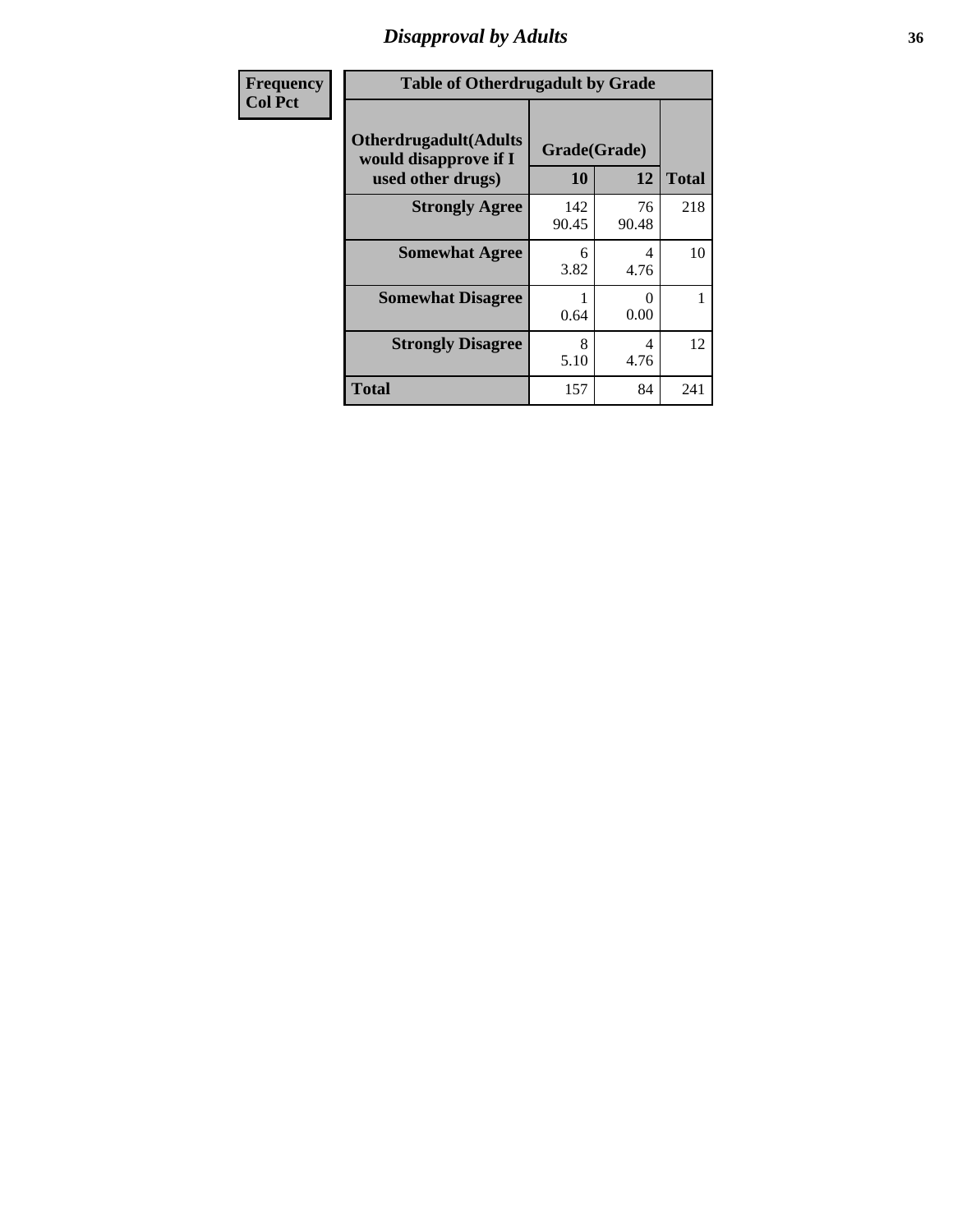# *Disapproval by Peers* **37**

| Frequency      | <b>Table of Alcoholpeer by Grade</b>                    |              |             |              |  |
|----------------|---------------------------------------------------------|--------------|-------------|--------------|--|
| <b>Col Pct</b> | Alcoholpeer(My<br>friends would<br>disapprove if I used | Grade(Grade) |             |              |  |
|                | alcohol)                                                | 10           | 12          | <b>Total</b> |  |
|                | <b>Strongly Agree</b>                                   | 52<br>33.12  | 20<br>23.81 | 72           |  |
|                | <b>Somewhat Agree</b>                                   | 32<br>20.38  | 18<br>21.43 | 50           |  |
|                | <b>Somewhat Disagree</b>                                | 43<br>27.39  | 25<br>29.76 | 68           |  |
|                | <b>Strongly Disagree</b>                                | 30<br>19.11  | 21<br>25.00 | 51           |  |
|                | Total                                                   | 157          | 84          | 241          |  |

| Frequency      | <b>Table of Tobaccopeer by Grade</b>                    |              |             |              |  |
|----------------|---------------------------------------------------------|--------------|-------------|--------------|--|
| <b>Col Pct</b> | Tobaccopeer(My<br>friends would<br>disapprove if I used | Grade(Grade) |             |              |  |
|                | tobacco)                                                | 10           | 12          | <b>Total</b> |  |
|                | <b>Strongly Agree</b>                                   | 78<br>49.68  | 39<br>46.43 | 117          |  |
|                | <b>Somewhat Agree</b>                                   | 34<br>21.66  | 15<br>17.86 | 49           |  |
|                | <b>Somewhat Disagree</b>                                | 30<br>19.11  | 16<br>19.05 | 46           |  |
|                | <b>Strongly Disagree</b>                                | 15<br>9.55   | 14<br>16.67 | 29           |  |
|                | Total                                                   | 157          | 84          | 241          |  |

| Frequency<br><b>Col Pct</b> | <b>Table of Marijuanapeer by Grade</b>                    |              |             |              |
|-----------------------------|-----------------------------------------------------------|--------------|-------------|--------------|
|                             | Marijuanapeer(My<br>friends would<br>disapprove if I used | Grade(Grade) |             |              |
|                             | marijuana)                                                | <b>10</b>    | 12          | <b>Total</b> |
|                             | <b>Strongly Agree</b>                                     | 78<br>49.68  | 38<br>45.24 | 116          |
|                             | <b>Somewhat Agree</b>                                     | 32<br>20.38  | 14<br>16.67 | 46           |
|                             | <b>Somewhat Disagree</b>                                  | 25<br>15.92  | 18<br>21.43 | 43           |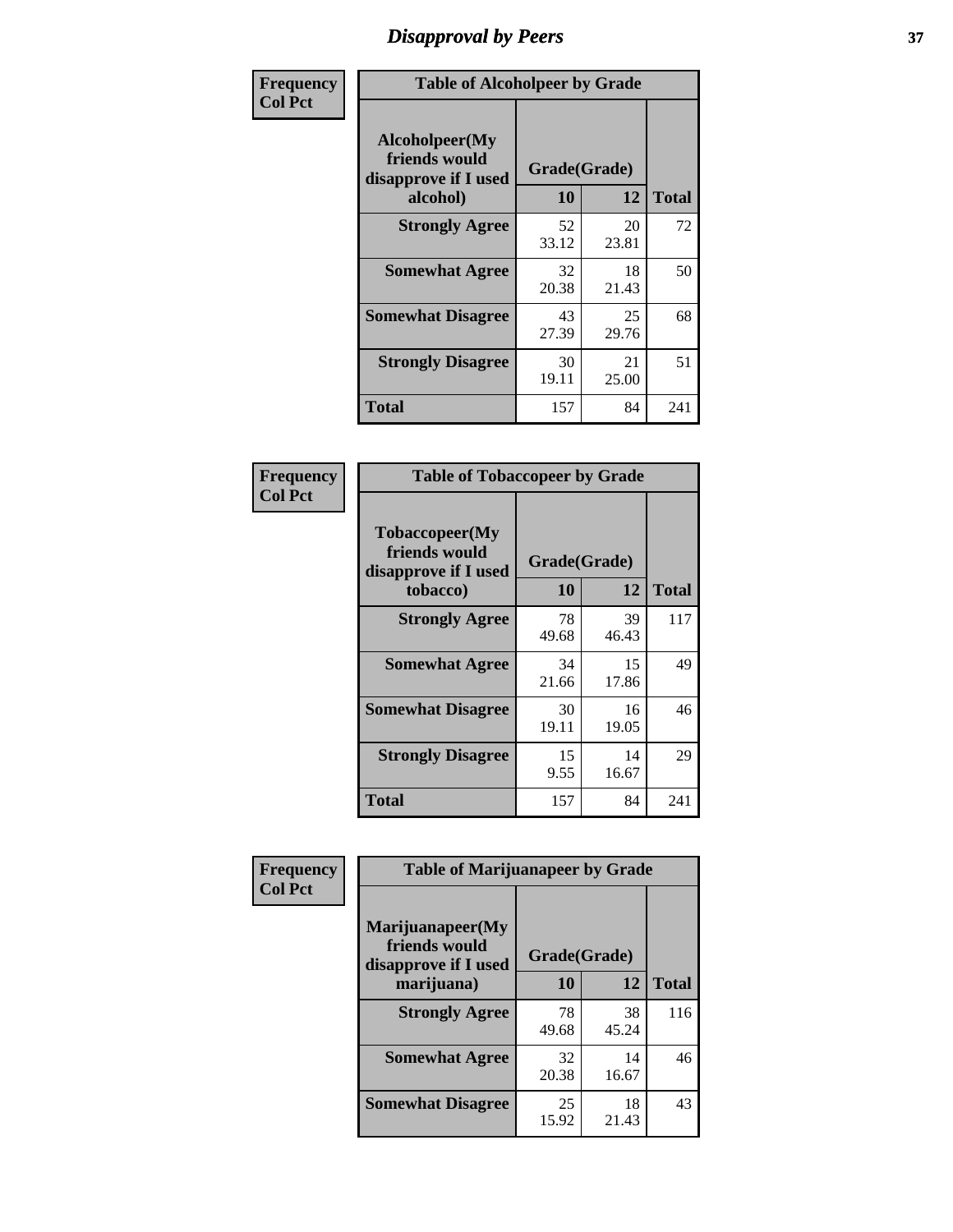# *Disapproval by Peers* **38**

| <b>Frequency</b> | <b>Table of Marijuanapeer by Grade</b>                                  |                    |             |              |  |
|------------------|-------------------------------------------------------------------------|--------------------|-------------|--------------|--|
| <b>Col Pct</b>   | Marijuanapeer(My<br>friends would<br>disapprove if I used<br>marijuana) | Grade(Grade)<br>10 | 12          | <b>Total</b> |  |
|                  | <b>Strongly Disagree</b>                                                | 22<br>14.01        | 14<br>16.67 | 36           |  |
|                  | <b>Total</b>                                                            | 157                | 84          | 241          |  |

| <b>Frequency</b> |                                                           | <b>Table of Otherdrugpeer by Grade</b> |                      |              |  |
|------------------|-----------------------------------------------------------|----------------------------------------|----------------------|--------------|--|
| <b>Col Pct</b>   | Otherdrugpeer(My<br>friends would<br>disapprove if I used | Grade(Grade)                           |                      |              |  |
|                  | other drugs)                                              | 10                                     | 12                   | <b>Total</b> |  |
|                  | <b>Strongly Agree</b>                                     | 96<br>61.15                            | 58<br>69.05          | 154          |  |
|                  | <b>Somewhat Agree</b>                                     | 33<br>21.02                            | $\mathbf Q$<br>10.71 | 42           |  |
|                  | <b>Somewhat Disagree</b>                                  | 13<br>8.28                             | 10<br>11.90          | 23           |  |
|                  | <b>Strongly Disagree</b>                                  | 15<br>9.55                             | 7<br>8.33            | 22           |  |
|                  | <b>Total</b>                                              | 157                                    | 84                   | 241          |  |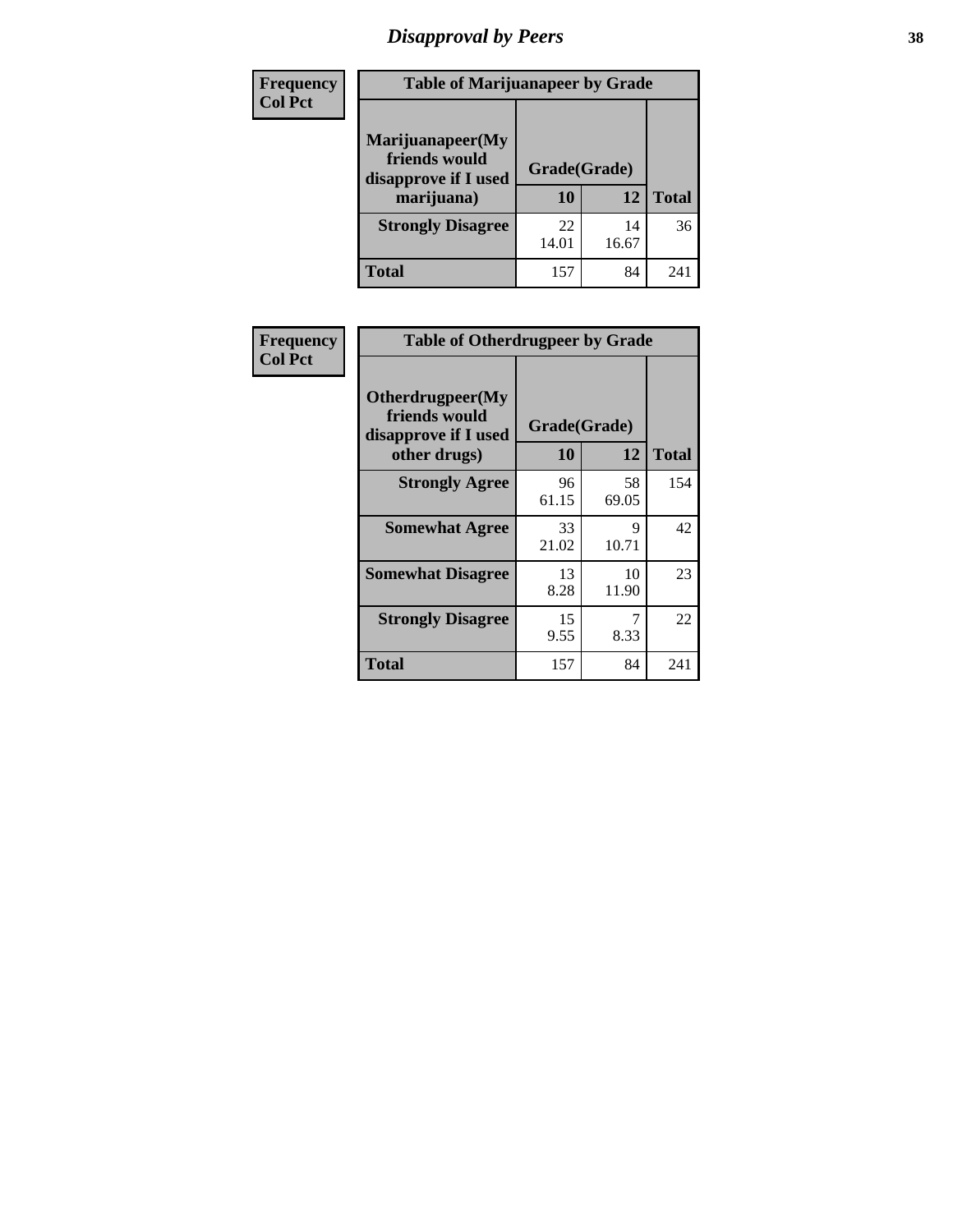| Frequency      | <b>Table of Alcohollocation1 by Grade</b> |              |             |              |
|----------------|-------------------------------------------|--------------|-------------|--------------|
| <b>Col Pct</b> | <b>Alcohollocation1(Places</b>            | Grade(Grade) |             |              |
|                | <b>Friends Use Alcohol)</b>               | 10           | 12          | <b>Total</b> |
|                |                                           | 81<br>51.59  | 53<br>63.10 | 134          |
|                | Do Not Use                                | 76<br>48.41  | 31<br>36.90 | 107          |
|                | <b>Total</b>                              | 157          | 84          | 241          |

| <b>Frequency</b> | <b>Table of Alcohollocation2 by Grade</b>                     |                    |             |              |
|------------------|---------------------------------------------------------------|--------------------|-------------|--------------|
| <b>Col Pct</b>   | <b>Alcohollocation2(Places</b><br><b>Friends Use Alcohol)</b> | Grade(Grade)<br>10 | 12          | <b>Total</b> |
|                  |                                                               | 108<br>68.79       | 53<br>63.10 | 161          |
|                  | Home                                                          | 49<br>31.21        | 31<br>36.90 | 80           |
|                  | <b>Total</b>                                                  | 157                | 84          | 241          |

| Frequency<br><b>Col Pct</b> | <b>Table of Alcohollocation 3 by Grade</b>                    |                    |                        |              |
|-----------------------------|---------------------------------------------------------------|--------------------|------------------------|--------------|
|                             | <b>Alcohollocation3(Places</b><br><b>Friends Use Alcohol)</b> | Grade(Grade)<br>10 | 12                     | <b>Total</b> |
|                             |                                                               | 150<br>95.54       | 82<br>97.62            | 232          |
|                             | <b>School</b>                                                 | 4.46               | $\mathfrak{D}$<br>2.38 | q            |
|                             | <b>Total</b>                                                  | 157                | 84                     | 241          |

| <b>Frequency</b> | <b>Table of Alcohollocation4 by Grade</b> |              |             |              |  |
|------------------|-------------------------------------------|--------------|-------------|--------------|--|
| <b>Col Pct</b>   | <b>Alcohollocation4(Places</b>            | Grade(Grade) |             |              |  |
|                  | <b>Friends Use Alcohol)</b>               | 10           | 12          | <b>Total</b> |  |
|                  |                                           | 141<br>89.81 | 80<br>95.24 | 221          |  |
|                  | Car                                       | 16<br>10.19  | 4<br>4.76   | 20           |  |
|                  | <b>Total</b>                              | 157          | 84          | 241          |  |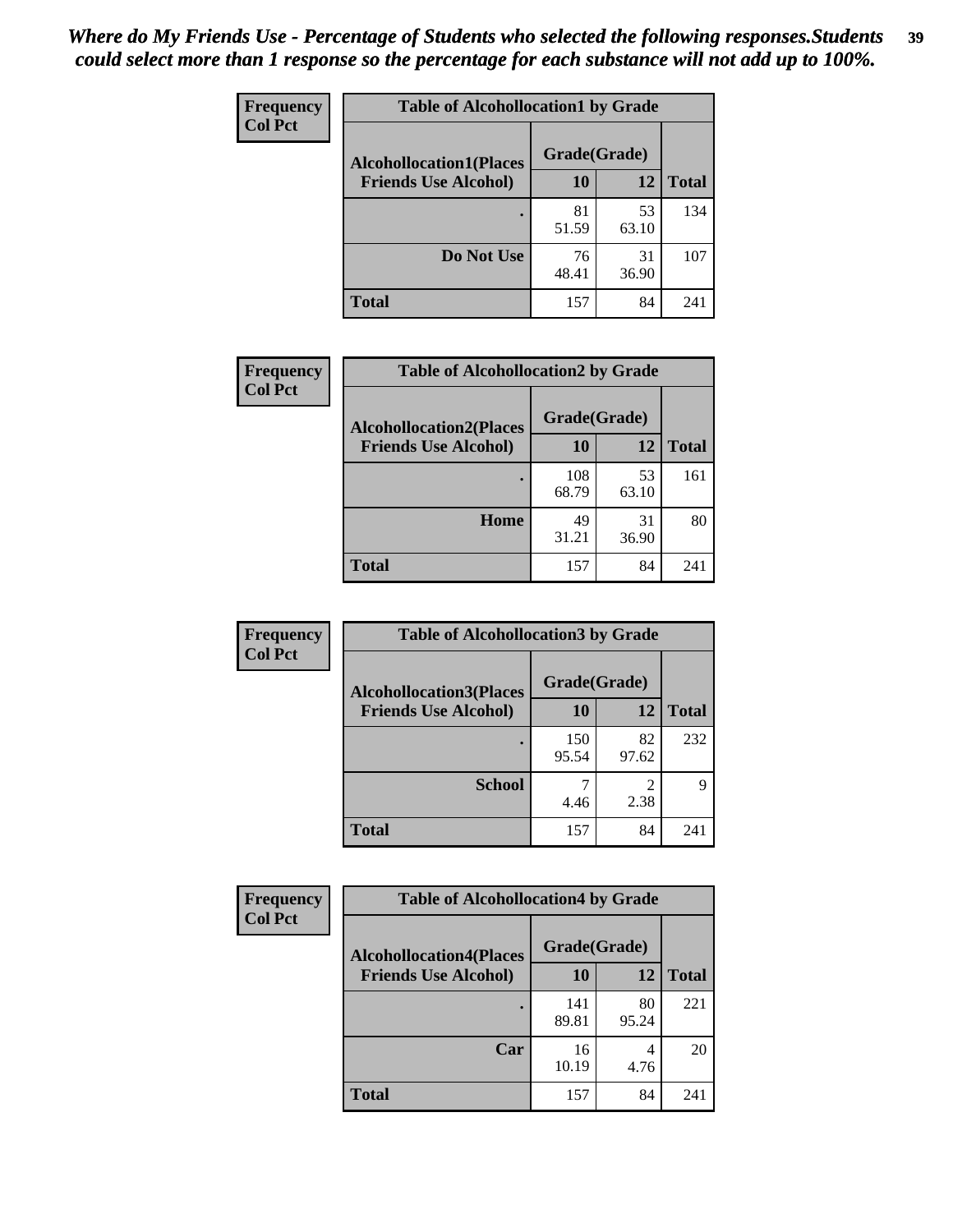| Frequency<br><b>Col Pct</b> | <b>Table of Alcohollocation5 by Grade</b> |              |             |              |
|-----------------------------|-------------------------------------------|--------------|-------------|--------------|
|                             | <b>Alcohollocation5(Places</b>            | Grade(Grade) |             |              |
|                             | <b>Friends Use Alcohol)</b>               | 10           | 12          | <b>Total</b> |
|                             |                                           | 82<br>52.23  | 45<br>53.57 | 127          |
|                             | <b>Friend's House</b>                     | 75<br>47.77  | 39<br>46.43 | 114          |
|                             | <b>Total</b>                              | 157          | 84          | 241          |

| Frequency      | <b>Table of Alcohollocation6 by Grade</b> |              |             |              |
|----------------|-------------------------------------------|--------------|-------------|--------------|
| <b>Col Pct</b> | <b>Alcohollocation6(Places</b>            | Grade(Grade) |             |              |
|                | <b>Friends Use Alcohol)</b>               | 10           | 12          | <b>Total</b> |
|                |                                           | 120<br>76.43 | 64<br>76.19 | 184          |
|                | <b>Other</b>                              | 37<br>23.57  | 20<br>23.81 | 57           |
|                | Total                                     | 157          | 84          | 241          |

| <b>Frequency</b> | <b>Table of Tobaccolocation1 by Grade</b> |              |             |              |
|------------------|-------------------------------------------|--------------|-------------|--------------|
| <b>Col Pct</b>   | <b>Tobaccolocation1(Places</b>            | Grade(Grade) |             |              |
|                  | <b>Friends Use Tobacco)</b>               | 10           | 12          | <b>Total</b> |
|                  |                                           | 50<br>31.85  | 40<br>47.62 | 90           |
|                  | Do Not Use                                | 107<br>68.15 | 44<br>52.38 | 151          |
|                  | <b>Total</b>                              | 157          | 84          | 241          |

| <b>Frequency</b> | <b>Table of Tobaccolocation2 by Grade</b> |              |             |              |
|------------------|-------------------------------------------|--------------|-------------|--------------|
| <b>Col Pct</b>   | <b>Tobaccolocation2(Places</b>            | Grade(Grade) |             |              |
|                  | <b>Friends Use Tobacco)</b>               | 10           | 12          | <b>Total</b> |
|                  |                                           | 128<br>81.53 | 58<br>69.05 | 186          |
|                  | Home                                      | 29<br>18.47  | 26<br>30.95 | 55           |
|                  | <b>Total</b>                              | 157          | 84          | 241          |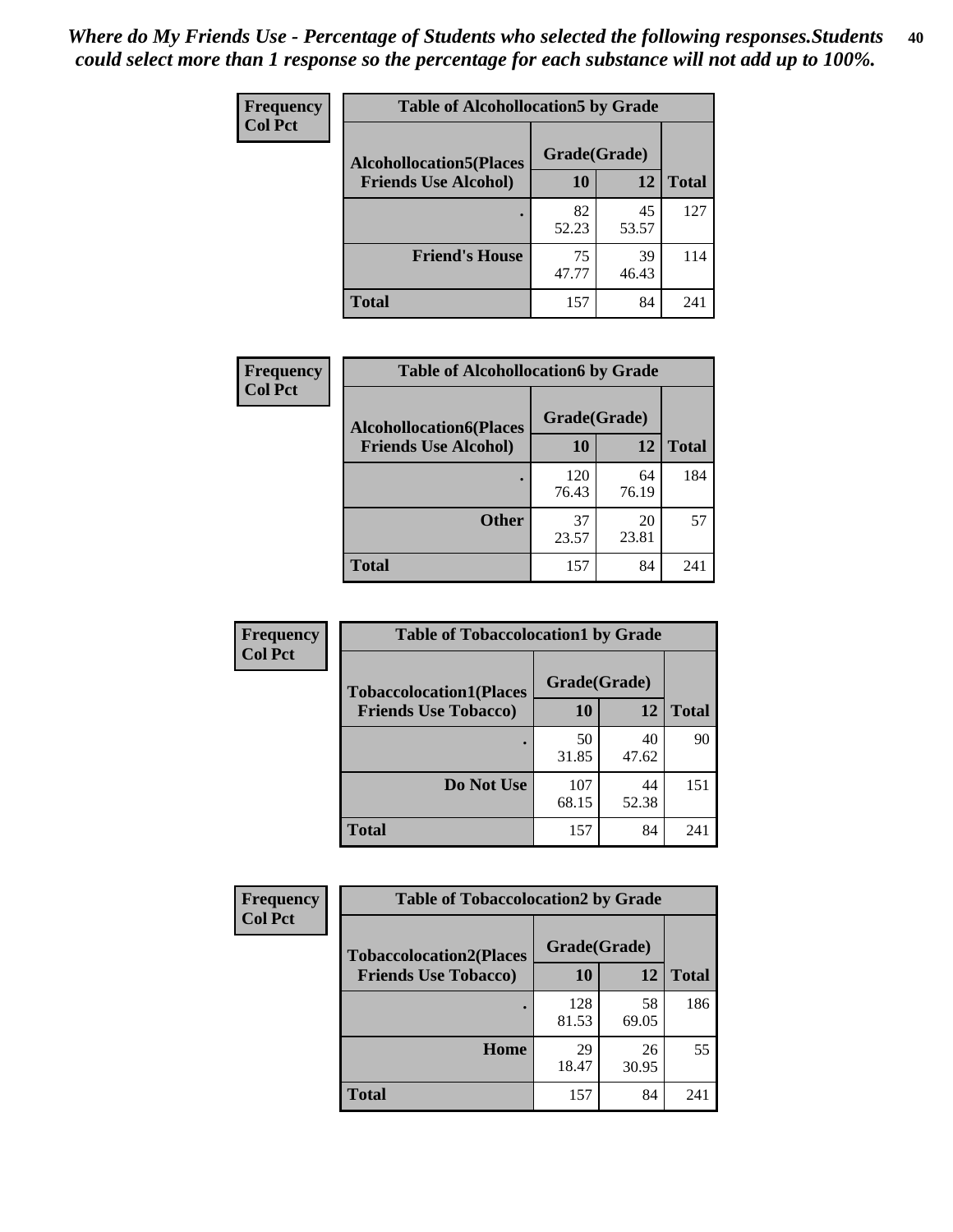| Frequency      | <b>Table of Tobaccolocation 3 by Grade</b> |              |             |              |  |
|----------------|--------------------------------------------|--------------|-------------|--------------|--|
| <b>Col Pct</b> | <b>Tobaccolocation3(Places</b>             | Grade(Grade) |             |              |  |
|                | <b>Friends Use Tobacco)</b>                | 10           | 12          | <b>Total</b> |  |
|                |                                            | 147<br>93.63 | 79<br>94.05 | 226          |  |
|                | <b>School</b>                              | 10<br>6.37   | 5<br>5.95   | 15           |  |
|                | <b>Total</b>                               | 157          | 84          | 241          |  |

| Frequency      | <b>Table of Tobaccolocation4 by Grade</b> |              |             |              |
|----------------|-------------------------------------------|--------------|-------------|--------------|
| <b>Col Pct</b> | <b>Tobaccolocation4(Places</b>            | Grade(Grade) |             |              |
|                | <b>Friends Use Tobacco)</b>               | 10           | 12          | <b>Total</b> |
|                |                                           | 133<br>84.71 | 62<br>73.81 | 195          |
|                | Car                                       | 24<br>15.29  | 22<br>26.19 | 46           |
|                | <b>Total</b>                              | 157          | 84          | 241          |

| Frequency      | <b>Table of Tobaccolocation5 by Grade</b> |              |             |              |  |
|----------------|-------------------------------------------|--------------|-------------|--------------|--|
| <b>Col Pct</b> | <b>Tobaccolocation5(Places</b>            | Grade(Grade) |             |              |  |
|                | <b>Friends Use Tobacco)</b>               | 10           | <b>12</b>   | <b>Total</b> |  |
|                |                                           | 118<br>75.16 | 55<br>65.48 | 173          |  |
|                | <b>Friend's House</b>                     | 39<br>24.84  | 29<br>34.52 | 68           |  |
|                | <b>Total</b>                              | 157          | 84          | 241          |  |

| <b>Frequency</b> | <b>Table of Tobaccolocation6 by Grade</b> |              |             |              |  |
|------------------|-------------------------------------------|--------------|-------------|--------------|--|
| <b>Col Pct</b>   | <b>Tobaccolocation6(Places</b>            | Grade(Grade) |             |              |  |
|                  | <b>Friends Use Tobacco)</b>               | 10           | 12          | <b>Total</b> |  |
|                  |                                           | 129<br>82.17 | 68<br>80.95 | 197          |  |
|                  | <b>Other</b>                              | 28<br>17.83  | 16<br>19.05 | 44           |  |
|                  | <b>Total</b>                              | 157          | 84          | 241          |  |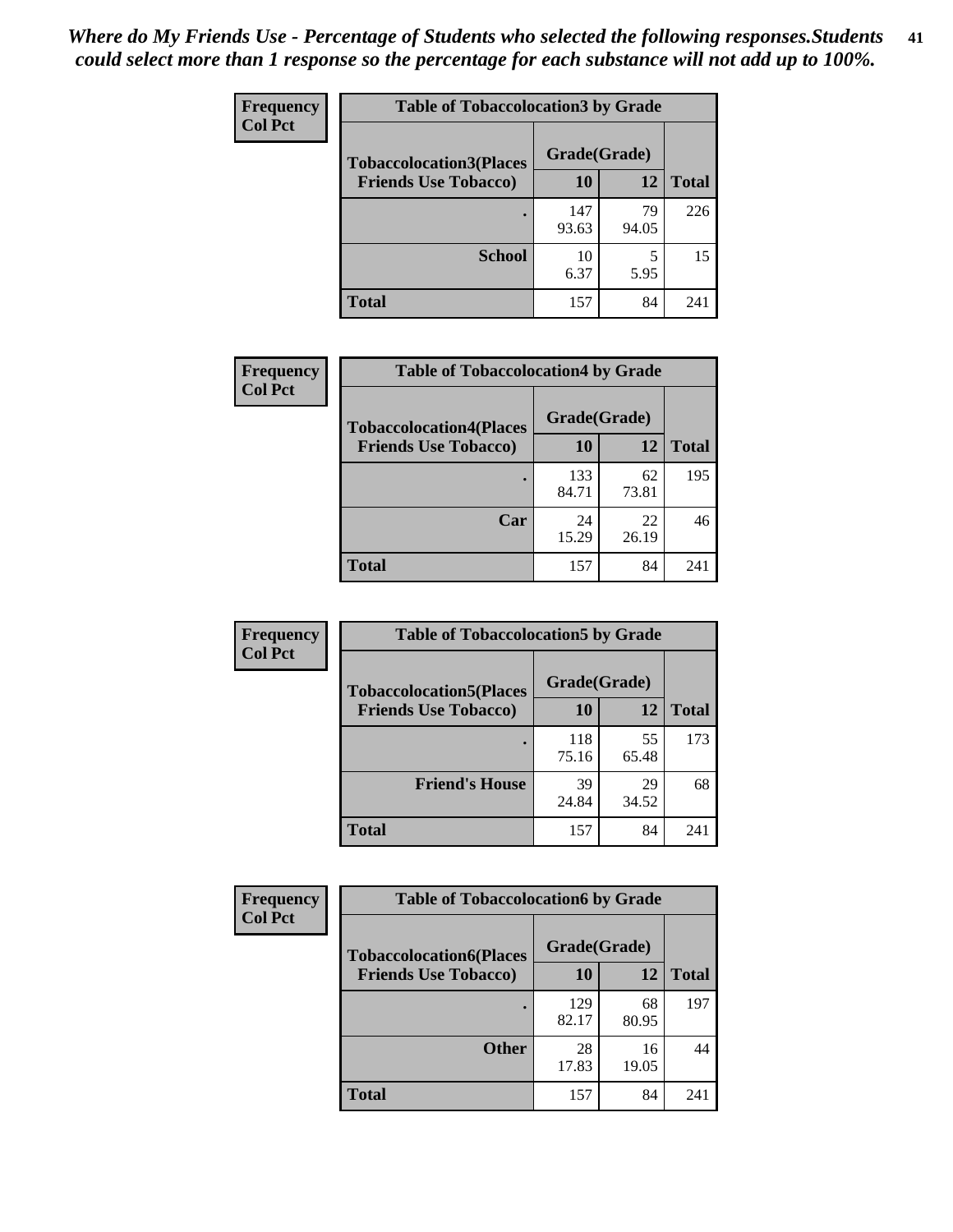| <b>Frequency</b> | <b>Table of Marijuanalocation1 by Grade</b> |              |             |              |
|------------------|---------------------------------------------|--------------|-------------|--------------|
| <b>Col Pct</b>   | <b>Marijuanalocation1(Places</b>            | Grade(Grade) |             |              |
|                  | <b>Friends Use Marijuana</b> )              | 10           | 12          | <b>Total</b> |
|                  |                                             | 57<br>36.31  | 44<br>52.38 | 101          |
|                  | Do Not Use                                  | 100<br>63.69 | 40<br>47.62 | 140          |
|                  | <b>Total</b>                                | 157          | 84          | 241          |

| <b>Frequency</b> | <b>Table of Marijuanalocation2 by Grade</b>                        |                    |             |              |
|------------------|--------------------------------------------------------------------|--------------------|-------------|--------------|
| <b>Col Pct</b>   | <b>Marijuanalocation2(Places</b><br><b>Friends Use Marijuana</b> ) | Grade(Grade)<br>10 | 12          | <b>Total</b> |
|                  |                                                                    | 119<br>75.80       | 57<br>67.86 | 176          |
|                  | Home                                                               | 38<br>24.20        | 27<br>32.14 | 65           |
|                  | <b>Total</b>                                                       | 157                | 84          | 241          |

| Frequency<br><b>Col Pct</b> | <b>Table of Marijuanalocation3 by Grade</b> |              |       |              |
|-----------------------------|---------------------------------------------|--------------|-------|--------------|
|                             | <b>Marijuanalocation3</b> (Places           | Grade(Grade) |       |              |
|                             | <b>Friends Use Marijuana</b> )              | 10           | 12    | <b>Total</b> |
|                             |                                             | 136          | 80    | 216          |
|                             |                                             | 86.62        | 95.24 |              |
|                             | <b>School</b>                               | 21           | 4     | 25           |
|                             |                                             | 13.38        | 4.76  |              |
|                             | <b>Total</b>                                | 157          | 84    | 241          |

| <b>Frequency</b> | <b>Table of Marijuanalocation4 by Grade</b> |              |             |              |  |
|------------------|---------------------------------------------|--------------|-------------|--------------|--|
| <b>Col Pct</b>   | <b>Marijuanalocation4(Places</b>            | Grade(Grade) |             |              |  |
|                  | <b>Friends Use Marijuana</b> )              | <b>10</b>    | 12          | <b>Total</b> |  |
|                  |                                             | 127<br>80.89 | 72<br>85.71 | 199          |  |
|                  | Car                                         | 30<br>19.11  | 12<br>14.29 | 42           |  |
|                  | <b>Total</b>                                | 157          | 84          | 241          |  |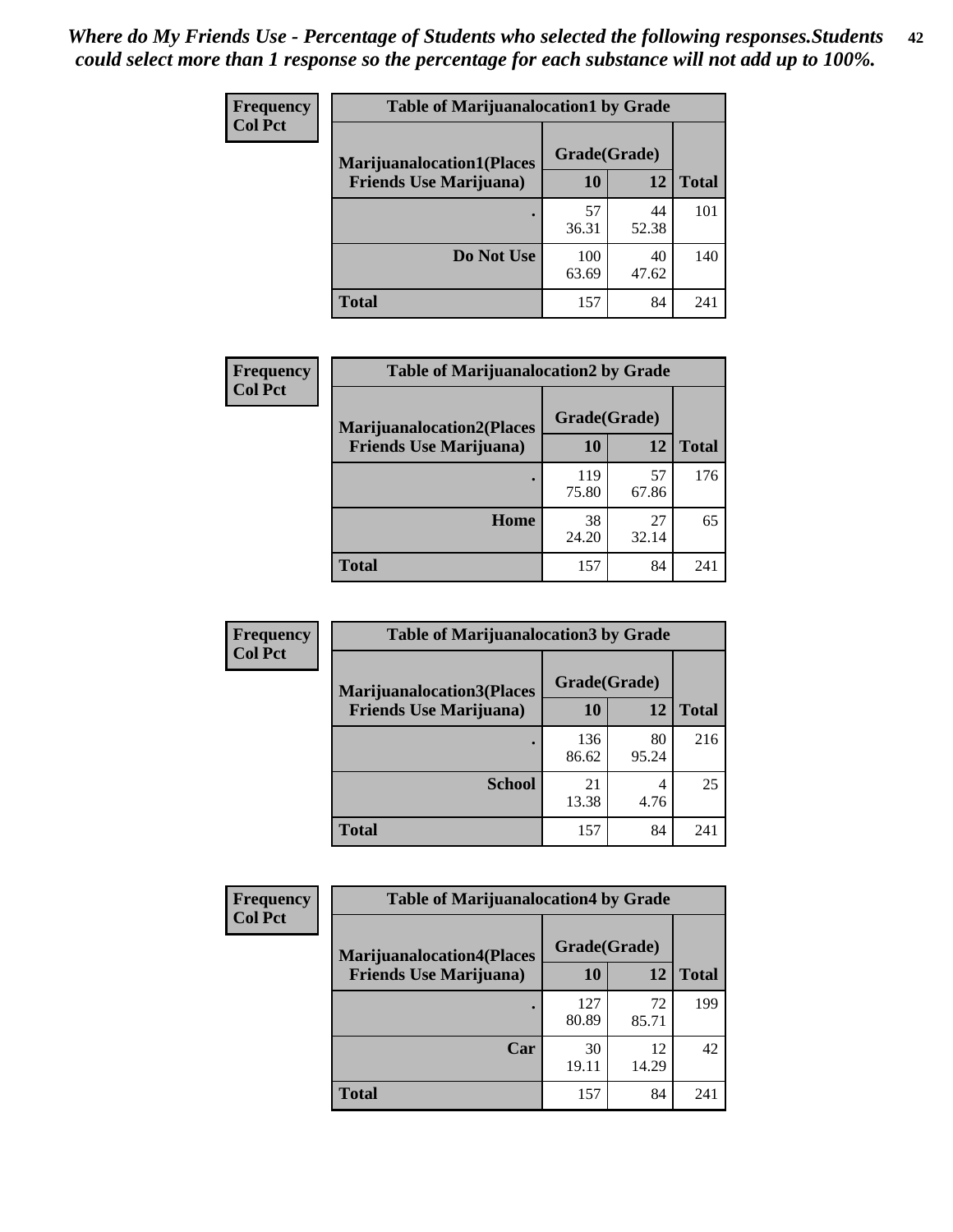| <b>Frequency</b> | <b>Table of Marijuanalocation5 by Grade</b>                         |              |             |              |  |
|------------------|---------------------------------------------------------------------|--------------|-------------|--------------|--|
| <b>Col Pct</b>   | <b>Marijuanalocation5(Places)</b><br><b>Friends Use Marijuana</b> ) | Grade(Grade) |             |              |  |
|                  |                                                                     | 10           | 12          | <b>Total</b> |  |
|                  |                                                                     | 109<br>69.43 | 55<br>65.48 | 164          |  |
|                  | <b>Friend's House</b>                                               | 48<br>30.57  | 29<br>34.52 | 77           |  |
|                  | Total                                                               | 157          | 84          | 241          |  |

| <b>Frequency</b> | <b>Table of Marijuanalocation6 by Grade</b>                        |                    |             |              |
|------------------|--------------------------------------------------------------------|--------------------|-------------|--------------|
| <b>Col Pct</b>   | <b>Marijuanalocation6(Places</b><br><b>Friends Use Marijuana</b> ) | Grade(Grade)<br>10 | 12          | <b>Total</b> |
|                  |                                                                    | 129<br>82.17       | 65<br>77.38 | 194          |
|                  | <b>Other</b>                                                       | 28<br>17.83        | 19<br>22.62 | 47           |
|                  | <b>Total</b>                                                       | 157                | 84          | 241          |

| <b>Frequency</b> | <b>Table of Otherdruglocation1 by Grade</b>                          |              |             |              |
|------------------|----------------------------------------------------------------------|--------------|-------------|--------------|
| <b>Col Pct</b>   | <b>Otherdruglocation1(Places</b><br><b>Friends Use Other Illegal</b> | Grade(Grade) |             |              |
|                  | Drugs)                                                               | 10           | 12          | <b>Total</b> |
|                  |                                                                      | 34<br>21.66  | 18<br>21.43 | 52           |
|                  | Do Not Use                                                           | 123<br>78.34 | 66<br>78.57 | 189          |
|                  | <b>Total</b>                                                         | 157          | 84          | 241          |

| <b>Frequency</b> | <b>Table of Otherdruglocation2 by Grade</b>                          |              |             |              |
|------------------|----------------------------------------------------------------------|--------------|-------------|--------------|
| <b>Col Pct</b>   | <b>Otherdruglocation2(Places</b><br><b>Friends Use Other Illegal</b> | Grade(Grade) |             |              |
|                  | Drugs)                                                               | 10           | 12          | <b>Total</b> |
|                  |                                                                      | 134<br>85.35 | 73<br>86.90 | 207          |
|                  | Home                                                                 | 23<br>14.65  | 11<br>13.10 | 34           |
|                  | <b>Total</b>                                                         | 157          | 84          | 241          |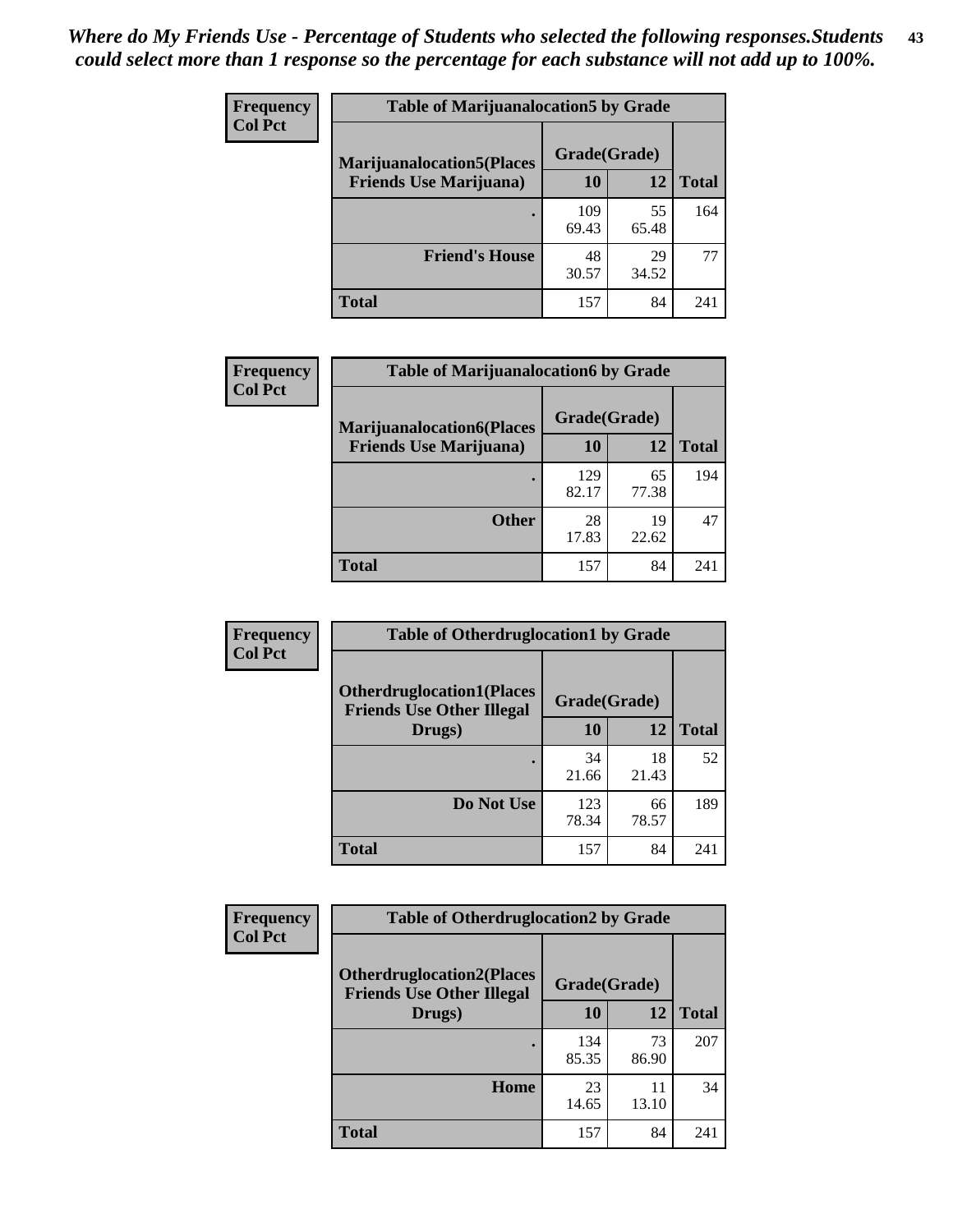| <b>Frequency</b> | <b>Table of Otherdruglocation3 by Grade</b>                          |              |             |              |
|------------------|----------------------------------------------------------------------|--------------|-------------|--------------|
| <b>Col Pct</b>   | <b>Otherdruglocation3(Places</b><br><b>Friends Use Other Illegal</b> | Grade(Grade) |             |              |
|                  | Drugs)                                                               | 10           | 12          | <b>Total</b> |
|                  |                                                                      | 148<br>94.27 | 80<br>95.24 | 228          |
|                  | <b>School</b>                                                        | 9<br>5.73    | 4<br>4.76   | 13           |
|                  | <b>Total</b>                                                         | 157          | 84          | 241          |

| Frequency<br><b>Col Pct</b> | <b>Table of Otherdruglocation4 by Grade</b>                          |              |             |              |
|-----------------------------|----------------------------------------------------------------------|--------------|-------------|--------------|
|                             | <b>Otherdruglocation4(Places</b><br><b>Friends Use Other Illegal</b> | Grade(Grade) |             |              |
|                             | Drugs)                                                               | 10           | 12          | <b>Total</b> |
|                             |                                                                      | 142<br>90.45 | 75<br>89.29 | 217          |
|                             | Car                                                                  | 15<br>9.55   | 9<br>10.71  | 24           |
|                             | <b>Total</b>                                                         | 157          | 84          | 241          |

| <b>Frequency</b> | <b>Table of Otherdruglocation5 by Grade</b>                          |              |             |              |
|------------------|----------------------------------------------------------------------|--------------|-------------|--------------|
| <b>Col Pct</b>   | <b>Otherdruglocation5(Places</b><br><b>Friends Use Other Illegal</b> | Grade(Grade) |             |              |
|                  | Drugs)                                                               | <b>10</b>    | 12          | <b>Total</b> |
|                  |                                                                      | 131<br>83.44 | 73<br>86.90 | 204          |
|                  | <b>Friend's House</b>                                                | 26<br>16.56  | 11<br>13.10 | 37           |
|                  | <b>Total</b>                                                         | 157          | 84          | 241          |

| <b>Frequency</b> | <b>Table of Otherdruglocation6 by Grade</b>                           |              |             |              |
|------------------|-----------------------------------------------------------------------|--------------|-------------|--------------|
| <b>Col Pct</b>   | <b>Otherdruglocation6(Places)</b><br><b>Friends Use Other Illegal</b> | Grade(Grade) |             |              |
|                  | Drugs)                                                                | 10           | 12          | <b>Total</b> |
|                  |                                                                       | 141<br>89.81 | 74<br>88.10 | 215          |
|                  | <b>Other</b>                                                          | 16<br>10.19  | 10<br>11.90 | 26           |
|                  | <b>Total</b>                                                          | 157          | 84          | 241          |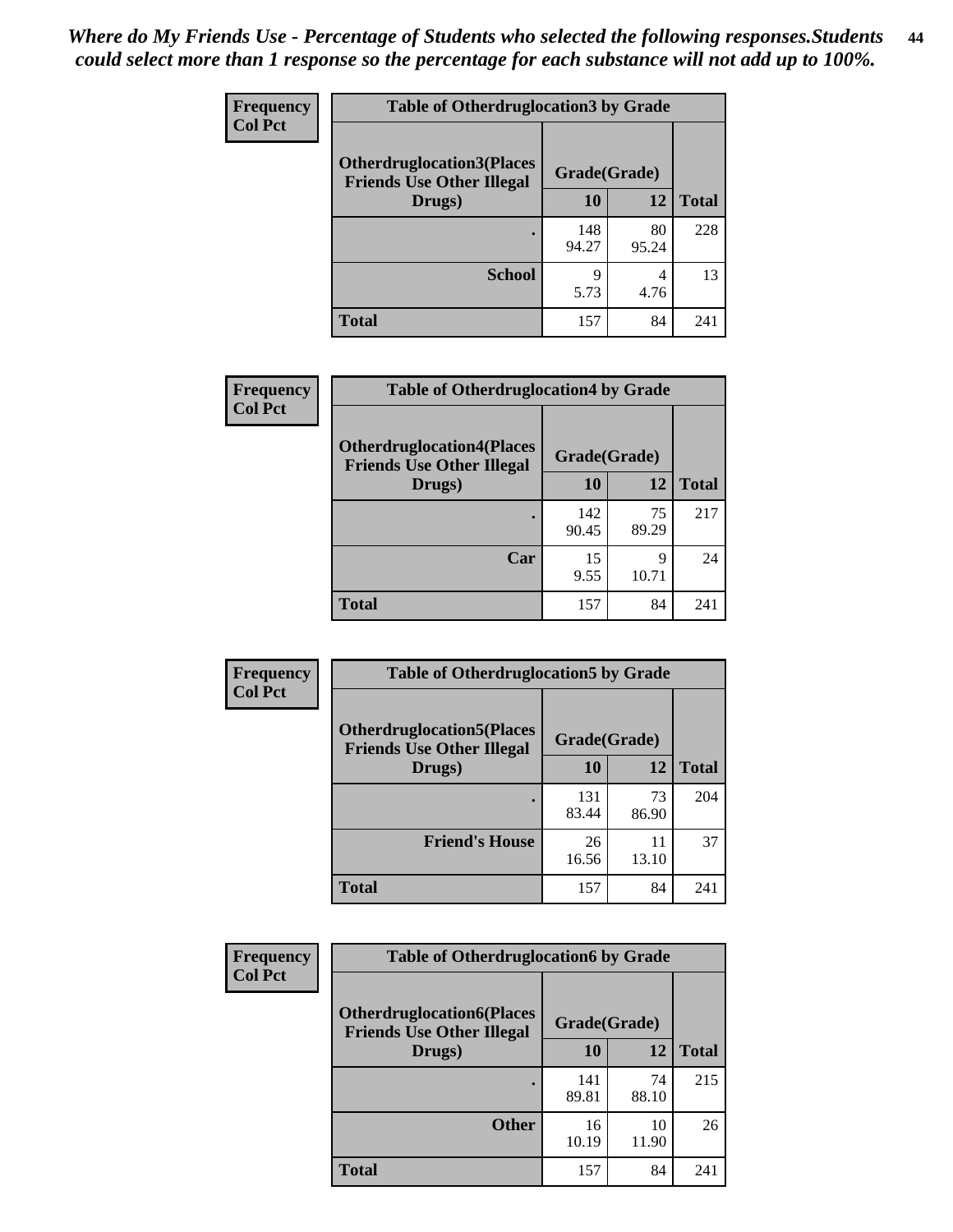| Frequency      | <b>Table of Alcoholtime1 by Grade</b>                           |             |             |              |
|----------------|-----------------------------------------------------------------|-------------|-------------|--------------|
| <b>Col Pct</b> | <b>Alcoholtime1(Times</b><br>Grade(Grade)<br><b>Friends Use</b> |             |             |              |
|                | Alcohol)                                                        | <b>10</b>   | 12          | <b>Total</b> |
|                |                                                                 | 74<br>47.13 | 51<br>60.71 | 125          |
|                | Do Not Use                                                      | 83<br>52.87 | 33<br>39.29 | 116          |
|                | <b>Total</b>                                                    | 157         | 84          | 241          |

| Frequency      | <b>Table of Alcoholtime2 by Grade</b>           |              |             |              |
|----------------|-------------------------------------------------|--------------|-------------|--------------|
| <b>Col Pct</b> | <b>Alcoholtime2(Times</b><br><b>Friends Use</b> | Grade(Grade) |             |              |
|                | Alcohol)                                        | 10           | 12          | <b>Total</b> |
|                |                                                 | 149<br>94.90 | 82<br>97.62 | 231          |
|                | <b>On Way to School</b>                         | 8<br>5.10    | 2<br>2.38   | 10           |
|                | <b>Total</b>                                    | 157          | 84          | 241          |

| Frequency      | <b>Table of Alcoholtime3 by Grade</b>           |              |             |              |
|----------------|-------------------------------------------------|--------------|-------------|--------------|
| <b>Col Pct</b> | <b>Alcoholtime3(Times</b><br><b>Friends Use</b> | Grade(Grade) |             |              |
|                | Alcohol)                                        | 10           | 12          | <b>Total</b> |
|                |                                                 | 147<br>93.63 | 81<br>96.43 | 228          |
|                | <b>During School</b>                            | 10<br>6.37   | 3<br>3.57   | 13           |
|                | Total                                           | 157          | 84          | 241          |

| <b>Frequency</b><br><b>Col Pct</b> | <b>Table of Alcoholtime4 by Grade</b> |              |             |              |
|------------------------------------|---------------------------------------|--------------|-------------|--------------|
|                                    | <b>Alcoholtime4(Times</b>             | Grade(Grade) |             |              |
|                                    | <b>Friends Use Alcohol)</b>           | 10           | 12          | <b>Total</b> |
|                                    |                                       | 148<br>94.27 | 81<br>96.43 | 229          |
|                                    | <b>On Way Home From School</b>        | Q<br>5.73    | 3<br>3.57   | 12           |
|                                    | <b>Total</b>                          | 157          | 84          | 241          |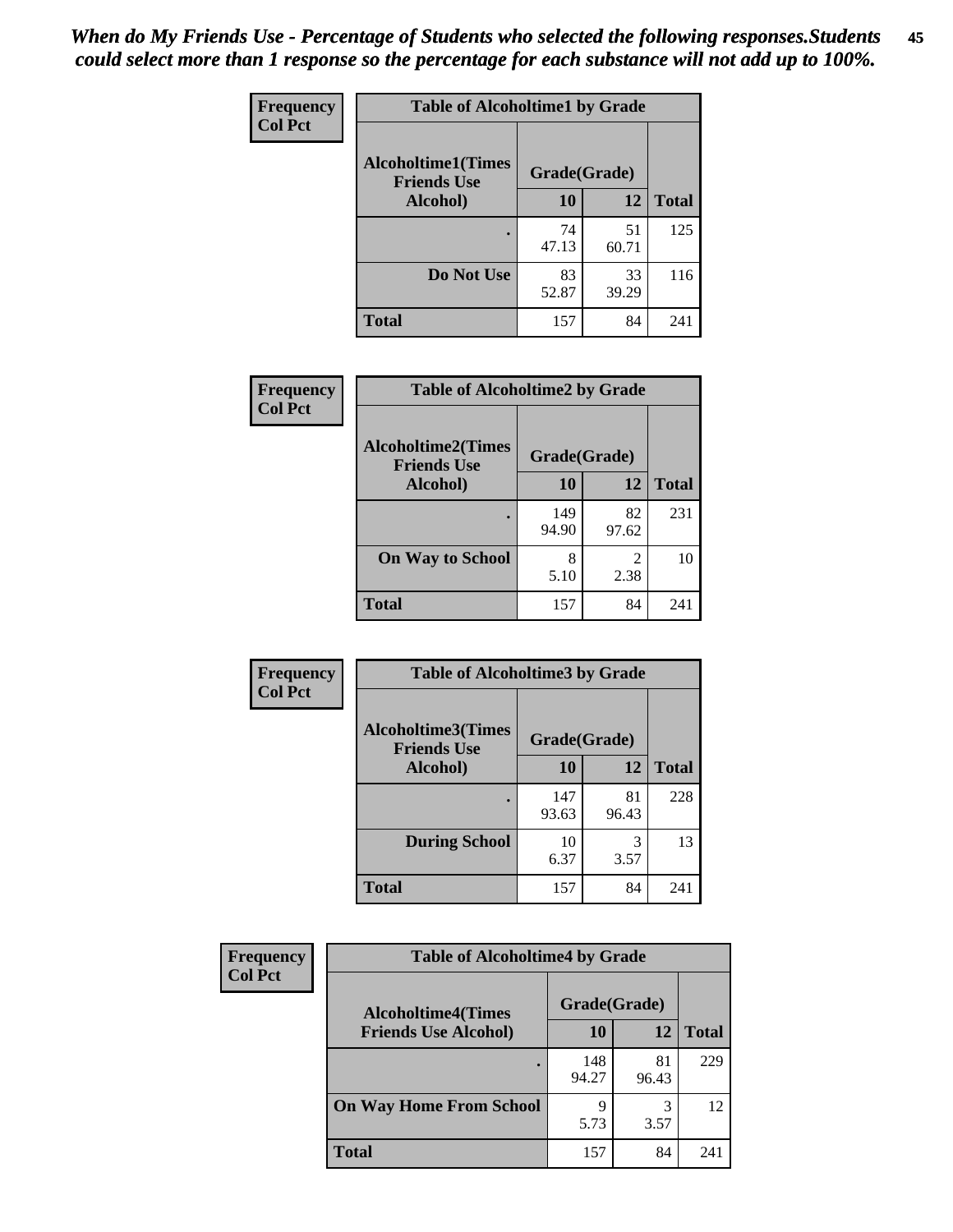*When do My Friends Use - Percentage of Students who selected the following responses.Students could select more than 1 response so the percentage for each substance will not add up to 100%.* **46**

| Frequency      | <b>Table of Alcoholtime5 by Grade</b>           |              |             |              |
|----------------|-------------------------------------------------|--------------|-------------|--------------|
| <b>Col Pct</b> | <b>Alcoholtime5(Times</b><br><b>Friends Use</b> | Grade(Grade) |             |              |
|                | Alcohol)                                        | 10           | 12          | <b>Total</b> |
|                |                                                 | 117<br>74.52 | 66<br>78.57 | 183          |
|                | Weeknights                                      | 40<br>25.48  | 18<br>21.43 | 58           |
|                | <b>Total</b>                                    | 157          | 84          | 241          |

| <b>Frequency</b> | <b>Table of Alcoholtime6 by Grade</b>           |              |             |              |
|------------------|-------------------------------------------------|--------------|-------------|--------------|
| <b>Col Pct</b>   | <b>Alcoholtime6(Times</b><br><b>Friends Use</b> | Grade(Grade) |             |              |
|                  | Alcohol)                                        | 10           | 12          | <b>Total</b> |
|                  |                                                 | 75<br>47.77  | 35<br>41.67 | 110          |
|                  | Weekends                                        | 82<br>52.23  | 49<br>58.33 | 131          |
|                  | <b>Total</b>                                    | 157          | 84          | 241          |

| Frequency      | <b>Table of Tobaccotime1 by Grade</b>           |              |             |              |
|----------------|-------------------------------------------------|--------------|-------------|--------------|
| <b>Col Pct</b> | <b>Tobaccotime1(Times</b><br><b>Friends Use</b> | Grade(Grade) |             |              |
|                | <b>Tobacco</b> )                                | 10           | 12          | <b>Total</b> |
|                | ٠                                               | 48<br>30.57  | 38<br>45.24 | 86           |
|                | Do Not Use                                      | 109<br>69.43 | 46<br>54.76 | 155          |
|                | <b>Total</b>                                    | 157          | 84          | 241          |

| <b>Frequency</b> | <b>Table of Tobaccotime2 by Grade</b>           |              |             |              |  |
|------------------|-------------------------------------------------|--------------|-------------|--------------|--|
| <b>Col Pct</b>   | <b>Tobaccotime2(Times</b><br><b>Friends Use</b> | Grade(Grade) |             |              |  |
|                  | <b>Tobacco</b> )                                | <b>10</b>    | 12          | <b>Total</b> |  |
|                  |                                                 | 141<br>89.81 | 67<br>79.76 | 208          |  |
|                  | <b>On Way to School</b>                         | 16<br>10.19  | 17<br>20.24 | 33           |  |
|                  | <b>Total</b>                                    | 157          | 84          | 241          |  |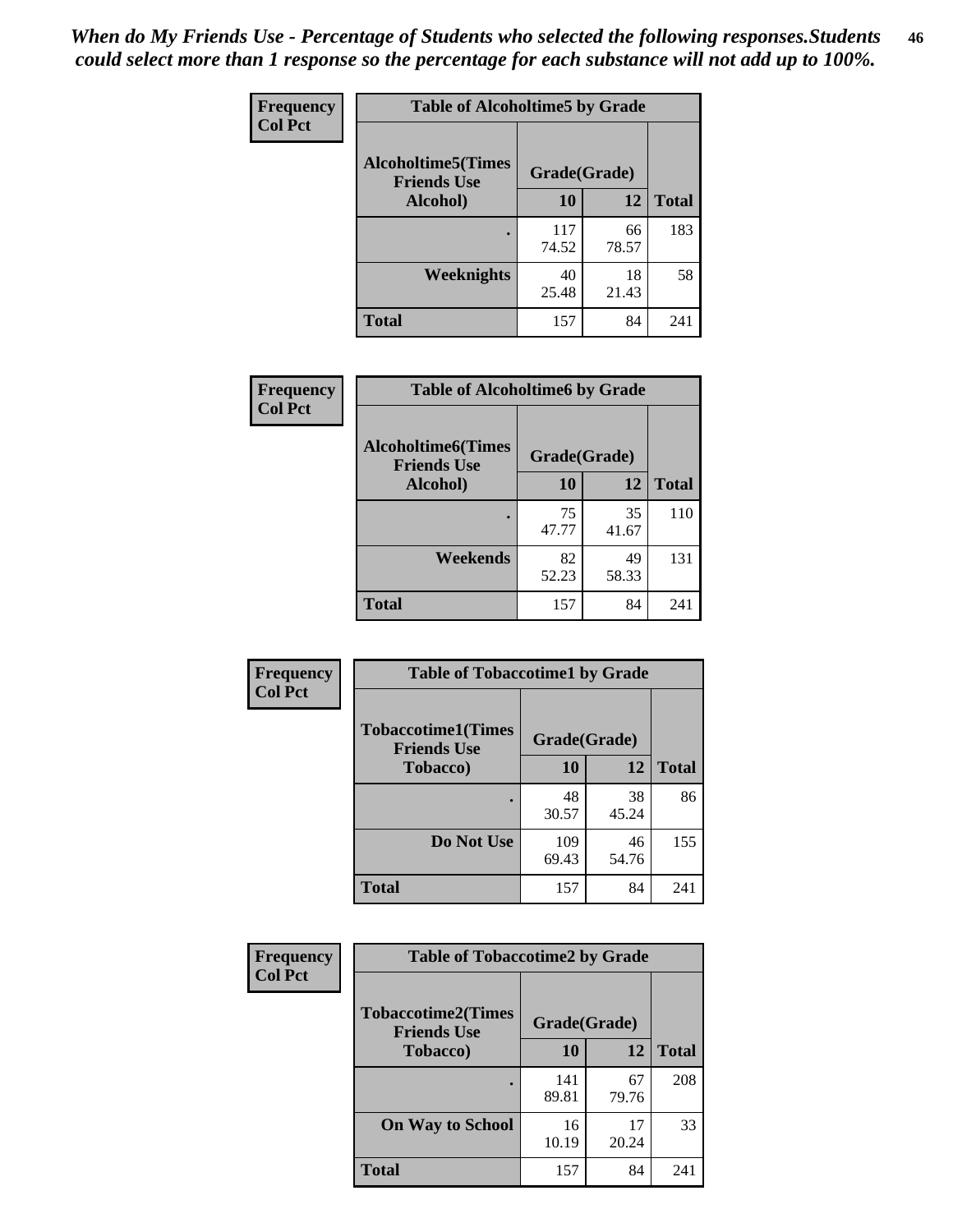*When do My Friends Use - Percentage of Students who selected the following responses.Students could select more than 1 response so the percentage for each substance will not add up to 100%.* **47**

| <b>Frequency</b> | <b>Table of Tobaccotime3 by Grade</b>           |              |             |              |  |
|------------------|-------------------------------------------------|--------------|-------------|--------------|--|
| <b>Col Pct</b>   | <b>Tobaccotime3(Times</b><br><b>Friends Use</b> | Grade(Grade) |             |              |  |
|                  | <b>Tobacco</b> )                                | 10           | 12          | <b>Total</b> |  |
|                  |                                                 | 147<br>93.63 | 77<br>91.67 | 224          |  |
|                  | <b>During School</b>                            | 10<br>6.37   | 8.33        | 17           |  |
|                  | <b>Total</b>                                    | 157          | 84          | 241          |  |

| Frequency<br><b>Col Pct</b> | <b>Table of Tobaccotime4 by Grade</b> |              |             |              |
|-----------------------------|---------------------------------------|--------------|-------------|--------------|
|                             | <b>Tobaccotime4(Times</b>             | Grade(Grade) |             |              |
|                             | <b>Friends Use Tobacco)</b>           | 10           | 12          | <b>Total</b> |
|                             |                                       | 148<br>94.27 | 81<br>96.43 | 229          |
|                             | <b>On Way Home From School</b>        | 9<br>5.73    | 3<br>3.57   | 12           |
|                             | Total                                 | 157          | 84          | 241          |

| Frequency      | <b>Table of Tobaccotime5 by Grade</b>           |              |             |              |
|----------------|-------------------------------------------------|--------------|-------------|--------------|
| <b>Col Pct</b> | <b>Tobaccotime5(Times</b><br><b>Friends Use</b> | Grade(Grade) |             |              |
|                | Tobacco)                                        | 10           | 12          | <b>Total</b> |
|                |                                                 | 119<br>75.80 | 59<br>70.24 | 178          |
|                | Weeknights                                      | 38<br>24.20  | 25<br>29.76 | 63           |
|                | <b>Total</b>                                    | 157          | 84          | 241          |

| Frequency<br><b>Col Pct</b> | <b>Table of Tobaccotime6 by Grade</b>           |              |             |              |
|-----------------------------|-------------------------------------------------|--------------|-------------|--------------|
|                             | <b>Tobaccotime6(Times</b><br><b>Friends Use</b> | Grade(Grade) |             |              |
|                             | <b>Tobacco</b> )                                | 10           | 12          | <b>Total</b> |
|                             | ٠                                               | 112<br>71.34 | 48<br>57.14 | 160          |
|                             | Weekends                                        | 45<br>28.66  | 36<br>42.86 | 81           |
|                             | <b>Total</b>                                    | 157          | 84          | 241          |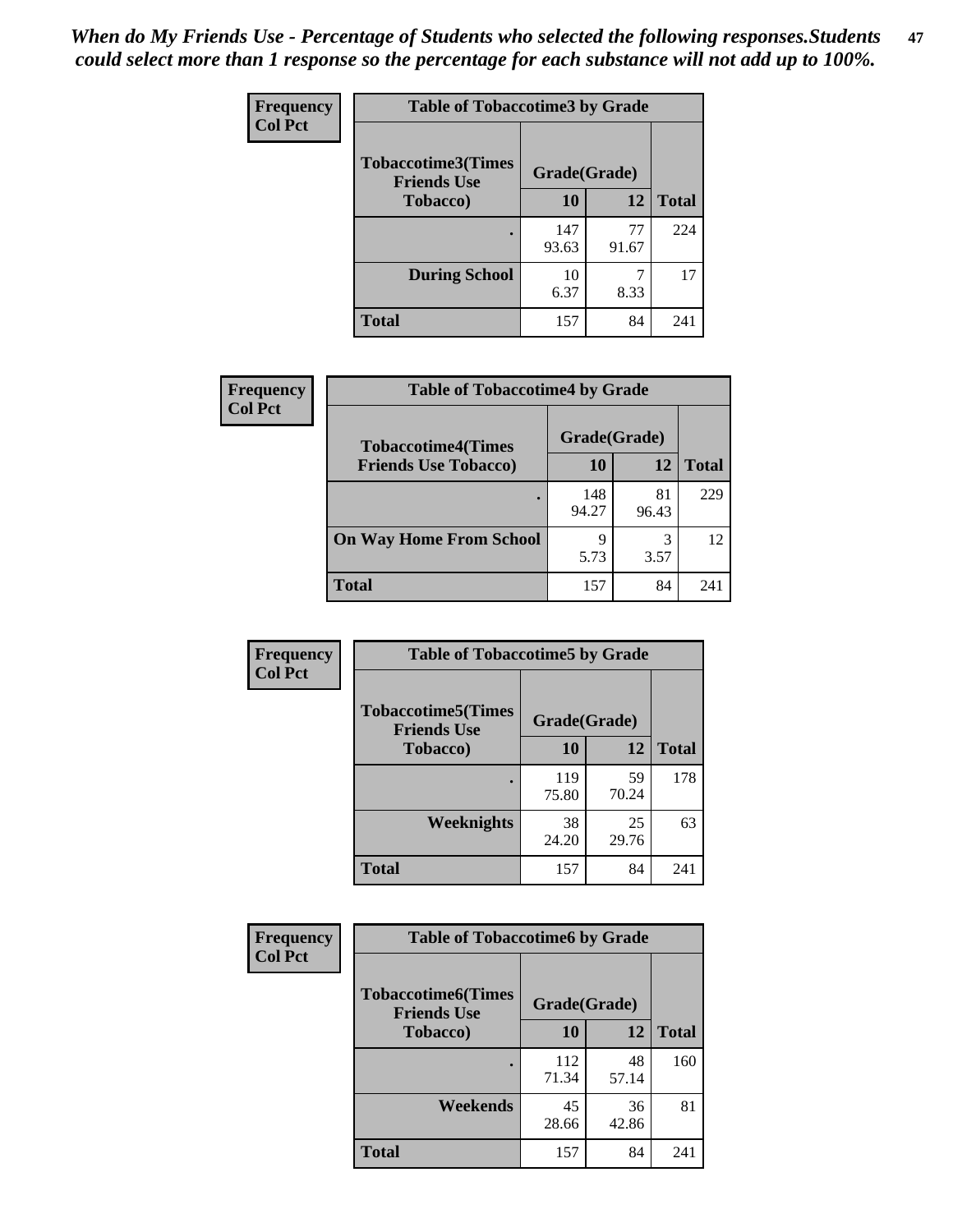| Frequency      | <b>Table of Marijuanatime1 by Grade</b>           |              |             |              |
|----------------|---------------------------------------------------|--------------|-------------|--------------|
| <b>Col Pct</b> | <b>Marijuanatime1(Times</b><br><b>Friends Use</b> | Grade(Grade) |             |              |
|                | Marijuana)                                        | 10           | 12          | <b>Total</b> |
|                |                                                   | 57<br>36.31  | 38<br>45.24 | 95           |
|                | Do Not Use                                        | 100<br>63.69 | 46<br>54.76 | 146          |
|                | <b>Total</b>                                      | 157          | 84          | 241          |

| Frequency      | <b>Table of Marijuanatime2 by Grade</b>           |              |             |              |
|----------------|---------------------------------------------------|--------------|-------------|--------------|
| <b>Col Pct</b> | <b>Marijuanatime2(Times</b><br><b>Friends Use</b> | Grade(Grade) |             |              |
|                | Marijuana)                                        | 10           | 12          | <b>Total</b> |
|                |                                                   | 138<br>87.90 | 75<br>89.29 | 213          |
|                | <b>On Way to School</b>                           | 19<br>12.10  | Q<br>10.71  | 28           |
|                | <b>Total</b>                                      | 157          | 84          | 241          |

| Frequency      | <b>Table of Marijuanatime3 by Grade</b>    |              |             |              |  |
|----------------|--------------------------------------------|--------------|-------------|--------------|--|
| <b>Col Pct</b> | Marijuanatime3(Times<br><b>Friends Use</b> | Grade(Grade) |             |              |  |
|                | Marijuana)                                 | 10           | 12          | <b>Total</b> |  |
|                |                                            | 141<br>89.81 | 79<br>94.05 | 220          |  |
|                | <b>During School</b>                       | 16<br>10.19  | 5<br>5.95   | 21           |  |
|                | <b>Total</b>                               | 157          | 84          | 241          |  |

| <b>Frequency</b> | <b>Table of Marijuanatime4 by Grade</b> |              |             |       |
|------------------|-----------------------------------------|--------------|-------------|-------|
| <b>Col Pct</b>   | <b>Marijuanatime4(Times</b>             | Grade(Grade) |             |       |
|                  | <b>Friends Use Marijuana</b> )          | 10           | 12          | Total |
|                  |                                         | 137<br>87.26 | 74<br>88.10 | 211   |
|                  | <b>On Way Home From School</b>          | 20<br>12.74  | 10<br>11.90 | 30    |
|                  | <b>Total</b>                            | 157          | 84          | 241   |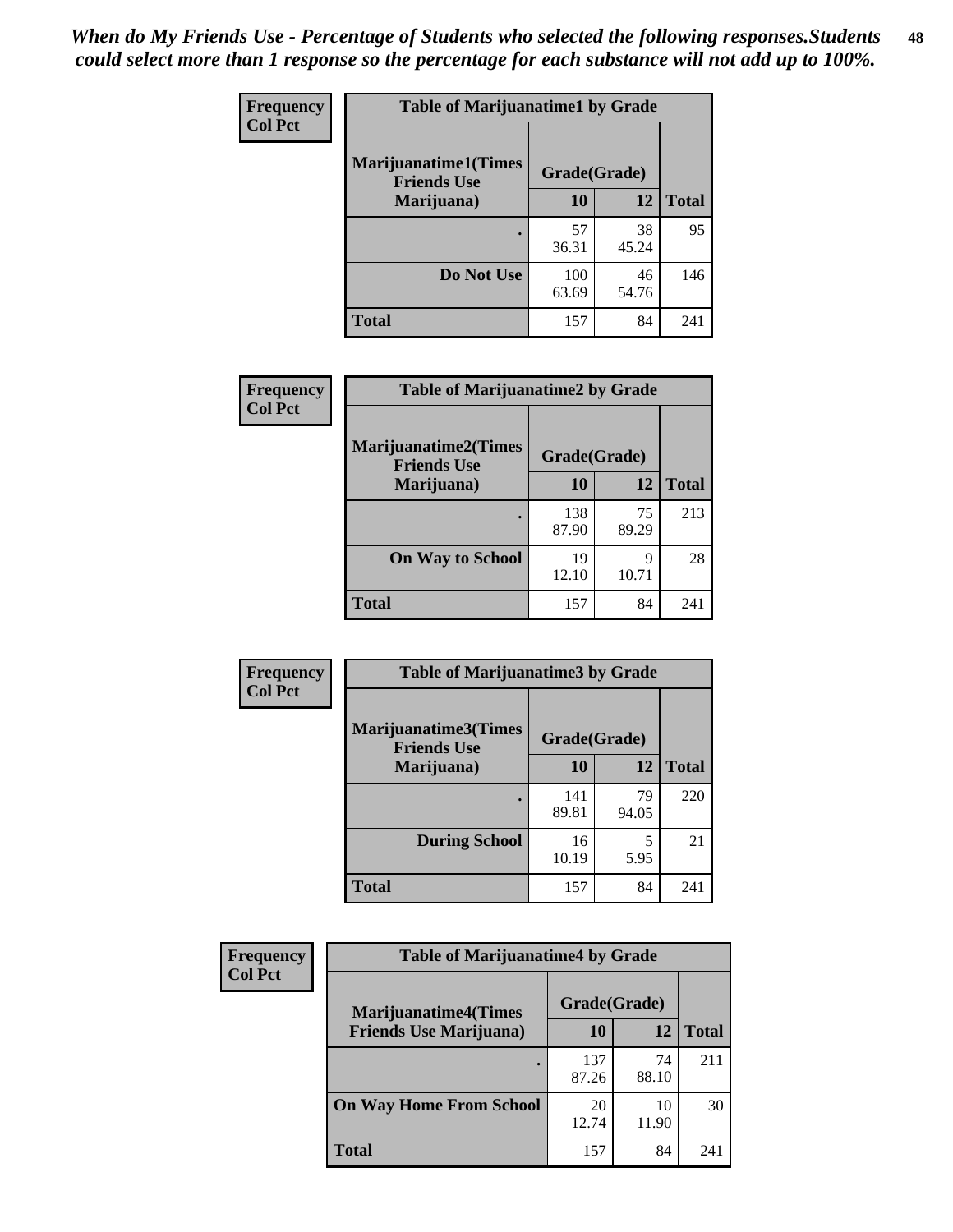| Frequency      | <b>Table of Marijuanatime5 by Grade</b>            |              |             |              |
|----------------|----------------------------------------------------|--------------|-------------|--------------|
| <b>Col Pct</b> | <b>Marijuanatime5</b> (Times<br><b>Friends Use</b> | Grade(Grade) |             |              |
|                | Marijuana)                                         | 10           | 12          | <b>Total</b> |
|                |                                                    | 120<br>76.43 | 65<br>77.38 | 185          |
|                | Weeknights                                         | 37<br>23.57  | 19<br>22.62 | 56           |
|                | <b>Total</b>                                       | 157          | 84          | 241          |

| <b>Frequency</b> | <b>Table of Marijuanatime6 by Grade</b>            |              |             |              |
|------------------|----------------------------------------------------|--------------|-------------|--------------|
| <b>Col Pct</b>   | <b>Marijuanatime6</b> (Times<br><b>Friends Use</b> | Grade(Grade) |             |              |
|                  | Marijuana)                                         | 10           | 12          | <b>Total</b> |
|                  |                                                    | 105<br>66.88 | 45<br>53.57 | 150          |
|                  | Weekends                                           | 52<br>33.12  | 39<br>46.43 | 91           |
|                  | <b>Total</b>                                       | 157          | 84          | 241          |

| <b>Frequency</b> | <b>Table of Otherdrugtime1 by Grade</b>                  |              |             |              |
|------------------|----------------------------------------------------------|--------------|-------------|--------------|
| <b>Col Pct</b>   | <b>Otherdrugtime1</b> (Times<br><b>Friends Use Other</b> | Grade(Grade) |             |              |
|                  | <b>Illegal Drugs</b> )                                   | 10           | 12          | <b>Total</b> |
|                  |                                                          | 32<br>20.38  | 17<br>20.24 | 49           |
|                  | Do Not Use                                               | 125<br>79.62 | 67<br>79.76 | 192          |
|                  | <b>Total</b>                                             | 157          | 84          | 241          |

| <b>Frequency</b> | <b>Table of Otherdrugtime2 by Grade</b>                 |              |             |              |  |  |  |
|------------------|---------------------------------------------------------|--------------|-------------|--------------|--|--|--|
| <b>Col Pct</b>   | <b>Otherdrugtime2(Times</b><br><b>Friends Use Other</b> | Grade(Grade) |             |              |  |  |  |
|                  | <b>Illegal Drugs</b> )                                  | 10           | 12          | <b>Total</b> |  |  |  |
|                  |                                                         | 148<br>94.27 | 80<br>95.24 | 228          |  |  |  |
|                  | <b>On Way to School</b>                                 | Q<br>5.73    | 4<br>4.76   | 13           |  |  |  |
|                  | Total                                                   | 157          | 84          | 241          |  |  |  |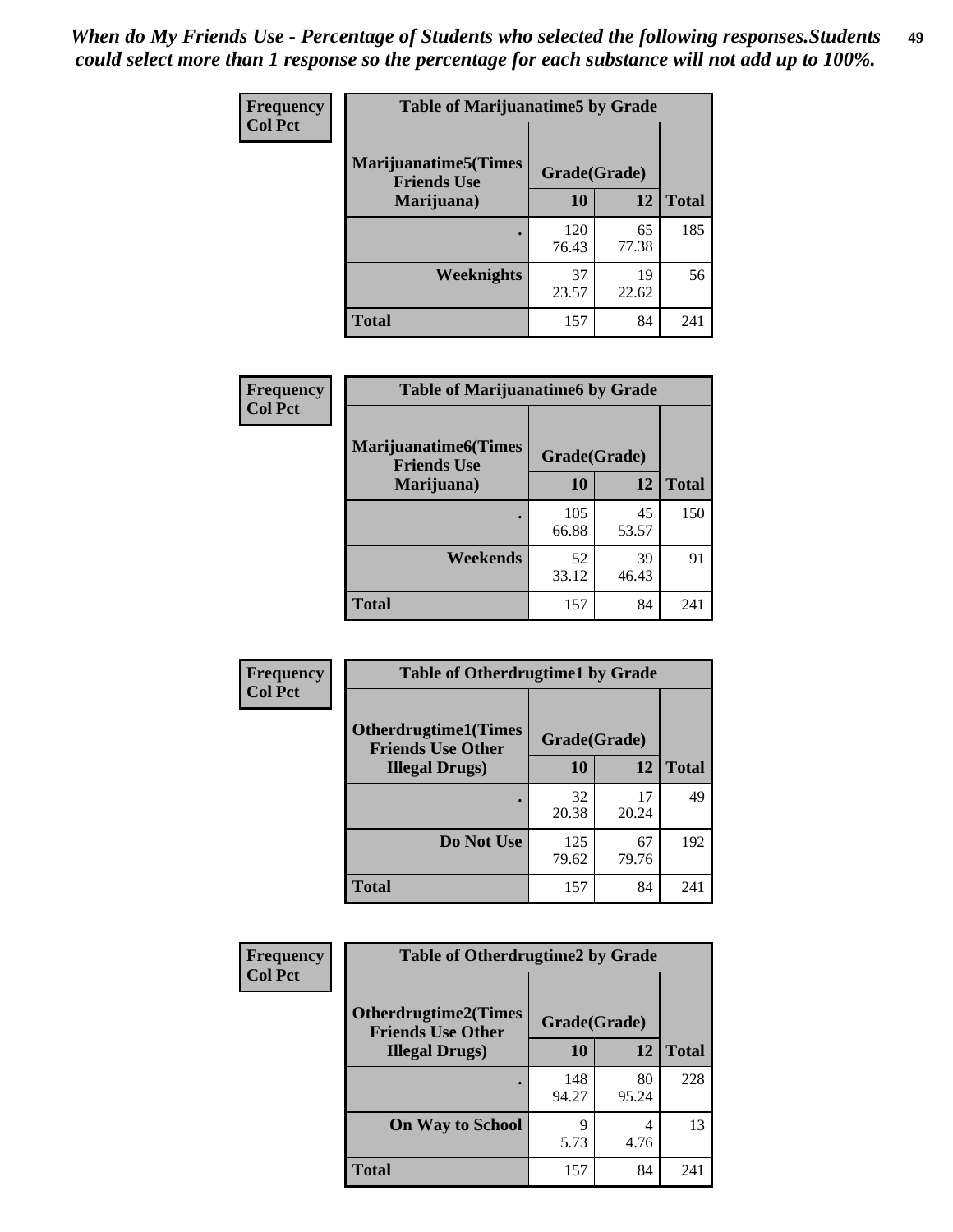| <b>Frequency</b> | <b>Table of Otherdrugtime3 by Grade</b>          |              |             |              |  |  |
|------------------|--------------------------------------------------|--------------|-------------|--------------|--|--|
| <b>Col Pct</b>   | Otherdrugtime3(Times<br><b>Friends Use Other</b> |              |             |              |  |  |
|                  | <b>Illegal Drugs</b> )                           | 10           | 12          | <b>Total</b> |  |  |
|                  |                                                  | 149<br>94.90 | 80<br>95.24 | 229          |  |  |
|                  | <b>During School</b>                             | 8<br>5.10    | 4<br>4.76   | 12           |  |  |
|                  | Total                                            | 157          | 84          | 241          |  |  |

| <b>Frequency</b> | <b>Table of Otherdrugtime4 by Grade</b>                         |              |             |              |  |  |
|------------------|-----------------------------------------------------------------|--------------|-------------|--------------|--|--|
| <b>Col Pct</b>   | <b>Otherdrugtime4(Times</b><br><b>Friends Use Other Illegal</b> | Grade(Grade) |             |              |  |  |
|                  | Drugs)                                                          | 10           | 12          | <b>Total</b> |  |  |
|                  | $\bullet$                                                       | 144<br>91.72 | 79<br>94.05 | 223          |  |  |
|                  | <b>On Way Home From School</b>                                  | 13<br>8.28   | 5.95        | 18           |  |  |
|                  | <b>Total</b>                                                    | 157          | 84          | 241          |  |  |

| <b>Frequency</b> | <b>Table of Otherdrugtime5 by Grade</b>                  |              |             |              |  |  |
|------------------|----------------------------------------------------------|--------------|-------------|--------------|--|--|
| <b>Col Pct</b>   | <b>Otherdrugtime5</b> (Times<br><b>Friends Use Other</b> | Grade(Grade) |             |              |  |  |
|                  | <b>Illegal Drugs</b> )                                   | 10           | 12          | <b>Total</b> |  |  |
|                  |                                                          | 137<br>87.26 | 74<br>88.10 | 211          |  |  |
|                  | Weeknights                                               | 20<br>12.74  | 10<br>11.90 | 30           |  |  |
|                  | Total                                                    | 157          | 84          | 241          |  |  |

| <b>Frequency</b> | <b>Table of Otherdrugtime6 by Grade</b>                 |              |             |              |  |  |
|------------------|---------------------------------------------------------|--------------|-------------|--------------|--|--|
| <b>Col Pct</b>   | <b>Otherdrugtime6(Times</b><br><b>Friends Use Other</b> | Grade(Grade) |             |              |  |  |
|                  | <b>Illegal Drugs</b> )                                  | 10           | 12          | <b>Total</b> |  |  |
|                  |                                                         | 127<br>80.89 | 67<br>79.76 | 194          |  |  |
|                  | Weekends                                                | 30<br>19.11  | 17<br>20.24 | 47           |  |  |
|                  | Total                                                   | 157          | 84          | 241          |  |  |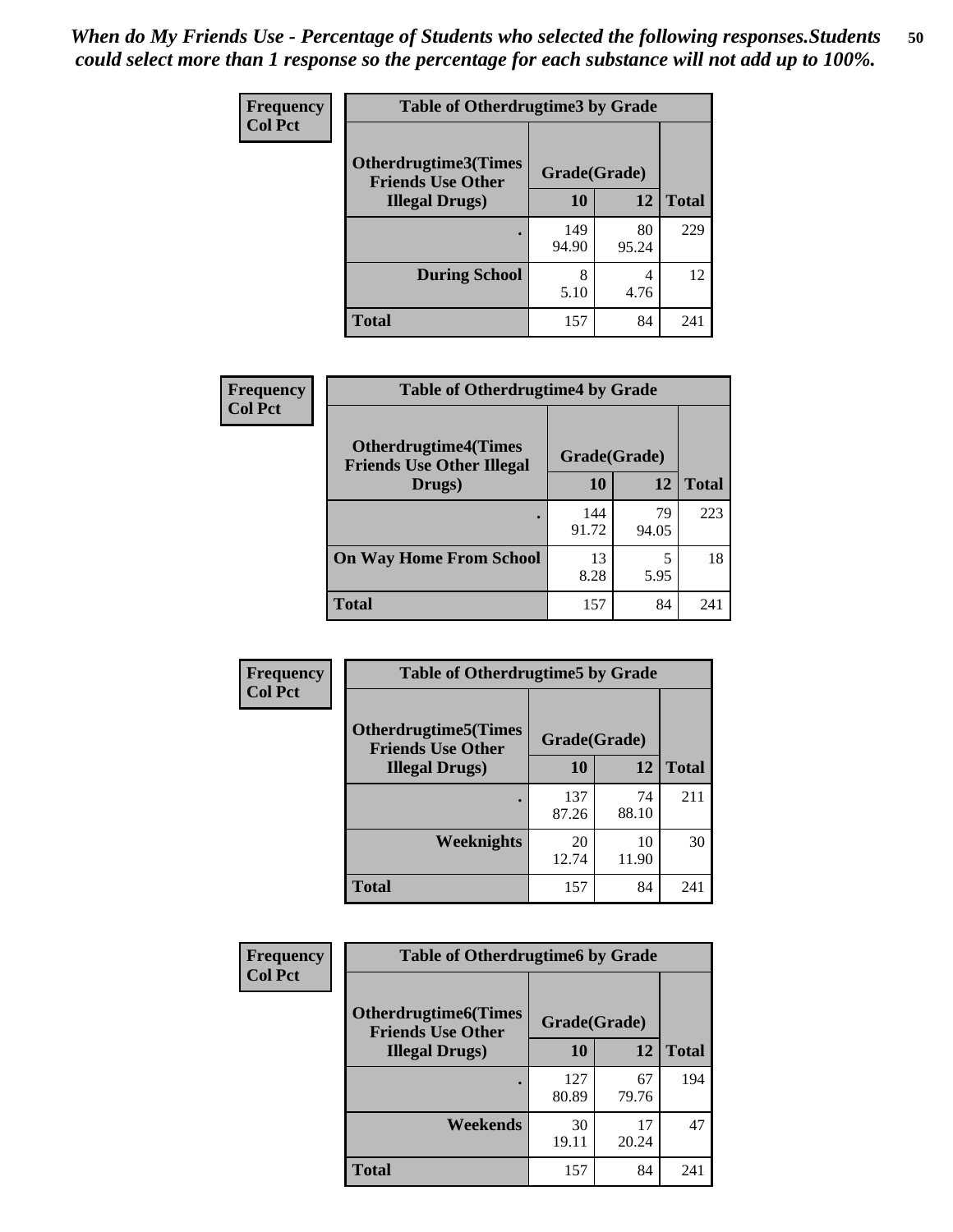| Frequency      | <b>Table of Educationalcohol by Grade</b>                                                                  |              |             |              |  |  |
|----------------|------------------------------------------------------------------------------------------------------------|--------------|-------------|--------------|--|--|
| <b>Col Pct</b> | Educationalcohol(I<br>have been taught<br>about alcohol,<br>tobacco,<br>and other drugs<br>within the last | Grade(Grade) |             |              |  |  |
|                | year at school)                                                                                            | 10           | 12          | <b>Total</b> |  |  |
|                | <b>Yes</b>                                                                                                 | 137<br>87.26 | 40<br>47.62 | 177          |  |  |
|                | N <sub>0</sub>                                                                                             | 20<br>12.74  | 44<br>52.38 | 64           |  |  |
|                | <b>Total</b>                                                                                               | 157          | 84          | 241          |  |  |

| Frequency      | <b>Table of Eversmoked by Grade</b> |              |             |              |  |  |
|----------------|-------------------------------------|--------------|-------------|--------------|--|--|
| <b>Col Pct</b> | Eversmoked(I<br>have smoked         | Grade(Grade) |             |              |  |  |
|                | a cigarette)                        | 10           | 12          | <b>Total</b> |  |  |
|                | <b>Yes</b>                          | 33<br>21.02  | 26<br>30.95 | 59           |  |  |
|                | N <sub>0</sub>                      | 124<br>78.98 | 58<br>69.05 | 182          |  |  |
|                | <b>Total</b>                        | 157          | 84          | 241          |  |  |

| Frequency      | <b>Table of Drovedrinking by Grade</b>                                                                              |                    |             |              |  |  |
|----------------|---------------------------------------------------------------------------------------------------------------------|--------------------|-------------|--------------|--|--|
| <b>Col Pct</b> | Drovedrinking(In<br>the past 30 days I<br>have driven a car<br>or other vehicle<br>while I was<br>drinking alcohol) | Grade(Grade)<br>10 | 12          | <b>Total</b> |  |  |
|                | Yes                                                                                                                 | 4<br>2.55          | 5<br>5.95   | 9            |  |  |
|                | N <sub>0</sub>                                                                                                      | 153<br>97.45       | 79<br>94.05 | 232          |  |  |
|                | <b>Total</b>                                                                                                        | 157                | 84          | 241          |  |  |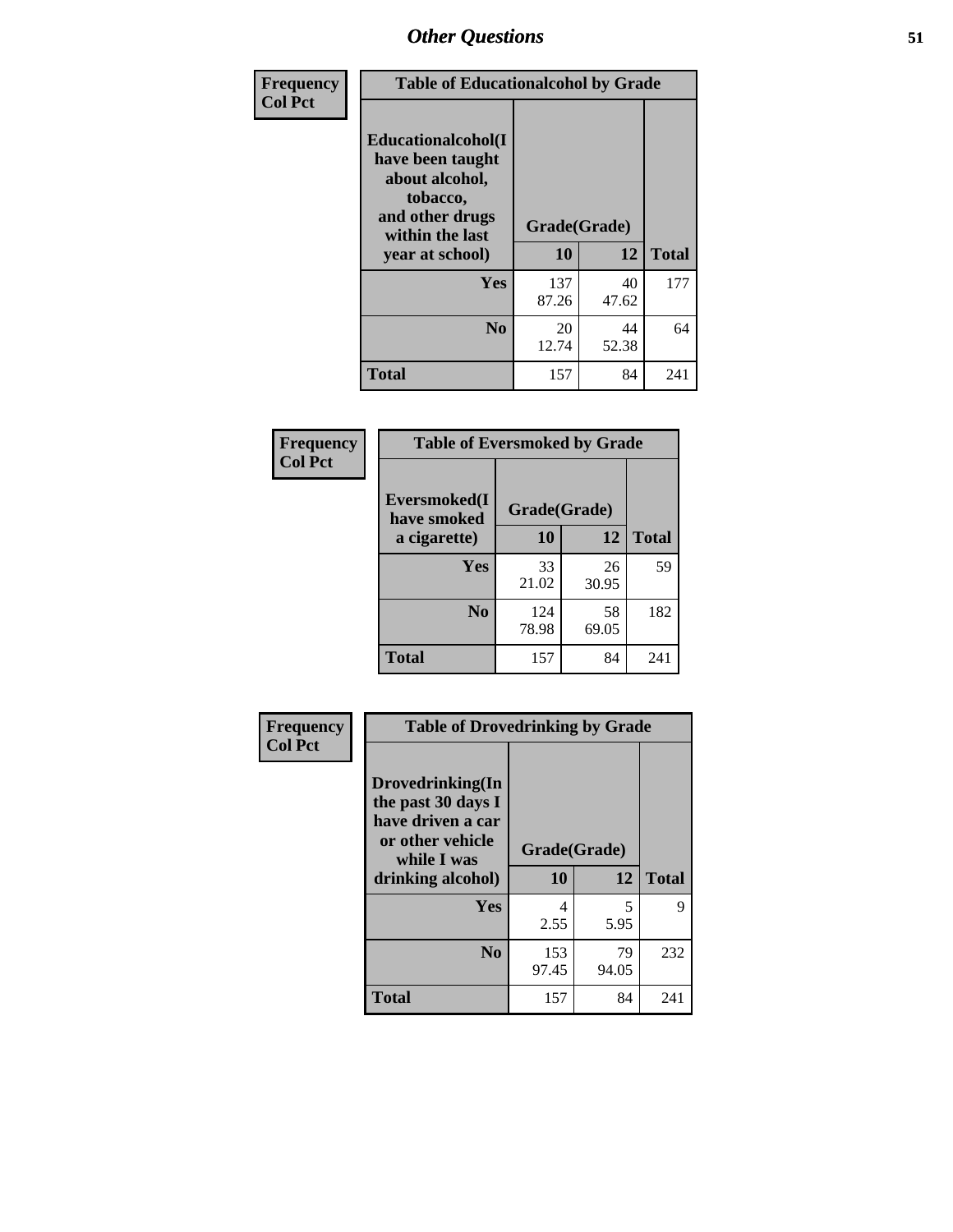| Frequency      | <b>Table of Rodedrinking by Grade</b>                                                                      |              |             |              |  |  |  |
|----------------|------------------------------------------------------------------------------------------------------------|--------------|-------------|--------------|--|--|--|
| <b>Col Pct</b> | Rodedrinking(In<br>the past 30 days<br>I have ridden in<br>a car with a<br>driver who had<br>been drinking | Grade(Grade) |             |              |  |  |  |
|                | alcohol)                                                                                                   | 10           | 12          | <b>Total</b> |  |  |  |
|                | <b>Yes</b>                                                                                                 | 18<br>11.46  | 8<br>9.52   | 26           |  |  |  |
|                | N <sub>0</sub>                                                                                             | 139<br>88.54 | 76<br>90.48 | 215          |  |  |  |
|                | <b>Total</b>                                                                                               | 157          | 84          | 241          |  |  |  |

#### **Frequency Col Pct**

| <b>Table of Drugsschool by Grade</b>                                                                                      |              |             |              |  |  |  |
|---------------------------------------------------------------------------------------------------------------------------|--------------|-------------|--------------|--|--|--|
| <b>Drugsschool</b> (During<br>the past 12 months,<br>I have been offered,<br>sold,<br>or given illegal<br>drugs on school | Grade(Grade) |             |              |  |  |  |
| property)                                                                                                                 | 10           | 12          | <b>Total</b> |  |  |  |
| Yes                                                                                                                       | 36<br>22.93  | 10<br>11.90 | 46           |  |  |  |
| N <sub>0</sub>                                                                                                            | 121<br>77.07 | 74<br>88.10 | 195          |  |  |  |
| <b>Total</b>                                                                                                              | 157          | 84          | 241          |  |  |  |

| Frequency      | <b>Table of Helpbullied by Grade</b>            |              |             |              |  |  |  |
|----------------|-------------------------------------------------|--------------|-------------|--------------|--|--|--|
| <b>Col Pct</b> | Helpbullied(I)<br>would help<br>someone who was | Grade(Grade) |             |              |  |  |  |
|                | being bullied)                                  | <b>10</b>    | 12          | <b>Total</b> |  |  |  |
|                | <b>Strongly Agree</b>                           | 69<br>43.95  | 36<br>42.86 | 105          |  |  |  |
|                | <b>Somewhat Agree</b>                           | 65<br>41.40  | 37<br>44.05 | 102          |  |  |  |
|                | <b>Somewhat Disagree</b>                        | 15<br>9.55   | 6<br>7.14   | 21           |  |  |  |
|                | <b>Strongly Disagree</b>                        | 8<br>5.10    | 5<br>5.95   | 13           |  |  |  |
|                | <b>Total</b>                                    | 157          | 84          | 241          |  |  |  |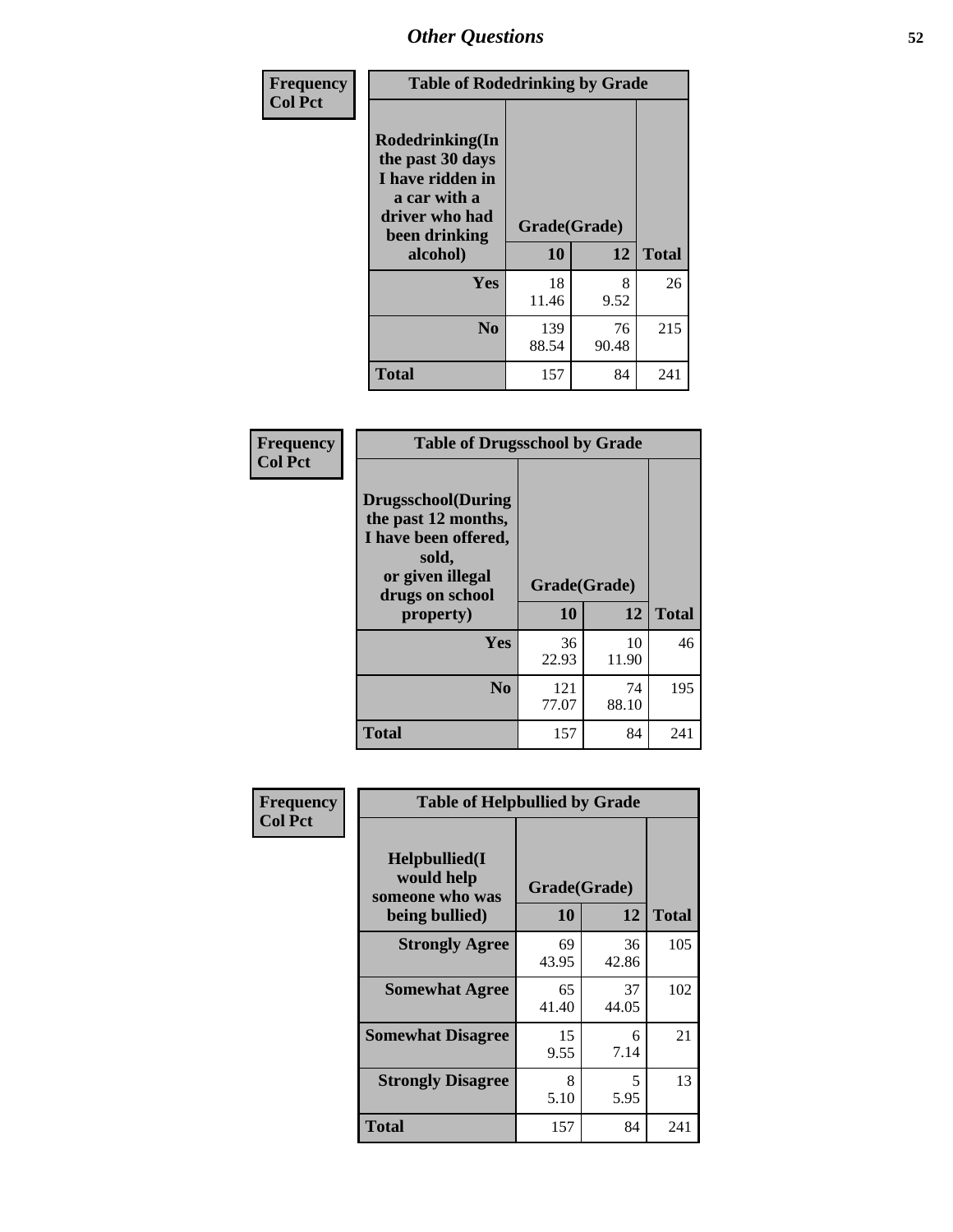| <b>Frequency</b><br><b>Row Pct</b> | <b>Table of Grade by Bingedrinking</b> |              |                                                                                                         |                              |                             |                                 |                        |                   |              |
|------------------------------------|----------------------------------------|--------------|---------------------------------------------------------------------------------------------------------|------------------------------|-----------------------------|---------------------------------|------------------------|-------------------|--------------|
|                                    |                                        |              | Bingedrinking(I have drunk five or more<br>drinks of alcohol at one sitting during the<br>last 30 days) |                              |                             |                                 |                        |                   |              |
|                                    | Grade(Grade)   Days                    | $\mathbf{0}$ | 1 or<br>$\overline{2}$<br>days                                                                          | 3 <sub>to</sub><br>5<br>days | $6 \text{ to}$<br>9<br>days | <b>10</b><br>to  <br>19<br>days | 20<br>to<br>29<br>days | All<br>30<br>days | <b>Total</b> |
|                                    | 10                                     | 137<br>87.26 | 7<br>4.46                                                                                               | 4<br>2.55                    | 2<br>1.27                   | $\mathfrak{D}$<br>1.27          | 0.64                   | 4<br>2.55         | 157          |
|                                    | 12                                     | 72<br>85.71  | 3<br>3.57                                                                                               | $\overline{2}$<br>2.38       | 3<br>3.57                   | $\mathfrak{D}$<br>2.38          | 2<br>2.38              | $\Omega$<br>0.00  | 84           |
|                                    | <b>Total</b>                           | 209          | 10                                                                                                      | 6                            | 5                           | 4                               | 3                      | $\overline{4}$    | 241          |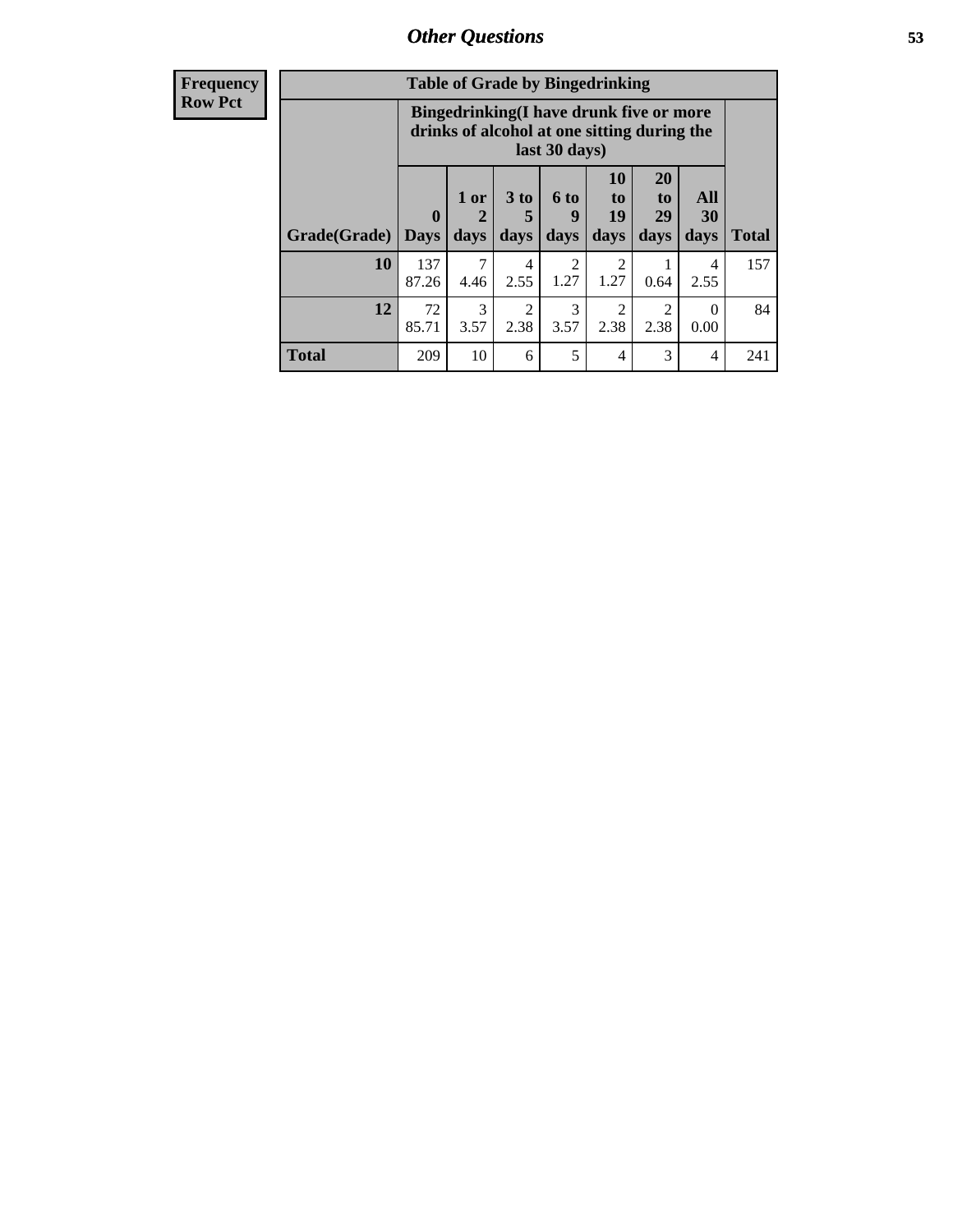## *Nutrition* **54**

| Frequency |
|-----------|
| Row Pct   |

| <b>Table of Grade by Dairy</b> |                          |                                                                 |                             |                                    |              |  |
|--------------------------------|--------------------------|-----------------------------------------------------------------|-----------------------------|------------------------------------|--------------|--|
|                                |                          | Dairy (I eat at least 3 servings of dairy<br>products each day) |                             |                                    |              |  |
| Grade(Grade)                   | <b>Strongly</b><br>Agree | <b>Somewhat</b><br>Agree                                        | <b>Somewhat</b><br>Disagree | <b>Strongly</b><br><b>Disagree</b> | <b>Total</b> |  |
| 10                             | 59<br>37.58              | 67<br>42.68                                                     | 19<br>12.10                 | 12<br>7.64                         | 157          |  |
| 12                             | 34<br>40.48              | 36<br>42.86                                                     | ℸ<br>8.33                   | 8.33                               | 84           |  |
| <b>Total</b>                   | 93                       | 103                                                             | 26                          | 19                                 | 241          |  |

| <b>Frequency</b> |  |
|------------------|--|
| <b>Row Pct</b>   |  |

| <b>Table of Grade by Fruitveg</b> |                          |                                                                          |                                 |                                    |              |  |
|-----------------------------------|--------------------------|--------------------------------------------------------------------------|---------------------------------|------------------------------------|--------------|--|
|                                   |                          | Fruitveg(I eat at least 5 servings of fruits<br>and vegetables each day) |                                 |                                    |              |  |
| Grade(Grade)                      | <b>Strongly</b><br>Agree | Agree                                                                    | Somewhat   Somewhat<br>Disagree | <b>Strongly</b><br><b>Disagree</b> | <b>Total</b> |  |
| 10                                | 33<br>21.02              | 59<br>37.58                                                              | 53<br>33.76                     | 12<br>7.64                         | 157          |  |
| 12                                | 15<br>17.86              | 38<br>45.24                                                              | 25<br>29.76                     | 6<br>7.14                          | 84           |  |
| <b>Total</b>                      | 48                       | 97                                                                       | 78                              | 18                                 | 241          |  |

| <b>Frequency</b><br>Row Pct |
|-----------------------------|

| <b>Table of Grade by Cafeteriahealthy</b> |                          |                                                                       |                             |                                    |              |  |  |
|-------------------------------------------|--------------------------|-----------------------------------------------------------------------|-----------------------------|------------------------------------|--------------|--|--|
|                                           |                          | Cafeteriahealthy (School meals in my<br>school cafeteria are healthy) |                             |                                    |              |  |  |
| Grade(Grade)                              | <b>Strongly</b><br>Agree | Somewhat<br>Agree                                                     | <b>Somewhat</b><br>Disagree | <b>Strongly</b><br><b>Disagree</b> | <b>Total</b> |  |  |
| 10                                        | 18<br>11.46              | 64<br>40.76                                                           | 43<br>27.39                 | 32<br>20.38                        | 157          |  |  |
| 12                                        | 5<br>5.95                | 40<br>47.62                                                           | 22<br>26.19                 | 17<br>20.24                        | 84           |  |  |
| <b>Total</b>                              | 23                       | 104                                                                   | 65                          | 49                                 | $24^{\circ}$ |  |  |

| <b>Frequency</b> |
|------------------|
| <b>Row Pct</b>   |

| <b>Table of Grade by Cafeterianutrition</b>                                               |                          |                   |                                    |                                    |              |  |
|-------------------------------------------------------------------------------------------|--------------------------|-------------------|------------------------------------|------------------------------------|--------------|--|
| <b>Cafeterianutrition</b> (Facts about nutrition<br>are available in my school cafeteria) |                          |                   |                                    |                                    |              |  |
| Grade(Grade)                                                                              | <b>Strongly</b><br>Agree | Somewhat<br>Agree | <b>Somewhat</b><br><b>Disagree</b> | <b>Strongly</b><br><b>Disagree</b> | <b>Total</b> |  |
| 10                                                                                        | 31<br>19.75              | 77<br>49.04       | 29<br>18.47                        | 20<br>12.74                        | 157          |  |
| 12                                                                                        | 26<br>30.95              | 35<br>41.67       | 13<br>15.48                        | 10<br>11.90                        | 84           |  |
| <b>Total</b>                                                                              | 57                       | 112               | 42                                 | 30                                 | 241          |  |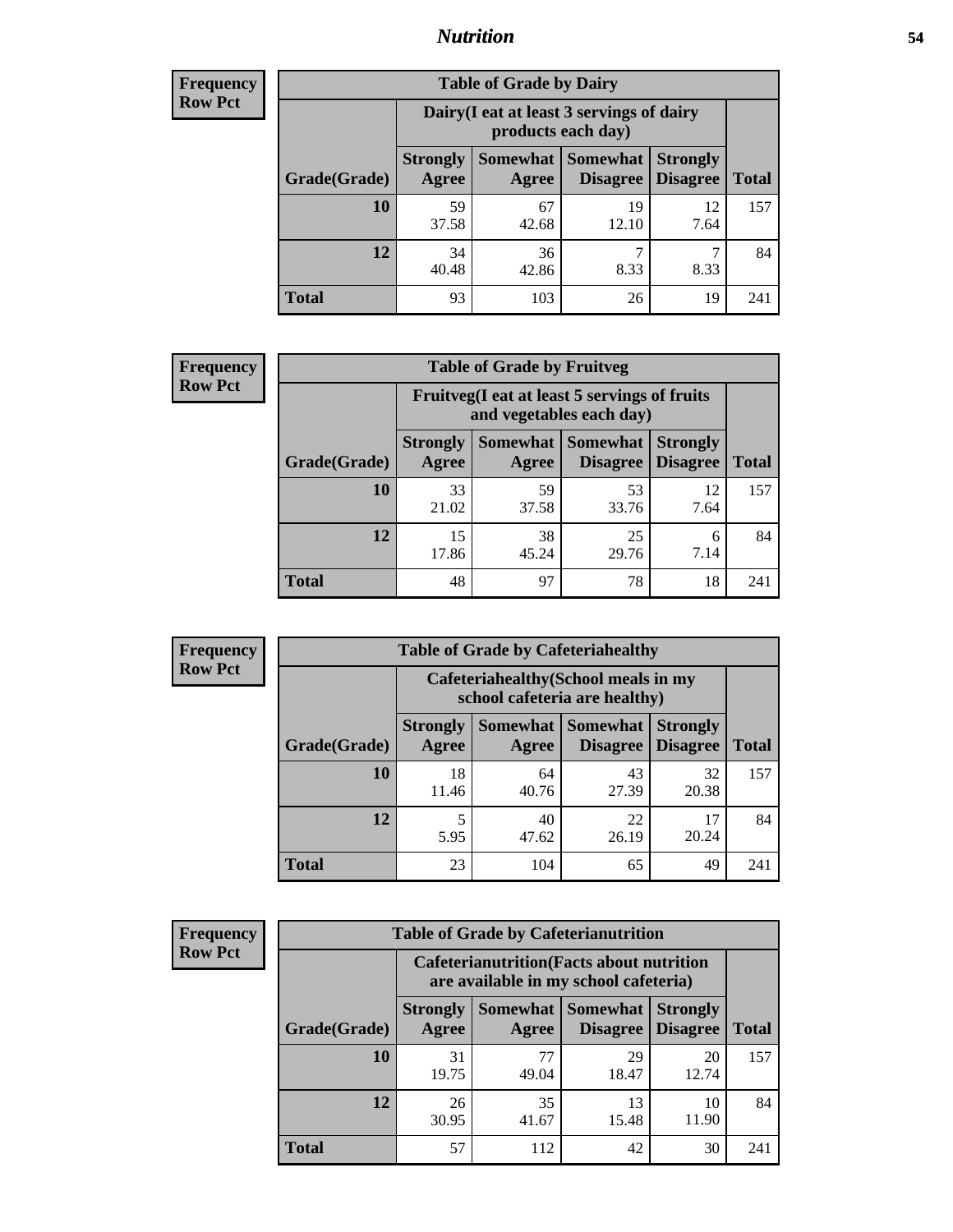## *Nutrition* **55**

| Frequency |
|-----------|
| Row Pct   |

| <b>Table of Grade by Schoollunch</b> |                          |                                                                 |                             |                                    |              |  |
|--------------------------------------|--------------------------|-----------------------------------------------------------------|-----------------------------|------------------------------------|--------------|--|
|                                      |                          | Schoollunch(I eat school lunch three or<br>more times per week) |                             |                                    |              |  |
| Grade(Grade)                         | <b>Strongly</b><br>Agree | Somewhat  <br>Agree                                             | <b>Somewhat</b><br>Disagree | <b>Strongly</b><br><b>Disagree</b> | <b>Total</b> |  |
| 10                                   | 99<br>63.06              | 27<br>17.20                                                     | 9<br>5.73                   | 22<br>14.01                        | 157          |  |
| 12                                   | 45<br>53.57              | 12<br>14.29                                                     | 5<br>5.95                   | 22<br>26.19                        | 84           |  |
| <b>Total</b>                         | 144                      | 39                                                              | 14                          | 44                                 | 241          |  |

| <b>Frequency</b> |  |
|------------------|--|
| <b>Row Pct</b>   |  |

| <b>Table of Grade by Foodchoices</b>                                |                          |             |                               |                                    |              |
|---------------------------------------------------------------------|--------------------------|-------------|-------------------------------|------------------------------------|--------------|
| Foodchoices (I make healthy food choices in<br>my school cafeteria) |                          |             |                               |                                    |              |
| Grade(Grade)                                                        | <b>Strongly</b><br>Agree | Agree       | Somewhat Somewhat<br>Disagree | <b>Strongly</b><br><b>Disagree</b> | <b>Total</b> |
| 10                                                                  | 33<br>21.02              | 80<br>50.96 | 25<br>15.92                   | 19<br>12.10                        | 157          |
| 12                                                                  | 27<br>32.14              | 32<br>38.10 | 12<br>14.29                   | 13<br>15.48                        | 84           |
| <b>Total</b>                                                        | 60                       | 112         | 37                            | 32                                 | 241          |

| Frequency      | <b>Table of Grade by Wholewheat</b> |                                                                                                             |             |                                          |                                    |              |  |
|----------------|-------------------------------------|-------------------------------------------------------------------------------------------------------------|-------------|------------------------------------------|------------------------------------|--------------|--|
| <b>Row Pct</b> |                                     | Wholewheat (There are whole wheat and<br>multigrain breads and cereals available in<br>my school cafeteria) |             |                                          |                                    |              |  |
|                | Grade(Grade)                        | <b>Strongly</b><br>Agree                                                                                    | Agree       | Somewhat   Somewhat  <br><b>Disagree</b> | <b>Strongly</b><br><b>Disagree</b> | <b>Total</b> |  |
|                | 10                                  | 38<br>24.20                                                                                                 | 72<br>45.86 | 19<br>12.10                              | 28<br>17.83                        | 157          |  |
|                | 12                                  | 28<br>33.33                                                                                                 | 32<br>38.10 | 14<br>16.67                              | 10<br>11.90                        | 84           |  |
|                | <b>Total</b>                        | 66                                                                                                          | 104         | 33                                       | 38                                 | 241          |  |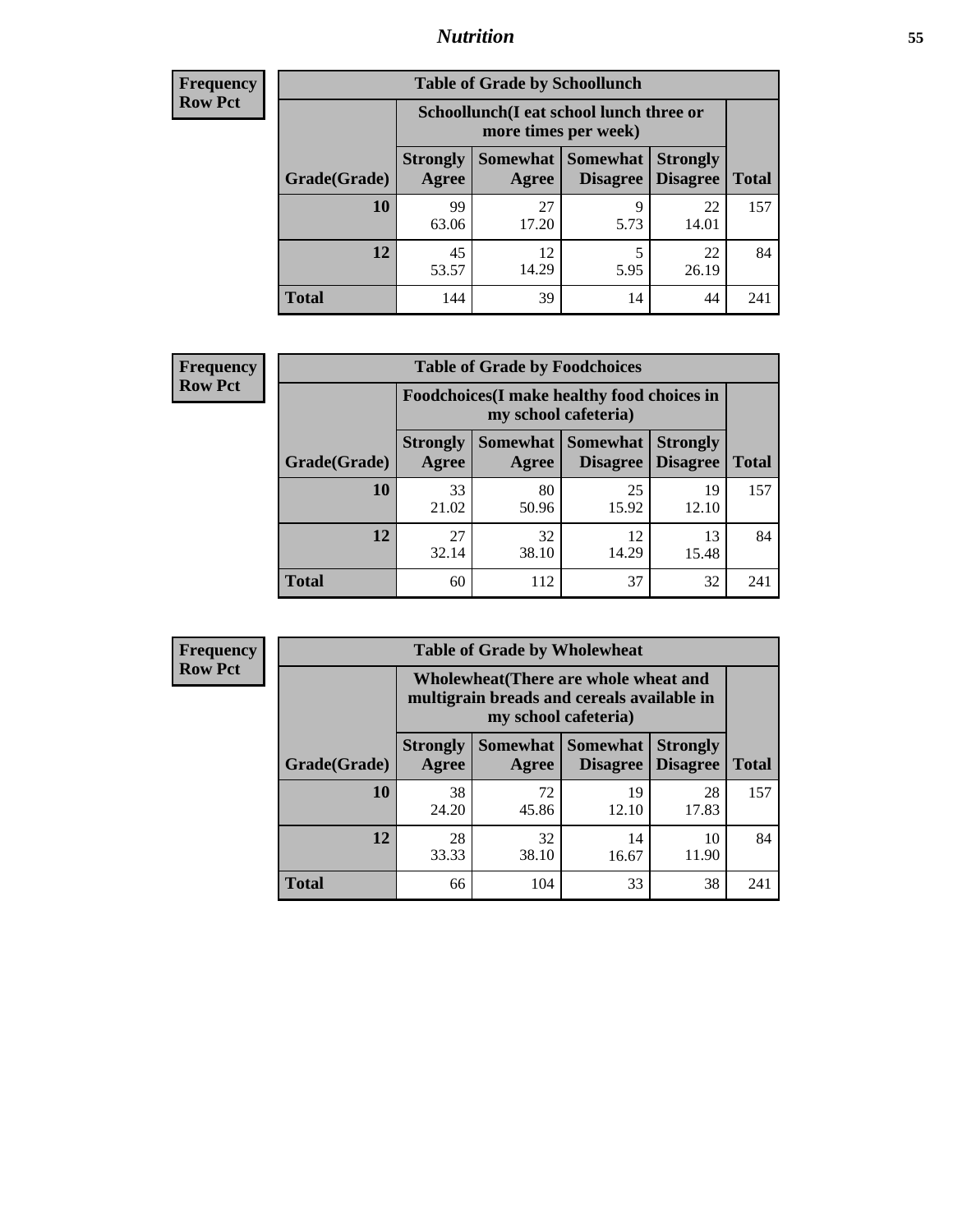## *Nutrition* **56**

**Frequency Row Pct**

| <b>Table of Grade by Healthyvending</b> |                                                                                                                                               |                          |                                    |                                    |              |  |
|-----------------------------------------|-----------------------------------------------------------------------------------------------------------------------------------------------|--------------------------|------------------------------------|------------------------------------|--------------|--|
|                                         | Healthyvending (If only healthy snacks and<br>beverages were available in the vending<br>machines during the school day,<br>I would buy them) |                          |                                    |                                    |              |  |
| Grade(Grade)                            | <b>Strongly</b><br>Agree                                                                                                                      | <b>Somewhat</b><br>Agree | <b>Somewhat</b><br><b>Disagree</b> | <b>Strongly</b><br><b>Disagree</b> | <b>Total</b> |  |
| 10                                      | 42<br>26.75                                                                                                                                   | 49<br>31.21              | 24<br>15.29                        | 42<br>26.75                        | 157          |  |
| 12                                      | 20<br>23.81                                                                                                                                   | 27<br>32.14              | 14<br>16.67                        | 23<br>27.38                        | 84           |  |
| Total                                   | 62                                                                                                                                            | 76                       | 38                                 | 65                                 | 241          |  |

**Frequency Row Pct**

| <b>Table of Grade by Schoolbreakfast</b> |                                                                                                                                         |             |                                        |                                    |              |  |
|------------------------------------------|-----------------------------------------------------------------------------------------------------------------------------------------|-------------|----------------------------------------|------------------------------------|--------------|--|
|                                          | Schoolbreakfast (If breakfast were<br>available at school,<br>but outside the cafeteria,<br>I would eat breakfast at school more often) |             |                                        |                                    |              |  |
| Grade(Grade)                             | <b>Strongly</b><br>Agree                                                                                                                | Agree       | Somewhat   Somewhat<br><b>Disagree</b> | <b>Strongly</b><br><b>Disagree</b> | <b>Total</b> |  |
| 10                                       | 48<br>30.57                                                                                                                             | 56<br>35.67 | 28<br>17.83                            | 25<br>15.92                        | 157          |  |
| 12                                       | 29<br>34.52                                                                                                                             | 24<br>28.57 | 14<br>16.67                            | 17<br>20.24                        | 84           |  |
| <b>Total</b>                             | 77                                                                                                                                      | 80          | 42                                     | 42                                 | 241          |  |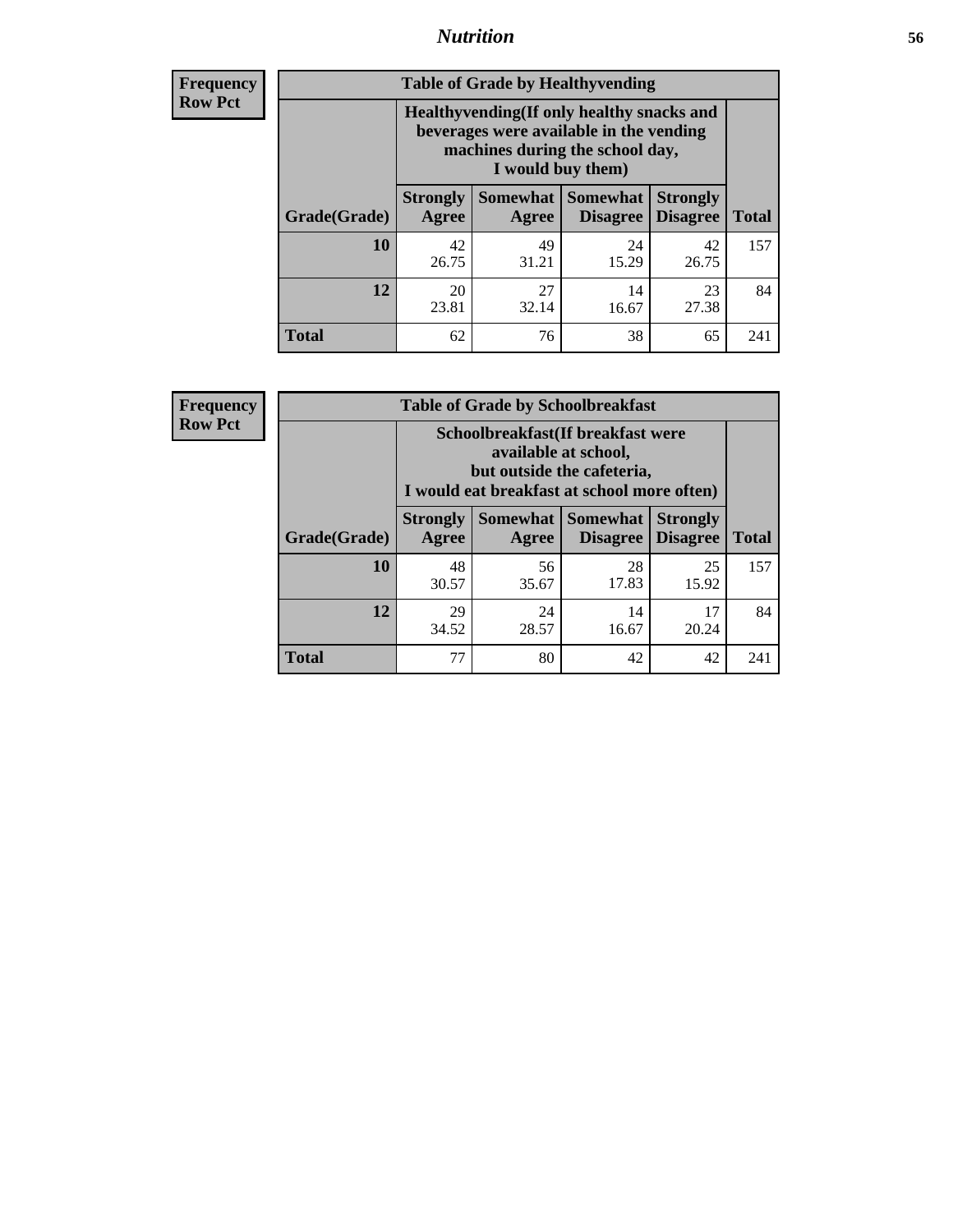| Frequency<br><b>Col Pct</b> | <b>Table of Educationaids by Grade</b>                                                                    |                    |             |              |
|-----------------------------|-----------------------------------------------------------------------------------------------------------|--------------------|-------------|--------------|
|                             | <b>Educationaids</b> (I<br>have been<br>taught about<br><b>HIV/AIDS</b> at<br>school in the<br>past year) | Grade(Grade)<br>10 | 12          | <b>Total</b> |
|                             | <b>Yes</b>                                                                                                | 135<br>85.99       | 39<br>46.43 | 174          |
|                             | N <sub>0</sub>                                                                                            | 22<br>14.01        | 45<br>53.57 | 67           |
|                             | <b>Total</b>                                                                                              | 157                | 84          | 241          |

| <b>Frequency</b> | <b>Table of Educationcharacter by Grade</b>                                                             |              |             |              |
|------------------|---------------------------------------------------------------------------------------------------------|--------------|-------------|--------------|
| <b>Col Pct</b>   | Educationcharacter(I<br>have been taught<br>about character<br>education in the past<br>year at school) | Grade(Grade) |             |              |
|                  |                                                                                                         | 10           | 12          | <b>Total</b> |
|                  | Yes                                                                                                     | 132<br>84.08 | 55<br>65.48 | 187          |
|                  | N <sub>0</sub>                                                                                          | 25<br>15.92  | 29<br>34.52 | 54           |
|                  | <b>Total</b>                                                                                            | 157          | 84          | 241          |

| <b>Frequency</b> |                                                  | <b>Table of Gradcoach1 by Grade</b> |             |              |  |
|------------------|--------------------------------------------------|-------------------------------------|-------------|--------------|--|
| <b>Col Pct</b>   | Gradcoach1(I<br>know who my<br><b>Graduation</b> | Grade(Grade)                        |             |              |  |
|                  | Coach is)                                        | 10                                  | 12          | <b>Total</b> |  |
|                  | Yes                                              | 17<br>10.83                         | 30<br>35.71 | 47           |  |
|                  | N <sub>0</sub>                                   | 140<br>89.17                        | 54<br>64.29 | 194          |  |
|                  | <b>Total</b>                                     | 157                                 | 84          | 241          |  |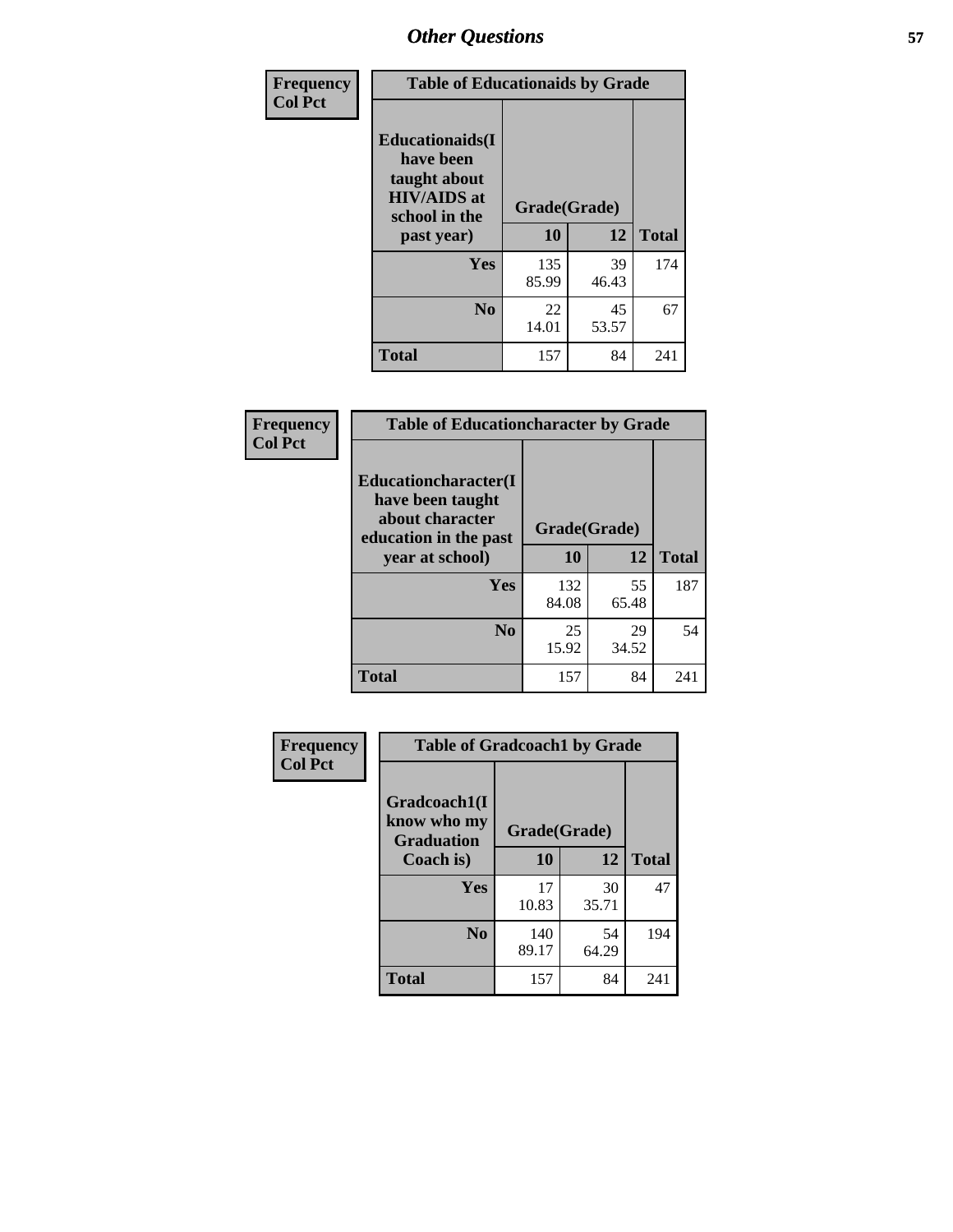| Frequency      | <b>Table of Gradcoach2 by Grade</b> |              |             |              |
|----------------|-------------------------------------|--------------|-------------|--------------|
| <b>Col Pct</b> | Gradcoach2(I<br>have                |              |             |              |
|                | contacted my<br><b>Graduation</b>   | Grade(Grade) |             |              |
|                | Coach)                              | 10           | 12          | <b>Total</b> |
|                | Yes                                 | 9<br>5.73    | 20<br>23.81 | 29           |
|                | N <sub>0</sub>                      | 148<br>94.27 | 64<br>76.19 | 212          |
|                | <b>Total</b>                        | 157          | 84          | 241          |

| <b>Frequency</b><br><b>Col Pct</b> | <b>Table of Gradcoach3 by Grade</b>                                         |              |             |              |
|------------------------------------|-----------------------------------------------------------------------------|--------------|-------------|--------------|
|                                    | Gradcoach3(I<br>have received<br>assistance<br>from my<br><b>Graduation</b> | Grade(Grade) |             |              |
|                                    | Coach)                                                                      | 10           | 12          | <b>Total</b> |
|                                    | Yes                                                                         | 9<br>5.73    | 18<br>21.43 | 27           |
|                                    | N <sub>0</sub>                                                              | 27<br>17.20  | 17<br>20.24 | 44           |
|                                    | Don't know                                                                  | 121<br>77.07 | 49<br>58.33 | 170          |
|                                    | <b>Total</b>                                                                | 157          | 84          | 241          |

| Frequency      | <b>Table of Selfharm by Grade</b>                                                                                                                                                      |                    |             |              |
|----------------|----------------------------------------------------------------------------------------------------------------------------------------------------------------------------------------|--------------------|-------------|--------------|
| <b>Col Pct</b> | <b>Selfharm</b> (During<br>the past 12<br>months,<br>I harmed myself<br>on purpose<br><b>Suicideconsider</b><br>During the past<br>12 months,<br>I seriously<br>considered<br>suicide) | Grade(Grade)<br>10 | 12          | <b>Total</b> |
|                | <b>Yes</b>                                                                                                                                                                             | 16<br>10.19        | 7<br>8.33   | 23           |
|                | N <sub>0</sub>                                                                                                                                                                         | 141<br>89.81       | 77<br>91.67 | 218          |
|                | <b>Total</b>                                                                                                                                                                           | 157                | 84          | 241          |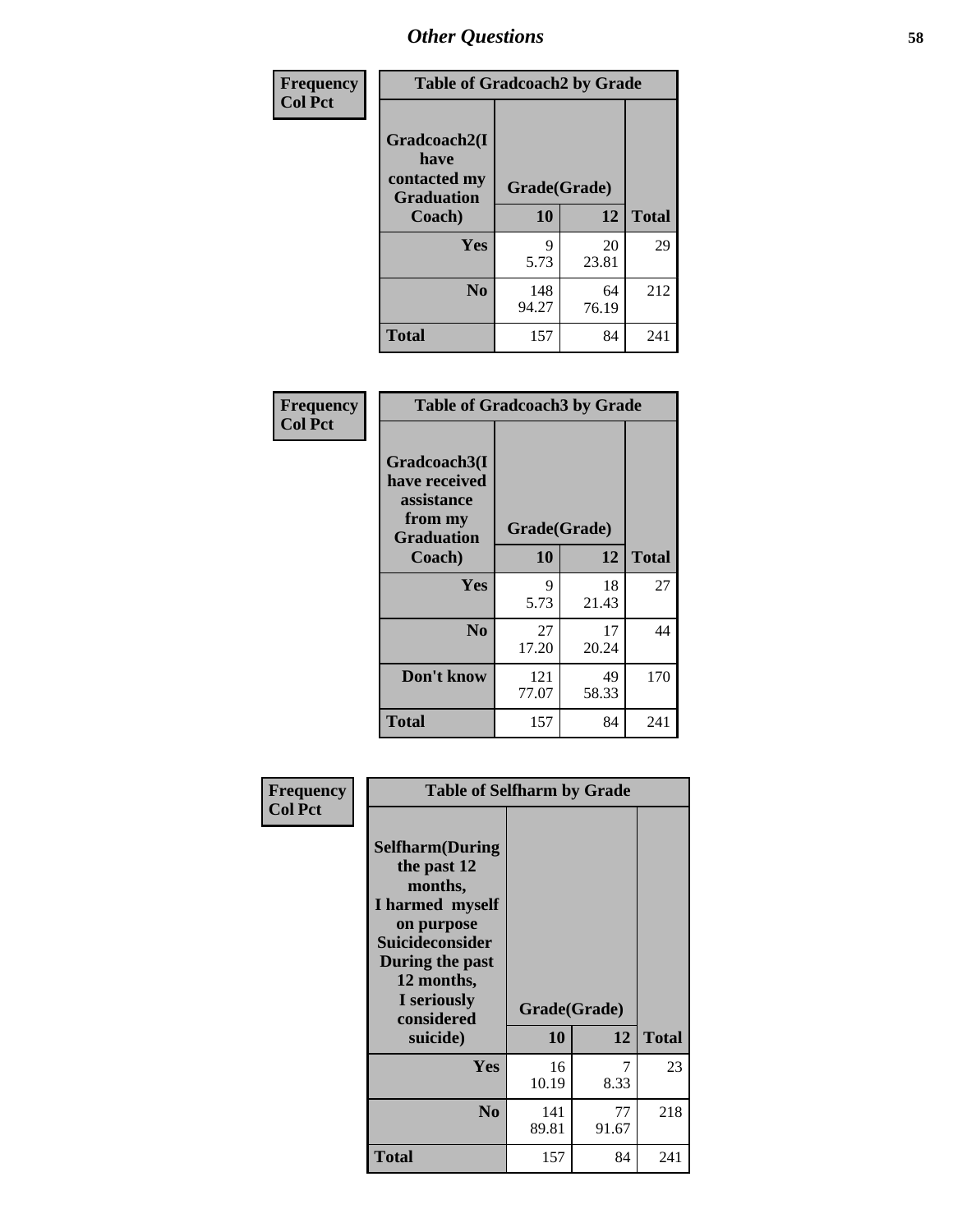| <b>Frequency</b> | <b>Table of Suicideconsider by Grade</b> |              |             |              |  |
|------------------|------------------------------------------|--------------|-------------|--------------|--|
| <b>Col Pct</b>   |                                          | Grade(Grade) |             |              |  |
|                  | <b>Suicideconsider</b>                   | <b>10</b>    | 12          | <b>Total</b> |  |
|                  | <b>Yes</b>                               | 15<br>9.55   | 9<br>10.71  | 24           |  |
|                  | N <sub>0</sub>                           | 142<br>90.45 | 75<br>89.29 | 217          |  |
|                  | <b>Total</b>                             | 157          | 84          | 241          |  |

| Frequency      | <b>Table of Suicideattempt by Grade</b>              |              |                        |              |
|----------------|------------------------------------------------------|--------------|------------------------|--------------|
| <b>Col Pct</b> | Suicideattempt(I<br>have attempted<br>suicide in the | Grade(Grade) |                        |              |
|                | last year)                                           | 10           | 12                     | <b>Total</b> |
|                | Yes                                                  | 9<br>5.73    | $\mathfrak{D}$<br>2.38 | 11           |
|                | N <sub>0</sub>                                       | 148<br>94.27 | 82<br>97.62            | 230          |
|                | <b>Total</b>                                         | 157          | 84                     | 241          |

| Frequency      | <b>Table of Instantmessaged by Grade</b>               |              |             |              |
|----------------|--------------------------------------------------------|--------------|-------------|--------------|
| <b>Col Pct</b> | Instantmessaged(I<br>have instant<br>messaged people I | Grade(Grade) |             |              |
|                | do not even know)                                      | 10           | 12          | <b>Total</b> |
|                | Yes                                                    | 46<br>29.30  | 35<br>41.67 | 81           |
|                | N <sub>0</sub>                                         | 111<br>70.70 | 49<br>58.33 | 160          |
|                | <b>Total</b>                                           | 157          | 84          | 241          |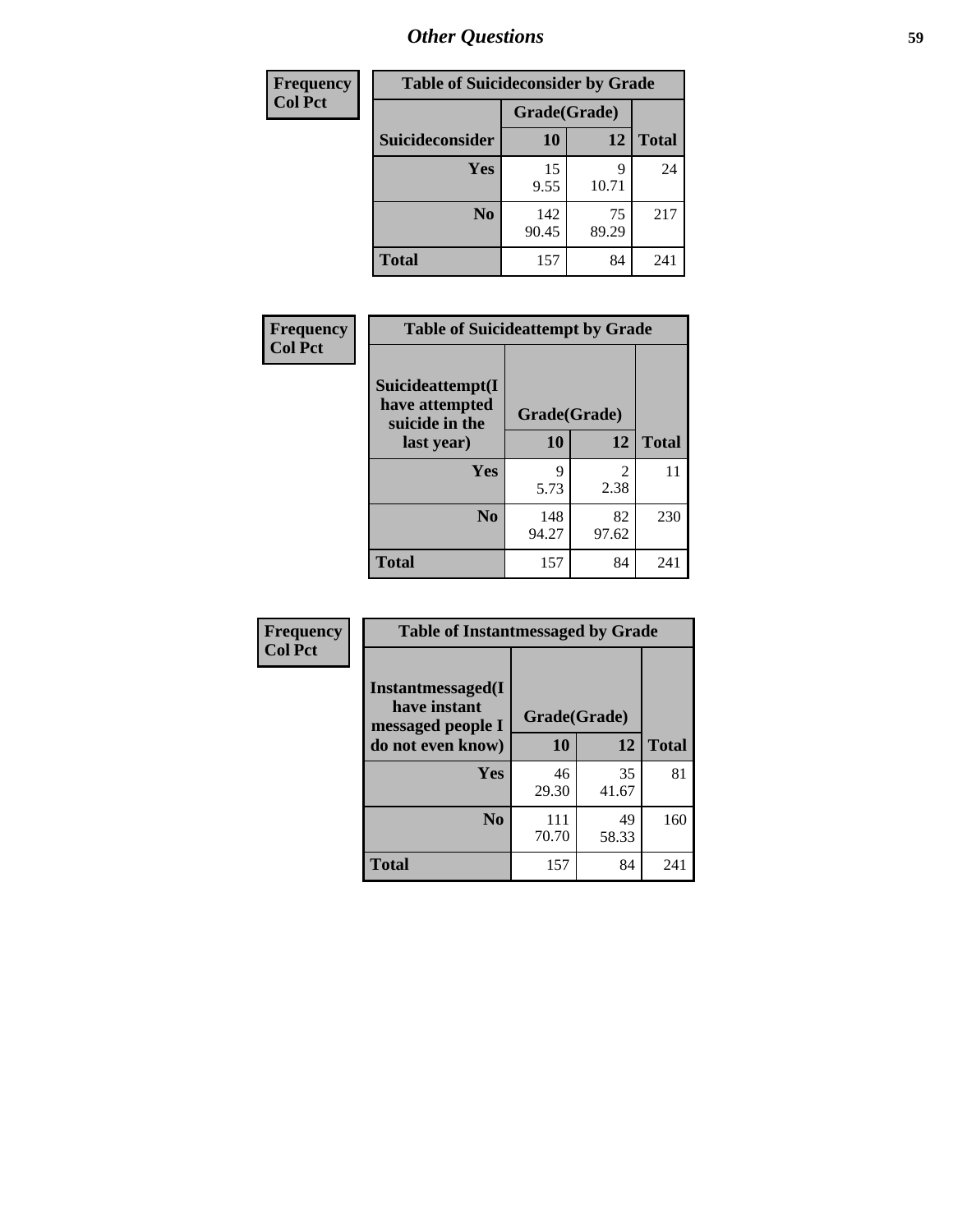| Frequency      | <b>Table of Getsalong by Grade</b>                                     |                    |             |              |  |  |  |
|----------------|------------------------------------------------------------------------|--------------------|-------------|--------------|--|--|--|
| <b>Col Pct</b> | <b>Getsalong</b> (I get<br>along with other<br>students and<br>adults) | Grade(Grade)<br>10 | 12          | <b>Total</b> |  |  |  |
|                | <b>Strongly Agree</b>                                                  | 69                 | 47          | 116          |  |  |  |
|                |                                                                        | 43.95              | 55.95       |              |  |  |  |
|                | <b>Somewhat Agree</b>                                                  | 72<br>45.86        | 33<br>39.29 | 105          |  |  |  |
|                | <b>Somewhat Disagree</b>                                               | 9<br>5.73          | 1.19        | 10           |  |  |  |
|                | <b>Strongly Disagree</b>                                               | 7<br>4.46          | 3<br>3.57   | 10           |  |  |  |
|                | <b>Total</b>                                                           | 157                | 84          | 241          |  |  |  |

| Frequency      | <b>Table of Safehome by Grade</b> |                    |             |              |  |  |  |
|----------------|-----------------------------------|--------------------|-------------|--------------|--|--|--|
| <b>Col Pct</b> | Safehome(I feel<br>safe at home)  | Grade(Grade)<br>10 | 12          | <b>Total</b> |  |  |  |
|                | <b>Strongly Agree</b>             | 102<br>64.97       | 59<br>70.24 | 161          |  |  |  |
|                | <b>Somewhat Agree</b>             | 44<br>28.03        | 14<br>16.67 | 58           |  |  |  |
|                | <b>Somewhat Disagree</b>          | 6<br>3.82          | 6<br>7.14   | 12           |  |  |  |
|                | <b>Strongly Disagree</b>          | 5<br>3.18          | 5<br>5.95   | 10           |  |  |  |
|                | <b>Total</b>                      | 157                | 84          | 241          |  |  |  |

| Frequency      | <b>Table of Adulttalk by Grade</b>                                                                 |                    |             |              |  |  |  |  |
|----------------|----------------------------------------------------------------------------------------------------|--------------------|-------------|--------------|--|--|--|--|
| <b>Col Pct</b> | <b>Adulttalk</b> (I<br>know an<br>adult at<br>school that<br>I can talk<br>with if I<br>need help) | Grade(Grade)<br>10 | 12          | <b>Total</b> |  |  |  |  |
|                |                                                                                                    |                    |             |              |  |  |  |  |
|                | <b>Yes</b>                                                                                         | 109<br>69.43       | 65<br>77.38 | 174          |  |  |  |  |
|                | N <sub>0</sub>                                                                                     | 48<br>30.57        | 19<br>22.62 | 67           |  |  |  |  |
|                | <b>Total</b>                                                                                       | 157                | 84          | 241          |  |  |  |  |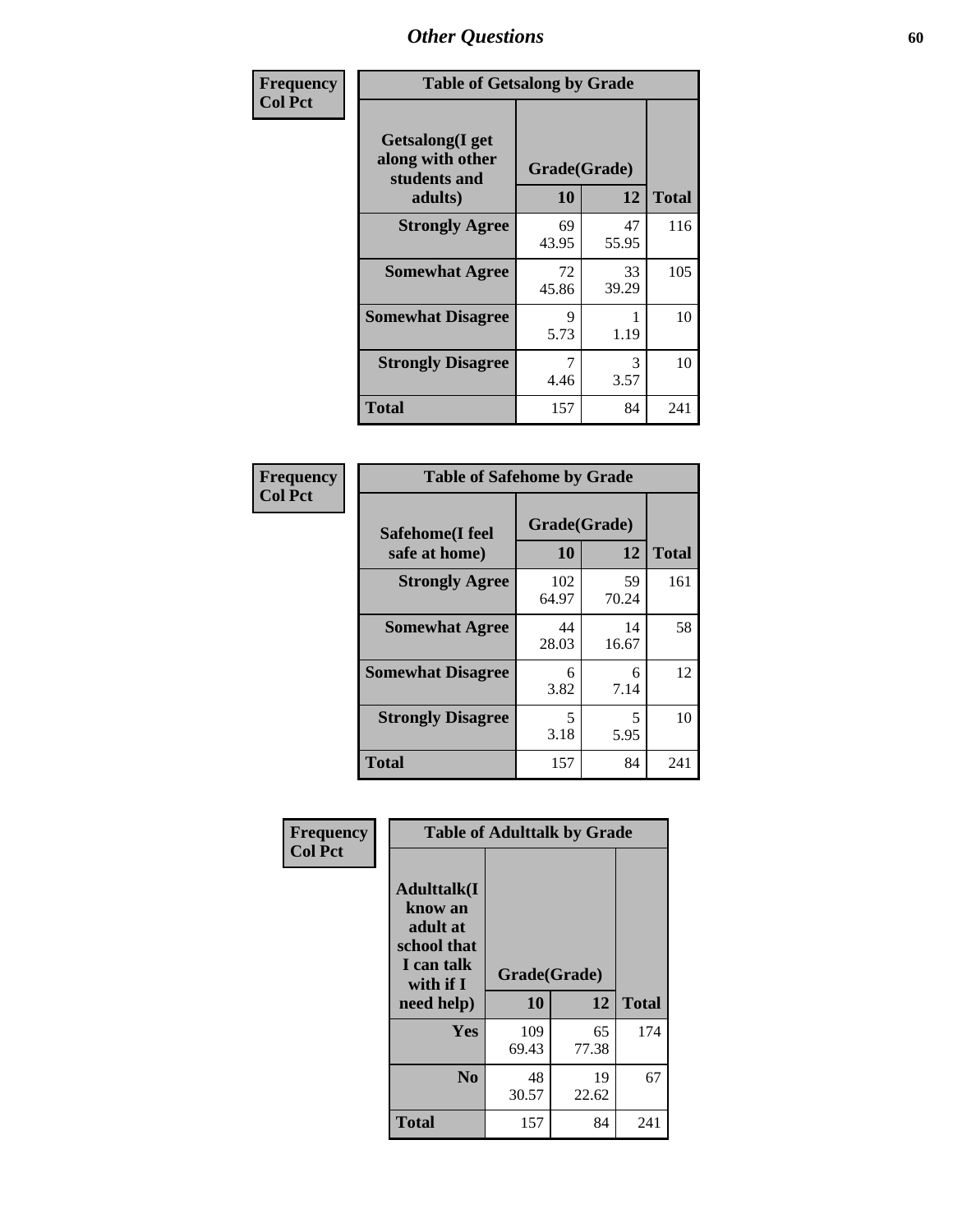**Frequency Row Pct**

| <b>Table of Grade by Tvtime</b> |             |                                                                                         |             |                       |           |           |              |  |  |  |
|---------------------------------|-------------|-----------------------------------------------------------------------------------------|-------------|-----------------------|-----------|-----------|--------------|--|--|--|
|                                 |             | Tytime (On an average school day,<br>how much unsupervised time do I spend watching TV) |             |                       |           |           |              |  |  |  |
|                                 |             | <b>Less that</b>                                                                        |             | $2 - 3$               | $4 - 5$   | $6+$      |              |  |  |  |
| Grade(Grade)   None             |             | hour/day                                                                                | hour/day    | hours/day   hours/day |           | hours/day | <b>Total</b> |  |  |  |
| 10                              | 27<br>17.20 | 30<br>19.11                                                                             | 31<br>19.75 | 55<br>35.03           | 8<br>5.10 | 6<br>3.82 | 157          |  |  |  |
| 12                              | 12<br>14.29 | 10<br>11.90                                                                             | 18<br>21.43 | 32<br>38.10           | 6<br>7.14 | h<br>7.14 | 84           |  |  |  |
| <b>Total</b>                    | 39          | 40                                                                                      | 49          | 87                    | 14        | 12        | 241          |  |  |  |

**Frequency Row Pct**

| <b>Table of Grade by Computertime</b> |            |                                                                                                  |             |                      |                      |                   |              |  |  |  |
|---------------------------------------|------------|--------------------------------------------------------------------------------------------------|-------------|----------------------|----------------------|-------------------|--------------|--|--|--|
|                                       |            | Computertime(On an average school day,<br>how much unsupervised time do I spend on the computer) |             |                      |                      |                   |              |  |  |  |
| Grade(Grade)                          | None       | <b>Less that</b><br>hour/day                                                                     | hour/day    | $2 - 3$<br>hours/day | $4 - 5$<br>hours/day | $6+$<br>hours/day | <b>Total</b> |  |  |  |
| 10                                    | 14<br>8.92 | 33<br>21.02                                                                                      | 25<br>15.92 | 47<br>29.94          | 20<br>12.74          | 18<br>11.46       | 157          |  |  |  |
| 12                                    | 4<br>4.76  | 12<br>20<br>29<br>10<br>Q<br>14.29<br>23.81<br>11.90<br>10.71<br>34.52                           |             |                      |                      |                   |              |  |  |  |
| <b>Total</b>                          | 18         | 45                                                                                               | 45          | 76                   | 30                   | 27                | 241          |  |  |  |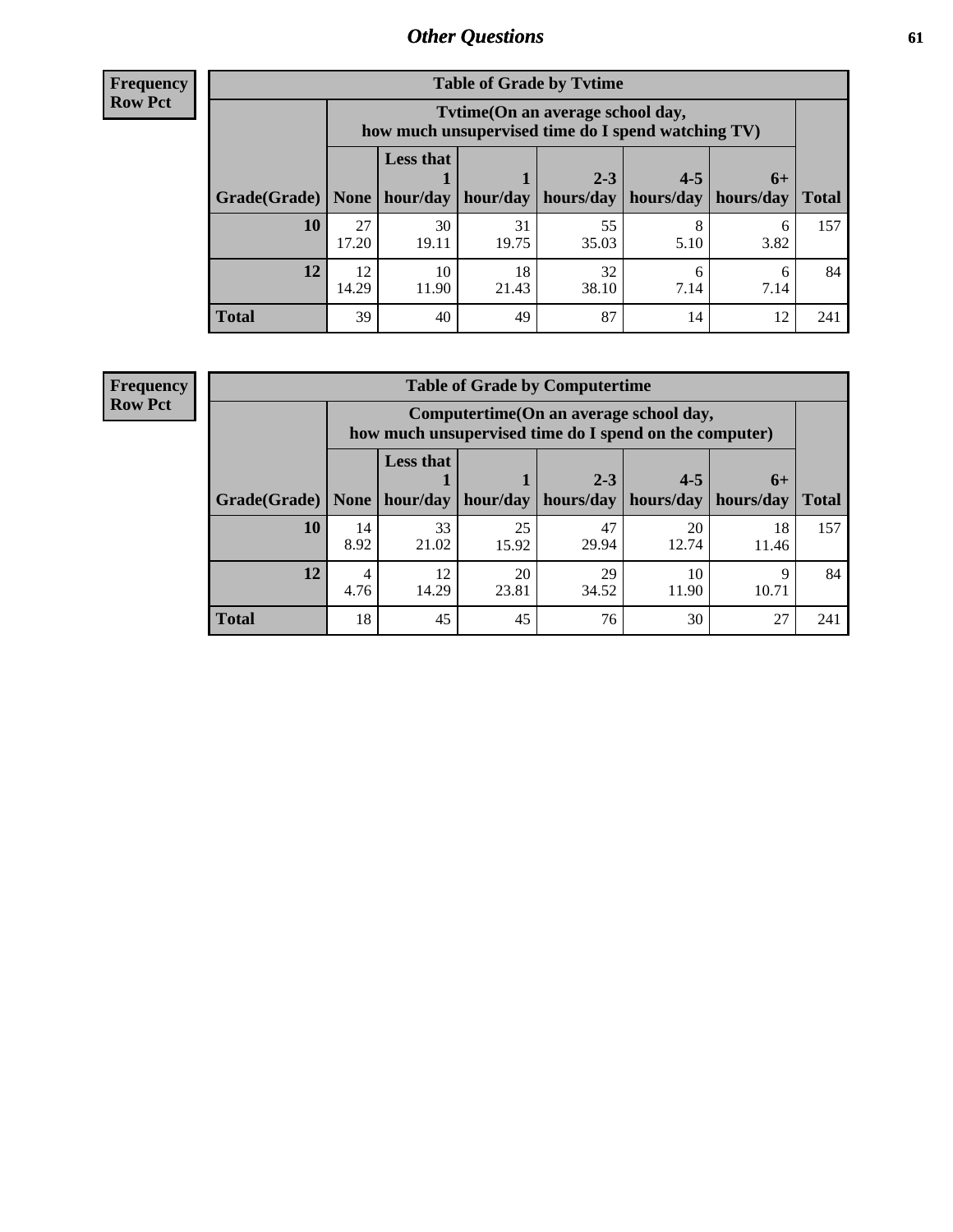#### *Questions about Driving Laws* **62** *Driving Questions were asked only of high school students.*

| <b>Frequency</b> |
|------------------|
| <b>Row Pct</b>   |

| <b>Table of Grade by License1</b> |                  |                                                                                                                                           |           |               |               |              |  |  |  |  |
|-----------------------------------|------------------|-------------------------------------------------------------------------------------------------------------------------------------------|-----------|---------------|---------------|--------------|--|--|--|--|
|                                   |                  | License1(During the first 6 months of driving<br>with a provisional license,<br>the only passengers who can ride with the<br>driver are:) |           |               |               |              |  |  |  |  |
| Grade(Grade)                      | <b>Parent or</b> | Family<br><b>Guardian</b>   Members                                                                                                       | Friends   | <b>Anyone</b> | Don't<br>Know | <b>Total</b> |  |  |  |  |
| 10                                | 39<br>24.84      | 82<br>52.23                                                                                                                               | 3<br>1.91 | 9<br>5.73     | 24<br>15.29   | 157          |  |  |  |  |
| 12                                | 20<br>23.81      | 50<br>$\overline{2}$<br>8<br>4<br>2.38<br>9.52<br>59.52<br>4.76                                                                           |           |               |               |              |  |  |  |  |
| Total                             | 59               | 132                                                                                                                                       | 5         | 13            | 32            | 241          |  |  |  |  |

| <b>Frequency</b> |                     | <b>Table of Grade by License2</b> |                                                                                                          |                              |                                                      |               |              |  |  |
|------------------|---------------------|-----------------------------------|----------------------------------------------------------------------------------------------------------|------------------------------|------------------------------------------------------|---------------|--------------|--|--|
| <b>Row Pct</b>   |                     |                                   | License2(17 yr old drivers with a<br>provisional driver's license cannot<br>drive between the hours of:) |                              |                                                      |               |              |  |  |
|                  | <b>Grade(Grade)</b> | <b>Midnight</b><br>to 6am         | 1am<br>to<br>5am                                                                                         | 1am<br>t <sub>0</sub><br>6am | N <sub>0</sub><br>curfew<br>for $17$<br>vear<br>olds | Don't<br>Know | <b>Total</b> |  |  |
|                  | 10                  | 85<br>54.14                       | 11<br>7.01                                                                                               | 11<br>7.01                   | 11<br>7.01                                           | 39<br>24.84   | 157          |  |  |
|                  | 12                  | 66<br>78.57                       | 4<br>4.76                                                                                                | 4<br>4.76                    | $\mathfrak{D}$<br>2.38                               | 8<br>9.52     | 84           |  |  |
|                  | <b>Total</b>        | 151                               | 15                                                                                                       | 15                           | 13                                                   | 47            | 241          |  |  |

| Frequency      | <b>Table of Grade by License3</b><br>License3(For drivers under the age of<br>21,<br>what level of alcohol is considered<br>$DUI$ ?) |                      |             |             |           |            |               |              |
|----------------|--------------------------------------------------------------------------------------------------------------------------------------|----------------------|-------------|-------------|-----------|------------|---------------|--------------|
| <b>Row Pct</b> |                                                                                                                                      |                      |             |             |           |            |               |              |
|                | Grade(Grade)                                                                                                                         | Any<br><b>Amount</b> | 0.02        | 0.04        | 0.06      | 0.08       | Don't<br>know | <b>Total</b> |
|                | <b>10</b>                                                                                                                            | 34<br>21.66          | 31<br>19.75 | 21<br>13.38 | 4<br>2.55 | 15<br>9.55 | 52<br>33.12   | 157          |
|                | 12                                                                                                                                   | 19<br>22.62          | 18<br>21.43 | 6<br>7.14   | 8<br>9.52 | 8.33       | 26<br>30.95   | 84           |
|                | <b>Total</b>                                                                                                                         | 53                   | 49          | 27          | 12        | 22         | 78            | 241          |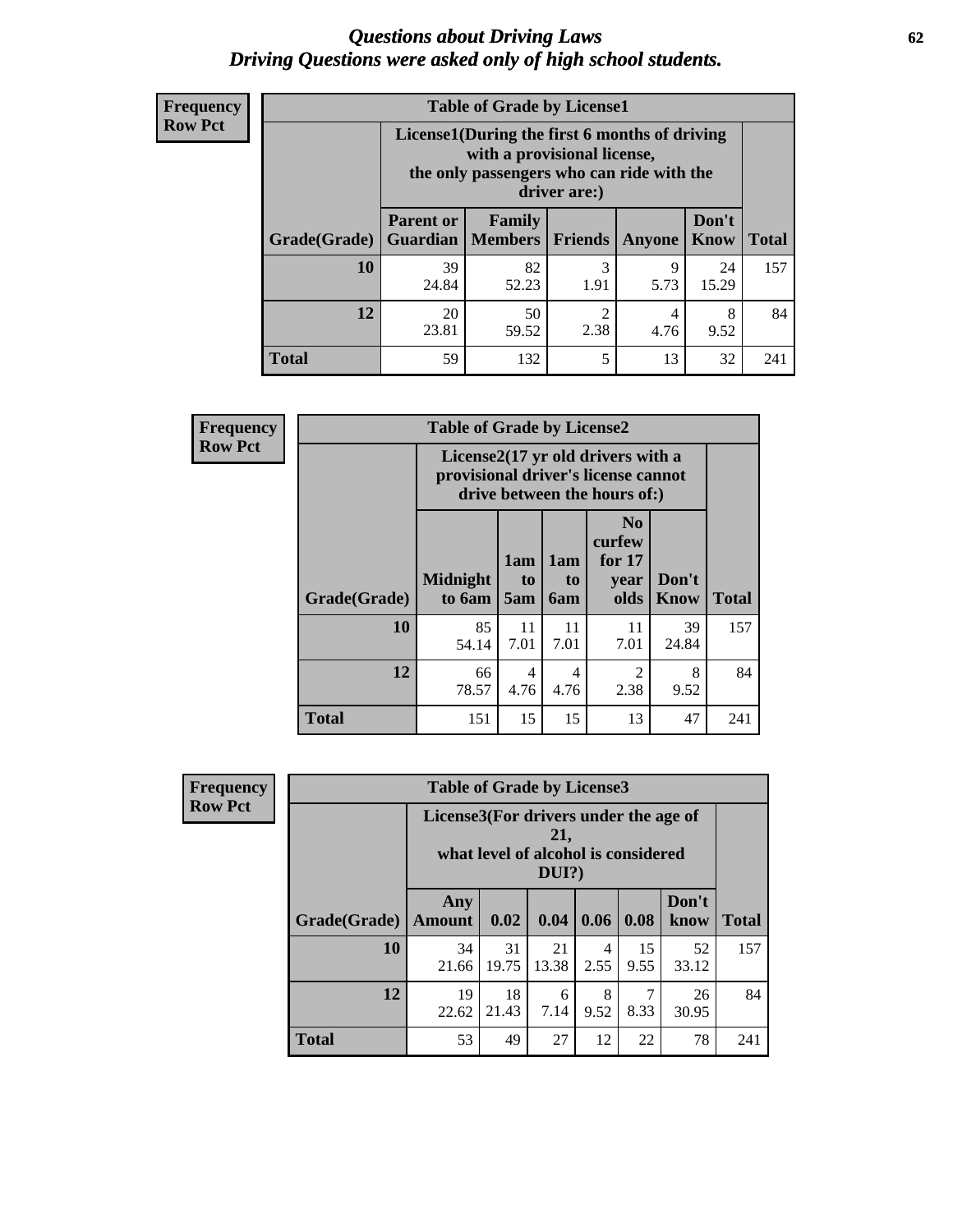#### *Questions about Driving Laws* **63** *Driving Questions were asked only of high school students.*

**Frequency Row Pct**

| <b>Table of Grade by License4</b> |             |                                                                                                                                                                                                                                                                                       |             |            |           |             |     |  |  |
|-----------------------------------|-------------|---------------------------------------------------------------------------------------------------------------------------------------------------------------------------------------------------------------------------------------------------------------------------------------|-------------|------------|-----------|-------------|-----|--|--|
|                                   |             | License4(A driver under 21 automatically<br>loses his/her license if caught exceeding the<br>posted speet limit by:)<br>Can't<br>lose<br><b>Depends</b><br>license<br>$15+$<br>$25+$<br>$35+$<br>Don't<br>for<br><b>on</b><br>speeding<br><b>Total</b><br>mph<br>know<br>mph<br>judge |             |            |           |             |     |  |  |
| Grade(Grade)                      | mph         |                                                                                                                                                                                                                                                                                       |             |            |           |             |     |  |  |
| 10                                | 35<br>22.29 | 23<br>14.65                                                                                                                                                                                                                                                                           | 18<br>11.46 | 10<br>6.37 | 6<br>3.82 | 65<br>41.40 | 157 |  |  |
| 12                                | 14<br>16.67 | 27<br>13<br>$\mathfrak{D}$<br>22<br>6<br>32.14<br>2.38<br>15.48<br>7.14<br>26.19                                                                                                                                                                                                      |             |            |           |             |     |  |  |
| <b>Total</b>                      | 49          | 50                                                                                                                                                                                                                                                                                    | 31          | 16         | 8         | 87          | 241 |  |  |

| Frequency      | <b>Table of Grade by License5</b> |             |                                                                                                                                      |                     |              |
|----------------|-----------------------------------|-------------|--------------------------------------------------------------------------------------------------------------------------------------|---------------------|--------------|
| <b>Row Pct</b> |                                   |             | License5(A)<br>Georgia teenager<br>with family<br>connections or a<br>good lawyer can<br>break a teen<br>driving law and<br>license) | keep their driver's |              |
|                | Grade(Grade)                      | Yes         | N <sub>0</sub>                                                                                                                       | Don't<br>know       | <b>Total</b> |
|                | 10                                | 16<br>10.19 | 66<br>42.04                                                                                                                          | 75<br>47.77         | 157          |
|                | 12                                | 27<br>32.14 | 31<br>36.90                                                                                                                          | 26<br>30.95         | 84           |
|                | Total                             | 43          | 97                                                                                                                                   | 101                 | 241          |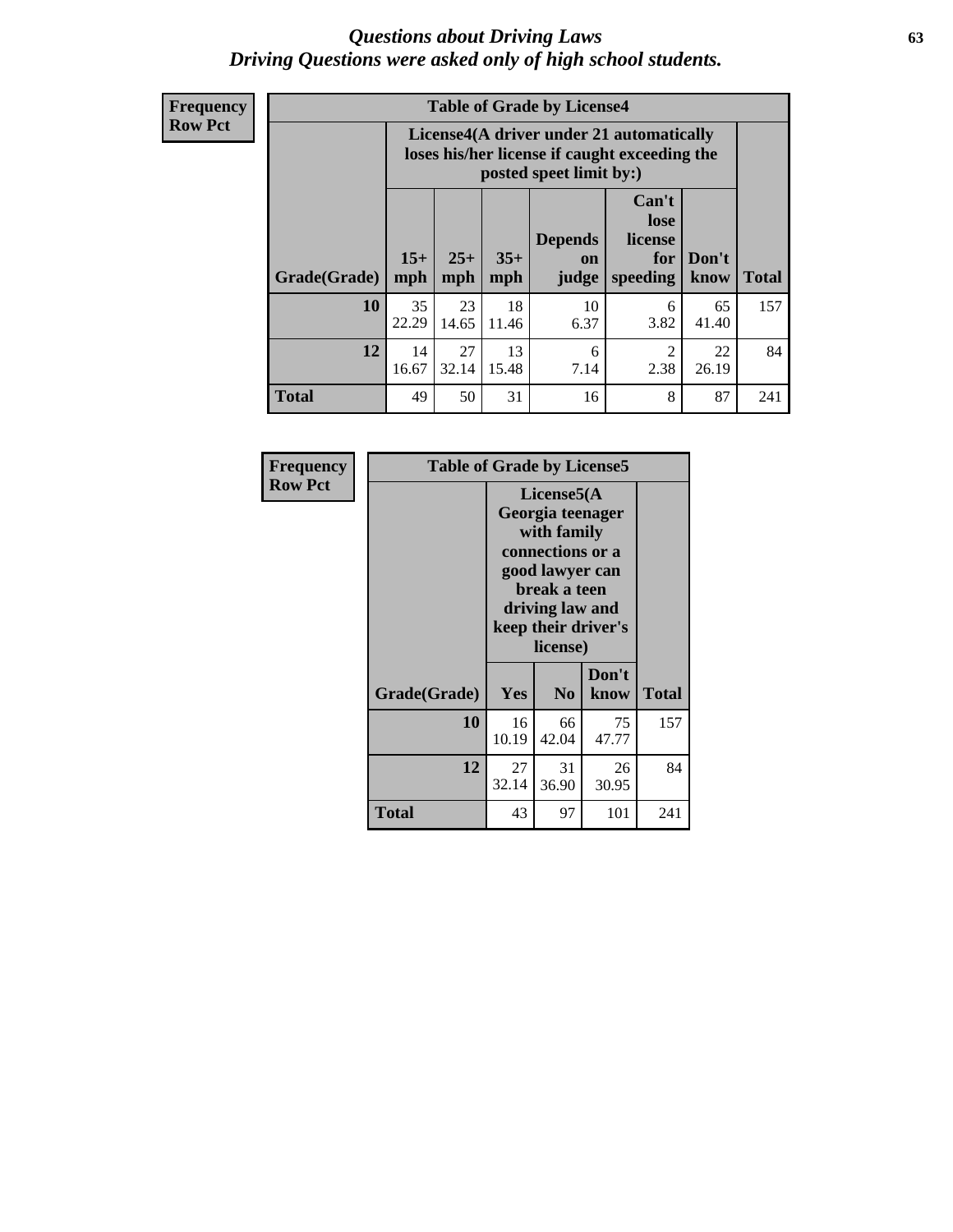### *Questions about Driving Laws* **64** *Driving Questions were asked only of high school students.*

| <b>Frequency</b> | <b>Table of Grade by License6</b> |             |                                                                                                                                                 |               |              |  |
|------------------|-----------------------------------|-------------|-------------------------------------------------------------------------------------------------------------------------------------------------|---------------|--------------|--|
| <b>Row Pct</b>   |                                   |             | License <sub>6</sub> (I know a<br>friend or<br>classmate that<br>broke a teen<br>driving law,<br>but was allowed to<br>keep his/her<br>license) |               |              |  |
|                  | Grade(Grade)                      | Yes         | N <sub>0</sub>                                                                                                                                  | Don't<br>know | <b>Total</b> |  |
|                  | 10                                | 22<br>14.01 | 79<br>50.32                                                                                                                                     | 56<br>35.67   | 157          |  |
|                  | 12                                | 28<br>33.33 | 84                                                                                                                                              |               |              |  |
|                  | <b>Total</b>                      | 50          | 114                                                                                                                                             | 77            | 241          |  |

| <b>Frequency</b> |              |                                                                             | <b>Table of Grade by License7</b>                                                             |                                                   |                        |              |  |
|------------------|--------------|-----------------------------------------------------------------------------|-----------------------------------------------------------------------------------------------|---------------------------------------------------|------------------------|--------------|--|
| <b>Row Pct</b>   |              |                                                                             | License7(A student under the age of 18 cam loser<br>his/her driving privileges if he or she:) |                                                   |                        |              |  |
|                  | Grade(Grade) | <b>Have</b><br>more than<br>10<br>unexcused<br>absences<br>per school<br>yr | Drop out<br>without  <br>graduating                                                           | <b>Bring</b><br>alcohol/drugs/weapon<br>to school | All of<br>the<br>above | <b>Total</b> |  |
|                  | 10           | 15<br>9.55                                                                  | 7<br>4.46                                                                                     | $\overline{c}$<br>1.27                            | 133<br>84.71           | 157          |  |
|                  | 12           | 18<br>21.43                                                                 | 2<br>2.38                                                                                     | 8.33                                              | 57<br>67.86            | 84           |  |
|                  | <b>Total</b> | 33                                                                          | 9                                                                                             | 9                                                 | 190                    | 241          |  |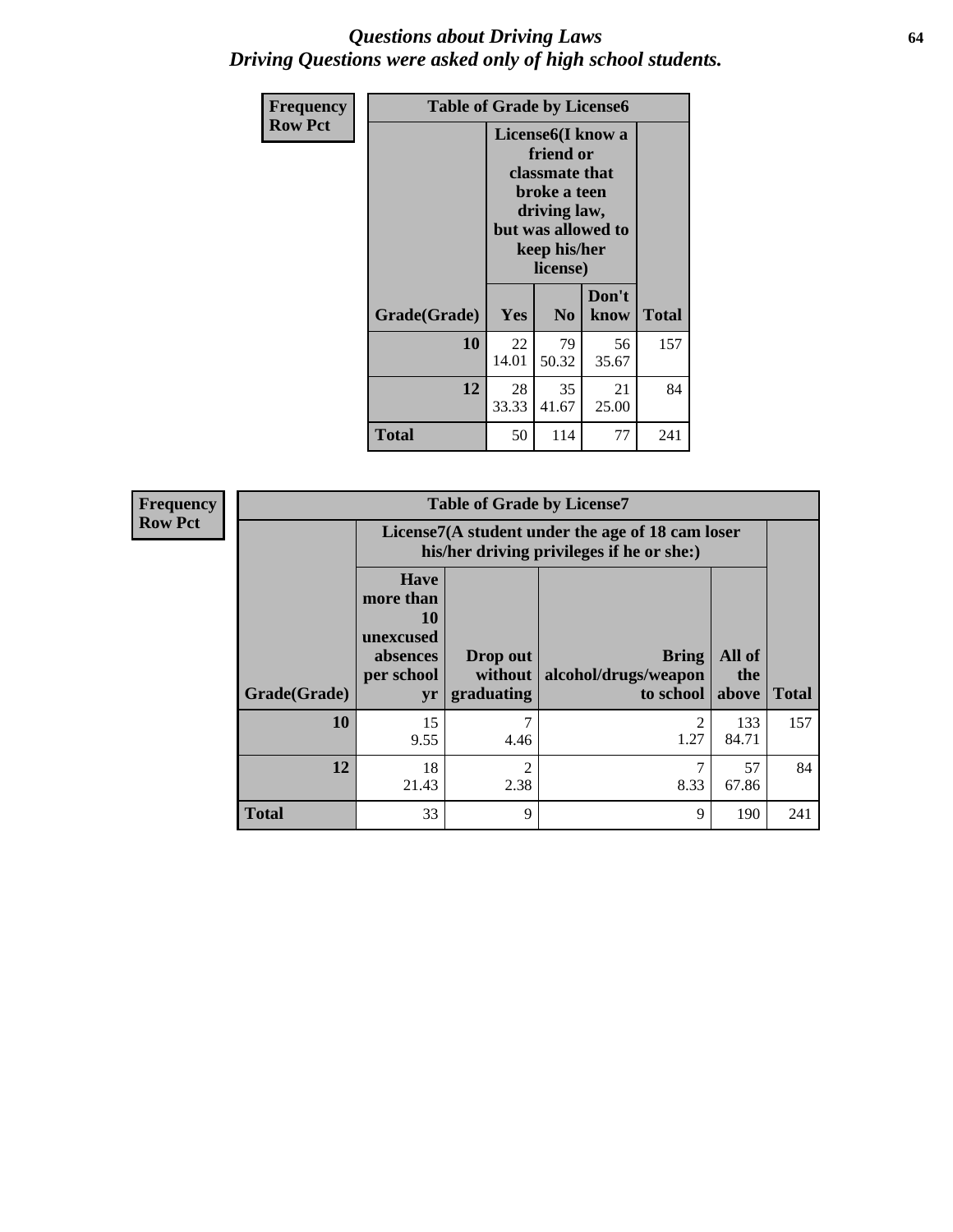# *Select Results by Gender* **65**

| Frequency      | <b>Table of SchoolClimate2 by Gender</b>          |                                 |             |              |
|----------------|---------------------------------------------------|---------------------------------|-------------|--------------|
| <b>Col Pct</b> | SchoolClimate2(I<br>feel successful at<br>school) | Gender(Gender)<br><b>Female</b> | <b>Male</b> | <b>Total</b> |
|                | <b>Strongly Agree</b>                             | 33<br>25.38                     | 20<br>18.02 | 53           |
|                | <b>Somewhat Agree</b>                             | 81<br>62.31                     | 65<br>58.56 | 146          |
|                | <b>Somewhat Disagree</b>                          | 10<br>7.69                      | 19<br>17.12 | 29           |
|                | <b>Strongly Disagree</b>                          | 6<br>4.62                       | 7<br>6.31   | 13           |
|                | <b>Total</b>                                      | 130                             | 111         | 241          |

| <b>Frequency</b> | <b>Table of SchoolClimate6 by Gender</b>                 |                                 |                   |     |  |
|------------------|----------------------------------------------------------|---------------------------------|-------------------|-----|--|
| <b>Col Pct</b>   | <b>SchoolClimate6(Teachers</b><br>treat me with respect) | Gender(Gender)<br><b>Female</b> | <b>Total</b>      |     |  |
|                  |                                                          | 31                              | <b>Male</b><br>21 |     |  |
|                  | <b>Strongly Agree</b>                                    | 23.85                           | 18.92             | 52  |  |
|                  | <b>Somewhat Agree</b>                                    | 68<br>52.31                     | 67<br>60.36       | 135 |  |
|                  | <b>Somewhat Disagree</b>                                 | 26<br>20.00                     | 13<br>11.71       | 39  |  |
|                  | <b>Strongly Disagree</b>                                 | 5<br>3.85                       | 10<br>9.01        | 15  |  |
|                  | <b>Total</b>                                             | 130                             | 111               | 241 |  |

| <b>Frequency</b> | <b>Table of SchoolClimate8 by Gender</b>                                             |                                 |              |     |
|------------------|--------------------------------------------------------------------------------------|---------------------------------|--------------|-----|
| <b>Col Pct</b>   | <b>SchoolClimate8(Students</b><br>are frequently<br>recognized for good<br>behavior) | Gender(Gender)<br><b>Female</b> | <b>Total</b> |     |
|                  |                                                                                      |                                 | <b>Male</b>  |     |
|                  | <b>Strongly Agree</b>                                                                | 18<br>13.85                     | 10<br>9.01   | 28  |
|                  | <b>Somewhat Agree</b>                                                                | 62<br>47.69                     | 47<br>42.34  | 109 |
|                  | <b>Somewhat Disagree</b>                                                             | 41<br>31.54                     | 41<br>36.94  | 82  |
|                  | <b>Strongly Disagree</b>                                                             | 9<br>6.92                       | 13<br>11.71  | 22  |
|                  | Total                                                                                | 130                             | 111          | 241 |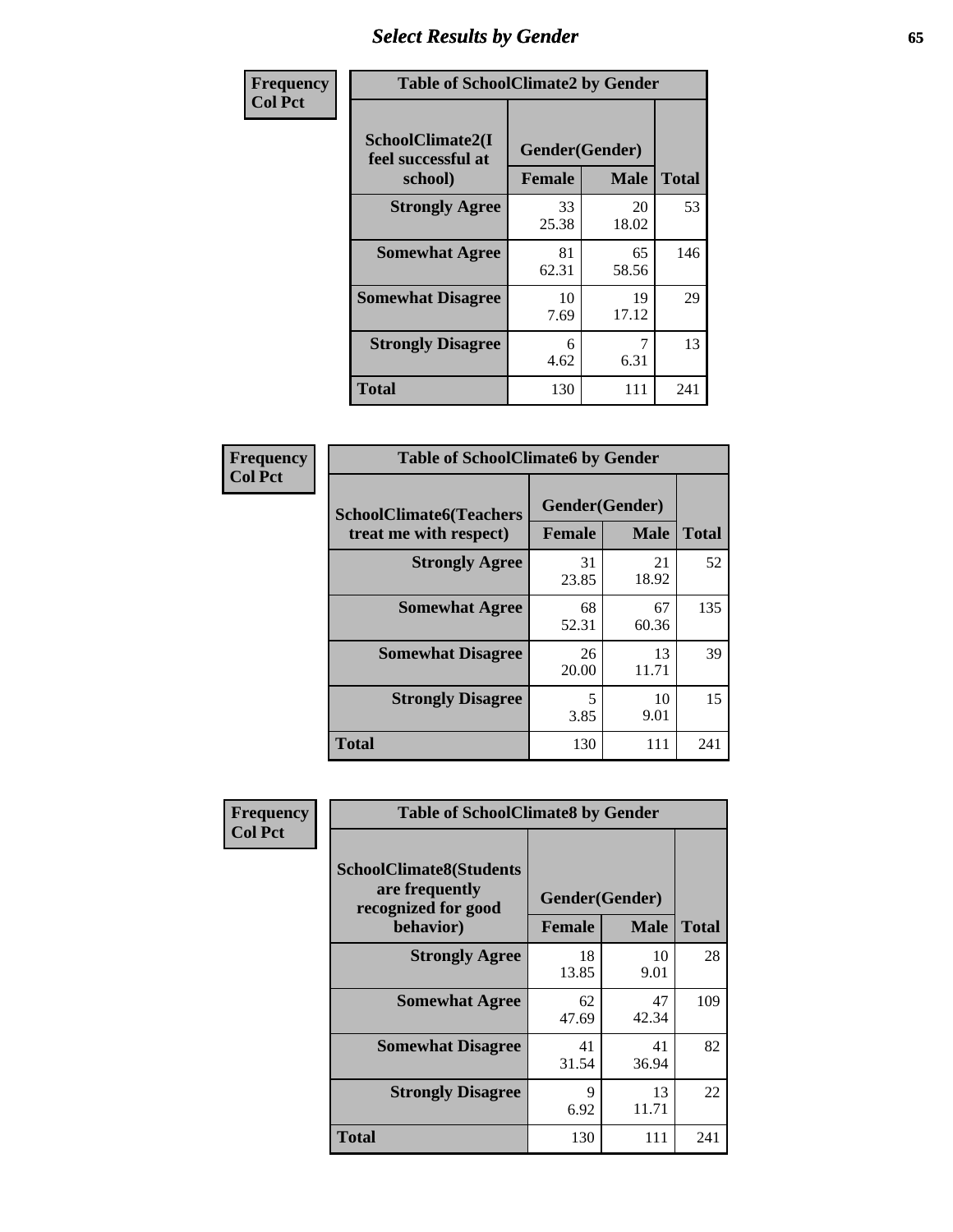# *Select Results by Gender* **66**

| Frequency      | <b>Table of Gender by Dropout</b> |                                                                        |                |              |
|----------------|-----------------------------------|------------------------------------------------------------------------|----------------|--------------|
| <b>Row Pct</b> |                                   | Dropout(I<br>have<br>thought<br>about<br>dropping<br>out of<br>school) |                |              |
|                | Gender(Gender)                    | Yes                                                                    | N <sub>0</sub> | <b>Total</b> |
|                | <b>Female</b>                     | 28<br>21.54                                                            | 102<br>78.46   | 130          |
|                | <b>Male</b>                       | 27<br>24.32                                                            | 84<br>75.68    | 111          |
|                | <b>Total</b>                      | 55                                                                     | 186            | 241          |

| <b>Frequency</b> | <b>Table of Gender by Dropoutreason</b> |                                                                    |              |                          |                                     |              |              |
|------------------|-----------------------------------------|--------------------------------------------------------------------|--------------|--------------------------|-------------------------------------|--------------|--------------|
| <b>Row Pct</b>   |                                         | Dropoutreason(If I dropped out the<br>reason would most likely be) |              |                          |                                     |              |              |
|                  | Gender(Gender)                          | Won't<br>Drop<br>out                                               | <b>Bored</b> | Family<br><b>Reasons</b> | <b>Being</b><br><b>Bullied</b>      | <b>Other</b> | <b>Total</b> |
|                  | <b>Female</b>                           | 86<br>66.15                                                        | 23<br>17.69  | 5.38                     | $\mathcal{D}_{\mathcal{L}}$<br>1.54 | 12<br>9.23   | 130          |
|                  | <b>Male</b>                             | 68<br>61.26                                                        | 22<br>19.82  | 8<br>7.21                | 0.90                                | 12<br>10.81  | 111          |
|                  | Total                                   | 154                                                                | 45           | 15                       | 3                                   | 24           | 241          |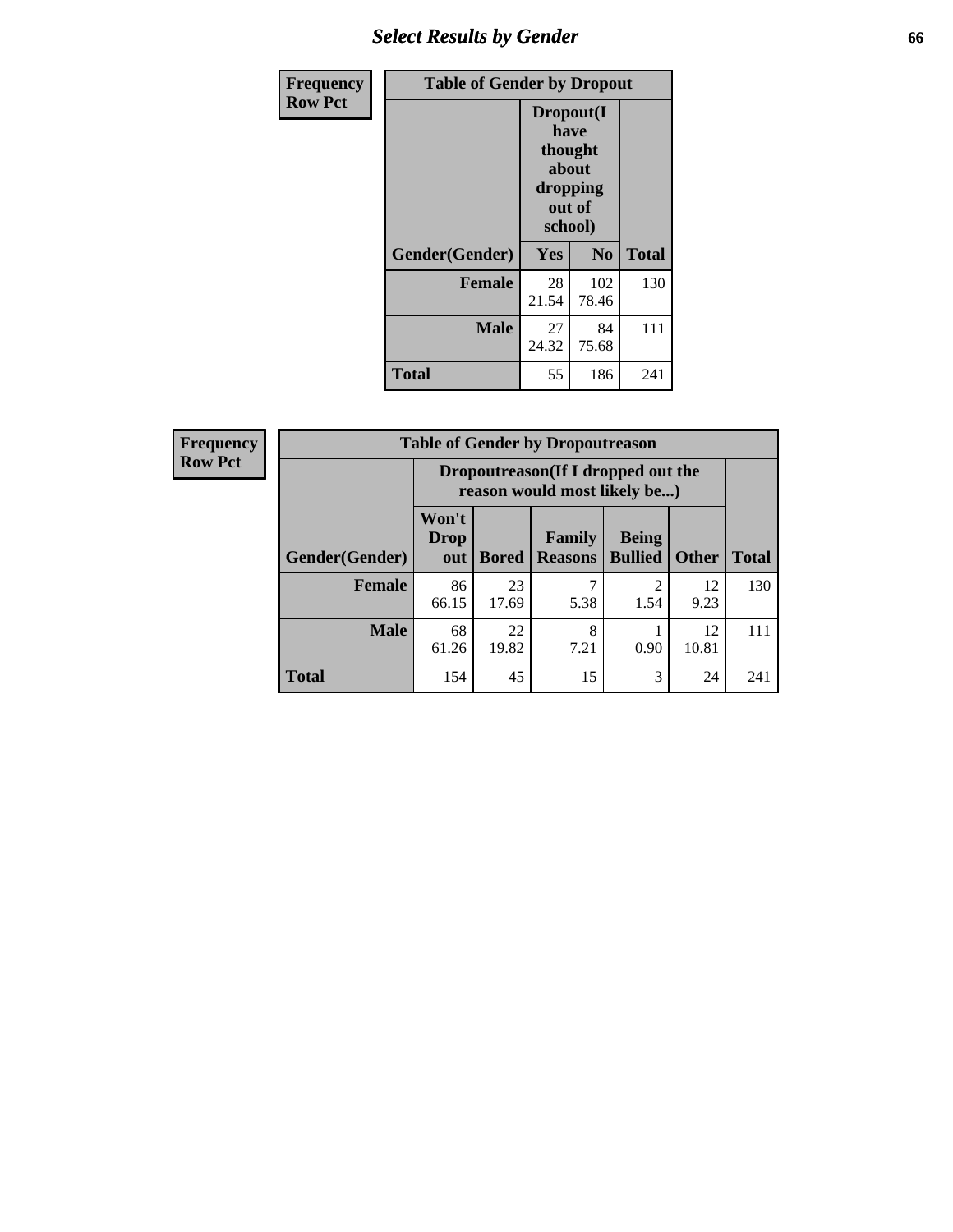*School Safety* **67**

| Frequency      | <b>Table of Gender by Bullied2</b> |                 |                |              |
|----------------|------------------------------------|-----------------|----------------|--------------|
| <b>Row Pct</b> |                                    | <b>Bullied2</b> |                |              |
|                | Gender(Gender)                     | Yes             | N <sub>0</sub> | <b>Total</b> |
|                | <b>Female</b>                      | 9<br>6.92       | 121<br>93.08   | 130          |
|                | <b>Male</b>                        | 5<br>4.50       | 106<br>95.50   | 111          |
|                | <b>Total</b>                       | 14              | 227            | 241          |

| Frequency      | <b>Table of Gender by Bulliedothers2</b> |                       |                |              |
|----------------|------------------------------------------|-----------------------|----------------|--------------|
| <b>Row Pct</b> |                                          | <b>Bulliedothers2</b> |                |              |
|                | Gender(Gender)                           | Yes                   | N <sub>0</sub> | <b>Total</b> |
|                | <b>Female</b>                            | 4<br>3.08             | 126<br>96.92   | 130          |
|                | <b>Male</b>                              | 6<br>5.41             | 105<br>94.59   |              |
|                | <b>Total</b>                             | 10                    | 231            | 241          |

| Frequency      | <b>Table of Gender by Weaponschool2</b> |               |                |              |
|----------------|-----------------------------------------|---------------|----------------|--------------|
| <b>Row Pct</b> |                                         | Weaponschool2 |                |              |
|                | Gender(Gender)                          | Yes           | N <sub>0</sub> | <b>Total</b> |
|                | <b>Female</b>                           | 3<br>2.31     | 127<br>97.69   | 130          |
|                | <b>Male</b>                             | 3.60          | 107<br>96.40   |              |
|                | <b>Total</b>                            |               | 234            | 241          |

| Frequency      | <b>Table of Gender by Absentunsafe2</b> |               |                |              |
|----------------|-----------------------------------------|---------------|----------------|--------------|
| <b>Row Pct</b> |                                         | Absentunsafe2 |                |              |
|                | Gender(Gender)                          | Yes           | N <sub>0</sub> | <b>Total</b> |
|                | <b>Female</b>                           | 4<br>3.08     | 126<br>96.92   | 130          |
|                | <b>Male</b>                             | 0.90          | 110<br>99.10   | 111          |
|                | <b>Total</b>                            | 5             | 236            | 241          |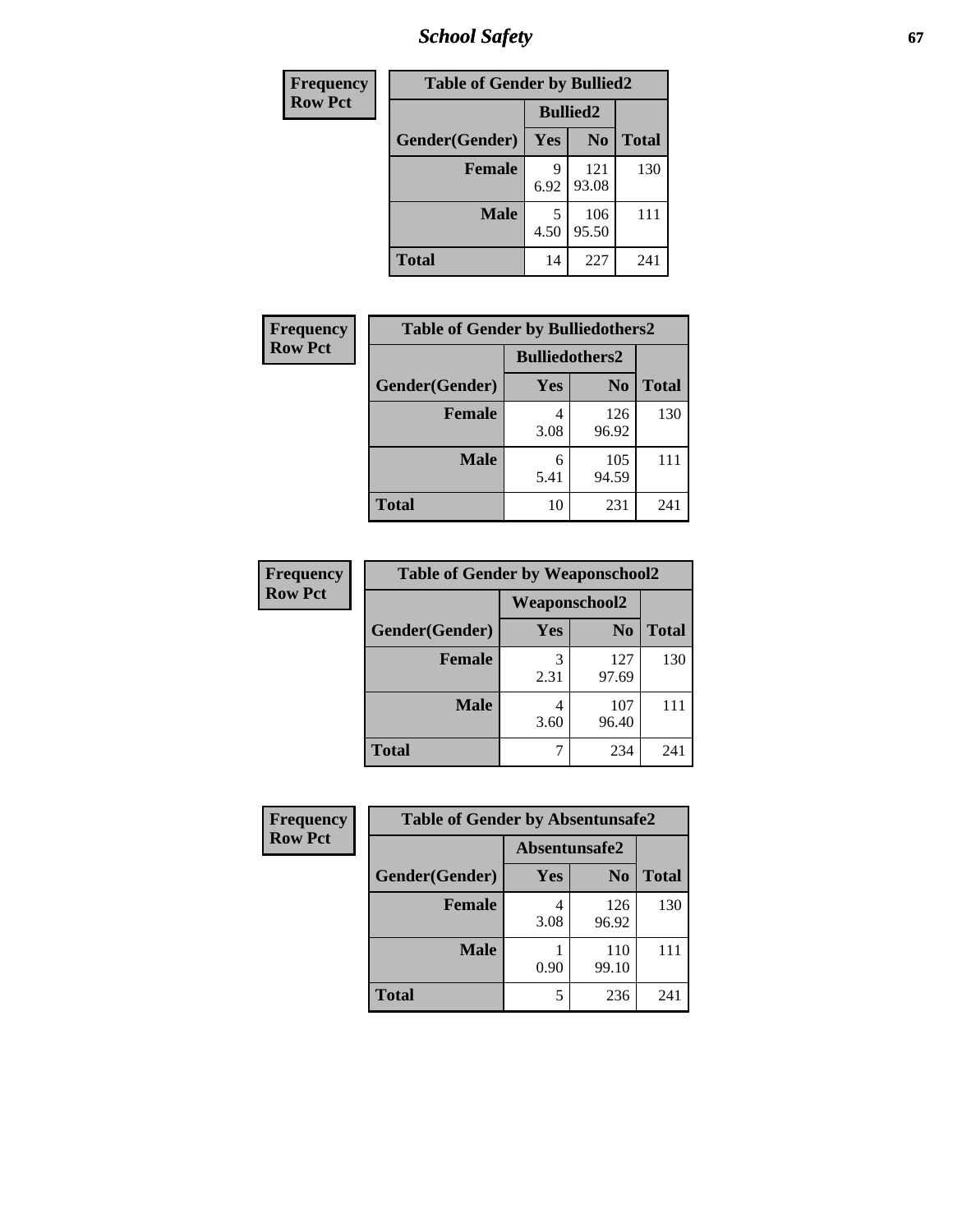*School Safety* **68**

| Frequency      | <b>Table of Gender by Gangself</b> |                                                                                                        |                |              |
|----------------|------------------------------------|--------------------------------------------------------------------------------------------------------|----------------|--------------|
| <b>Row Pct</b> |                                    | <b>Gangself</b> (I<br>have<br>participated<br>in illegal gang<br>activities in<br>the past 30<br>days) |                |              |
|                | Gender(Gender)                     | Yes                                                                                                    | N <sub>0</sub> | <b>Total</b> |
|                | <b>Female</b>                      | 0<br>0.00                                                                                              | 130<br>100.00  | 130          |
|                | <b>Male</b>                        | 8<br>7.21                                                                                              | 103<br>92.79   | 111          |
|                | <b>Total</b>                       | 8                                                                                                      | 233            | 241          |

| Frequency      | <b>Table of Gender by Gangpeers</b> |                                                                                                                             |                |              |
|----------------|-------------------------------------|-----------------------------------------------------------------------------------------------------------------------------|----------------|--------------|
| <b>Row Pct</b> |                                     | <b>Gangpeers</b> (I<br>have friends<br>who have<br>participated<br>in illegal gang<br>activities in<br>the past 30<br>days) |                |              |
|                | Gender(Gender)                      | <b>Yes</b>                                                                                                                  | N <sub>0</sub> | <b>Total</b> |
|                | <b>Female</b>                       | 15<br>11.54                                                                                                                 | 115<br>88.46   | 130          |
|                | <b>Male</b>                         | 29<br>26.13                                                                                                                 | 82<br>73.87    | 111          |
|                | Total                               | 44                                                                                                                          | 197            | 241          |

| Frequency      | <b>Table of Gender by Pickedon2</b> |             |                |              |
|----------------|-------------------------------------|-------------|----------------|--------------|
| <b>Row Pct</b> |                                     | Pickedon2   |                |              |
|                | Gender(Gender)                      | <b>Yes</b>  | N <sub>0</sub> | <b>Total</b> |
|                | <b>Female</b>                       | 32<br>24.62 | 98<br>75.38    | 130          |
|                | <b>Male</b>                         | 15<br>13.51 | 96<br>86.49    | 111          |
|                | <b>Total</b>                        | 47          | 194            | 241          |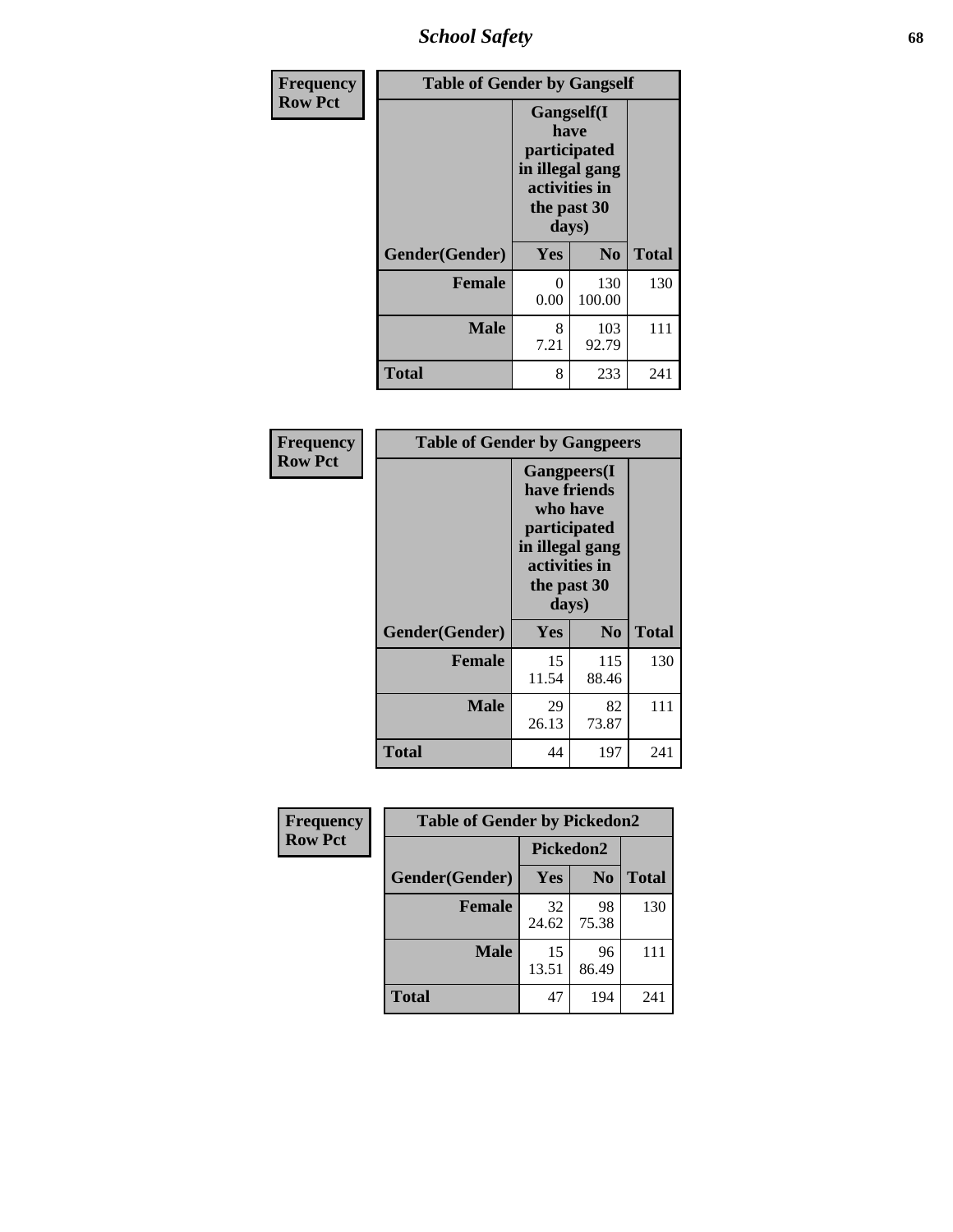*School Safety* **69**

| Frequency      | <b>Table of Gender by Safeschool2</b> |              |                |              |
|----------------|---------------------------------------|--------------|----------------|--------------|
| <b>Row Pct</b> |                                       | Safeschool2  |                |              |
|                | Gender(Gender)                        | Yes          | N <sub>0</sub> | <b>Total</b> |
|                | <b>Female</b>                         | 102<br>78.46 | 28<br>21.54    | 130          |
|                | Male                                  | 80<br>72.07  | 31<br>27.93    | 111          |
|                | <b>Total</b>                          | 182          | 59             | 241          |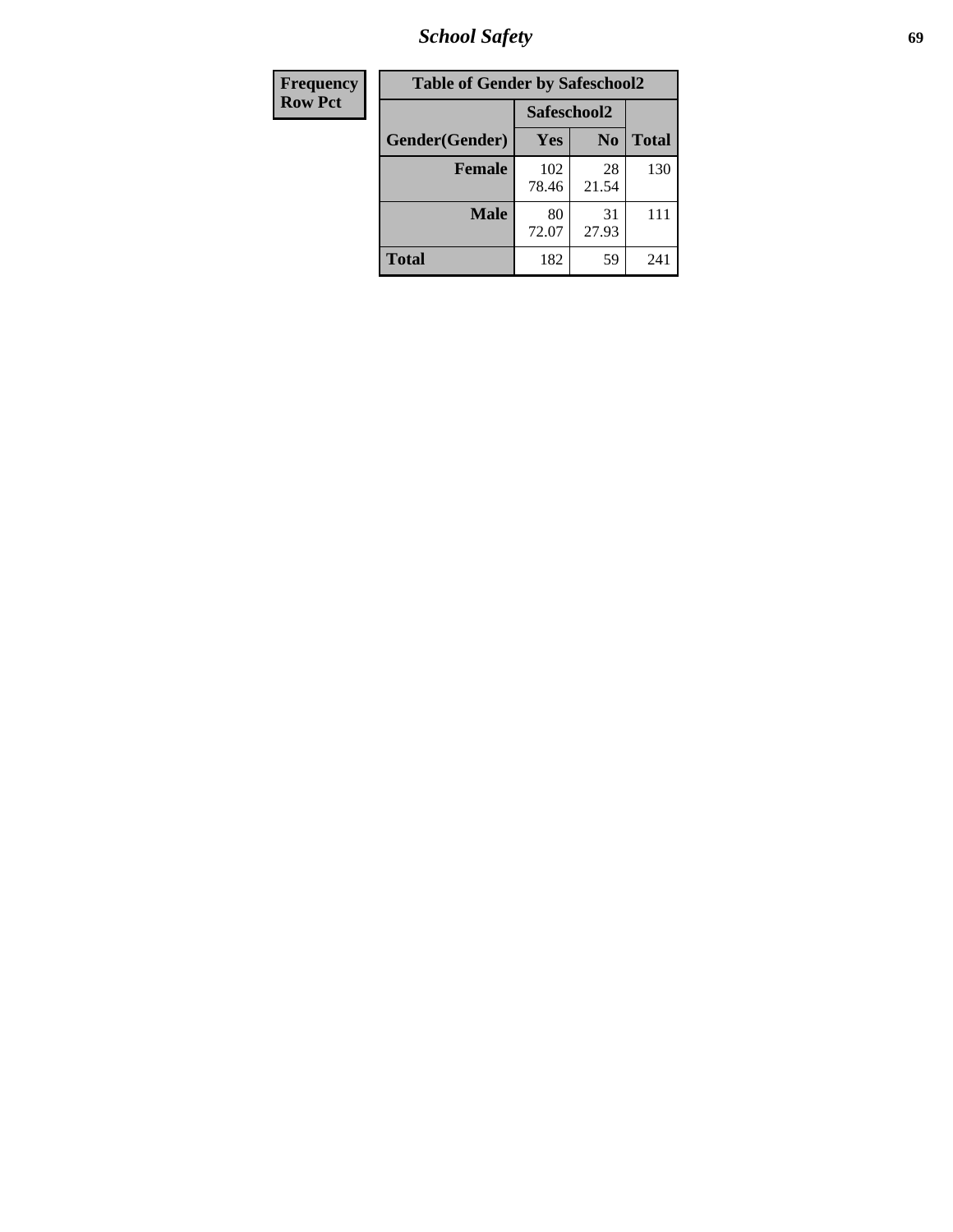# *Incidence of Drug Use* **70**

| <b>Frequency</b> | <b>Table of Gender by AlcoholAlt</b> |                                          |                |              |
|------------------|--------------------------------------|------------------------------------------|----------------|--------------|
| <b>Row Pct</b>   |                                      | AlcoholAlt(Alcohol<br>use, past 30 days) |                |              |
|                  | Gender(Gender)                       | Yes                                      | N <sub>0</sub> | <b>Total</b> |
|                  | <b>Female</b>                        | 34<br>26.15                              | 96<br>73.85    | 130          |
|                  | <b>Male</b>                          | 23<br>20.72                              | 88<br>79.28    | 111          |
|                  | <b>Total</b>                         | 57                                       | 184            | 241          |

| <b>Frequency</b> | <b>Table of Gender by TobaccoAny</b> |             |                                          |              |
|------------------|--------------------------------------|-------------|------------------------------------------|--------------|
| <b>Row Pct</b>   |                                      |             | TobaccoAny(Tobacco<br>use, past 30 days) |              |
|                  | Gender(Gender)                       | <b>Yes</b>  | N <sub>0</sub>                           | <b>Total</b> |
|                  | <b>Female</b>                        | 13<br>10.00 | 117<br>90.00                             | 130          |
|                  | <b>Male</b>                          | 16<br>14.41 | 95<br>85.59                              |              |
|                  | <b>Total</b>                         | 29          | 212                                      | 241          |

| <b>Frequency</b> | <b>Table of Gender by MarijuanaAlt</b> |             |                                              |              |
|------------------|----------------------------------------|-------------|----------------------------------------------|--------------|
| <b>Row Pct</b>   |                                        |             | MarijuanaAlt(Marijuana<br>use, past 30 days) |              |
|                  | Gender(Gender)                         | <b>Yes</b>  | N <sub>0</sub>                               | <b>Total</b> |
|                  | <b>Female</b>                          | 10<br>7.69  | 120<br>92.31                                 | 130          |
|                  | <b>Male</b>                            | 12<br>10.81 | 99<br>89.19                                  | 111          |
|                  | <b>Total</b>                           | 22          | 219                                          | 241          |

| <b>Frequency</b> | <b>Table of Gender by OtherDrugAny</b> |                                                      |                |              |
|------------------|----------------------------------------|------------------------------------------------------|----------------|--------------|
| <b>Row Pct</b>   |                                        | <b>OtherDrugAny(Other</b><br>drug use, past 30 days) |                |              |
|                  | Gender(Gender)                         | <b>Yes</b>                                           | N <sub>0</sub> | <b>Total</b> |
|                  | <b>Female</b>                          | 6<br>4.62                                            | 124<br>95.38   | 130          |
|                  | <b>Male</b>                            | 3<br>2.70                                            | 108<br>97.30   | 111          |
|                  | <b>Total</b>                           | 9                                                    | 232            | 241          |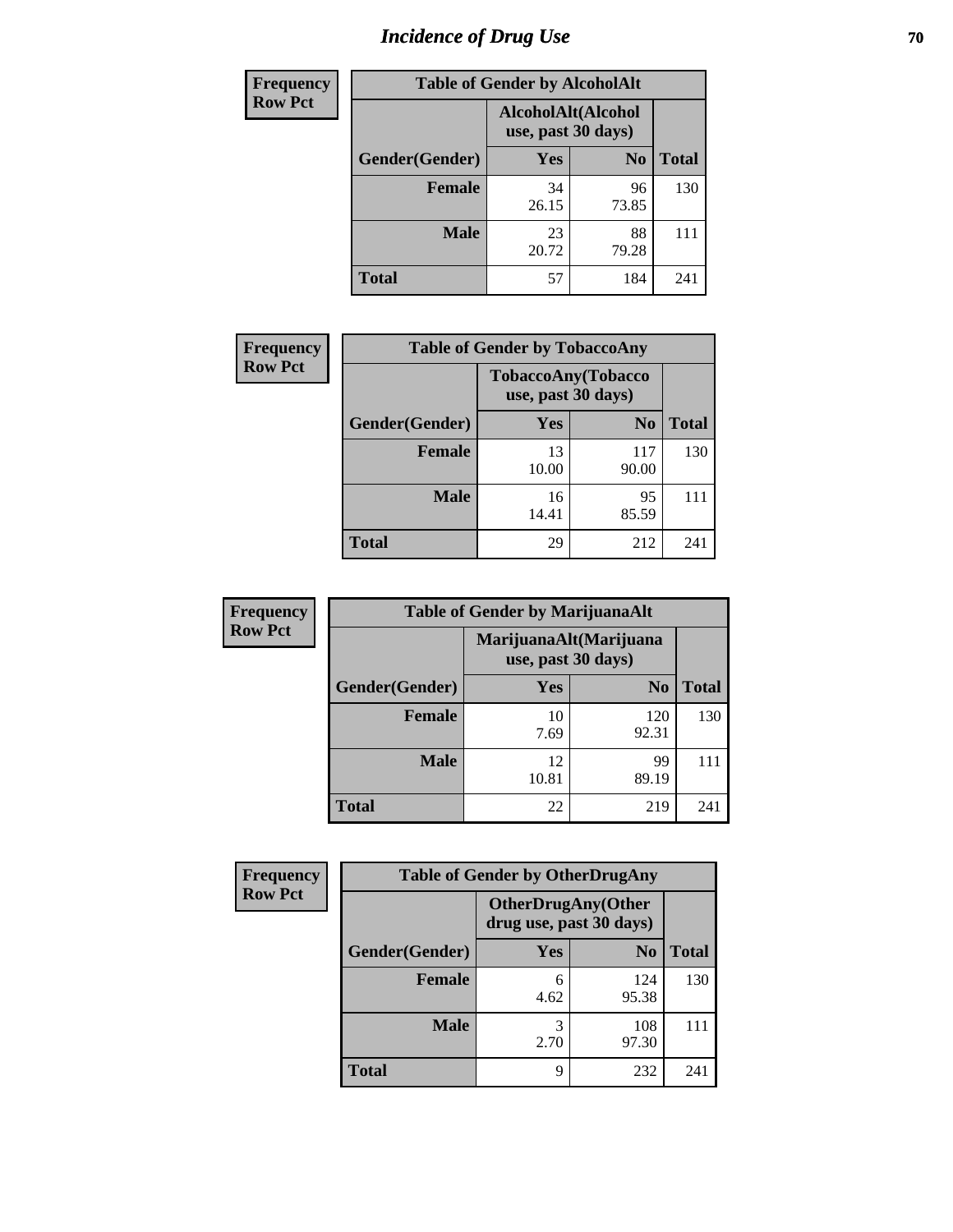### *Average Age at Onset of Use* **71** *Results for "Average Age at Onset of Use" questions exclude students who said they did not use that substance*

#### **Gender=Female**

| Variable           | <b>Label</b>                                                       | <b>Mean</b> |
|--------------------|--------------------------------------------------------------------|-------------|
| Alcoholinit2       | I started using alcohol when I was                                 | 14.05       |
| Cigarettesinit2    | I started smoking tobacco when I was                               | 14.33       |
| Smokelessinit2     | I started chewing tobacco when I was                               | 12.00       |
| Marijuanainit2     | I started using marijuana when I was                               | 15.10       |
| Cocaineinit2       | I started using cocaine when I was                                 | 14.33       |
| Inhalantsinit2     | I started using inhalants when I was                               | 12.33       |
| Steroidsinit2      | I started using steroids when I was                                | 15.00       |
| Ecstasyinit2       | I started using ecstasy when I was                                 | 17.00       |
| Methinit2          | I started using methamphetamines when I was                        | 17.00       |
| Hallucinogensinit2 | I started using hallucinogens when I was                           | 12.00       |
| Prescription in t2 | I started using prescription drugs not prescribed to me when I was | 13.75       |

#### **Gender=Male**

| <b>Variable</b>                 | Label                                                              | <b>Mean</b> |
|---------------------------------|--------------------------------------------------------------------|-------------|
| Alcoholinit2                    | I started using alcohol when I was                                 | 13.81       |
| Cigarettesinit2                 | I started smoking tobacco when I was                               | 13.95       |
| Smokelessinit2                  | I started chewing tobacco when I was                               | 14.20       |
| Marijuanainit2                  | I started using marijuana when I was                               | 14.82       |
| Cocaineinit2                    | I started using cocaine when I was                                 | 9.50        |
| Inhalantsinit2                  | I started using inhalants when I was                               | 11.00       |
| Steroidsinit2                   | I started using steroids when I was                                | 13.00       |
| Ecstasyinit2                    | I started using ecstasy when I was                                 | 12.00       |
| Methinit2                       | I started using methamphetamines when I was                        | 12.67       |
| Hallucinogensinit2              | I started using hallucinogens when I was                           | 12.00       |
| Prescription in it <sub>2</sub> | I started using prescription drugs not prescribed to me when I was | 13.40       |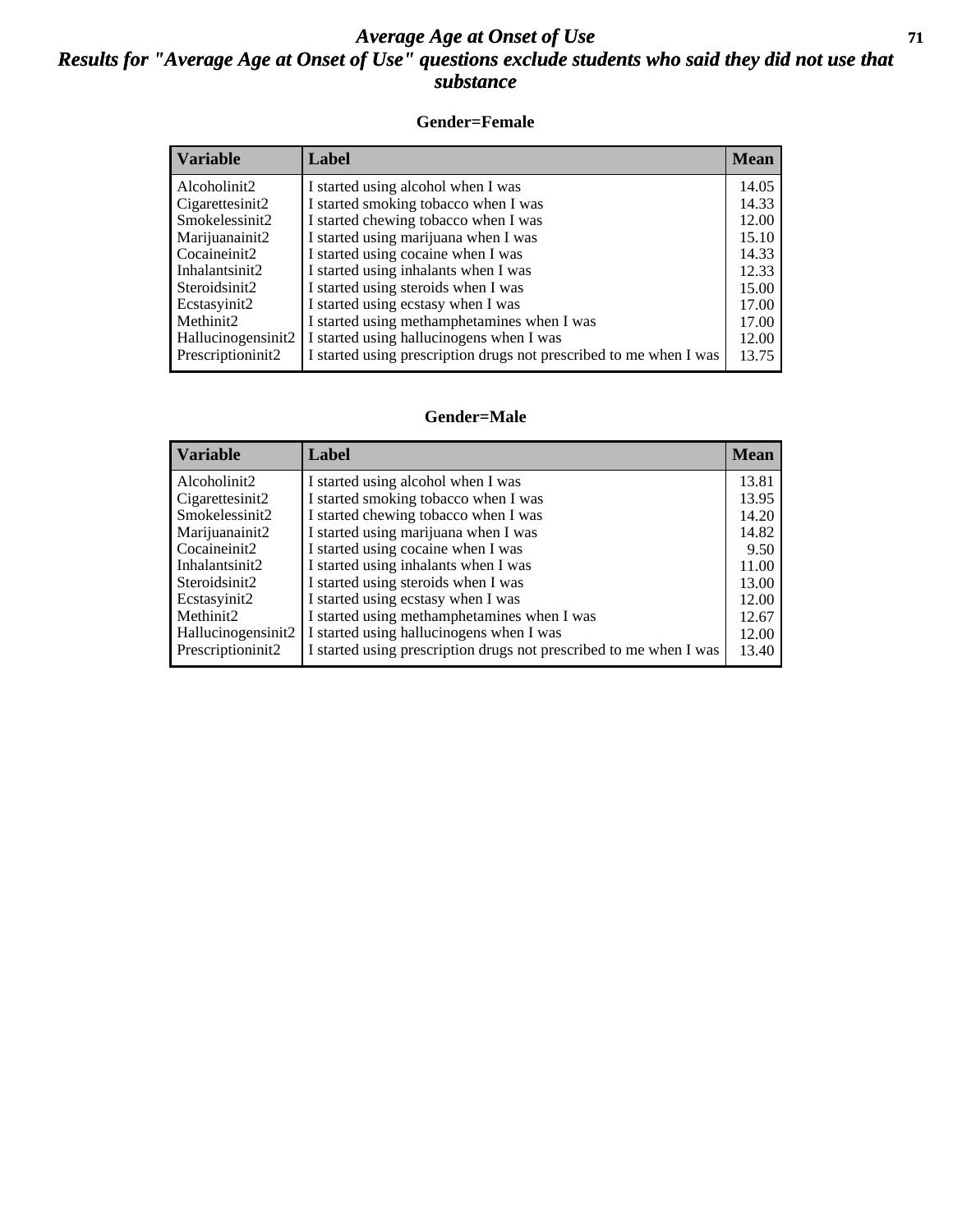# *I Think These Drugs are Harmful* **72**

| <b>Frequency</b> | <b>Table of Gender by Alcoholharmdich</b> |                                                   |                |              |
|------------------|-------------------------------------------|---------------------------------------------------|----------------|--------------|
| <b>Row Pct</b>   |                                           | Alcoholharmdich(I<br>think alcohol is<br>harmful) |                |              |
|                  | Gender(Gender)                            | <b>Yes</b>                                        | N <sub>0</sub> | <b>Total</b> |
|                  | <b>Female</b>                             | 112<br>86.15                                      | 18<br>13.85    | 130          |
|                  | <b>Male</b>                               | 84<br>75.68                                       | 27<br>24.32    | 111          |
|                  | <b>Total</b>                              | 196                                               | 45             | 241          |

| Frequency      | <b>Table of Gender by Tobaccoharmdich</b> |                                                   |                |              |
|----------------|-------------------------------------------|---------------------------------------------------|----------------|--------------|
| <b>Row Pct</b> |                                           | Tobaccoharmdich(I<br>think tobacco is<br>harmful) |                |              |
|                | Gender(Gender)                            | Yes                                               | N <sub>0</sub> | <b>Total</b> |
|                | <b>Female</b>                             | 127<br>97.69                                      | 3<br>2.31      | 130          |
|                | <b>Male</b>                               | 102<br>91.89                                      | 9<br>8.11      |              |
|                | <b>Total</b>                              | 229                                               | 12             | 241          |

| Frequency      | <b>Table of Gender by Marijuanaharmdich</b> |                                                       |                |              |  |
|----------------|---------------------------------------------|-------------------------------------------------------|----------------|--------------|--|
| <b>Row Pct</b> |                                             | Marijuanaharmdich(I<br>think marijuana is<br>harmful) |                |              |  |
|                | Gender(Gender)                              | <b>Yes</b>                                            | N <sub>0</sub> | <b>Total</b> |  |
|                | <b>Female</b>                               | 111<br>85.38                                          | 19<br>14.62    | 130          |  |
|                | <b>Male</b>                                 | 77<br>69.37                                           | 34<br>30.63    | 111          |  |
|                | <b>Total</b>                                | 188                                                   | 53             | 241          |  |

| Frequency      | <b>Table of Gender by Otherdrugharmdich</b> |                                                          |                        |              |
|----------------|---------------------------------------------|----------------------------------------------------------|------------------------|--------------|
| <b>Row Pct</b> |                                             | Otherdrugharmdich(I<br>think other drugs are<br>harmful) |                        |              |
|                | Gender(Gender)                              | <b>Yes</b>                                               | N <sub>0</sub>         | <b>Total</b> |
|                | <b>Female</b>                               | 128<br>98.46                                             | $\overline{2}$<br>1.54 | 130          |
|                | <b>Male</b>                                 | 102<br>91.89                                             | 9<br>8.11              | 111          |
|                | <b>Total</b>                                | 230                                                      | 11                     | 241          |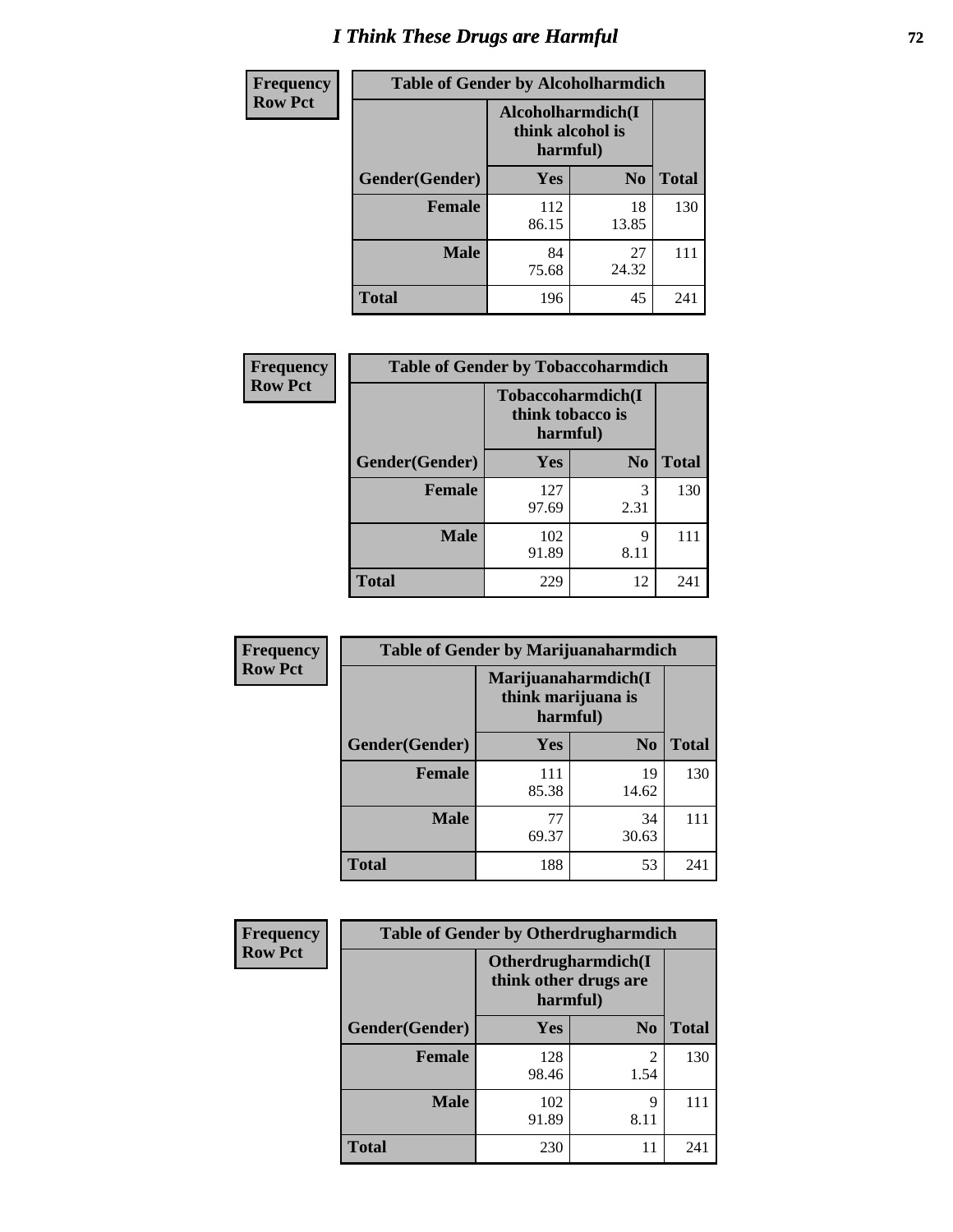| <b>Frequency</b> | <b>Table of Gender by Alcohollocation1</b> |                                                               |             |              |
|------------------|--------------------------------------------|---------------------------------------------------------------|-------------|--------------|
| <b>Row Pct</b>   |                                            | <b>Alcohollocation1(Places</b><br><b>Friends Use Alcohol)</b> |             |              |
|                  | Gender(Gender)                             |                                                               | Do Not Use  | <b>Total</b> |
|                  | <b>Female</b>                              | 73<br>56.15                                                   | 57<br>43.85 | 130          |
|                  | <b>Male</b>                                | 61<br>54.95                                                   | 50<br>45.05 | 111          |
|                  | <b>Total</b>                               | 134                                                           | 107         | 241          |

| <b>Frequency</b> | <b>Table of Gender by Alcohollocation2</b> |                                                               |             |              |
|------------------|--------------------------------------------|---------------------------------------------------------------|-------------|--------------|
| <b>Row Pct</b>   |                                            | <b>Alcohollocation2(Places</b><br><b>Friends Use Alcohol)</b> |             |              |
|                  | Gender(Gender)                             |                                                               | Home        | <b>Total</b> |
|                  | <b>Female</b>                              | 91<br>70.00                                                   | 39<br>30.00 | 130          |
|                  | <b>Male</b>                                | 70<br>63.06                                                   | 41<br>36.94 |              |
|                  | <b>Total</b>                               | 161                                                           | 80          | 241          |

| Frequency      | <b>Table of Gender by Alcohollocation3</b> |                                                               |               |              |
|----------------|--------------------------------------------|---------------------------------------------------------------|---------------|--------------|
| <b>Row Pct</b> |                                            | <b>Alcohollocation3(Places</b><br><b>Friends Use Alcohol)</b> |               |              |
|                | Gender(Gender)                             |                                                               | <b>School</b> | <b>Total</b> |
|                | <b>Female</b>                              | 126<br>96.92                                                  | 4<br>3.08     | 130          |
|                | <b>Male</b>                                | 106<br>95.50                                                  | 4.50          | 111          |
|                | <b>Total</b>                               | 232                                                           | 9             | 241          |

| <b>Frequency</b> | <b>Table of Gender by Alcohollocation4</b> |                                                               |            |              |
|------------------|--------------------------------------------|---------------------------------------------------------------|------------|--------------|
| <b>Row Pct</b>   |                                            | <b>Alcohollocation4(Places</b><br><b>Friends Use Alcohol)</b> |            |              |
|                  | Gender(Gender)                             |                                                               | Car        | <b>Total</b> |
|                  | <b>Female</b>                              | 120<br>92.31                                                  | 10<br>7.69 | 130          |
|                  | <b>Male</b>                                | 101<br>90.99                                                  | 10<br>9.01 | 111          |
|                  | <b>Total</b>                               | 221                                                           | 20         | 241          |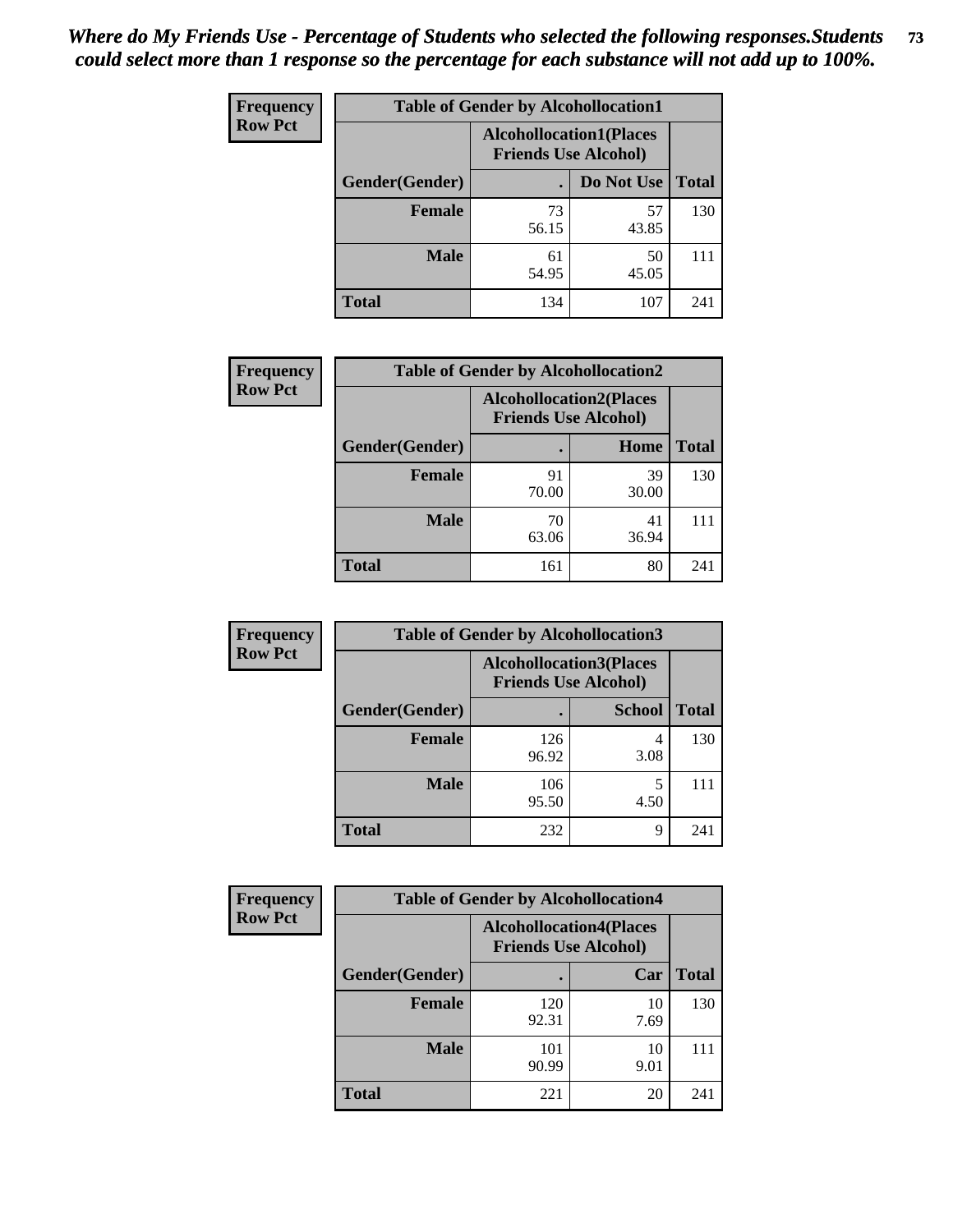| <b>Frequency</b> | <b>Table of Gender by Alcohollocation5</b> |                                                                |                                 |              |
|------------------|--------------------------------------------|----------------------------------------------------------------|---------------------------------|--------------|
| <b>Row Pct</b>   |                                            | <b>Alcohollocation5</b> (Places<br><b>Friends Use Alcohol)</b> |                                 |              |
|                  | Gender(Gender)                             |                                                                | <b>Friend's</b><br><b>House</b> | <b>Total</b> |
|                  | <b>Female</b>                              | 62<br>47.69                                                    | 68<br>52.31                     | 130          |
|                  | <b>Male</b>                                | 65<br>58.56                                                    | 46<br>41.44                     | 111          |
|                  | <b>Total</b>                               | 127                                                            | 114                             | 241          |

| <b>Frequency</b> | <b>Table of Gender by Alcohollocation6</b> |                                                               |              |              |
|------------------|--------------------------------------------|---------------------------------------------------------------|--------------|--------------|
| <b>Row Pct</b>   |                                            | <b>Alcohollocation6(Places</b><br><b>Friends Use Alcohol)</b> |              |              |
|                  | <b>Gender</b> (Gender)                     |                                                               | <b>Other</b> | <b>Total</b> |
|                  | <b>Female</b>                              | 100<br>76.92                                                  | 30<br>23.08  | 130          |
|                  | <b>Male</b>                                | 84<br>75.68                                                   | 27<br>24.32  |              |
|                  | <b>Total</b>                               | 184                                                           | 57           | 241          |

| Frequency      | <b>Table of Gender by Tobaccolocation1</b> |                                                               |             |              |  |
|----------------|--------------------------------------------|---------------------------------------------------------------|-------------|--------------|--|
| <b>Row Pct</b> |                                            | <b>Tobaccolocation1(Places</b><br><b>Friends Use Tobacco)</b> |             |              |  |
|                | Gender(Gender)                             |                                                               | Do Not Use  | <b>Total</b> |  |
|                | <b>Female</b>                              | 46<br>35.38                                                   | 84<br>64.62 | 130          |  |
|                | <b>Male</b>                                | 44<br>39.64                                                   | 67<br>60.36 |              |  |
|                | <b>Total</b>                               | 90                                                            | 151         | 241          |  |

| <b>Frequency</b> | <b>Table of Gender by Tobaccolocation2</b> |                                                               |             |              |
|------------------|--------------------------------------------|---------------------------------------------------------------|-------------|--------------|
| <b>Row Pct</b>   |                                            | <b>Tobaccolocation2(Places</b><br><b>Friends Use Tobacco)</b> |             |              |
|                  | Gender(Gender)                             |                                                               | Home        | <b>Total</b> |
|                  | Female                                     | 104<br>80.00                                                  | 26<br>20.00 | 130          |
|                  | <b>Male</b>                                | 82<br>73.87                                                   | 29<br>26.13 | 111          |
|                  | <b>Total</b>                               | 186                                                           | 55          | 241          |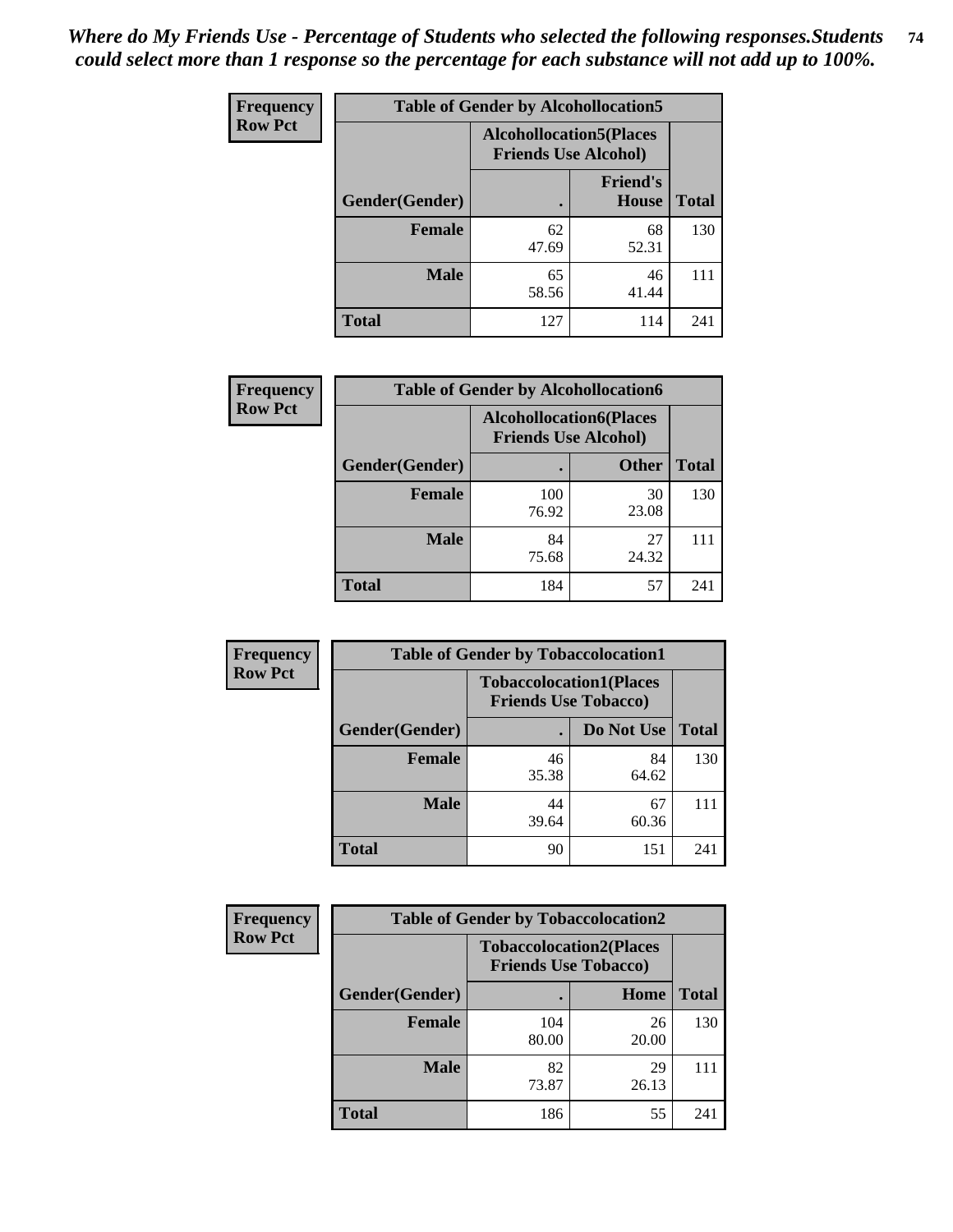| <b>Frequency</b> | <b>Table of Gender by Tobaccolocation3</b> |                                                               |               |              |
|------------------|--------------------------------------------|---------------------------------------------------------------|---------------|--------------|
| <b>Row Pct</b>   |                                            | <b>Tobaccolocation3(Places</b><br><b>Friends Use Tobacco)</b> |               |              |
|                  | Gender(Gender)                             |                                                               | <b>School</b> | <b>Total</b> |
|                  | <b>Female</b>                              | 124<br>95.38                                                  | 6<br>4.62     | 130          |
|                  | <b>Male</b>                                | 102<br>91.89                                                  | 9<br>8.11     | 111          |
|                  | <b>Total</b>                               | 226                                                           | 15            | 241          |

| <b>Frequency</b> | <b>Table of Gender by Tobaccolocation4</b> |                             |                                |              |
|------------------|--------------------------------------------|-----------------------------|--------------------------------|--------------|
| <b>Row Pct</b>   |                                            | <b>Friends Use Tobacco)</b> | <b>Tobaccolocation4(Places</b> |              |
|                  | Gender(Gender)                             |                             | Car                            | <b>Total</b> |
|                  | <b>Female</b>                              | 107<br>82.31                | 23<br>17.69                    | 130          |
|                  | <b>Male</b>                                | 88<br>79.28                 | 23<br>20.72                    |              |
|                  | <b>Total</b>                               | 195                         | 46                             | 241          |

| <b>Frequency</b> | <b>Table of Gender by Tobaccolocation5</b> |                                                               |                          |              |
|------------------|--------------------------------------------|---------------------------------------------------------------|--------------------------|--------------|
| <b>Row Pct</b>   |                                            | <b>Tobaccolocation5(Places</b><br><b>Friends Use Tobacco)</b> |                          |              |
|                  | Gender(Gender)                             |                                                               | <b>Friend's</b><br>House | <b>Total</b> |
|                  | <b>Female</b>                              | 94<br>72.31                                                   | 36<br>27.69              | 130          |
|                  | <b>Male</b>                                | 79<br>71.17                                                   | 32<br>28.83              | 111          |
|                  | <b>Total</b>                               | 173                                                           | 68                       | 241          |

| <b>Frequency</b> | <b>Table of Gender by Tobaccolocation6</b> |                                                               |              |              |
|------------------|--------------------------------------------|---------------------------------------------------------------|--------------|--------------|
| <b>Row Pct</b>   |                                            | <b>Tobaccolocation6(Places</b><br><b>Friends Use Tobacco)</b> |              |              |
|                  | Gender(Gender)                             |                                                               | <b>Other</b> | <b>Total</b> |
|                  | Female                                     | 113<br>86.92                                                  | 17<br>13.08  | 130          |
|                  | <b>Male</b>                                | 84<br>75.68                                                   | 27<br>24.32  | 111          |
|                  | <b>Total</b>                               | 197                                                           | 44           | 241          |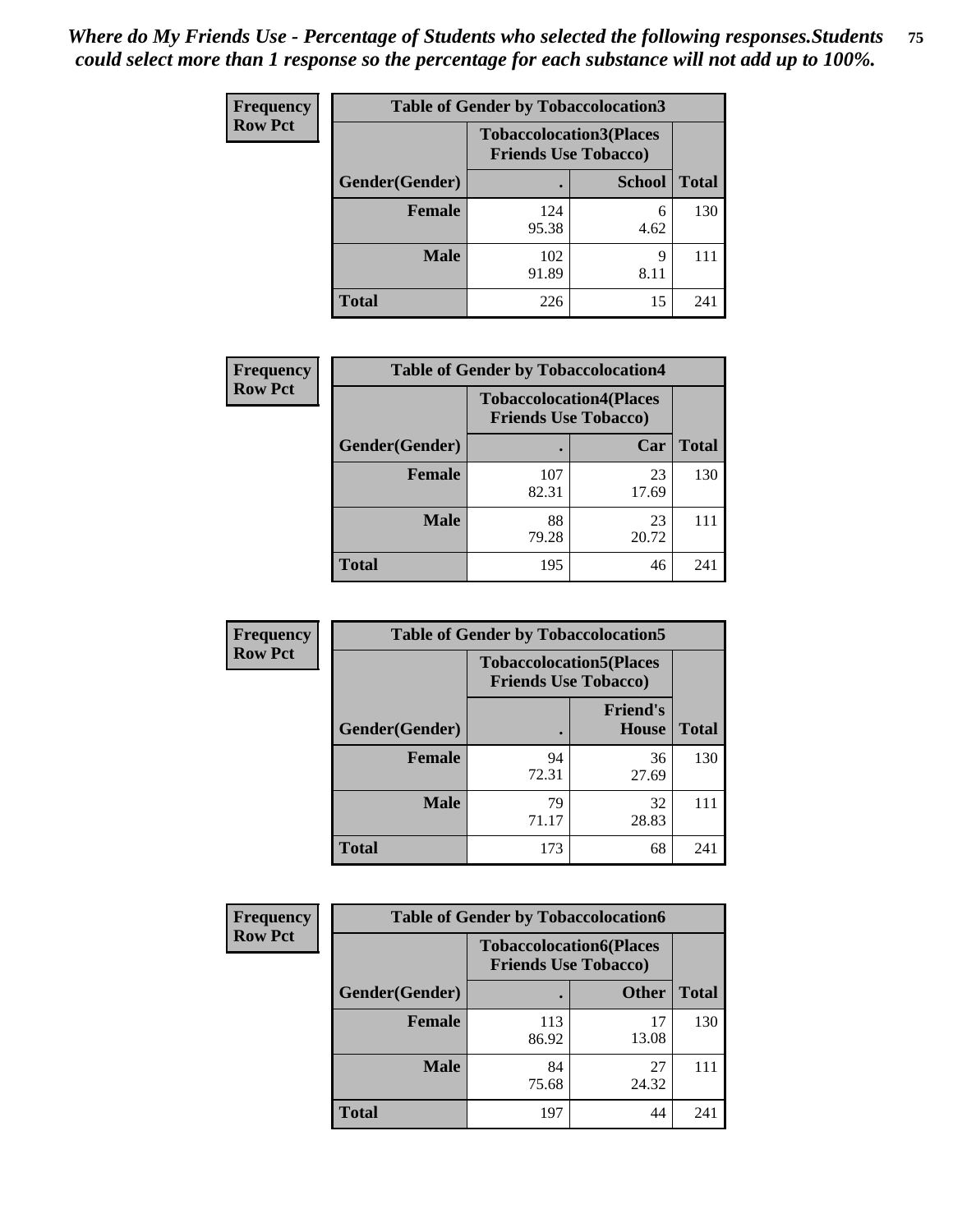| <b>Frequency</b> | <b>Table of Gender by Marijuanalocation1</b> |                                                                    |             |              |
|------------------|----------------------------------------------|--------------------------------------------------------------------|-------------|--------------|
| <b>Row Pct</b>   |                                              | <b>Marijuanalocation1(Places</b><br><b>Friends Use Marijuana</b> ) |             |              |
|                  | Gender(Gender)                               |                                                                    | Do Not Use  | <b>Total</b> |
|                  | <b>Female</b>                                | 51<br>39.23                                                        | 79<br>60.77 | 130          |
|                  | <b>Male</b>                                  | 50<br>45.05                                                        | 61<br>54.95 | 111          |
|                  | <b>Total</b>                                 | 101                                                                | 140         | 241          |

| <b>Frequency</b> | <b>Table of Gender by Marijuanalocation2</b> |                                                                    |             |              |  |
|------------------|----------------------------------------------|--------------------------------------------------------------------|-------------|--------------|--|
| <b>Row Pct</b>   |                                              | <b>Marijuanalocation2(Places</b><br><b>Friends Use Marijuana</b> ) |             |              |  |
|                  | Gender(Gender)                               |                                                                    | Home        | <b>Total</b> |  |
|                  | <b>Female</b>                                | 98<br>75.38                                                        | 32<br>24.62 | 130          |  |
|                  | <b>Male</b>                                  | 78<br>70.27                                                        | 33<br>29.73 |              |  |
|                  | <b>Total</b>                                 | 176                                                                | 65          | 241          |  |

| Frequency      |                        | <b>Table of Gender by Marijuanalocation3</b>                       |               |              |  |
|----------------|------------------------|--------------------------------------------------------------------|---------------|--------------|--|
| <b>Row Pct</b> |                        | <b>Marijuanalocation3(Places</b><br><b>Friends Use Marijuana</b> ) |               |              |  |
|                | <b>Gender</b> (Gender) |                                                                    | <b>School</b> | <b>Total</b> |  |
|                | Female                 | 117<br>90.00                                                       | 13<br>10.00   | 130          |  |
|                | <b>Male</b>            | 99<br>89.19                                                        | 12<br>10.81   |              |  |
|                | <b>Total</b>           | 216                                                                | 25            | 241          |  |

| <b>Frequency</b> | <b>Table of Gender by Marijuanalocation4</b> |                                                                    |             |              |  |
|------------------|----------------------------------------------|--------------------------------------------------------------------|-------------|--------------|--|
| <b>Row Pct</b>   |                                              | <b>Marijuanalocation4(Places</b><br><b>Friends Use Marijuana</b> ) |             |              |  |
|                  | Gender(Gender)                               |                                                                    | Car         | <b>Total</b> |  |
|                  | Female                                       | 107<br>82.31                                                       | 23<br>17.69 | 130          |  |
|                  | <b>Male</b>                                  | 92<br>82.88                                                        | 19<br>17.12 | 111          |  |
|                  | <b>Total</b>                                 | 199                                                                | 42          | 241          |  |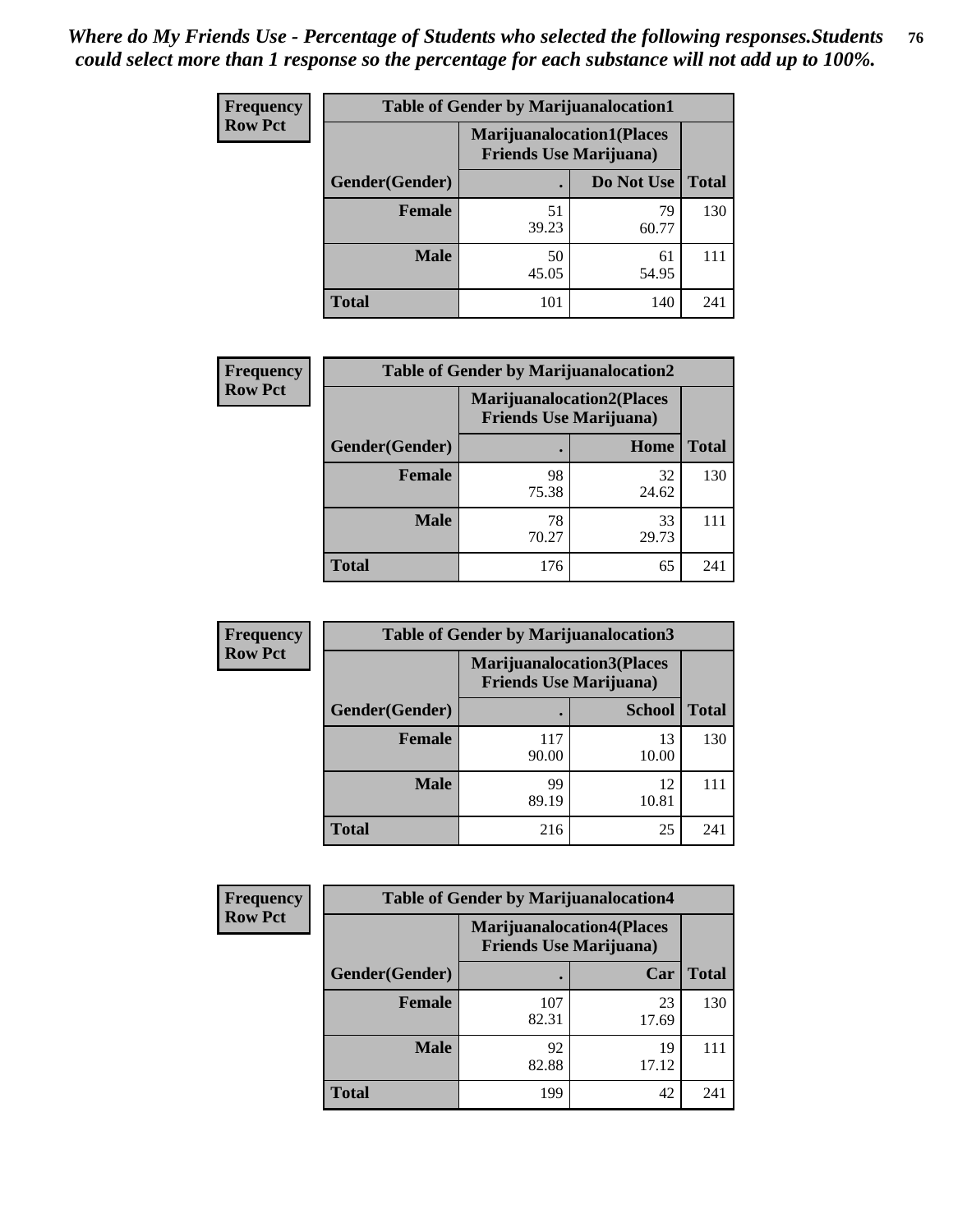| <b>Frequency</b> | <b>Table of Gender by Marijuanalocation5</b> |                                                                     |                                 |              |
|------------------|----------------------------------------------|---------------------------------------------------------------------|---------------------------------|--------------|
| <b>Row Pct</b>   |                                              | <b>Marijuanalocation5</b> (Places<br><b>Friends Use Marijuana</b> ) |                                 |              |
|                  | Gender(Gender)                               |                                                                     | <b>Friend's</b><br><b>House</b> | <b>Total</b> |
|                  | <b>Female</b>                                | 89<br>68.46                                                         | 41<br>31.54                     | 130          |
|                  | <b>Male</b>                                  | 75<br>67.57                                                         | 36<br>32.43                     | 111          |
|                  | <b>Total</b>                                 | 164                                                                 | 77                              | 241          |

| <b>Frequency</b> | <b>Table of Gender by Marijuanalocation6</b> |                                                                    |              |              |  |
|------------------|----------------------------------------------|--------------------------------------------------------------------|--------------|--------------|--|
| <b>Row Pct</b>   |                                              | <b>Marijuanalocation6(Places</b><br><b>Friends Use Marijuana</b> ) |              |              |  |
|                  | <b>Gender</b> (Gender)                       |                                                                    | <b>Other</b> | <b>Total</b> |  |
|                  | <b>Female</b>                                | 110<br>84.62                                                       | 20<br>15.38  | 130          |  |
|                  | <b>Male</b>                                  | 84<br>75.68                                                        | 27<br>24.32  |              |  |
|                  | <b>Total</b>                                 | 194                                                                | 47           | 241          |  |

| Frequency      | <b>Table of Gender by Otherdruglocation1</b> |                                                                                |              |              |
|----------------|----------------------------------------------|--------------------------------------------------------------------------------|--------------|--------------|
| <b>Row Pct</b> |                                              | <b>Otherdruglocation1(Places</b><br><b>Friends Use Other Illegal</b><br>Drugs) |              |              |
|                | Gender(Gender)                               |                                                                                | Do Not Use   | <b>Total</b> |
|                | Female                                       | 27<br>20.77                                                                    | 103<br>79.23 | 130          |
|                | <b>Male</b>                                  | 25<br>22.52                                                                    | 86<br>77.48  | 111          |
|                | <b>Total</b>                                 | 52                                                                             | 189          | 241          |

| Frequency      | <b>Table of Gender by Otherdruglocation2</b> |                                                                                |             |              |
|----------------|----------------------------------------------|--------------------------------------------------------------------------------|-------------|--------------|
| <b>Row Pct</b> |                                              | <b>Otherdruglocation2(Places</b><br><b>Friends Use Other Illegal</b><br>Drugs) |             |              |
|                | Gender(Gender)                               |                                                                                | Home        | <b>Total</b> |
|                | <b>Female</b>                                | 114<br>87.69                                                                   | 16<br>12.31 | 130          |
|                | <b>Male</b>                                  | 93<br>83.78                                                                    | 18<br>16.22 | 111          |
|                | <b>Total</b>                                 | 207                                                                            | 34          | 241          |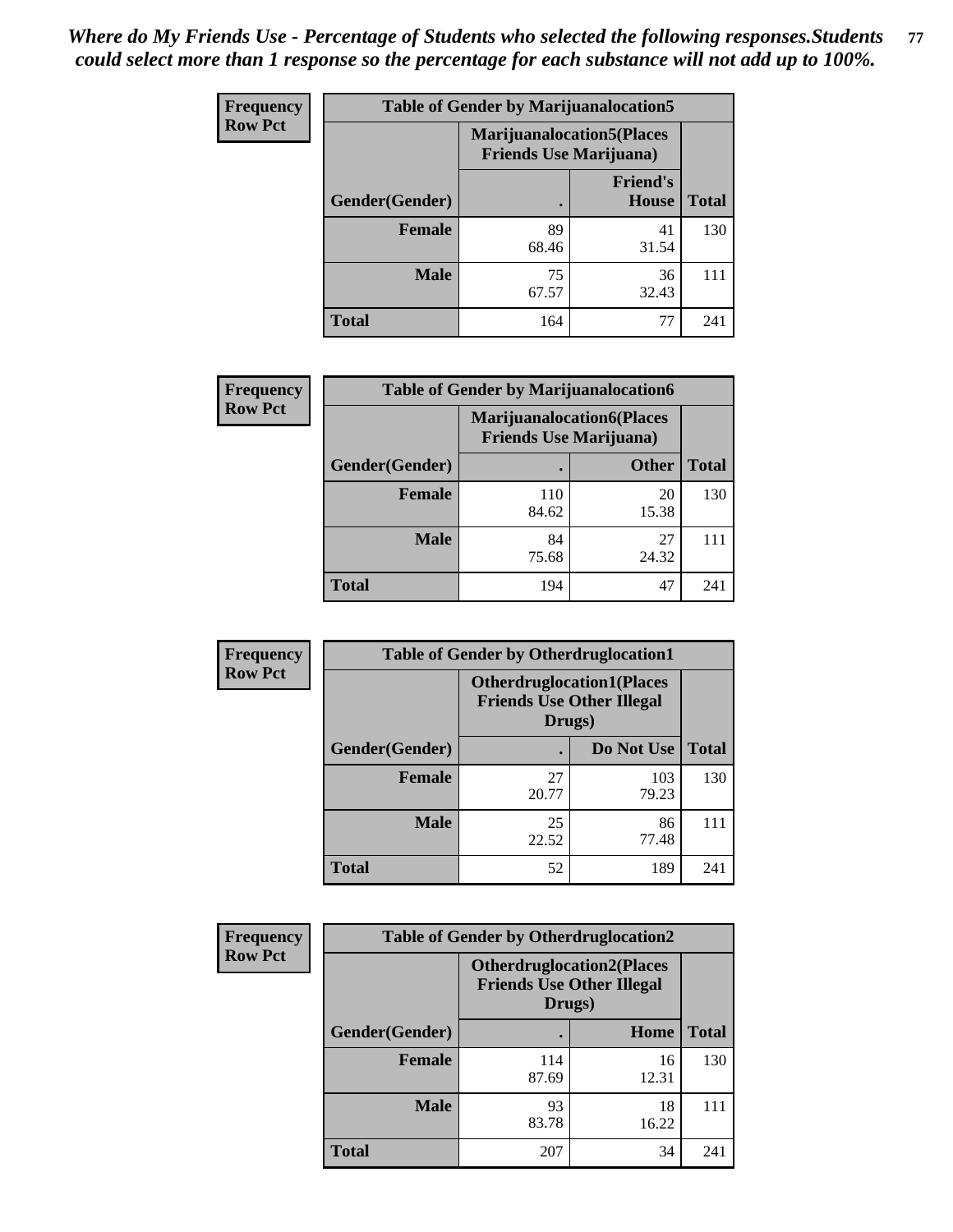| <b>Frequency</b> | <b>Table of Gender by Otherdruglocation3</b> |                                                                                |               |              |
|------------------|----------------------------------------------|--------------------------------------------------------------------------------|---------------|--------------|
| <b>Row Pct</b>   |                                              | <b>Otherdruglocation3(Places</b><br><b>Friends Use Other Illegal</b><br>Drugs) |               |              |
|                  | Gender(Gender)                               |                                                                                | <b>School</b> | <b>Total</b> |
|                  | <b>Female</b>                                | 124<br>95.38                                                                   | 6<br>4.62     | 130          |
|                  | <b>Male</b>                                  | 104<br>93.69                                                                   | 6.31          | 111          |
|                  | <b>Total</b>                                 | 228                                                                            | 13            | 241          |

| Frequency      | <b>Table of Gender by Otherdruglocation4</b>                                   |              |             |              |
|----------------|--------------------------------------------------------------------------------|--------------|-------------|--------------|
| <b>Row Pct</b> | <b>Otherdruglocation4(Places</b><br><b>Friends Use Other Illegal</b><br>Drugs) |              |             |              |
|                | Gender(Gender)                                                                 |              | Car         | <b>Total</b> |
|                | <b>Female</b>                                                                  | 117<br>90.00 | 13<br>10.00 | 130          |
|                | <b>Male</b>                                                                    | 100<br>90.09 | 11<br>9.91  | 111          |
|                | <b>Total</b>                                                                   | 217          | 24          | 241          |

| <b>Frequency</b> | <b>Table of Gender by Otherdruglocation5</b> |                                            |                                  |              |
|------------------|----------------------------------------------|--------------------------------------------|----------------------------------|--------------|
| <b>Row Pct</b>   |                                              | <b>Friends Use Other Illegal</b><br>Drugs) | <b>Otherdruglocation5(Places</b> |              |
|                  | Gender(Gender)                               |                                            | <b>Friend's</b><br><b>House</b>  | <b>Total</b> |
|                  | <b>Female</b>                                | 112<br>86.15                               | 18<br>13.85                      | 130          |
|                  | <b>Male</b>                                  | 92<br>82.88                                | 19<br>17.12                      | 111          |
|                  | <b>Total</b>                                 | 204                                        | 37                               | 241          |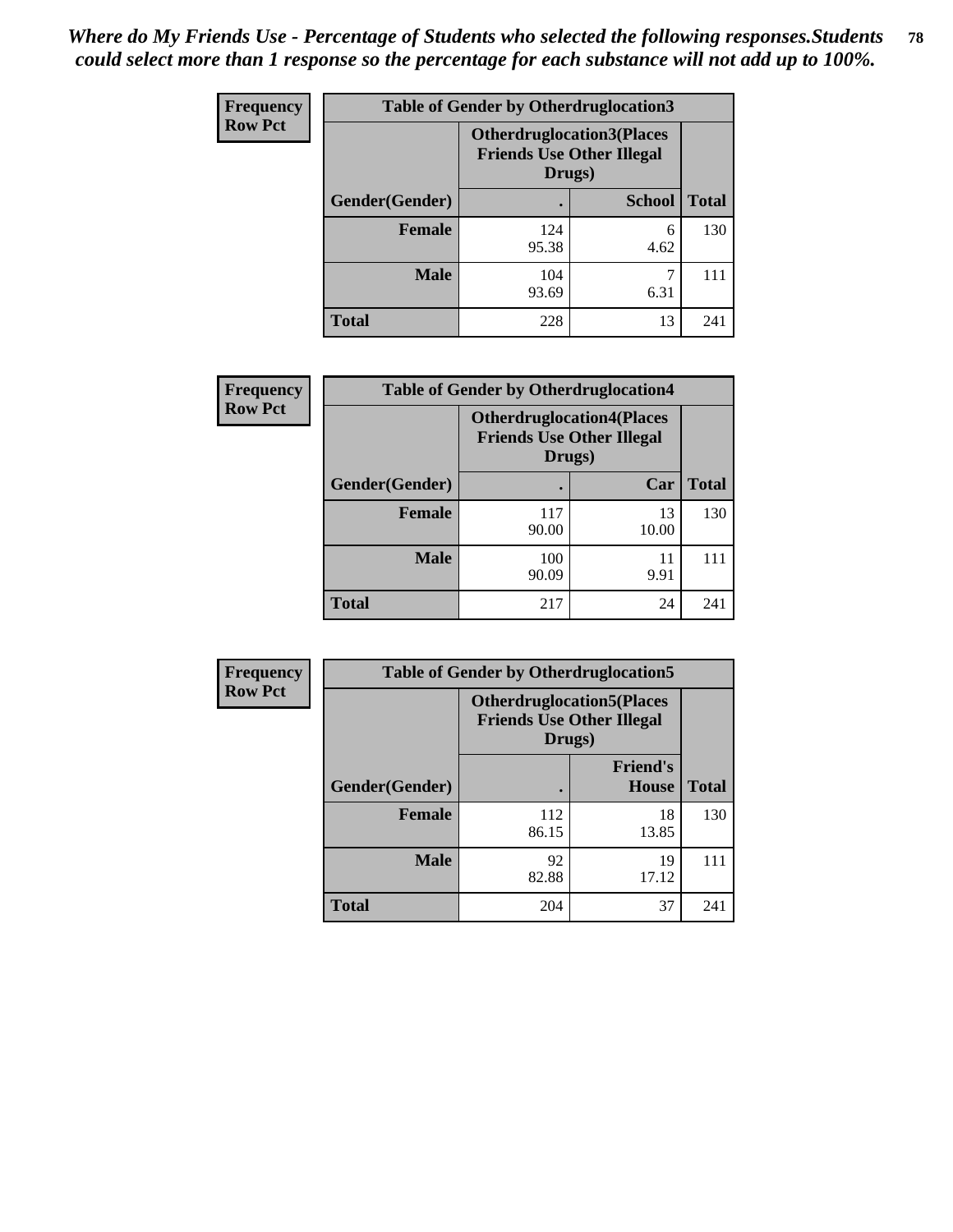| <b>Frequency</b> | <b>Table of Gender by Otherdruglocation6</b> |                                                                                |              |              |
|------------------|----------------------------------------------|--------------------------------------------------------------------------------|--------------|--------------|
| <b>Row Pct</b>   |                                              | <b>Otherdruglocation6(Places</b><br><b>Friends Use Other Illegal</b><br>Drugs) |              |              |
|                  | Gender(Gender)                               |                                                                                | <b>Other</b> | <b>Total</b> |
|                  | Female                                       | 117<br>90.00                                                                   | 13<br>10.00  | 130          |
|                  | <b>Male</b>                                  | 98<br>88.29                                                                    | 13<br>11.71  | 111          |
|                  | <b>Total</b>                                 | 215                                                                            | 26           | 241          |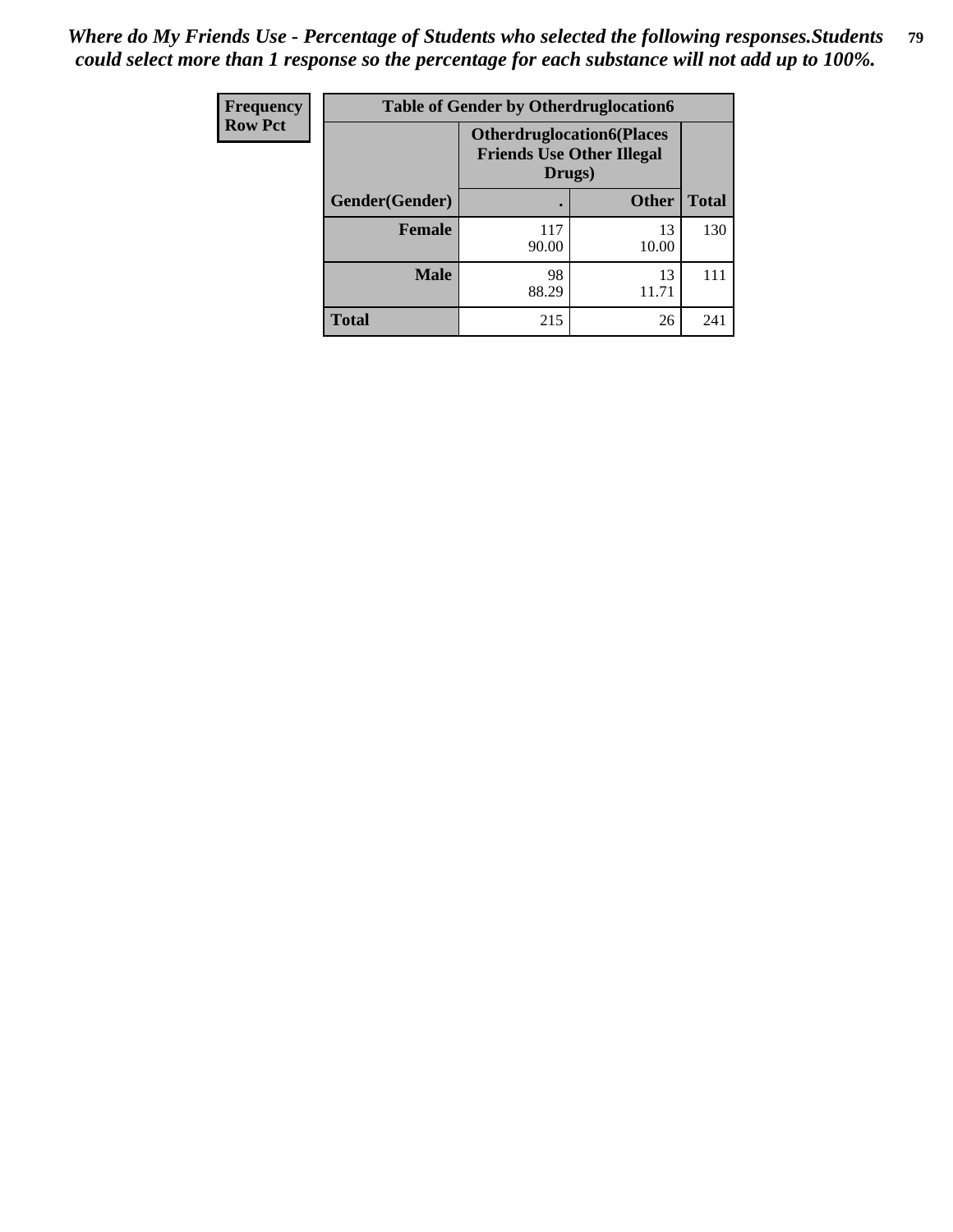| <b>Frequency</b> | <b>Table of Gender by Alcoholtime1</b> |                                                          |                      |              |
|------------------|----------------------------------------|----------------------------------------------------------|----------------------|--------------|
| <b>Row Pct</b>   |                                        | <b>Alcoholtime1(Times</b><br><b>Friends Use Alcohol)</b> |                      |              |
|                  | Gender(Gender)                         | $\bullet$                                                | Do Not<br><b>Use</b> | <b>Total</b> |
|                  | <b>Female</b>                          | 68<br>52.31                                              | 62<br>47.69          | 130          |
|                  | <b>Male</b>                            | 57<br>51.35                                              | 54<br>48.65          | 111          |
|                  | <b>Total</b>                           | 125                                                      | 116                  | 241          |

| Frequency      | <b>Table of Gender by Alcoholtime2</b> |                                                          |                            |              |
|----------------|----------------------------------------|----------------------------------------------------------|----------------------------|--------------|
| <b>Row Pct</b> |                                        | <b>Alcoholtime2(Times</b><br><b>Friends Use Alcohol)</b> |                            |              |
|                | Gender(Gender)                         |                                                          | <b>On Way</b><br>to School | <b>Total</b> |
|                | <b>Female</b>                          | 125<br>96.15                                             | 5<br>3.85                  | 130          |
|                | <b>Male</b>                            | 106<br>95.50                                             | 5<br>4.50                  | 111          |
|                | <b>Total</b>                           | 231                                                      | 10                         | 241          |

| Frequency      | <b>Table of Gender by Alcoholtime3</b> |                                                          |                                |              |
|----------------|----------------------------------------|----------------------------------------------------------|--------------------------------|--------------|
| <b>Row Pct</b> |                                        | <b>Alcoholtime3(Times</b><br><b>Friends Use Alcohol)</b> |                                |              |
|                | Gender(Gender)                         |                                                          | <b>During</b><br><b>School</b> | <b>Total</b> |
|                | <b>Female</b>                          | 125<br>96.15                                             | 5<br>3.85                      | 130          |
|                | <b>Male</b>                            | 103<br>92.79                                             | 8<br>7.21                      | 111          |
|                | <b>Total</b>                           | 228                                                      | 13                             | 241          |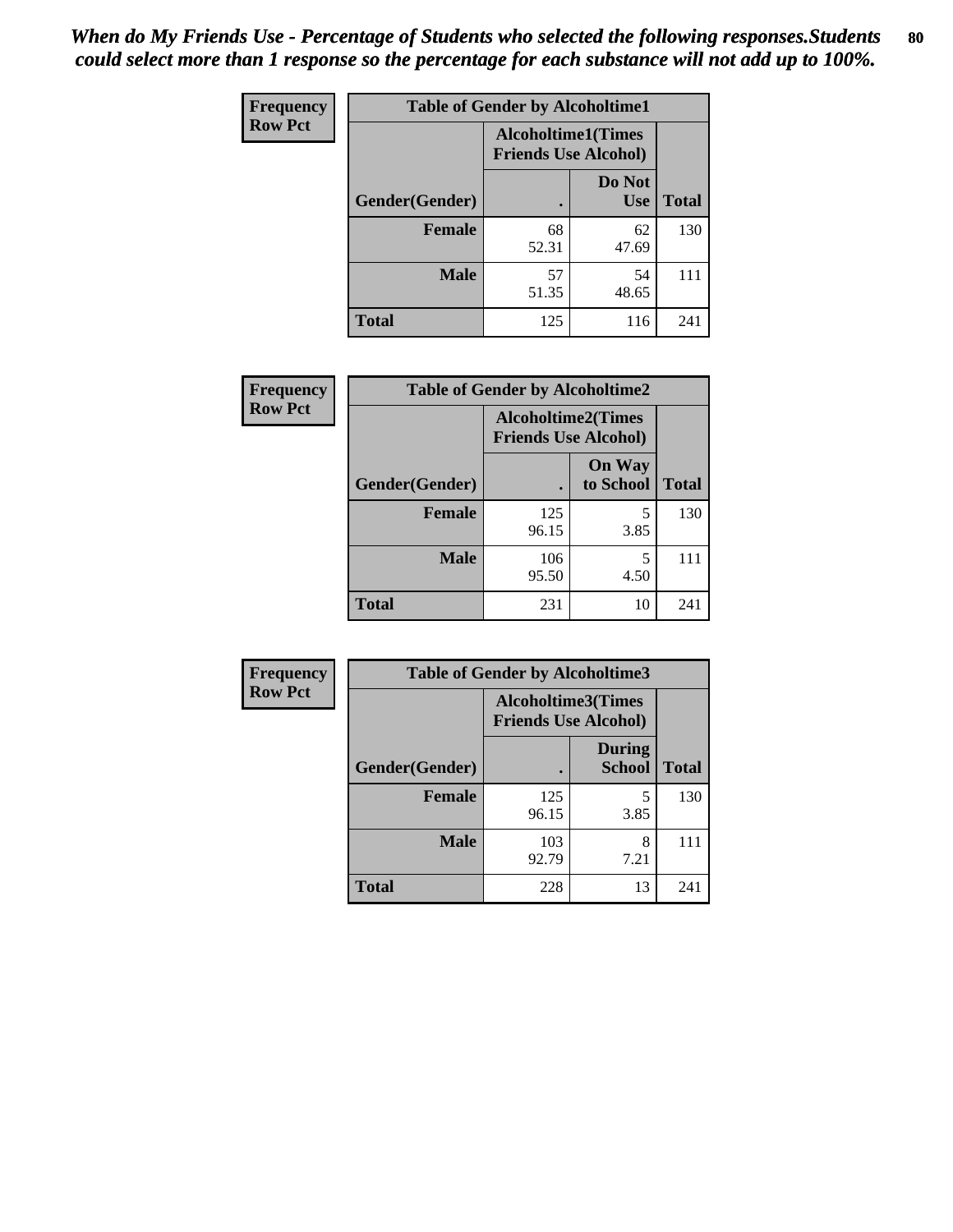*When do My Friends Use - Percentage of Students who selected the following responses.Students could select more than 1 response so the percentage for each substance will not add up to 100%.* **81**

| <b>Frequency</b> | <b>Table of Gender by Alcoholtime4</b> |                                                          |                                                |              |
|------------------|----------------------------------------|----------------------------------------------------------|------------------------------------------------|--------------|
| <b>Row Pct</b>   |                                        | <b>Alcoholtime4(Times</b><br><b>Friends Use Alcohol)</b> |                                                |              |
|                  | Gender(Gender)                         |                                                          | <b>On Way</b><br>Home<br>From<br><b>School</b> | <b>Total</b> |
|                  | <b>Female</b>                          | 125<br>96.15                                             | 5<br>3.85                                      | 130          |
|                  | <b>Male</b>                            | 104<br>93.69                                             | 7<br>6.31                                      | 111          |
|                  | <b>Total</b>                           | 229                                                      | 12                                             | 241          |

| <b>Frequency</b> |                |              | <b>Table of Gender by Alcoholtime5</b>                    |              |
|------------------|----------------|--------------|-----------------------------------------------------------|--------------|
| <b>Row Pct</b>   |                |              | <b>Alcoholtime5</b> (Times<br><b>Friends Use Alcohol)</b> |              |
|                  | Gender(Gender) |              | Weeknights                                                | <b>Total</b> |
|                  | <b>Female</b>  | 103<br>79.23 | 27<br>20.77                                               | 130          |
|                  | <b>Male</b>    | 80<br>72.07  | 31<br>27.93                                               | 111          |
|                  | <b>Total</b>   | 183          | 58                                                        | 241          |

| <b>Frequency</b> | <b>Table of Gender by Alcoholtime6</b> |             |                                                           |              |  |
|------------------|----------------------------------------|-------------|-----------------------------------------------------------|--------------|--|
| <b>Row Pct</b>   |                                        |             | <b>Alcoholtime6</b> (Times<br><b>Friends Use Alcohol)</b> |              |  |
|                  | Gender(Gender)                         |             | <b>Weekends</b>                                           | <b>Total</b> |  |
|                  | Female                                 | 60<br>46.15 | 70<br>53.85                                               | 130          |  |
|                  | <b>Male</b>                            | 50<br>45.05 | 61<br>54.95                                               | 111          |  |
|                  | <b>Total</b>                           | 110         | 131                                                       | 241          |  |

| <b>Frequency</b> | <b>Table of Gender by Tobaccotime1</b> |                                                          |                      |              |  |
|------------------|----------------------------------------|----------------------------------------------------------|----------------------|--------------|--|
| <b>Row Pct</b>   |                                        | <b>Tobaccotime1(Times</b><br><b>Friends Use Tobacco)</b> |                      |              |  |
|                  | Gender(Gender)                         |                                                          | Do Not<br><b>Use</b> | <b>Total</b> |  |
|                  | <b>Female</b>                          | 44<br>33.85                                              | 86<br>66.15          | 130          |  |
|                  | <b>Male</b>                            | 42<br>37.84                                              | 69<br>62.16          | 111          |  |
|                  | <b>Total</b>                           | 86                                                       | 155                  | 241          |  |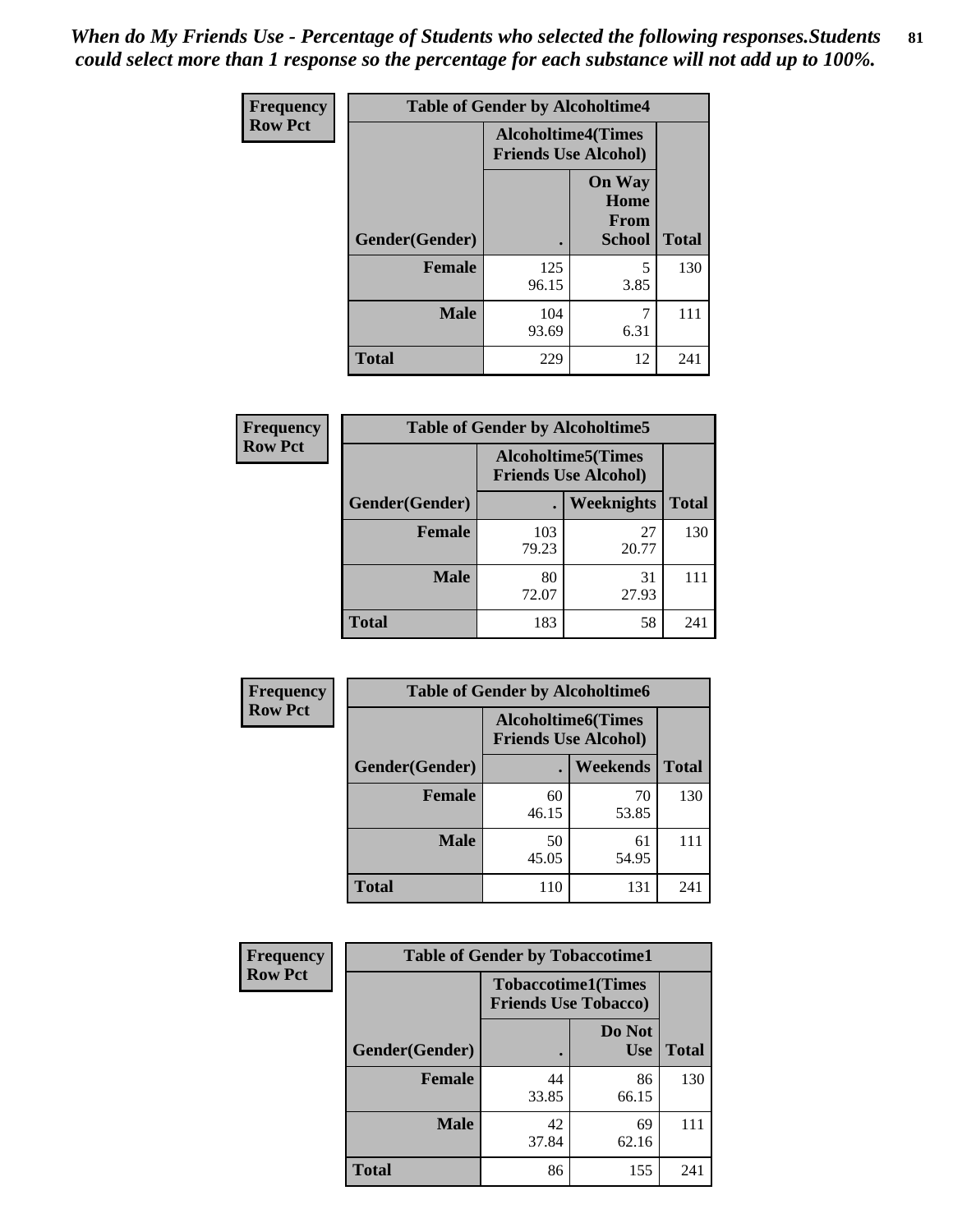| <b>Frequency</b> | <b>Table of Gender by Tobaccotime2</b> |                                                          |                            |              |
|------------------|----------------------------------------|----------------------------------------------------------|----------------------------|--------------|
| <b>Row Pct</b>   |                                        | <b>Tobaccotime2(Times</b><br><b>Friends Use Tobacco)</b> |                            |              |
|                  | Gender(Gender)                         |                                                          | <b>On Way</b><br>to School | <b>Total</b> |
|                  | <b>Female</b>                          | 115<br>88.46                                             | 15<br>11.54                | 130          |
|                  | <b>Male</b>                            | 93<br>83.78                                              | 18<br>16.22                | 111          |
|                  | <b>Total</b>                           | 208                                                      | 33                         | 241          |

| Frequency      | <b>Table of Gender by Tobaccotime3</b> |                                                          |                                |              |
|----------------|----------------------------------------|----------------------------------------------------------|--------------------------------|--------------|
| <b>Row Pct</b> |                                        | <b>Tobaccotime3(Times</b><br><b>Friends Use Tobacco)</b> |                                |              |
|                | Gender(Gender)                         |                                                          | <b>During</b><br><b>School</b> | <b>Total</b> |
|                | <b>Female</b>                          | 122<br>93.85                                             | 8<br>6.15                      | 130          |
|                | <b>Male</b>                            | 102<br>91.89                                             | 9<br>8.11                      |              |
|                | <b>Total</b>                           | 224                                                      | 17                             | 241          |

| <b>Frequency</b> | <b>Table of Gender by Tobaccotime4</b> |                                                          |                                                |              |
|------------------|----------------------------------------|----------------------------------------------------------|------------------------------------------------|--------------|
| <b>Row Pct</b>   |                                        | <b>Tobaccotime4(Times</b><br><b>Friends Use Tobacco)</b> |                                                |              |
|                  | Gender(Gender)                         |                                                          | <b>On Way</b><br>Home<br>From<br><b>School</b> | <b>Total</b> |
|                  | <b>Female</b>                          | 125<br>96.15                                             | 5<br>3.85                                      | 130          |
|                  | <b>Male</b>                            | 104<br>93.69                                             | 7<br>6.31                                      | 111          |
|                  | <b>Total</b>                           | 229                                                      | 12                                             | 241          |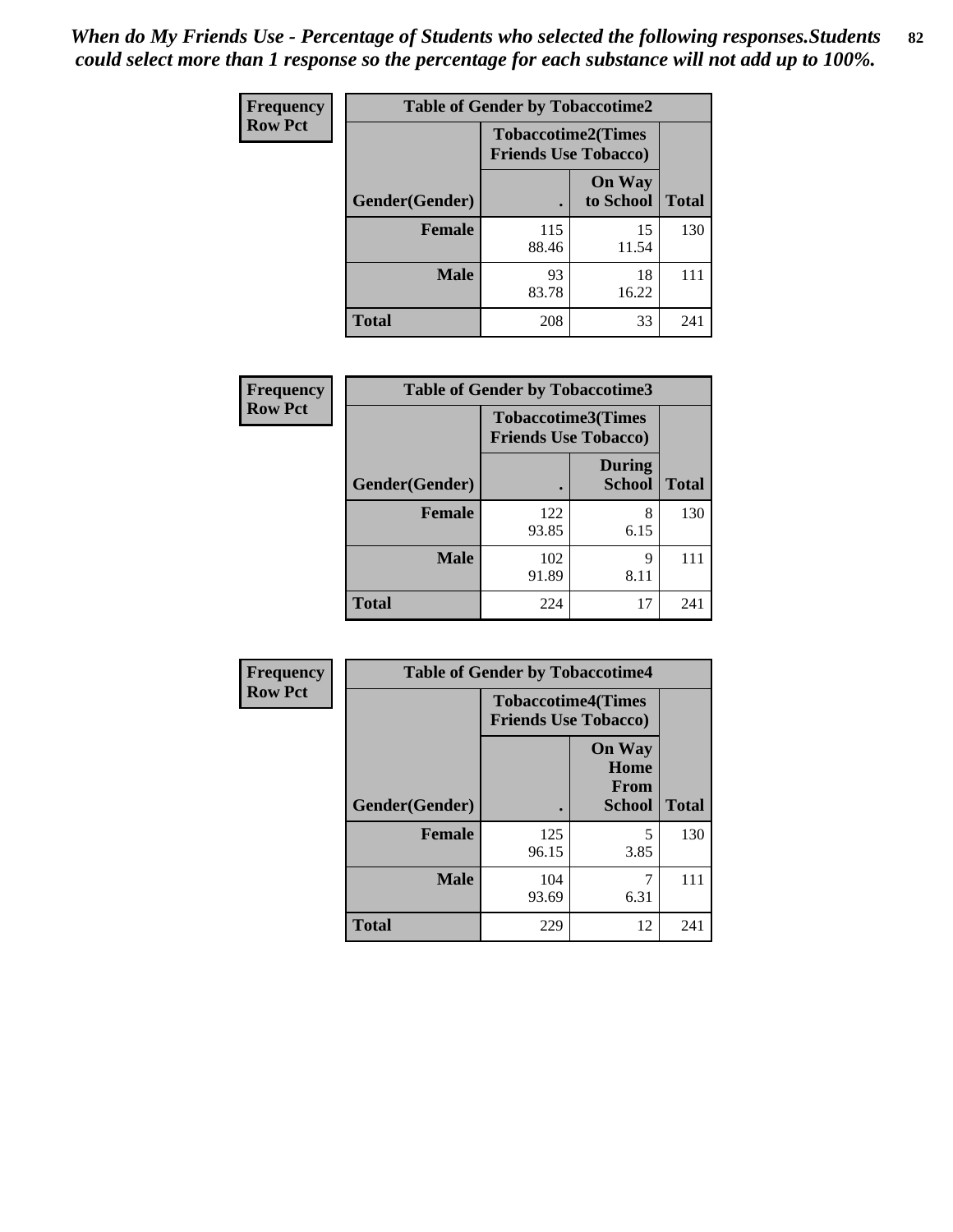| <b>Frequency</b> | <b>Table of Gender by Tobaccotime5</b> |                                                           |             |              |  |
|------------------|----------------------------------------|-----------------------------------------------------------|-------------|--------------|--|
| <b>Row Pct</b>   |                                        | <b>Tobaccotime5</b> (Times<br><b>Friends Use Tobacco)</b> |             |              |  |
|                  | Gender(Gender)                         |                                                           | Weeknights  | <b>Total</b> |  |
|                  | <b>Female</b>                          | 100<br>76.92                                              | 30<br>23.08 | 130          |  |
|                  | <b>Male</b>                            | 78<br>70.27                                               | 33<br>29.73 | 111          |  |
|                  | <b>Total</b>                           | 178                                                       | 63          | 241          |  |

| Frequency      | <b>Table of Gender by Tobaccotime6</b> |                                                          |                 |              |
|----------------|----------------------------------------|----------------------------------------------------------|-----------------|--------------|
| <b>Row Pct</b> |                                        | <b>Tobaccotime6(Times</b><br><b>Friends Use Tobacco)</b> |                 |              |
|                | Gender(Gender)                         |                                                          | <b>Weekends</b> | <b>Total</b> |
|                | <b>Female</b>                          | 89<br>68.46                                              | 41<br>31.54     | 130          |
|                | <b>Male</b>                            | 71<br>63.96                                              | 40<br>36.04     | 111          |
|                | <b>Total</b>                           | 160                                                      | 81              | 241          |

| Frequency      | <b>Table of Gender by Marijuanatime1</b> |                                                               |             |              |  |
|----------------|------------------------------------------|---------------------------------------------------------------|-------------|--------------|--|
| <b>Row Pct</b> |                                          | <b>Marijuanatime1(Times</b><br><b>Friends Use Marijuana</b> ) |             |              |  |
|                | Gender(Gender)                           |                                                               | Do Not Use  | <b>Total</b> |  |
|                | <b>Female</b>                            | 47<br>36.15                                                   | 83<br>63.85 | 130          |  |
|                | <b>Male</b>                              | 48<br>43.24                                                   | 63<br>56.76 | 111          |  |
|                | <b>Total</b>                             | 95                                                            | 146         | 241          |  |

| <b>Frequency</b> | <b>Table of Gender by Marijuanatime2</b> |                                |                             |              |
|------------------|------------------------------------------|--------------------------------|-----------------------------|--------------|
| <b>Row Pct</b>   |                                          | <b>Friends Use Marijuana</b> ) | <b>Marijuanatime2(Times</b> |              |
|                  | Gender(Gender)                           |                                | On Way to<br><b>School</b>  | <b>Total</b> |
|                  | Female                                   | 115<br>88.46                   | 15<br>11.54                 | 130          |
|                  | <b>Male</b>                              | 98<br>88.29                    | 13<br>11.71                 | 111          |
|                  | <b>Total</b>                             | 213                            | 28                          | 241          |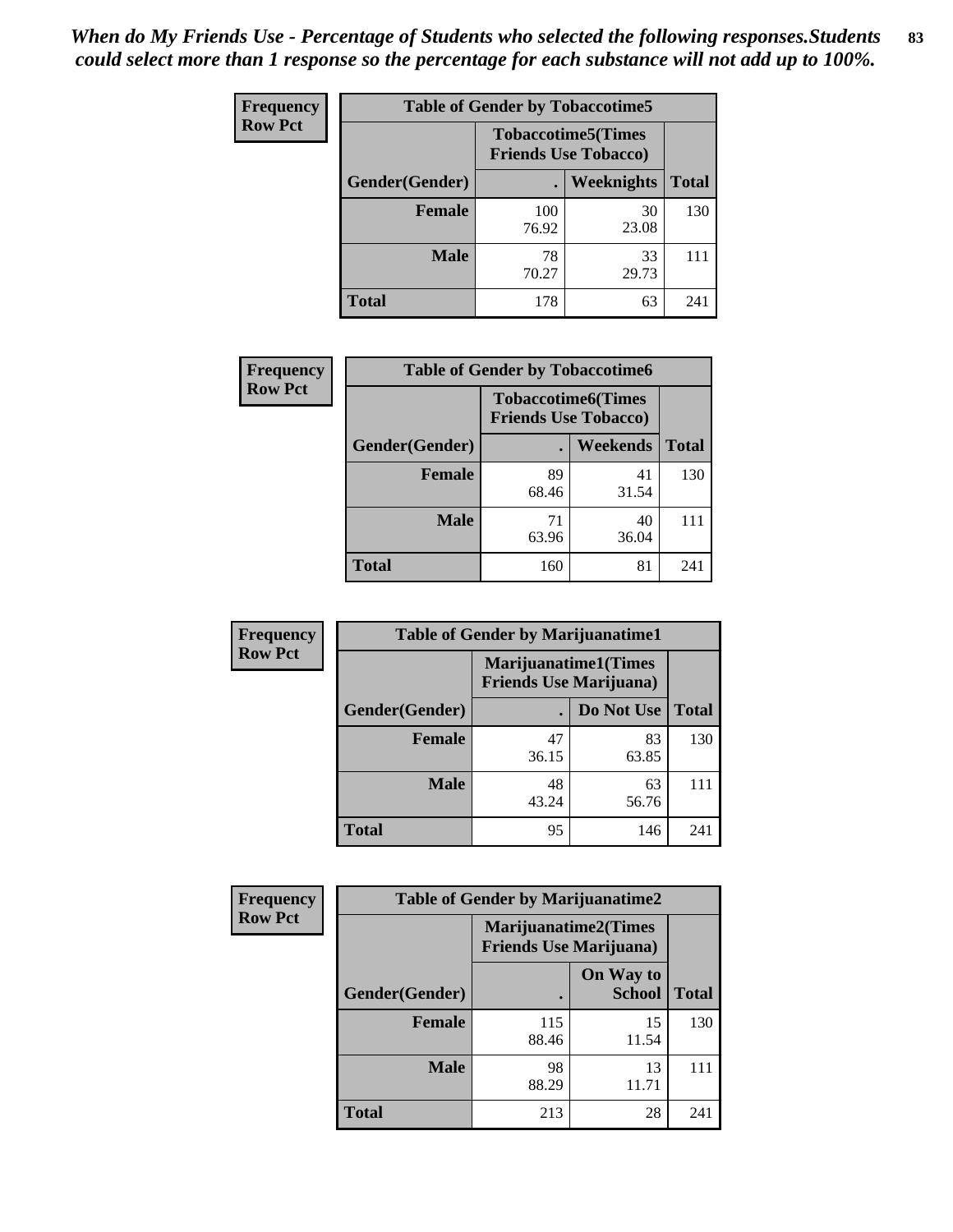*When do My Friends Use - Percentage of Students who selected the following responses.Students could select more than 1 response so the percentage for each substance will not add up to 100%.* **84**

| <b>Frequency</b> | Table of Gender by Marijuanatime3 |                                                        |                                |              |
|------------------|-----------------------------------|--------------------------------------------------------|--------------------------------|--------------|
| <b>Row Pct</b>   |                                   | Marijuanatime3(Times<br><b>Friends Use Marijuana</b> ) |                                |              |
|                  | Gender(Gender)                    |                                                        | <b>During</b><br><b>School</b> | <b>Total</b> |
|                  | <b>Female</b>                     | 121<br>93.08                                           | 9<br>6.92                      | 130          |
|                  | <b>Male</b>                       | 99<br>89.19                                            | 12<br>10.81                    | 111          |
|                  | <b>Total</b>                      | 220                                                    | 21                             | 241          |

| Frequency      | <b>Table of Gender by Marijuanatime4</b> |                                                               |                                                |              |
|----------------|------------------------------------------|---------------------------------------------------------------|------------------------------------------------|--------------|
| <b>Row Pct</b> |                                          | <b>Marijuanatime4(Times</b><br><b>Friends Use Marijuana</b> ) |                                                |              |
|                | Gender(Gender)                           |                                                               | <b>On Way</b><br>Home<br>From<br><b>School</b> | <b>Total</b> |
|                | <b>Female</b>                            | 118<br>90.77                                                  | 12<br>9.23                                     | 130          |
|                | <b>Male</b>                              | 93<br>83.78                                                   | 18<br>16.22                                    | 111          |
|                | <b>Total</b>                             | 211                                                           | 30                                             | 241          |

| <b>Frequency</b> | <b>Table of Gender by Marijuanatime5</b> |              |                                                                |              |
|------------------|------------------------------------------|--------------|----------------------------------------------------------------|--------------|
| <b>Row Pct</b>   |                                          |              | <b>Marijuanatime5</b> (Times<br><b>Friends Use Marijuana</b> ) |              |
|                  | Gender(Gender)                           |              | Weeknights                                                     | <b>Total</b> |
|                  | <b>Female</b>                            | 104<br>80.00 | 26<br>20.00                                                    | 130          |
|                  | <b>Male</b>                              | 81<br>72.97  | 30<br>27.03                                                    | 111          |
|                  | <b>Total</b>                             | 185          | 56                                                             | 241          |

| <b>Frequency</b> | <b>Table of Gender by Marijuanatime6</b> |                                                               |             |              |  |
|------------------|------------------------------------------|---------------------------------------------------------------|-------------|--------------|--|
| <b>Row Pct</b>   |                                          | <b>Marijuanatime6(Times</b><br><b>Friends Use Marijuana</b> ) |             |              |  |
|                  | Gender(Gender)                           |                                                               | Weekends    | <b>Total</b> |  |
|                  | <b>Female</b>                            | 85<br>65.38                                                   | 45<br>34.62 | 130          |  |
|                  | <b>Male</b>                              | 65<br>58.56                                                   | 46<br>41.44 | 111          |  |
|                  | <b>Total</b>                             | 150                                                           | 91          | 241          |  |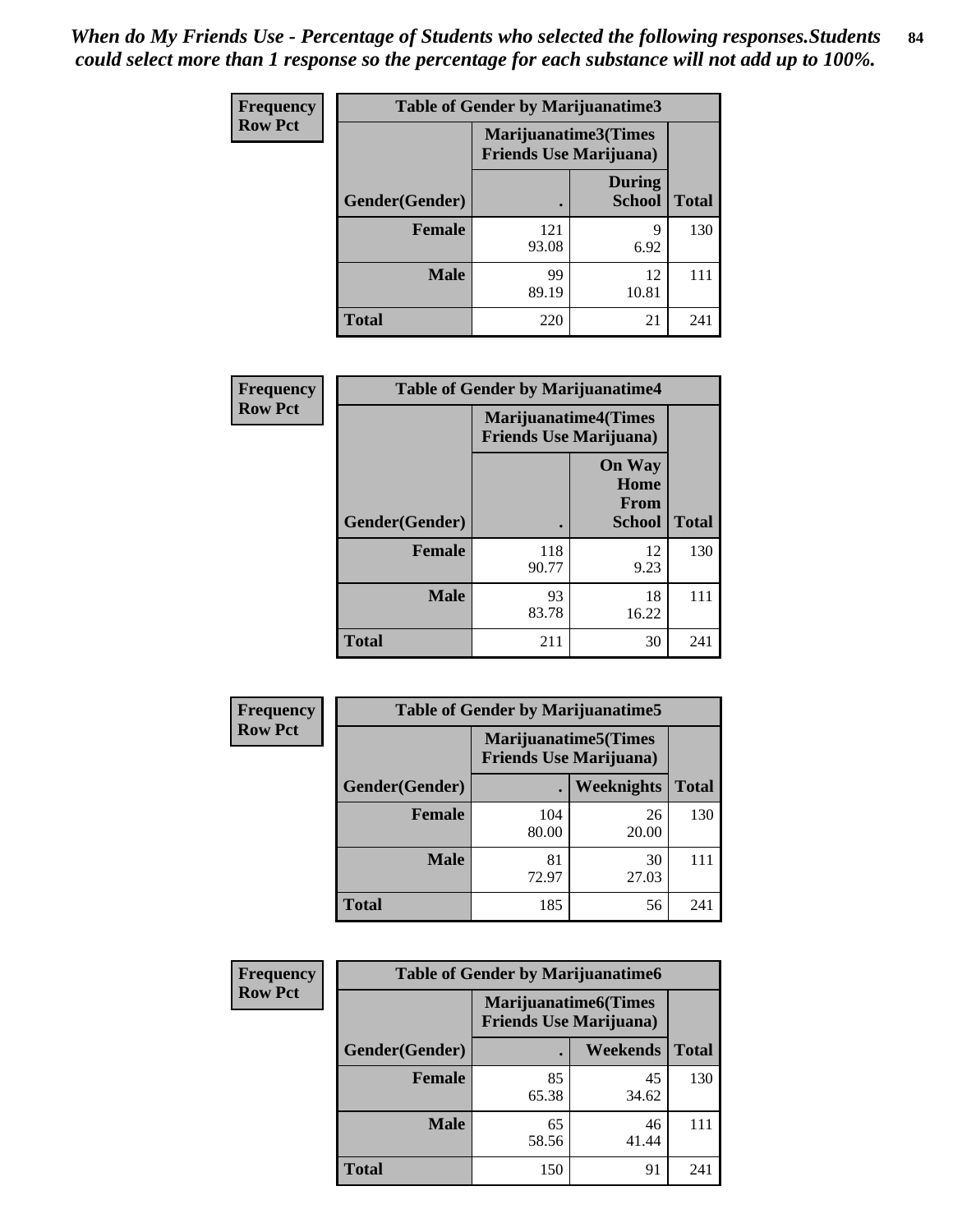| <b>Frequency</b> | <b>Table of Gender by Otherdrugtime1</b> |                                                                                    |              |              |  |
|------------------|------------------------------------------|------------------------------------------------------------------------------------|--------------|--------------|--|
| <b>Row Pct</b>   |                                          | <b>Otherdrugtime1</b> (Times<br><b>Friends Use Other</b><br><b>Illegal Drugs</b> ) |              |              |  |
|                  | Gender(Gender)                           |                                                                                    | Do Not Use   | <b>Total</b> |  |
|                  | <b>Female</b>                            | 26<br>20.00                                                                        | 104<br>80.00 | 130          |  |
|                  | Male                                     | 23<br>20.72                                                                        | 88<br>79.28  | 111          |  |
|                  | <b>Total</b>                             | 49                                                                                 | 192          | 241          |  |

| Frequency      |                | <b>Table of Gender by Otherdrugtime2</b>                                          |                            |              |
|----------------|----------------|-----------------------------------------------------------------------------------|----------------------------|--------------|
| <b>Row Pct</b> |                | <b>Otherdrugtime2(Times</b><br><b>Friends Use Other</b><br><b>Illegal Drugs</b> ) |                            |              |
|                | Gender(Gender) |                                                                                   | On Way to<br><b>School</b> | <b>Total</b> |
|                | <b>Female</b>  | 124<br>95.38                                                                      | 6<br>4.62                  | 130          |
|                | <b>Male</b>    | 104<br>93.69                                                                      | 6.31                       | 111          |
|                | <b>Total</b>   | 228                                                                               | 13                         | 241          |

| Frequency      |                | <b>Table of Gender by Otherdrugtime3</b>           |                                |              |
|----------------|----------------|----------------------------------------------------|--------------------------------|--------------|
| <b>Row Pct</b> |                | <b>Friends Use Other</b><br><b>Illegal Drugs</b> ) | Otherdrugtime3(Times           |              |
|                | Gender(Gender) |                                                    | <b>During</b><br><b>School</b> | <b>Total</b> |
|                | <b>Female</b>  | 124<br>95.38                                       | 6<br>4.62                      | 130          |
|                | <b>Male</b>    | 105<br>94.59                                       | 6<br>5.41                      | 111          |
|                | <b>Total</b>   | 229                                                | 12                             | 241          |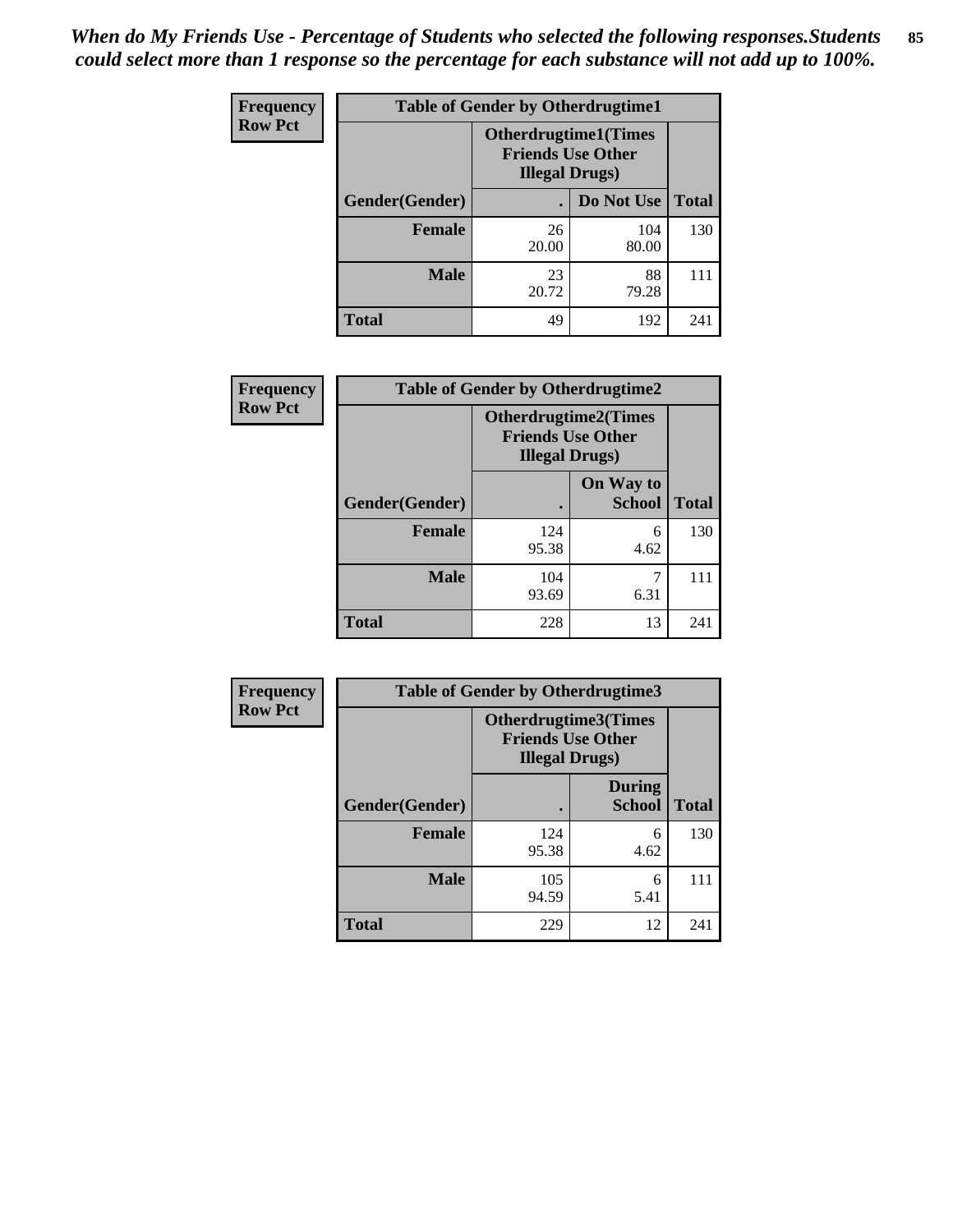*When do My Friends Use - Percentage of Students who selected the following responses.Students could select more than 1 response so the percentage for each substance will not add up to 100%.* **86**

| <b>Frequency</b> | <b>Table of Gender by Otherdrugtime4</b> |                        |                                                         |              |
|------------------|------------------------------------------|------------------------|---------------------------------------------------------|--------------|
| <b>Row Pct</b>   |                                          | <b>Illegal Drugs</b> ) | <b>Otherdrugtime4(Times</b><br><b>Friends Use Other</b> |              |
|                  | Gender(Gender)                           | ٠                      | <b>On Way</b><br>Home<br><b>From</b><br><b>School</b>   | <b>Total</b> |
|                  | <b>Female</b>                            | 120<br>92.31           | 10<br>7.69                                              | 130          |
|                  | <b>Male</b>                              | 103<br>92.79           | 8<br>7.21                                               | 111          |
|                  | <b>Total</b>                             | 223                    | 18                                                      | 241          |

| Frequency      | <b>Table of Gender by Otherdrugtime5</b> |                                                                                    |                   |              |
|----------------|------------------------------------------|------------------------------------------------------------------------------------|-------------------|--------------|
| <b>Row Pct</b> |                                          | <b>Otherdrugtime5</b> (Times<br><b>Friends Use Other</b><br><b>Illegal Drugs</b> ) |                   |              |
|                | Gender(Gender)                           |                                                                                    | <b>Weeknights</b> | <b>Total</b> |
|                | <b>Female</b>                            | 115<br>88.46                                                                       | 15<br>11.54       | 130          |
|                | <b>Male</b>                              | 96<br>86.49                                                                        | 15<br>13.51       | 111          |
|                | <b>Total</b>                             | 211                                                                                | 30                | 241          |

| <b>Frequency</b> | <b>Table of Gender by Otherdrugtime6</b> |                                                                                   |                 |              |
|------------------|------------------------------------------|-----------------------------------------------------------------------------------|-----------------|--------------|
| <b>Row Pct</b>   |                                          | <b>Otherdrugtime6(Times</b><br><b>Friends Use Other</b><br><b>Illegal Drugs</b> ) |                 |              |
|                  | Gender(Gender)                           |                                                                                   | <b>Weekends</b> | <b>Total</b> |
|                  | <b>Female</b>                            | 107<br>82.31                                                                      | 23<br>17.69     | 130          |
|                  | <b>Male</b>                              | 87<br>78.38                                                                       | 24<br>21.62     | 111          |
|                  | <b>Total</b>                             | 194                                                                               | 47              | 241          |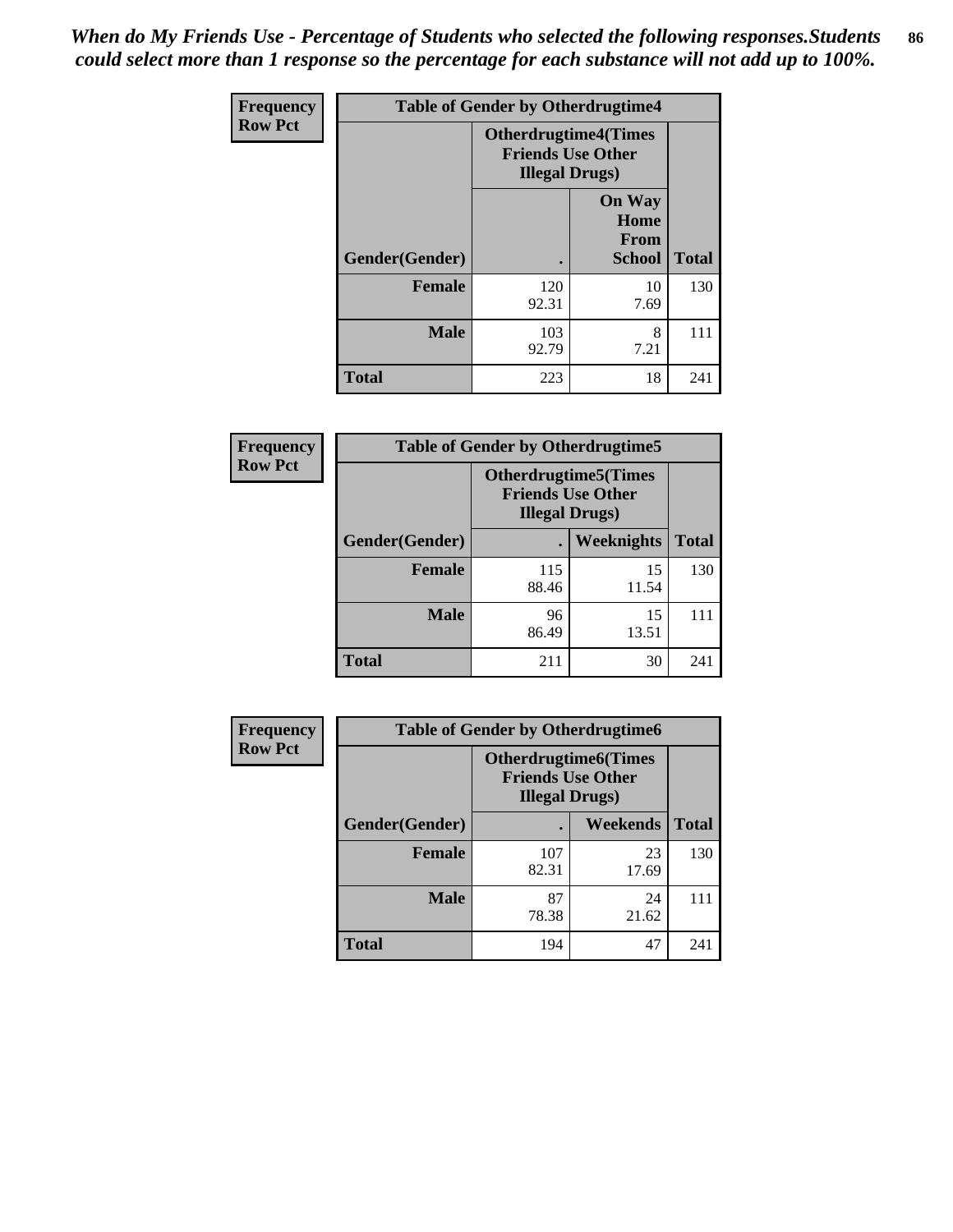# *Other Questions* **87**

| Frequency      | <b>Table of Gender by Educationalcohol</b> |                                                                                                                               |                |              |  |
|----------------|--------------------------------------------|-------------------------------------------------------------------------------------------------------------------------------|----------------|--------------|--|
| <b>Row Pct</b> |                                            | Educationalcohol(I<br>have been taught<br>about alcohol,<br>tobacco,<br>and other drugs<br>within the last year<br>at school) |                |              |  |
|                | Gender(Gender)                             | Yes                                                                                                                           | N <sub>0</sub> | <b>Total</b> |  |
|                | Female                                     | 94<br>72.31                                                                                                                   | 36<br>27.69    | 130          |  |
|                | <b>Male</b>                                | 83<br>74.77                                                                                                                   | 28<br>25.23    | 111          |  |
|                | Total                                      | 177                                                                                                                           | 64             | 241          |  |

| Frequency      | <b>Table of Gender by Rodedrinking</b> |                                                                                                                     |              |              |  |
|----------------|----------------------------------------|---------------------------------------------------------------------------------------------------------------------|--------------|--------------|--|
| <b>Row Pct</b> |                                        | Rodedrinking(In<br>the past 30 days I<br>have ridden in a<br>car with a driver<br>who had been<br>drinking alcohol) |              |              |  |
|                | Gender(Gender)                         | Yes                                                                                                                 | $\bf N_0$    | <b>Total</b> |  |
|                | <b>Female</b>                          | 10<br>7.69                                                                                                          | 120<br>92.31 | 130          |  |
|                | <b>Male</b>                            | 16<br>14.41                                                                                                         | 95<br>85.59  | 111          |  |
|                | <b>Total</b>                           | 26                                                                                                                  | 215          | 241          |  |

| Frequency      | <b>Table of Gender by Drugsschool</b> |                                                                                                                                     |                |              |  |
|----------------|---------------------------------------|-------------------------------------------------------------------------------------------------------------------------------------|----------------|--------------|--|
| <b>Row Pct</b> |                                       | <b>Drugsschool</b> (During<br>the past 12 months,<br>I have been offered,<br>sold,<br>or given illegal drugs<br>on school property) |                |              |  |
|                | Gender(Gender)                        | <b>Yes</b>                                                                                                                          | N <sub>0</sub> | <b>Total</b> |  |
|                | <b>Female</b>                         | 20<br>15.38                                                                                                                         | 110<br>84.62   | 130          |  |
|                | <b>Male</b>                           | 26<br>23.42                                                                                                                         | 85<br>76.58    | 111          |  |
|                | <b>Total</b>                          | 46                                                                                                                                  | 195            | 241          |  |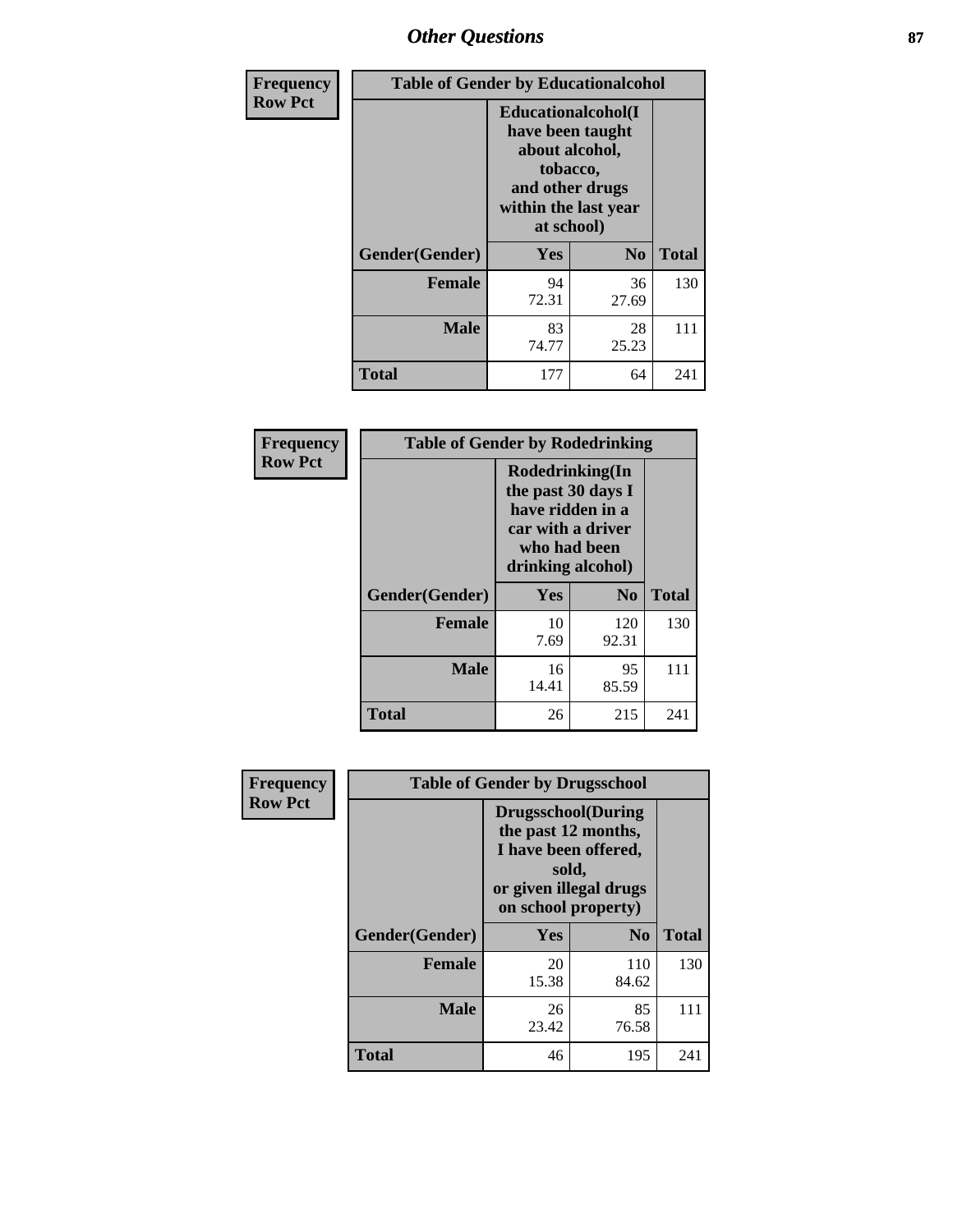# *Other Questions* **88**

**Frequency Row Pct**

| <b>Table of Gender by Bingedrinking</b> |                         |                                                                                                         |                   |                          |                        |                               |                   |              |
|-----------------------------------------|-------------------------|---------------------------------------------------------------------------------------------------------|-------------------|--------------------------|------------------------|-------------------------------|-------------------|--------------|
|                                         |                         | Bingedrinking(I have drunk five or more<br>drinks of alcohol at one sitting during the<br>last 30 days) |                   |                          |                        |                               |                   |              |
| <b>Gender</b> (Gender)                  | $\bf{0}$<br><b>Days</b> | $1$ or<br>days                                                                                          | 3 to<br>5<br>days | <b>6 to</b><br>9<br>days | 10<br>to<br>19<br>days | <b>20</b><br>to<br>29<br>days | All<br>30<br>days | <b>Total</b> |
| <b>Female</b>                           | 113<br>86.92            | 7<br>5.38                                                                                               | 5<br>3.85         | 0.77                     | 0.77                   | 2<br>1.54                     | 0.77              | 130          |
|                                         |                         |                                                                                                         |                   |                          |                        |                               |                   |              |
| <b>Male</b>                             | 96<br>86.49             | 3<br>2.70                                                                                               | 0.90              | 4<br>3.60                | 3<br>2.70              | 0.90                          | 3<br>2.70         | 111          |

| Frequency      | <b>Table of Gender by Educationaids</b> |                                                                                                 |                |              |  |
|----------------|-----------------------------------------|-------------------------------------------------------------------------------------------------|----------------|--------------|--|
| <b>Row Pct</b> |                                         | <b>Educationaids</b> (I<br>have been taught<br>about HIV/AIDS<br>at school in the<br>past year) |                |              |  |
|                | Gender(Gender)                          | Yes                                                                                             | $\mathbf{N_0}$ | <b>Total</b> |  |
|                | <b>Female</b>                           | 93<br>71.54                                                                                     | 37<br>28.46    | 130          |  |
|                | <b>Male</b>                             | 81<br>72.97                                                                                     | 30<br>27.03    | 111          |  |
|                | <b>Total</b>                            | 174                                                                                             | 67             | 241          |  |

| Frequency      | <b>Table of Gender by Suicideconsider</b> |                 |                |              |  |
|----------------|-------------------------------------------|-----------------|----------------|--------------|--|
| <b>Row Pct</b> |                                           | Suicideconsider |                |              |  |
|                | Gender(Gender)                            | Yes             | N <sub>0</sub> | <b>Total</b> |  |
|                | <b>Female</b>                             | 14<br>10.77     | 116<br>89.23   | 130          |  |
|                | <b>Male</b>                               | 10<br>9.01      | 101<br>90.99   | 111          |  |
|                | <b>Total</b>                              | 24              | 217            | 241          |  |